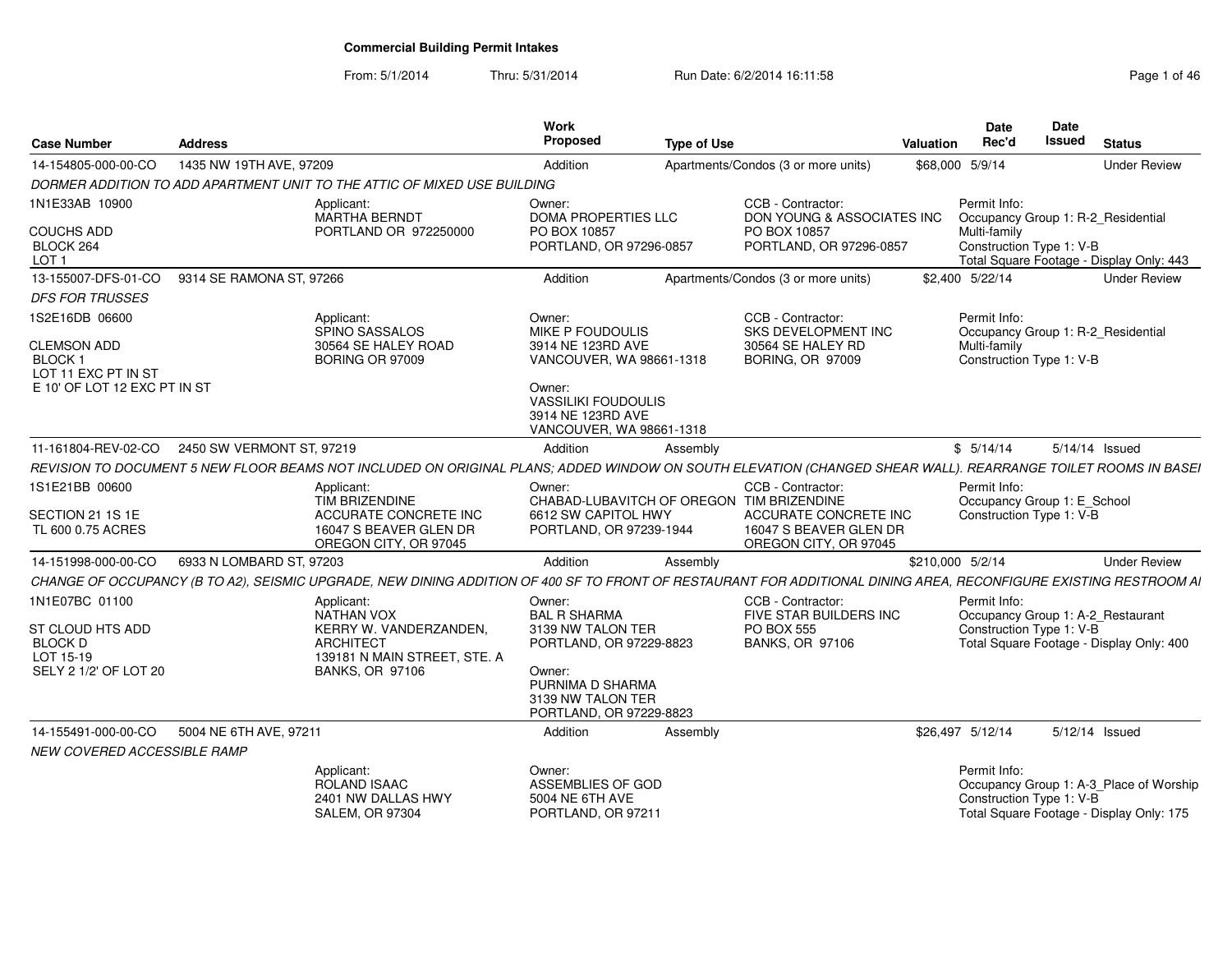From: 5/1/2014Thru: 5/31/2014 Run Date: 6/2/2014 16:11:58 Research 2014 19:11:58

| <b>Case Number</b>                                                                                                                         | <b>Address</b>                                    |                                                                                                                                                               | Work<br><b>Proposed</b>                                                                                | <b>Type of Use</b> |                                                                                                                                    | Valuation          | <b>Date</b><br>Rec'd                                                                                  | <b>Date</b><br>Issued | <b>Status</b>                                                                   |
|--------------------------------------------------------------------------------------------------------------------------------------------|---------------------------------------------------|---------------------------------------------------------------------------------------------------------------------------------------------------------------|--------------------------------------------------------------------------------------------------------|--------------------|------------------------------------------------------------------------------------------------------------------------------------|--------------------|-------------------------------------------------------------------------------------------------------|-----------------------|---------------------------------------------------------------------------------|
| 13-215727-REV-01-CO                                                                                                                        | 3708 NE 122ND AVE, 97230                          |                                                                                                                                                               | Addition                                                                                               | <b>Business</b>    |                                                                                                                                    |                    | \$5/19/14                                                                                             | 5/19/14 Issued        |                                                                                 |
|                                                                                                                                            |                                                   | REVISION FOR REMOVAL OF CEILING AND 2 SIDE WALLS AT OVERHANG                                                                                                  |                                                                                                        |                    |                                                                                                                                    |                    |                                                                                                       |                       |                                                                                 |
| 1N2E23CC 00700<br><b>BEECHWAY</b><br>BLOCK <sub>1</sub><br>LOT 1&2                                                                         |                                                   | Applicant:<br><b>BILL WHITNEY</b><br><b>WHITNEY ARCHITECTS</b><br>320 N MAIN AVE, SUITE 203<br>GRESHAM, OR 97030                                              | Owner:<br><b>BR GROUP LLC</b><br>10905 NE SANDY BLVD<br>PORTLAND, OR 97220                             |                    | CCB - Contractor:<br>SKS DEVELOPMENT INC<br>30564 SE HALEY RD<br><b>BORING, OR 97009</b>                                           |                    | Permit Info:<br>Occupancy Group 1: B Bank, Off<br>Med.Off., Pub.Bldg.<br>Construction Type 1: V-B     |                       |                                                                                 |
|                                                                                                                                            | 14-138875-REV-01-CO  4729 SE MILWAUKIE AVE, 97202 |                                                                                                                                                               | Addition                                                                                               | <b>Business</b>    |                                                                                                                                    |                    | \$860 5/16/14                                                                                         | 5/16/14 Issued        |                                                                                 |
|                                                                                                                                            |                                                   | REVISION TO ADD DECORATIVE INTERIOR STRUCTURES OVER BAR AND DINING AREAS.                                                                                     |                                                                                                        |                    |                                                                                                                                    |                    |                                                                                                       |                       |                                                                                 |
| 1S1E14BA 01800<br><b>COLLINGE ADD</b><br>BLOCK <sub>2</sub><br>E 1/2 OF LOT 1&2<br>LOT <sub>3</sub><br>LOT 4 EXC PT IN ST; LAND & IMPS SEE |                                                   | Applicant:<br>BRIDGID BLACKBURN                                                                                                                               | Owner:<br>YAU YEE MA<br>13914 SE LINCOLN ST<br>PORTLAND, OR 97233-2455<br>Owner:<br>KIRSTY LI MING WEI |                    | CCB - Contractor:<br>PAUL SCHULZ CONSTRUCTION IN Occupancy Group 1: A-2 Nightclub<br>15420 NE SPRINGBROOK ROAD<br>NEWBERG OR 97132 |                    | Permit Info:<br>Construction Type 1: V-B                                                              |                       | Construction Type 2 (formerly Type 1): V-B                                      |
| R137746 (R171100191) FOR BILLBOARD                                                                                                         |                                                   |                                                                                                                                                               | 13914 SE LINCOLN ST<br>PORTLAND, OR 97233-2455                                                         |                    |                                                                                                                                    |                    |                                                                                                       |                       |                                                                                 |
| 14-139279-000-00-CO<br><i>ADDITION FOR 2 NEW PATIO COVERS</i>                                                                              | 839 N LOMBARD ST, 97217                           |                                                                                                                                                               | Addition                                                                                               | <b>Business</b>    |                                                                                                                                    | \$25,474 5/9/14    |                                                                                                       |                       | 5/9/14 Under Inspection                                                         |
| 1N1E10CD 18700                                                                                                                             |                                                   | Applicant:<br>BOB ADAMS<br>ROBERT MICHAEL ADAMS<br><b>CONSTRUCTION</b><br>13202 SE COOPER ST<br>PORTLAND, OR 97236                                            | Owner:<br>PATRICK M LANAGAN<br>PO BOX 17669<br>PORTLAND, OR 97217-0669                                 |                    | CCB - Contractor:<br><b>BOB ADAMS</b><br>ROBERT MICHAEL ADAMS<br><b>CONSTRUCTION</b><br>13202 SE COOPER ST<br>PORTLAND, OR 97236   |                    | Permit Info:<br>Station<br>Construction Type 1: V-B                                                   |                       | Occupancy Group 1: M Store, Service<br>Total Square Footage - Display Only: 288 |
| 13-232948-DFS-01-CO                                                                                                                        | 2737 NE M L KING BLVD, 97212                      |                                                                                                                                                               | Addition                                                                                               | <b>Business</b>    |                                                                                                                                    |                    | \$30,000 5/22/14                                                                                      |                       | <b>Under Review</b>                                                             |
| <b>DFS FOR I JOISTS</b>                                                                                                                    |                                                   |                                                                                                                                                               |                                                                                                        |                    |                                                                                                                                    |                    |                                                                                                       |                       |                                                                                 |
| 1N1E27AD 11100<br><b>ALBINA</b><br>BLOCK 15<br>LOT 10-12 EXC PT IN ST<br>LOT 13 EXC PT IN STS                                              |                                                   | Applicant:<br><b>SUZANNE BALVIN</b><br><b>B&amp;G BUILDERS</b><br>1809 NE 2ND AVE<br>PORTLAND, OR 97212                                                       | Owner:<br><b>GRAHAM STREET LLC</b><br>4943 NE M L KING BLVD #102<br>PORTLAND, OR 97211-3353            |                    | CCB - Contractor:<br><b>VERIDIS CONSTRUCTION INC</b><br>4244 NE ALBERTA ST<br>PORTLAND, OR 97218                                   |                    | Permit Info:<br>Occupancy Group 1: B Bank, Off.,<br>Med.Off., Pub.Bldg.<br>Construction Type 1: III-B |                       | Construction Type 2 (formerly Type 1): III-B                                    |
| 14-152149-000-00-CO                                                                                                                        | 4030 NE HALSEY ST. 97232                          |                                                                                                                                                               | Addition                                                                                               | <b>Business</b>    |                                                                                                                                    | \$3,510,000 5/2/14 |                                                                                                       |                       | <b>Under Review</b>                                                             |
|                                                                                                                                            |                                                   | TENANT IMPROVEMENT-ADDITION TO THE NORTH ELEVATION-EXISTING BUILDING IS TO BE REMODELED FOR USE AS A HARDWARE STORE WITH A GARDEN CENTER, OFFICES AND RESTROC |                                                                                                        |                    |                                                                                                                                    |                    |                                                                                                       |                       |                                                                                 |
| 1N1E36AA 00200                                                                                                                             |                                                   | Applicant:<br>MATTHEW LILLARD                                                                                                                                 | Owner:<br><b>KTJ 232 LLC</b>                                                                           |                    | CCB - Contractor:<br><b>LCG PENCE</b>                                                                                              |                    | Permit Info:                                                                                          |                       | Occupancy Group 1: M_Store, Service                                             |
| LAURELHURST<br>BLOCK 44<br>LOT 1-8 TL 200                                                                                                  |                                                   | <b>BAYSINGER PARTNERS</b><br>ARCHITECTURE PC<br>1006 SE GRAND AVE., SUITE 300<br>PORTLAND OR 97214                                                            | 5125 COUNTY ROAD 101 #100<br>MINNETONKA, MN 55345-4158                                                 |                    | 2720 SW CORBETT<br>PORTLAND OR 97201                                                                                               |                    | Station<br>Construction Type 1: III-B<br>42200                                                        |                       | Total Square Footage - Display Only:                                            |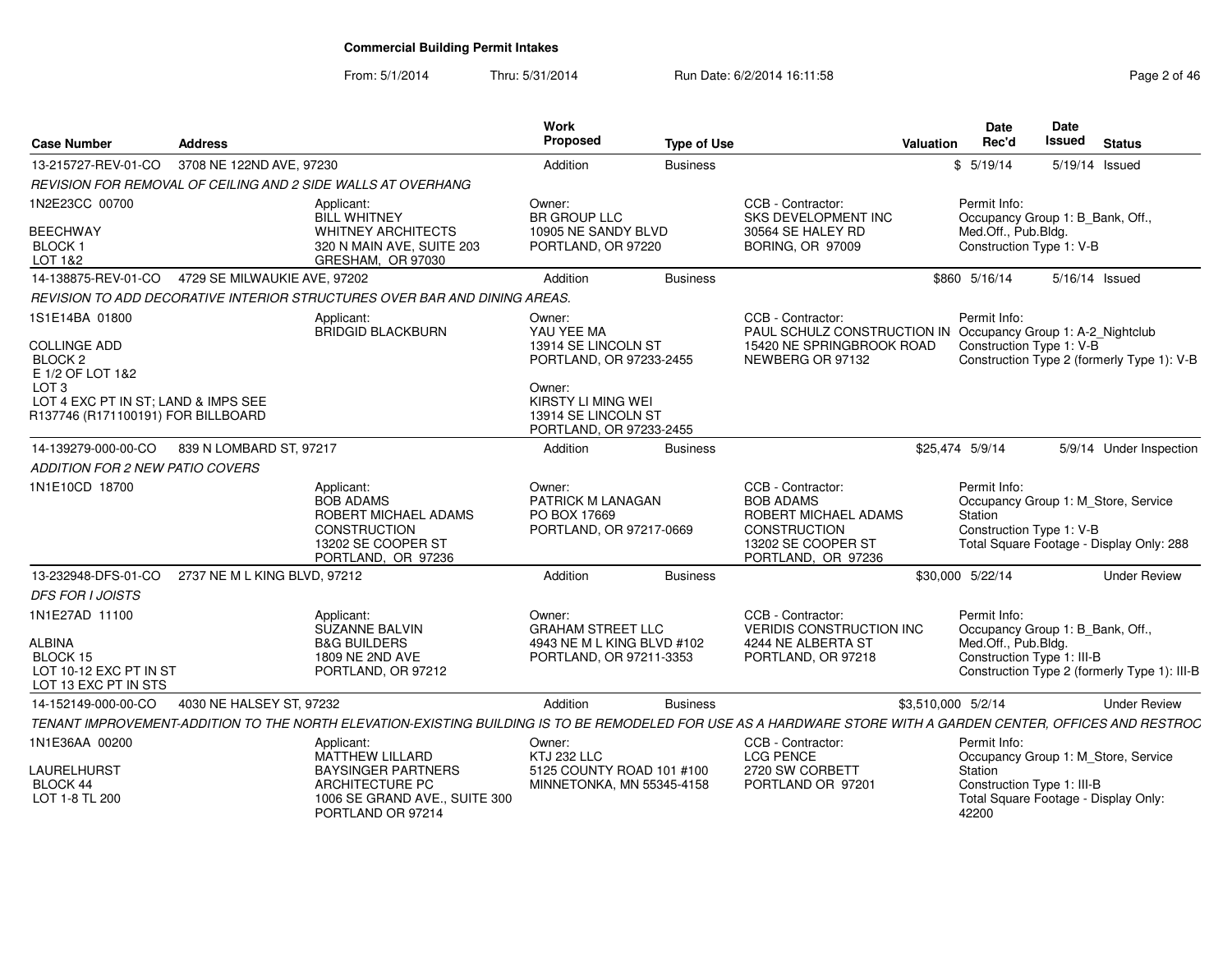From: 5/1/2014Thru: 5/31/2014 Run Date: 6/2/2014 16:11:58 Research 2010 12:00 Page 3 of 46

| <b>Case Number</b>                                                                                            | <b>Address</b>            |                                                                                                                                                                | <b>Work</b><br><b>Proposed</b>                                                          | <b>Type of Use</b> |                                                                                                                | Valuation         | <b>Date</b><br>Rec'd                                                                                         | Date<br><b>Issued</b> | <b>Status</b>                                                                           |
|---------------------------------------------------------------------------------------------------------------|---------------------------|----------------------------------------------------------------------------------------------------------------------------------------------------------------|-----------------------------------------------------------------------------------------|--------------------|----------------------------------------------------------------------------------------------------------------|-------------------|--------------------------------------------------------------------------------------------------------------|-----------------------|-----------------------------------------------------------------------------------------|
| 13-224793-REV-03-CO                                                                                           | 1033 SE MAIN ST, 97214    |                                                                                                                                                                | Addition                                                                                | <b>Business</b>    |                                                                                                                | \$                | 5/2/14                                                                                                       |                       | Approved to Issue                                                                       |
|                                                                                                               |                           | REVISION TO CLARIFY STRUCTURAL DETAILS AT OVERHEAD DOOR AND MEZZANINE HANDRAIL                                                                                 |                                                                                         |                    |                                                                                                                |                   |                                                                                                              |                       |                                                                                         |
| 1S1E02BD 06200<br>HAWTHORNE PK<br>BLOCK 214<br>LOT 3-6                                                        |                           | Applicant:<br>MATTHEW M. BROWN<br>YALE DESIGN STUDIO<br>725 NW FLANDERS, SUITE 306<br>PORTLAND, OR 97209                                                       | Owner:<br><b>MAIN VENTURE LLC</b><br>PO BOX 513<br>WILSONVILLE, OR 97070-0513<br>Owner: |                    | CCB - Contractor:<br><b>JOHN BEAL</b><br><b>J BEALS CONSTRUCTION LLC</b><br>1635 NE 53RD<br>PORTLAND, OR 97213 |                   | Permit Info:<br>Factory, Mod.Hazard<br>Construction Type 1: V-B                                              |                       | Occupancy Group 1: F-1 Industrial Plant -<br>Construction Type 2 (formerly Type 1): V-B |
|                                                                                                               |                           |                                                                                                                                                                | SUMPTER HOLDINGS LLC<br>PO BOX 513<br>WILSONVILLE, OR 97070-0513                        |                    |                                                                                                                |                   |                                                                                                              |                       |                                                                                         |
| 14-113527-000-00-CO                                                                                           | 5919 SE FOSTER RD, 97206  |                                                                                                                                                                | Addition                                                                                | Business           |                                                                                                                | \$103,425 5/2/14  |                                                                                                              |                       | 5/2/14 Under Inspection                                                                 |
|                                                                                                               |                           | STOREFRONT IMPROVEMENTS INCLUDING NEW WINDOWS, DOOR AND AWNING; BUMP OUT ENTRY TO SQUARE OFF. (TI CHANGE OF OCCUPANY UNDER 13-164301-CO). WORK LIMITED TO STR  |                                                                                         |                    |                                                                                                                |                   |                                                                                                              |                       |                                                                                         |
| 1S2E07DD 18500                                                                                                |                           | Applicant:<br><b>RANDY RAMOS</b><br><b>RJ RAMOS ENTERPRISES</b><br>6808 SE 74TH AVE<br>PORTLAND OR 97206                                                       | Owner:<br>MICHAEL E LOSLI<br>9905 SE 222ND DR<br>DAMASCUS, OR 97089-6516<br>Owner:      |                    | CCB - Contractor:<br>RJ RAMOS ENTERPRISES INC<br>6808 SE 74TH AVE<br>PORTLAND, OR 97206                        |                   | Permit Info:<br>Occupancy Group 1: B_Bank, Off.,<br>Med.Off., Pub.Bldg.<br>Construction Type 1: V-B          |                       | Total Square Footage - Display Only: 875                                                |
|                                                                                                               |                           |                                                                                                                                                                | <b>JANICE L LOSLI</b><br>9905 SE 222ND DR<br>DAMASCUS, OR 97089-6516                    |                    |                                                                                                                |                   |                                                                                                              |                       |                                                                                         |
| 13-215727-DFS-01-CO                                                                                           | 3708 NE 122ND AVE, 97230  |                                                                                                                                                                | Addition                                                                                | <b>Business</b>    |                                                                                                                |                   | \$3,000 5/22/14                                                                                              |                       | <b>Under Review</b>                                                                     |
| <b>DFS FOR TRUSSES</b>                                                                                        |                           |                                                                                                                                                                |                                                                                         |                    |                                                                                                                |                   |                                                                                                              |                       |                                                                                         |
| 1N2E23CC 00700<br>BEECHWAY<br>BLOCK 1<br>LOT 1&2                                                              |                           | Applicant:<br><b>SPINO SASSALOS</b><br>30564 SE HALEY ROAD<br><b>BORING OR 97009</b>                                                                           | Owner:<br><b>BR GROUP LLC</b><br>10905 NE SANDY BLVD<br>PORTLAND, OR 97220              |                    | CCB - Contractor:<br><b>SKS DEVELOPMENT INC</b><br>30564 SE HALEY RD<br><b>BORING, OR 97009</b>                |                   | Permit Info:<br>Occupancy Group 1: B_Bank, Off.,<br>Med.Off., Pub.Bldg.<br>Construction Type 1: V-B          |                       |                                                                                         |
| 13-167594-REV-05-CO                                                                                           | 107 SE GRAND AVE, 97214   |                                                                                                                                                                | Addition                                                                                | <b>Business</b>    |                                                                                                                | \$50,000 5/28/14  |                                                                                                              |                       | <b>Under Review</b>                                                                     |
|                                                                                                               |                           | VALUE ADDED REVISION TO REMOVE AND REPLACE GROUND FLOOR ALUMINUM STOREFRONT SYSTEMS ON ANKENY AND GRAND; SEE 14-130657-LU                                      |                                                                                         |                    |                                                                                                                |                   |                                                                                                              |                       |                                                                                         |
| 1N1E35CC 03300<br>EAST PORTLAND<br>BLOCK 105<br><b>LOT 1-4</b><br>LOT 5-8 EXC PT IN ST                        |                           | Applicant:<br><b>STEVEN MAGUIRE</b><br>AXIS DESIGN GROUP<br>11104 SE STARK<br>PORTLAND OR 97216                                                                | Owner:<br>WENTWORTH LAND CO<br>107 SE GRAND AVE<br>PORTLAND, OR 97214-1113              |                    | CCB - Contractor:<br>R & H CONSTRUCTION<br>1530 SW TAYLOR STREET<br>PORTLAND, OR 97205                         |                   | Permit Info:<br>Occupancy Group 1: S-1_Storage -<br>Moderate Hazard, Warehouse<br>Construction Type 1: III-B |                       | Construction Type 2 (formerly Type 1): III-B                                            |
| 14-155256-000-00-CO                                                                                           | 3707 NE FREMONT ST, 97212 |                                                                                                                                                                | Addition                                                                                | <b>Business</b>    |                                                                                                                | \$125,000 5/16/14 |                                                                                                              |                       | <b>Under Review</b>                                                                     |
|                                                                                                               |                           | CHANGE OF OCCUPANCY TO CONVERT MARKET TO RESTAURANT; ADDITION COVERED TRASH ENCLOSURE; NEW STOREFRONT WINDOWS; PARKING LOT RESTRIPING, separate mechanical per |                                                                                         |                    |                                                                                                                |                   |                                                                                                              |                       |                                                                                         |
| 1N1E24DD 17700<br><b>FULLERTON</b><br>BLOCK <sub>3</sub><br>LOT 1 EXC PT IN ST<br>W 47' OF LOT 2 FXC PT IN ST |                           | Applicant:<br>MICHELLE JERESEK<br><b>IVON STREET STUDIO</b><br>1524 SE IVON ST<br>PORTLAND OR 97202                                                            | Owner:<br><b>WILSHIRE MARKET LLC</b><br>PO BOX 13679<br>PORTLAND, OR 97213-0679         |                    | CCB - Contractor:<br>FIRE & STONE LLC<br>5734 NE GOING ST<br>PORTLAND, OR 97218                                |                   | Permit Info:<br>Construction Type 1: V-B                                                                     |                       |                                                                                         |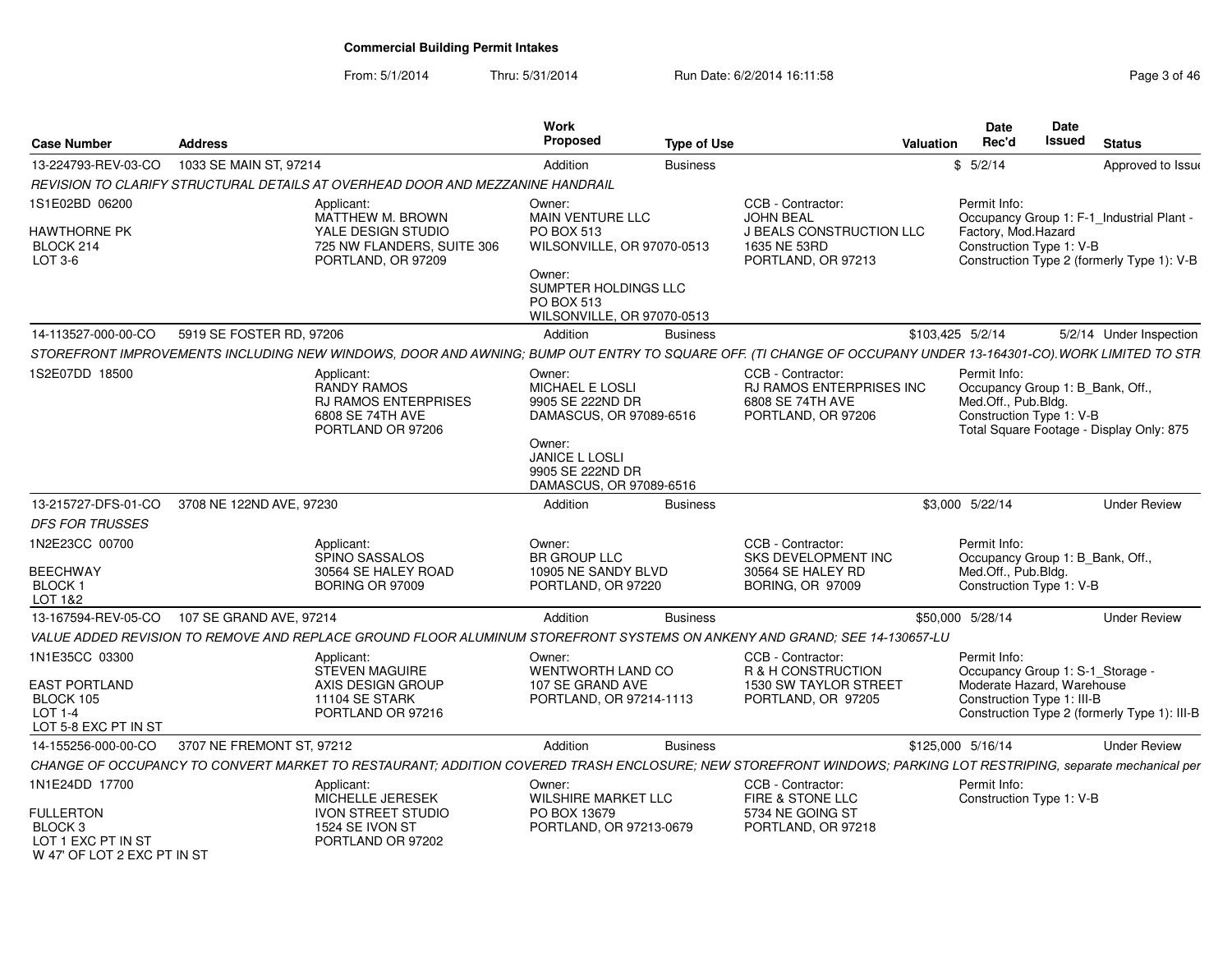From: 5/1/2014

| Page 4 of 46 |  |  |  |
|--------------|--|--|--|
|--------------|--|--|--|

| <b>Case Number</b>                                                         | <b>Address</b>                                                    |                                                                                                                                                                    | Work<br>Proposed                                                                           | <b>Type of Use</b> |                                                                                                                | <b>Valuation</b>     | <b>Date</b><br>Rec'd                                                                                | <b>Date</b><br><b>Issued</b> | <b>Status</b>                                                                         |
|----------------------------------------------------------------------------|-------------------------------------------------------------------|--------------------------------------------------------------------------------------------------------------------------------------------------------------------|--------------------------------------------------------------------------------------------|--------------------|----------------------------------------------------------------------------------------------------------------|----------------------|-----------------------------------------------------------------------------------------------------|------------------------------|---------------------------------------------------------------------------------------|
| 14-151877-000-00-CO                                                        | 14700 NE SACRAMENTO ST, 97230                                     |                                                                                                                                                                    | Addition                                                                                   | Educational        |                                                                                                                | \$105,000 5/14/14    |                                                                                                     |                              | <b>Under Review</b>                                                                   |
|                                                                            |                                                                   | 330 SQ FT KITCHEN ADDITION FOR REFRIGERATION AND FREEZER: 200 SQ FT INTERIOR RENOVATION FOR DRY STORAGE                                                            |                                                                                            |                    |                                                                                                                |                      |                                                                                                     |                              |                                                                                       |
| 1N2E25CB 01700                                                             |                                                                   | Applicant:<br><b>DEB FRANCE</b>                                                                                                                                    | Owner:<br>SCHOOL DISTRICT NO 7                                                             |                    | Primary Contractor:<br>TO BID                                                                                  |                      |                                                                                                     |                              |                                                                                       |
| SECTION 25 1N 2E<br>TL 1700 7.67 ACRES                                     |                                                                   | OH PLANNING & DESIGN<br><b>ARCHITECTURE</b><br>115 NW FIRST AVE, SUITE 300                                                                                         | 1204 NE 201ST AVE<br>FAIRVIEW, OR 97024                                                    |                    |                                                                                                                |                      |                                                                                                     |                              |                                                                                       |
|                                                                            |                                                                   | PORTLAND OR 97209                                                                                                                                                  | Owner:<br><b>ADMINISTRATION OFFICE</b><br>1204 NE 201ST AVE<br>FAIRVIEW, OR 97024          |                    |                                                                                                                |                      |                                                                                                     |                              |                                                                                       |
| 14-157019-000-00-CO                                                        | 12000 SW 49TH AVE, 97219                                          |                                                                                                                                                                    | Addition                                                                                   | Educational        |                                                                                                                | \$950,000 5/15/14    |                                                                                                     |                              | <b>Under Review</b>                                                                   |
|                                                                            |                                                                   | ENCLOSE EXISTING COURTYARD ON EAST SIDE WITH NEW ROOF AND GLAZED EXTERIOR WALL FOR A NEW ENTRY IN THE PCC SYLVANIA CC BUILDING                                     |                                                                                            |                    |                                                                                                                |                      |                                                                                                     |                              |                                                                                       |
| 1S1E31D 00200                                                              |                                                                   | Applicant:<br>RYAN BURT<br><b>GBD ARCITECTS</b><br>1120 NW COUCH ST SUITE 300<br>PORTLAND, OR 97209                                                                | Owner:<br>PORTLAND COMMUNITY<br><b>COLLEGE DIST</b><br>PO BOX 6119<br>ALOHA, OR 97007-0119 |                    | CCB - Contractor:<br><b>HOWARD S WRIGHT</b><br>CONSTRUCTORS LP<br>P.O. BOX 3764<br>SEATTLE, WA 98124           |                      | Permit Info:<br>Occupancy Group 1: B_Bank, Off.,<br>Med.Off., Pub.Bldg.<br>Construction Type 1: I-B |                              |                                                                                       |
| 14-135723-000-00-CO                                                        | 4245 SE MILWAUKIE AVE, 97202                                      |                                                                                                                                                                    | Addition                                                                                   | Factory/Industrial |                                                                                                                | \$60,000 5/1/14      |                                                                                                     |                              | 5/1/14 Under Inspection                                                               |
|                                                                            |                                                                   | ADDITION FOR NEW MECHANICAL ROOM, RECONFIGURE AND UPGRADE EXISTING BATHROOM AND ADD PARTITION WALL                                                                 |                                                                                            |                    |                                                                                                                |                      |                                                                                                     |                              |                                                                                       |
| 1S1E11CD 04300<br><b>GOODWOOD</b><br>BLOCK 1<br>LOT 3&4<br>LOT 5 EXC W 50' |                                                                   | Applicant:<br>OBRIEN & COMPANY LLC<br>PO BOX 4008<br>WILSONVILLE, OR 97070                                                                                         | Owner:<br>15819 NW FAIR ACRES DR<br>VANCOUVER, WA 98685-1666                               |                    | CCB - Contractor:<br>4245 SE MILWAUKIE AVENUE LLC OBRIEN & COMPANY LLC<br>PO BOX 4008<br>WILSONVILLE, OR 97070 |                      | Permit Info:<br>Factory, Mod.Hazard<br>Construction Type 1: III-B                                   |                              | Occupancy Group 1: F-1_Industrial Plant -<br>Total Square Footage - Display Only: 100 |
| 14-156126-000-00-CO                                                        | 1021 NE GRAND AVE, 97232                                          |                                                                                                                                                                    | Addition                                                                                   | Hotel/Motel        |                                                                                                                | \$22,424,870 5/14/14 |                                                                                                     |                              | <b>Under Review</b>                                                                   |
|                                                                            |                                                                   | REMODEL OF EXISTING HOTEL. INTERIOR AND EXTERIOR SCOPE. INFILL (N) DRIVE ASILE WITH NEW LOBBY, NEW WINDOW SYSTEM, NEW TRELLISES ON PARKING AND 6TH FLOOR NEW ELEV. |                                                                                            |                    |                                                                                                                |                      |                                                                                                     |                              |                                                                                       |
| 1N1E35BB 03800                                                             |                                                                   | Applicant:<br>RACHEL BRAND                                                                                                                                         | Owner:<br><b>GRAND VENTURES HOTEL LLC</b>                                                  |                    | CCB - Contractor:<br>SD DEACON CORP OF OREGON                                                                  |                      | Permit Info:                                                                                        |                              | Occupancy Group 1: R-1_Hotel or Motel                                                 |
| <b>HOLLADAYS ADD</b>                                                       |                                                                   | <b>HOLST ARCHITECTURE</b>                                                                                                                                          | 1021 NE GRAND AVE                                                                          |                    | 901 NE GLISAN ST STE 100                                                                                       |                      | Construction Type 1: I-B                                                                            |                              |                                                                                       |
| BLOCK 46<br>LOT 1-4 EXC PT IN ST<br><b>LOT 5-8</b>                         |                                                                   | 110 SE 8TH AVE<br>PORTLAND, OR 97214                                                                                                                               | PORTLAND, OR 97232-2060                                                                    |                    | PORTLAND OR 97232                                                                                              |                      | 129706                                                                                              |                              | Total Square Footage - Display Only:                                                  |
|                                                                            | 14-137713-STR-01-CO 3181 SW SAM JACKSON PARK RD, 97201            |                                                                                                                                                                    | Addition                                                                                   | Institutional      |                                                                                                                | \$3,173,805 5/1/14   |                                                                                                     |                              | <b>Under Review</b>                                                                   |
|                                                                            | addition - 10,000 SF addtional to Doernbecher Children's Hospital |                                                                                                                                                                    |                                                                                            |                    |                                                                                                                |                      |                                                                                                     |                              |                                                                                       |
| 1S1E09 00600                                                               |                                                                   | Applicant:<br><b>BRYAN HIGGINS</b>                                                                                                                                 | Owner:<br>OREGON STATE OF (MEDICAL                                                         |                    |                                                                                                                |                      | Permit Info:<br>Occupancy Group 1: I-2_Hospital                                                     |                              |                                                                                       |
| SECTION 09 1S 1E<br>TL 600 14.19 ACRES                                     |                                                                   | <b>SRG PARTNERSHIP</b><br>621 SW MORRISON ST SUITE 200<br>PORTLAND OR 97205                                                                                        | <b>DEPT</b><br>3181 SW SAM JACKSON PARK RD<br>PORTLAND, OR 97239                           |                    |                                                                                                                |                      | Construction Type 1: I-A                                                                            |                              |                                                                                       |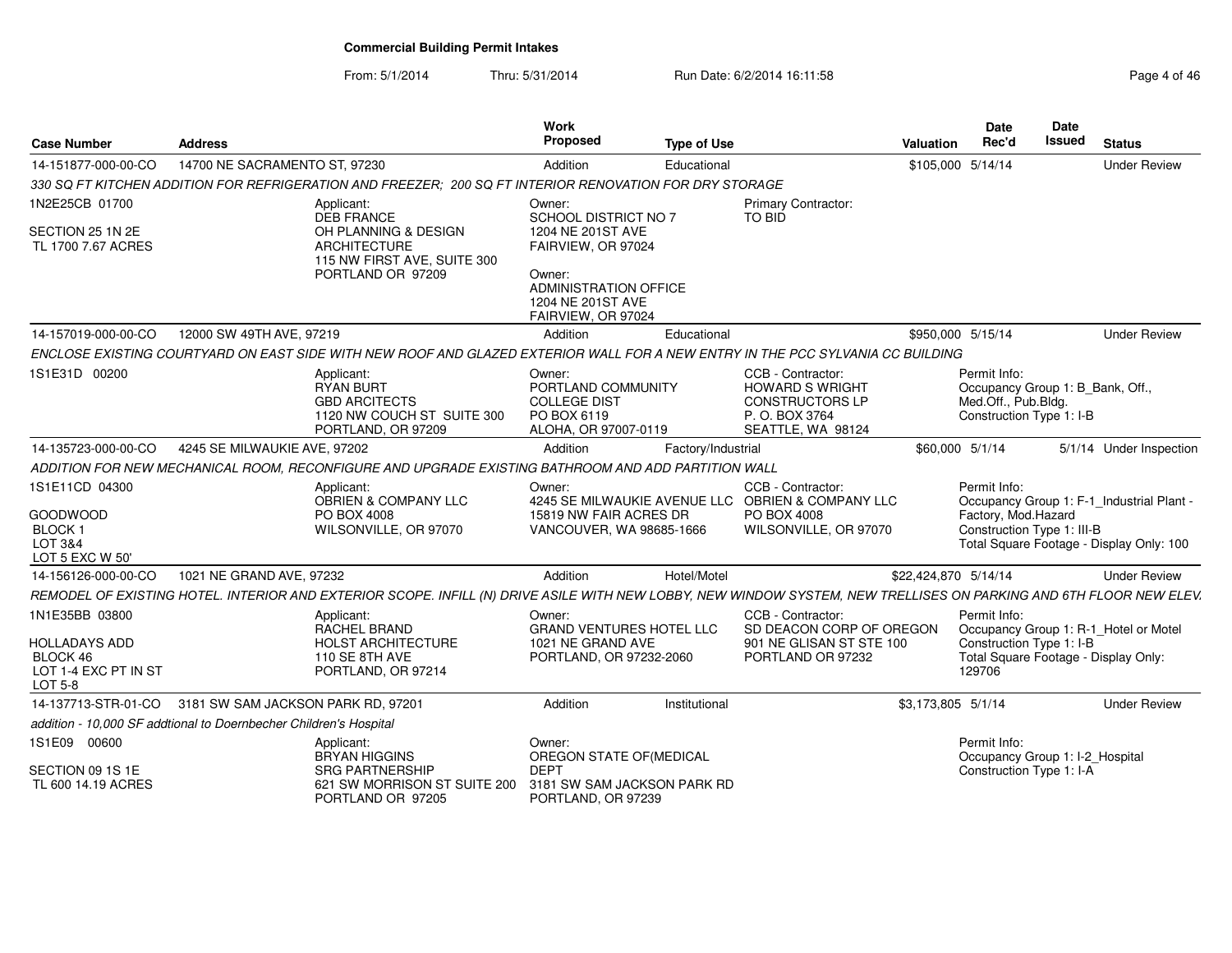### From: 5/1/2014Thru: 5/31/2014 Run Date: 6/2/2014 16:11:58 Research 2010 12:04 8 Page 5 of 46

| <b>Case Number</b>                                                                                                                                           | <b>Address</b>          |                                                                                                                                                        | Work<br><b>Proposed</b>                                                                                                        | <b>Type of Use</b> |                                                                                              | <b>Valuation</b>                                              | <b>Date</b><br>Rec'd                                                                                                | <b>Date</b><br><b>Issued</b> | <b>Status</b>                                                                |
|--------------------------------------------------------------------------------------------------------------------------------------------------------------|-------------------------|--------------------------------------------------------------------------------------------------------------------------------------------------------|--------------------------------------------------------------------------------------------------------------------------------|--------------------|----------------------------------------------------------------------------------------------|---------------------------------------------------------------|---------------------------------------------------------------------------------------------------------------------|------------------------------|------------------------------------------------------------------------------|
| 08-178794-DFS-02-CO                                                                                                                                          | 5420 SE 82ND AVE        |                                                                                                                                                        | Addition                                                                                                                       | Mercantile         |                                                                                              | \$13,000 5/7/14                                               |                                                                                                                     |                              | <b>Under Review</b>                                                          |
| DFS FOR WOOD JOIST ROOF FRAMING                                                                                                                              |                         |                                                                                                                                                        |                                                                                                                                |                    |                                                                                              |                                                               |                                                                                                                     |                              |                                                                              |
| 1S2E16CB 04800A1                                                                                                                                             |                         | Applicant:                                                                                                                                             | Owner:                                                                                                                         |                    | CCB - Contractor:                                                                            |                                                               | Permit Info:                                                                                                        |                              |                                                                              |
| MARION PK<br>BLOCK 1<br>LOT 1-23 TL 4800<br><b>IMPS &amp; BLACKTOP ONLY</b><br>SEE R213406 (R540500410) FOR LAND                                             |                         | <b>DANIEL KIM</b><br><b>RED BULL DEVELOPMENT</b><br>12984 SW PINE VIEW ST<br>TIGARD OR 97224                                                           | KYU HA YU<br>11367 SW ARTESA CT<br>PORTLAND, OR 97225<br>Owner:<br><b>GRACE YU</b><br>11367 SW ARTESA CT<br>PORTLAND, OR 97225 |                    | <b>DANIEL KIM</b><br><b>RED BULL DEVELOPMENT</b><br>12984 SW PINE VIEW ST<br>TIGARD OR 97224 | Occupancy Group 1: A-2_Restaurant<br>Construction Type 1: V-B |                                                                                                                     |                              |                                                                              |
| 14-143213-000-00-CO                                                                                                                                          | 7320 NE 55TH AVE, 97218 |                                                                                                                                                        | Addition                                                                                                                       | Storage            |                                                                                              |                                                               | \$95,000 5/19/14                                                                                                    |                              | 5/19/14 Issued                                                               |
|                                                                                                                                                              |                         | ADDITION OF A 4,375 SF METAL CANOPY TO EAST SIDE OF BUILDING; STORAGE OF MISC STEEL PRODUCTS                                                           |                                                                                                                                |                    |                                                                                              |                                                               |                                                                                                                     |                              |                                                                              |
| 1N2E18AB 00100<br>SECTION 18 1N 2E<br>TL 100 4.79 ACRES<br>LAND & IMPS SEE R547452 (R942183232)<br>FOR OTHER IMPS & R646259 (R942183233)<br>FOR MACH & EQUIP |                         | Applicant:<br>JENNIFER KIMURA<br><b>VLMK CONSULTING ENGINEERS</b><br>3933 SW KELLY AVENUE<br>PORTLAND, OR 97239                                        | Owner:<br>SKYPORT PROPERTIES LLC<br>601 UNION ST # 3010<br>SEATTLE, WA 98101                                                   |                    | CCB - Contractor:<br>J H KELLY LLC<br>821 3RD AVE<br><b>BOX 2038</b><br>LONGVIEW WA 98632    |                                                               | Permit Info:<br>Occupancy Group 1: S-1_Storage -<br>Moderate Hazard, Warehouse<br>Construction Type 1: V-B<br>83912 |                              | Total Square Footage - Display Only:                                         |
| 14-159128-000-00-CO                                                                                                                                          | 1300 NE 16TH AVE, 97232 |                                                                                                                                                        | Addition                                                                                                                       | Utility            |                                                                                              |                                                               | \$150 5/20/14                                                                                                       |                              | <b>Under Review</b>                                                          |
|                                                                                                                                                              |                         | ONE REPLACEMENT PANEL ANTENNA (3 SECTORS) AND ADDITION OF ONE REMOTE RADIO UNIT PER SECTOR (3 SECTORS TOTAL) ON EXISTING SPRINT ROOFTOP FACILITY       |                                                                                                                                |                    |                                                                                              |                                                               |                                                                                                                     |                              |                                                                              |
| 1N1E35AB 05600<br>HOLLADAYS ADD<br><b>BLOCK 178 TL 5600</b><br>SPLIT LEVY R182280 (R396212040)                                                               |                         | Applicant:<br>AMANDA HOFFMAN<br><b>SPRINT</b><br>621 SW ALDER ST SUITE 660<br>PORTLAND OR                                                              | Owner:<br><b>HOLLADAY PARK PLAZA INC</b><br>1300 NE 16TH AVE<br>PORTLAND, OR 97232-1467                                        |                    | Primary Contractor:<br>TO BID                                                                |                                                               | Permit Info:<br>Multi-family<br>Construction Type 1: I-A                                                            |                              | Occupancy Group 1: R-2_Residential<br>Total Square Footage - Display Only: 1 |
| 14-160401-000-00-CO                                                                                                                                          | 407 N BROADWAY, 97227   |                                                                                                                                                        | Addition                                                                                                                       | Utility            |                                                                                              |                                                               | \$20,000 5/22/14                                                                                                    |                              | <b>Under Review</b>                                                          |
|                                                                                                                                                              |                         | ADD 3 NEW ANTENNAS, REPLACE 8 EXISTING ANTENNAS; ADD RADIO RECEIVING UNITS, SURGE SUPPRESORS AND HYBRID CABLE FOR VERIZON ON EXISTING ROOFTOP FACILITY |                                                                                                                                |                    |                                                                                              |                                                               |                                                                                                                     |                              |                                                                              |
| 1N1E27DC 04300<br>ELIZABETH IRVINGS ADD<br>BLOCK 15<br>LOT 1-5<br>LOT 6 EXC PT IN ST<br>LOT 8-12; LAND & IMPS SEE R156127<br>(R244901631) FOR BILLBOARD      |                         | Applicant:<br><b>REID STEWART</b><br>LEXCOM DEVELOPMENT<br>(VERIZON WIRELESS)<br>4015 SW BATTAGLIA AVE<br>GRESHAM OR 97080                             | Owner:<br>WESTON INVESTMENT CO LLC<br>2154 NE BROADWAY RM 200<br>PORTLAND, OR 97232-1590                                       |                    | Primary Contractor:<br><b>TO BID</b>                                                         |                                                               |                                                                                                                     |                              |                                                                              |
| 13-228311-REV-01-CO   2525 NW LOVEJOY ST, 97210                                                                                                              |                         |                                                                                                                                                        | Addition                                                                                                                       | Utility            |                                                                                              |                                                               | \$5/13/14                                                                                                           | 5/13/14 Final                |                                                                              |
|                                                                                                                                                              |                         | REVISION TO CHANGE MOUNTING ELEMENT, CHANGED TO ACCOMODATE HOLLOW CINDER BLOCK WALL                                                                    |                                                                                                                                |                    |                                                                                              |                                                               |                                                                                                                     |                              |                                                                              |
| 1N1E32AD 00200<br>GOLDSMITHS ADD<br><b>BLOCK 15 TL 200</b>                                                                                                   |                         | Applicant:<br><b>SKIP GREENE</b><br>T MOBILE WEST LLC<br>10520 SE WASHINGTON ST, STE<br>200<br>PORTLAND, OR 97216                                      | Owner:<br>25TH AND LOVEJOY LLC<br>648 SW MAPLECREST CT<br>PORTLAND, OR 97219                                                   |                    | CCB - Contractor:<br>SATTEL BROADBAND INC<br>PO BOX 90956<br><b>TUSCON, AZ 85752</b>         |                                                               | Permit Info:<br>Occupancy Group 1: U_Private<br>Garage\Utility Misc.<br>Construction Type 1: III-A                  |                              |                                                                              |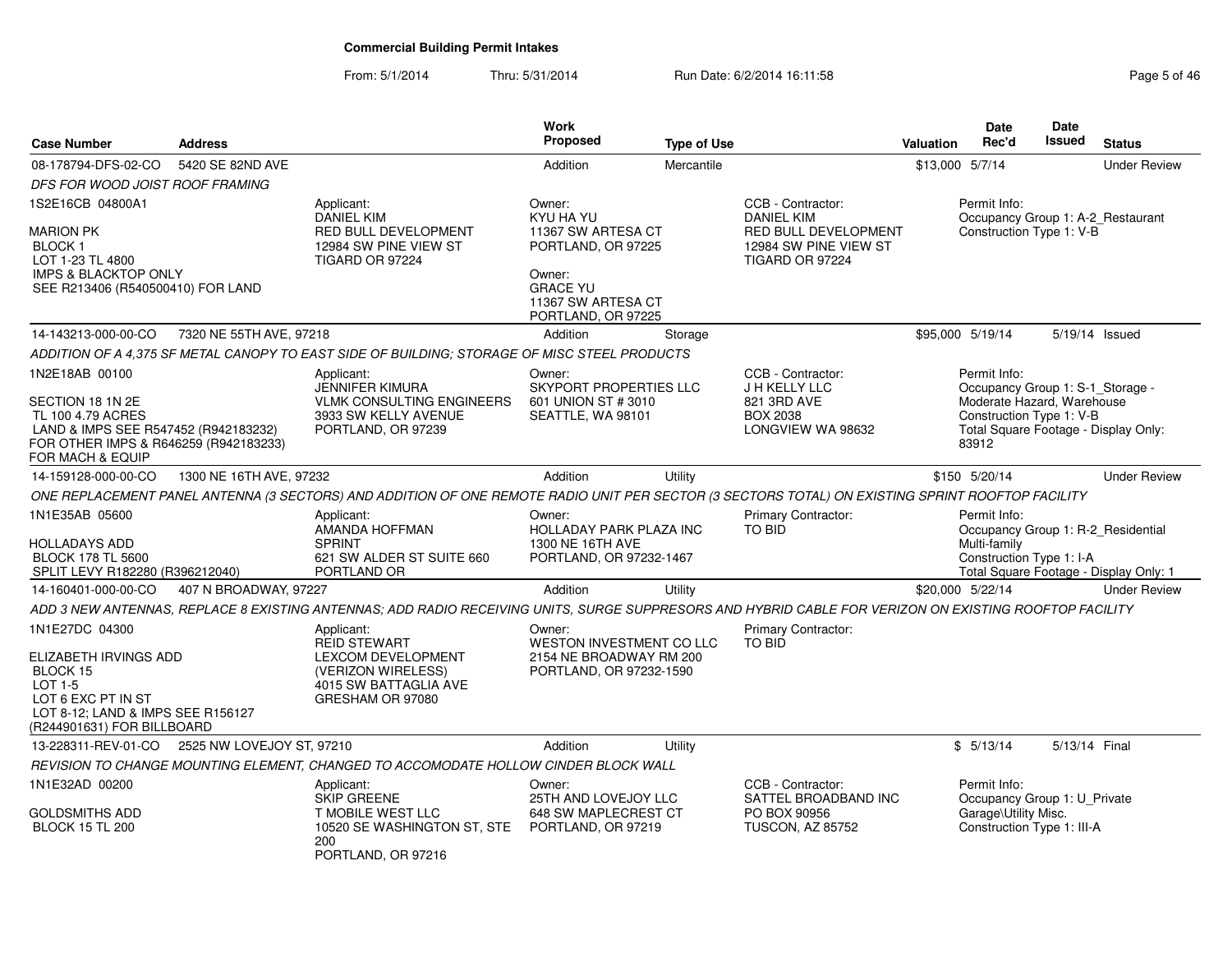From: 5/1/2014Thru: 5/31/2014 Run Date: 6/2/2014 16:11:58 Research 2010 12:00 Page 6 of 46

| <b>Case Number</b>                                                                          | <b>Address</b>                    |                                                                                                                                                                                | <b>Work</b><br><b>Proposed</b>                                                                        | <b>Type of Use</b> |                                                                                                                                       | Valuation       | <b>Date</b><br>Rec'd                                                                              | <b>Date</b><br><b>Issued</b> | <b>Status</b>                          |
|---------------------------------------------------------------------------------------------|-----------------------------------|--------------------------------------------------------------------------------------------------------------------------------------------------------------------------------|-------------------------------------------------------------------------------------------------------|--------------------|---------------------------------------------------------------------------------------------------------------------------------------|-----------------|---------------------------------------------------------------------------------------------------|------------------------------|----------------------------------------|
| 14-151416-000-00-CO                                                                         | 4404 SW MULTNOMAH BLVD, 97219     |                                                                                                                                                                                | Addition                                                                                              | Utility            |                                                                                                                                       | \$12,000 5/1/14 |                                                                                                   |                              | <b>Under Review</b>                    |
|                                                                                             |                                   | REPLACE ONE PANEL ANTENNA AND ADD ONE REMOTE RADIO UNIT PER SECTOR (3 SECTORS) ON EXISTING MONOPOLE                                                                            |                                                                                                       |                    |                                                                                                                                       |                 |                                                                                                   |                              |                                        |
| 1S1E20CB 02100<br>SECTION 20 1S 1E<br>TL 2100 0.78 ACRES                                    |                                   | Applicant:<br>AMANDA HOFFMAN<br><b>SPRINT</b><br>621 SW ALDER ST SUITE 660<br>PORTLAND OR                                                                                      | Owner:<br>L & N FOURTH L L C<br>PO BOX 822316<br>VANCOUVER, WA 98682                                  |                    | <b>Primary Contractor:</b><br>TO BID                                                                                                  |                 |                                                                                                   |                              |                                        |
| 14-161229-000-00-CO                                                                         | 2711 SE MILWAUKIE AVE, 97202      |                                                                                                                                                                                | Addition                                                                                              | Utility            |                                                                                                                                       |                 | \$20,000 5/27/14                                                                                  |                              | <b>Under Review</b>                    |
|                                                                                             |                                   | INSTALL 3 SPRINT PANEL ANTENNAS, 3 RRH'S AND ANCILLARY EQUIPMENT AND CABLING ON EXISTING MONOPOLE                                                                              |                                                                                                       |                    |                                                                                                                                       |                 |                                                                                                   |                              |                                        |
| 1S1E11BA 12100<br>SECTION 11 1S 1E                                                          |                                   | Applicant:<br>SANDRA WALDEN<br><b>CROWN CASTLE USA</b>                                                                                                                         | Owner:<br>LINDQUIST DEVELOPMENT INC<br>PO BOX 42135                                                   |                    | Primary Contractor:<br><b>TO BID</b>                                                                                                  |                 | Permit Info:<br>Occupancy Group 1: U Private<br>Garage\Utility Misc.                              |                              |                                        |
| TL 12100 0.52 ACRES                                                                         |                                   | 8432 154TH AVE NE, BLDG C<br>REDMOD, WA 98054                                                                                                                                  | PORTLAND, OR 97242-0135                                                                               |                    |                                                                                                                                       |                 | Construction Type 1: V-B                                                                          |                              |                                        |
| 14-161237-000-00-CO                                                                         | 10501 NE FARGO ST                 |                                                                                                                                                                                | Addition                                                                                              | Utility            |                                                                                                                                       |                 | \$20,000 5/27/14                                                                                  |                              | <b>Under Review</b>                    |
|                                                                                             |                                   | INSTALL 3 SPRINT PANEL ANTENNAS, 3 RRH'S WITH ANCILLARY EQUIPMENT AND CABLING, ON EXISTING MONOPOLE                                                                            |                                                                                                       |                    |                                                                                                                                       |                 |                                                                                                   |                              |                                        |
| 1N2E27BB 01200                                                                              |                                   | Applicant:<br>SANDRA WALDEN<br><b>CROWN CASTLE USA</b><br>8432 154TH AVE NE, BLDG C<br>REDMOD, WA 98054                                                                        | Owner:<br>CHURCH OF CHRISTIANS OF<br><b>SEVENTH DAY</b><br>4340 NE 92ND AVE<br>PORTLAND, OR 97220     |                    | Primary Contractor:<br>TO BID                                                                                                         |                 | Permit Info:<br>Occupancy Group 1: U_Private<br>Garage\Utility Misc.<br>Construction Type 1: V-B  |                              |                                        |
| 14-163051-000-00-CO                                                                         | 17622 NW ST HELENS RD             |                                                                                                                                                                                | Addition                                                                                              | Utility            |                                                                                                                                       |                 | \$15,000 5/30/14                                                                                  |                              | <b>Under Review</b>                    |
| ADD ONE MICROWAVE DISH TO EXISTING MONOPOLE                                                 |                                   |                                                                                                                                                                                |                                                                                                       |                    |                                                                                                                                       |                 |                                                                                                   |                              |                                        |
| 2N1W18D 00200<br>SECTION 18 2N 1W<br>TL 200 7.64 ACRES<br>DEFERRAL-POTENTIAL ADDITIONAL TAX |                                   | Applicant:<br><b>NOAH GRODZIN</b><br><b>CASCADIA PM</b><br>5501 NE 109TH CT SUITE A2<br>VANCOUVER WA 98662                                                                     | Owner:<br><b>JOSHUA H ENYART</b><br>20803 NW REEDER RD<br>PORTLAND, OR 97231-1412                     |                    | CCB - Contractor:<br><b>KEVIN MARTIN</b><br><b>GENERAL DYNAMICS</b><br>INFORMATION TECHNOLOGY INC<br>77 A STREET<br>NEEDHAM, MA 02494 |                 | Permit Info:<br>Occupancy Group 1: U_Private<br>Garage\Utility Misc.<br>Construction Type 1: II-B |                              |                                        |
| 14-160368-000-00-CO                                                                         | 10509 NW CORNELIUS PASS RD, 97231 |                                                                                                                                                                                | Addition                                                                                              | Utility            |                                                                                                                                       |                 | \$25,000 5/28/14                                                                                  |                              | <b>Under Review</b>                    |
|                                                                                             |                                   | ADD 3 ANTENNAS TO EXSITING MONOPINEADD EQUIPMENT INSIDE EXISTING. EQUIPMENT SHELTER                                                                                            |                                                                                                       |                    |                                                                                                                                       |                 |                                                                                                   |                              |                                        |
| 1N1W06B 01600<br>SECTION 06 1N 1W<br>TL 1600 5.01 ACRES                                     |                                   | Applicant:<br><b>CHARLES WIENS</b><br><b>VELOCITEL INC</b><br>4004 KRUSEWAY PLACE BLDG<br>4004 #220<br>LAKE OSWEGO, OR 97035                                                   | Owner:<br>SIMON L BROWN<br>PO BOX 848<br>HILLSBORO, OR 97123-0848<br>Owner:<br><b>TERRELL D BROWN</b> |                    | CCB - Contractor:<br><b>VELOCITEL INC</b><br>2415 CAMPUS DR SUITE 200<br><b>IRVINE, CA 92612</b>                                      |                 | Permit Info:<br>Occupancy Group 1: U_Private<br>Garage\Utility Misc.<br>Construction Type 1: II-B |                              | Total Square Footage - Display Only: 1 |
|                                                                                             |                                   |                                                                                                                                                                                | <b>PO BOX 848</b><br>HILLSBORO, OR 97123-0848                                                         |                    |                                                                                                                                       |                 |                                                                                                   |                              |                                        |
| 14-153565-000-00-CO                                                                         | 9700 SW CAPITOL HWY, 97219        |                                                                                                                                                                                | Addition                                                                                              | Utility            |                                                                                                                                       | \$10,000 5/7/14 |                                                                                                   |                              | <b>Under Review</b>                    |
|                                                                                             |                                   | SPRINT: INSTALL (1) UADU IN EXISTING CABINET, (4) BATTERIES, (3) PANEL ANTENNAS, (3) RRUS, (27) JUMPERS, (3) OPTICAL JUNCTION CYLINDERS, (3) POWER JUNCTION CYLINDERS AT EXIST |                                                                                                       |                    |                                                                                                                                       |                 |                                                                                                   |                              |                                        |
| 1S1E29BC 04000<br>WEST PORTLAND                                                             |                                   | Applicant:<br><b>STEVEN TOPP</b><br>HOSS CONSULTING ON BEHALF                                                                                                                  | Owner:<br><b>CAPITOL PROPERTIES LLC</b><br>9570 SW BARBUR BLVD # 315                                  |                    | <b>Primary Contractor:</b><br>TO BID                                                                                                  |                 | Permit Info:<br>Occupancy Group 1: U Private<br>Garage\Utility Misc.                              |                              |                                        |
| BLOCK 64&73 TL 4000                                                                         |                                   | OF SPRINT<br>12566 SW BRIDGEVIEW CT<br><b>TIGARD, OR 97223</b>                                                                                                                 | PORTLAND, OR 97219                                                                                    |                    |                                                                                                                                       |                 |                                                                                                   |                              |                                        |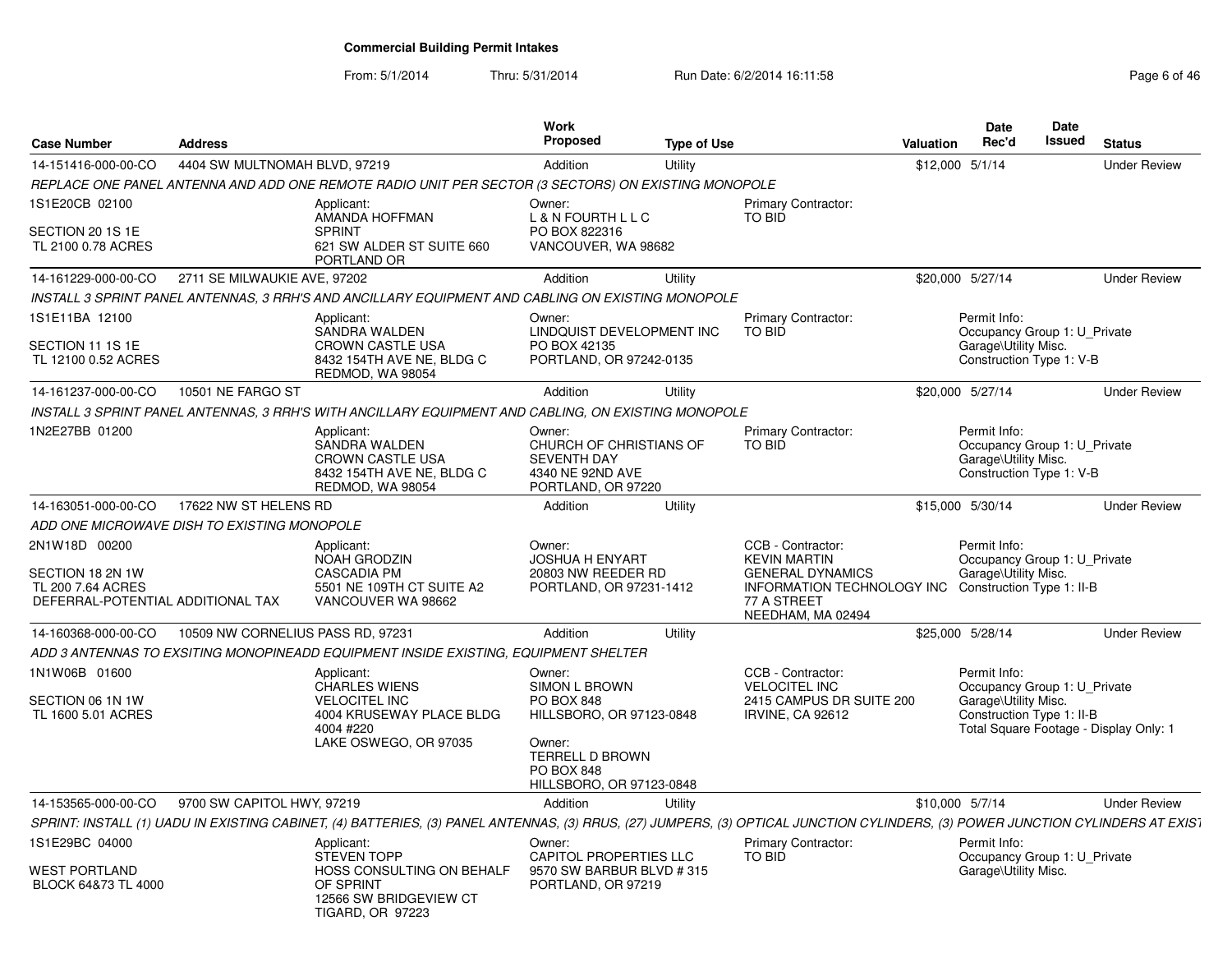From: 5/1/2014Thru: 5/31/2014 Run Date: 6/2/2014 16:11:58 Run Date: 6/2/2014 16:11:58

| <b>Case Number</b>                                            | <b>Address</b>                     |                                                                                                                                | Work<br><b>Proposed</b>                                                                                                                     | <b>Type of Use</b> |                                                                                                                 | <b>Valuation</b> | Date<br>Rec'd                                            | Date<br>Issued | <b>Status</b>                                               |
|---------------------------------------------------------------|------------------------------------|--------------------------------------------------------------------------------------------------------------------------------|---------------------------------------------------------------------------------------------------------------------------------------------|--------------------|-----------------------------------------------------------------------------------------------------------------|------------------|----------------------------------------------------------|----------------|-------------------------------------------------------------|
| 14-154418-000-00-CO                                           |                                    | 3710 SW US VETERANS HOSPITAL RD, 97201                                                                                         | Addition                                                                                                                                    | Utility            |                                                                                                                 |                  | \$12,000 5/8/14                                          |                | <b>Under Review</b>                                         |
|                                                               |                                    | ONE REPLACEMENT PANEL ANTENNA AND ADDITION OF ONE RRU PER SECTOR. TOTAL OF 3 SECTORS                                           |                                                                                                                                             |                    |                                                                                                                 |                  |                                                          |                |                                                             |
| 1S1E09 01600<br>SECTION 09 1S 1E<br>TL 1600 27.58 ACRES       |                                    | Applicant:<br>AMANDA HOFFMAN<br><b>SPRINT</b><br>621 SW ALDER ST SUITE 660<br>PORTLAND OR                                      | Owner:<br>UNITED STATES OF AMERICA<br>620 SW MAIN ST<br>PORTLAND, OR 97205-3037<br>Owner:                                                   |                    | Primary Contractor:<br>TO BID                                                                                   |                  |                                                          |                |                                                             |
|                                                               |                                    |                                                                                                                                | <b>US COURTHOUSE</b><br>620 SW MAIN ST<br>PORTLAND, OR 97205-3037                                                                           |                    |                                                                                                                 |                  |                                                          |                |                                                             |
| 14-151421-000-00-CO                                           | 4601 SE CESAR E CHAVEZ BLVD, 97202 |                                                                                                                                | Addition                                                                                                                                    | Utility            |                                                                                                                 |                  | \$12,000 5/1/14                                          |                | <b>Under Review</b>                                         |
|                                                               |                                    | THREE NEW PANEL ANTENNAS AND ADDITION OF ONE REMOTE RADIO UNIT PER SECTOR (3 SECTORS TOTAL) ON ROOF TOP                        |                                                                                                                                             |                    |                                                                                                                 |                  |                                                          |                |                                                             |
| 1S1E13AA 13600<br><b>GRACELAND</b><br><b>BLOCK 2 TL 13600</b> |                                    | Applicant:<br>AMANDA HOFFMAN<br><b>SPRINT</b><br>621 SW ALDER ST SUITE 660<br>PORTLAND OR                                      | Owner:<br>HOUSING AUTHORITY OF<br>135 SW ASH ST<br>PORTLAND, OR 97204-3540                                                                  |                    | Primary Contractor:<br><b>TO BID</b>                                                                            |                  |                                                          |                |                                                             |
|                                                               |                                    |                                                                                                                                | Owner:<br>PORTLAND OREGON<br>135 SW ASH ST<br>PORTLAND, OR 97204-3540                                                                       |                    |                                                                                                                 |                  |                                                          |                |                                                             |
| Total # of CO Addition permit intakes: 33                     |                                    |                                                                                                                                |                                                                                                                                             |                    |                                                                                                                 |                  |                                                          |                | Total valuation of CO Addition permit intakes: \$31,122,481 |
| 14-154790-000-00-CO                                           | 1011 SW CURRY ST, 97201            |                                                                                                                                | Alteration                                                                                                                                  |                    | Apartments/Condos (3 or more units)                                                                             |                  | \$22,750 5/16/14                                         |                | 5/16/14 Under Inspection                                    |
| REPLACE EXISTING DECKS FOR APARTMENT COMPLEX                  |                                    |                                                                                                                                |                                                                                                                                             |                    |                                                                                                                 |                  |                                                          |                |                                                             |
| 1S1E09AC 09000<br>PORTLAND CITY HMSTD<br>BLOCK 59<br>LOT 1-3  |                                    | Applicant:<br><b>DAVID RODEBACK</b><br>DAVID RODEBACK ARCHITECT LLI PO BOX 1567<br>1711 SE 10TH AVE #201<br>PORTLAND, OR 97214 | Owner:<br>RH MARQUAM HOLLOW LLC<br>LAKE OSWEGO, OR 97035-0767                                                                               |                    | CCB - Contractor:<br><b>COUGAR MOUNTAIN</b><br><b>CONSTRUCTION INC</b><br>PO BOX 135<br><b>TURNER, OR 97392</b> |                  | Permit Info:<br>Multi-family<br>Construction Type 1: V-B |                | Occupancy Group 1: R-2 Residential                          |
| 14-156466-000-00-CO                                           | 333 NW 9TH AVE, 97209              |                                                                                                                                | Alteration                                                                                                                                  |                    | Apartments/Condos (3 or more units)                                                                             |                  | \$700 5/14/14                                            |                | 5/14/14 Issued                                              |
| INSTALL ACCESS PANEL IN SHAFT WALL ON 8TH FLOOR               |                                    |                                                                                                                                |                                                                                                                                             |                    |                                                                                                                 |                  |                                                          |                |                                                             |
| 1N1E34CB 03600                                                |                                    | Applicant:<br><b>TOM HAMMONS</b><br>CHARTER CONSTRUCTION INC<br>3747 SE 8TH AVE<br>PORTLAND, OR 97202                          | Owner:<br>Missing Owner Information                                                                                                         |                    | CCB - Contractor:<br><b>TOM HAMMONS</b><br>CHARTER CONSTRUCTION INC<br>3747 SE 8TH AVE<br>PORTLAND, OR 97202    |                  | Permit Info:<br>Multi-family<br>Construction Type 1: I-A |                | Occupancy Group 1: R-2 Residential                          |
| 14-158349-000-00-CO                                           | 5942 SW RIVERIDGE LN - Unit 10     |                                                                                                                                | Alteration                                                                                                                                  |                    | Apartments/Condos (3 or more units)                                                                             |                  | \$175,000 5/19/14                                        |                | 5/19/14 Issued                                              |
|                                                               |                                    | REMOVE EXISTING SHINGLE SIDING AND REPLACE WITH NICHIHA SHINGLE SIDING                                                         |                                                                                                                                             |                    |                                                                                                                 |                  |                                                          |                |                                                             |
| 1S1E15CA 50013<br>RIVERWIND CONDOMINIUM<br>LOT 10             |                                    | Applicant:<br><b>JEFF MILLIS</b><br>SEAN GORES CONSTRUCTION<br>PO BOX 1519<br>CLACKAMAS, OR 97015                              | Owner:<br><b>ANDY PENNINGTON</b><br>5942 SW RIVERIDGE LN<br>PORTLAND, OR 97239<br>Owner:<br><b>ANITA PENNINGTON</b><br>5942 SW RIVERIDGE LN |                    | CCB - Contractor:<br><b>JEFF MILLIS</b><br>SEAN GORES CONSTRUCTION<br>PO BOX 1519<br>CLACKAMAS, OR 97015        |                  | Permit Info:<br>Multi-family<br>Construction Type 1: V-B |                | Occupancy Group 1: R-2 Residential                          |
|                                                               |                                    |                                                                                                                                | PORTLAND, OR 97239                                                                                                                          |                    |                                                                                                                 |                  |                                                          |                |                                                             |

**DateRec'd**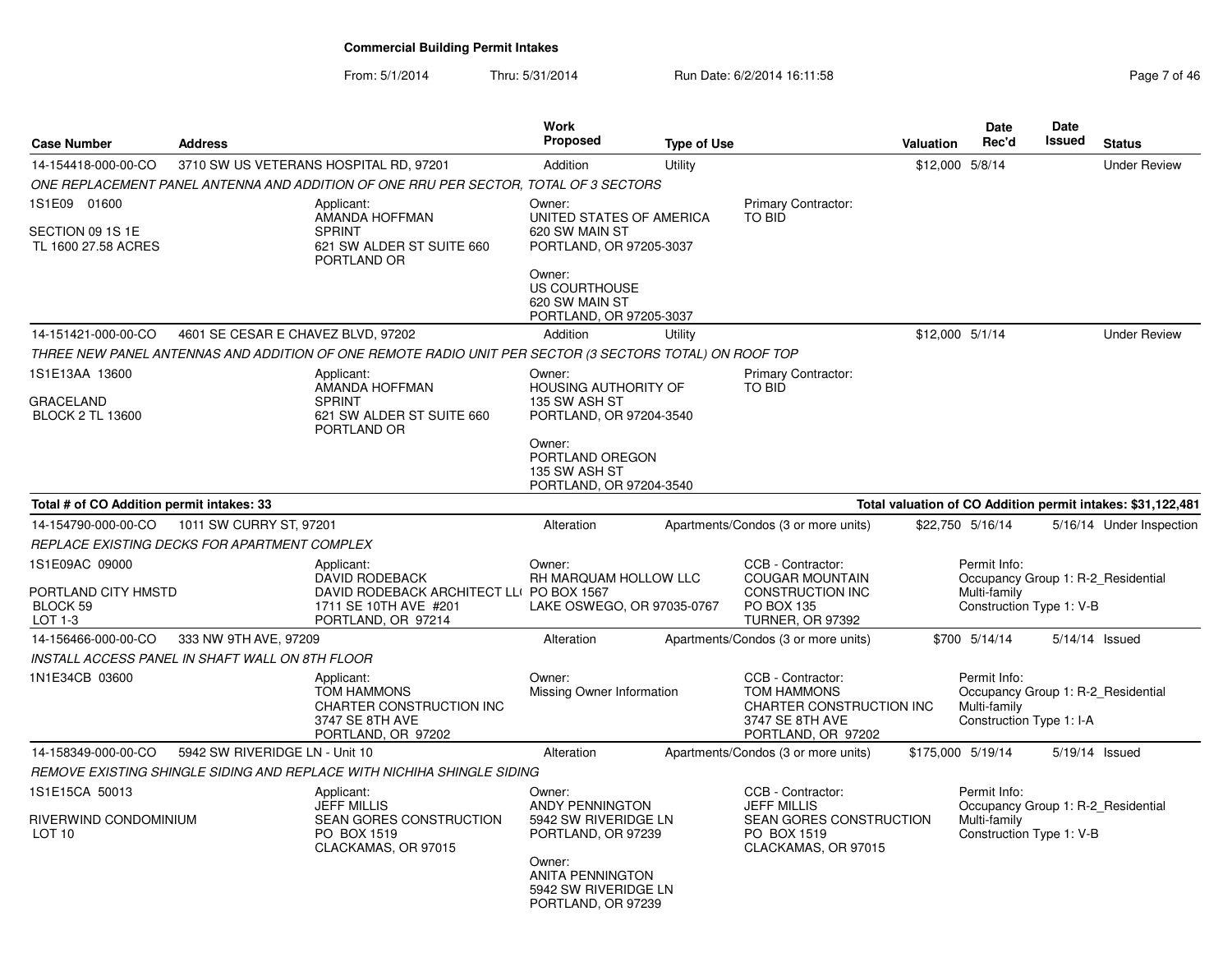From: 5/1/2014Thru: 5/31/2014 Run Date: 6/2/2014 16:11:58 Rege 8 of 46

| <b>Case Number</b>                                                       | <b>Address</b>                                                          |                                                                                                                           | <b>Work</b><br><b>Proposed</b>                                                                                                                                                                                                       | <b>Type of Use</b> |                                                                                                                 | <b>Valuation</b>  | <b>Date</b><br>Rec'd                                                                           | Date<br>Issued | <b>Status</b>            |
|--------------------------------------------------------------------------|-------------------------------------------------------------------------|---------------------------------------------------------------------------------------------------------------------------|--------------------------------------------------------------------------------------------------------------------------------------------------------------------------------------------------------------------------------------|--------------------|-----------------------------------------------------------------------------------------------------------------|-------------------|------------------------------------------------------------------------------------------------|----------------|--------------------------|
| 14-158346-000-00-CO                                                      | 5942 SW RIVERIDGE LN - Unit 10                                          |                                                                                                                           | Alteration                                                                                                                                                                                                                           |                    | Apartments/Condos (3 or more units)                                                                             | \$175,000 5/19/14 |                                                                                                | 5/19/14 Issued |                          |
|                                                                          |                                                                         | REMOVE EXISTING SHINGLE SIDING AND REPLACE WITH NICHIHA SHINGLE SIDING                                                    |                                                                                                                                                                                                                                      |                    |                                                                                                                 |                   |                                                                                                |                |                          |
| 1S1E15CA 50013<br>RIVERWIND CONDOMINIUM<br>LOT <sub>10</sub>             |                                                                         | Applicant:<br><b>JEFF MILLIS</b><br>SEAN GORES CONSTRUCTION<br>PO BOX 1519<br>CLACKAMAS, OR 97015                         | Owner:<br><b>ANDY PENNINGTON</b><br>5942 SW RIVERIDGE LN<br>PORTLAND, OR 97239<br>Owner:<br><b>ANITA PENNINGTON</b><br>5942 SW RIVERIDGE LN<br>PORTLAND, OR 97239                                                                    |                    | CCB - Contractor:<br><b>JEFF MILLIS</b><br>SEAN GORES CONSTRUCTION<br>PO BOX 1519<br>CLACKAMAS, OR 97015        |                   | Permit Info:<br>Occupancy Group 1: R-2 Residential<br>Multi-family<br>Construction Type 1: V-B |                |                          |
| 14-156437-000-00-CO                                                      | 1117 SW STARK ST, 97205                                                 |                                                                                                                           | Alteration                                                                                                                                                                                                                           |                    | Apartments/Condos (3 or more units)                                                                             |                   | \$2,000 5/14/14                                                                                |                | <b>Under Review</b>      |
| FIRE ESCAPE TESTING FOR CERTIFICATION                                    |                                                                         |                                                                                                                           |                                                                                                                                                                                                                                      |                    |                                                                                                                 |                   |                                                                                                |                |                          |
| 1N1E33DD 00200                                                           |                                                                         | Applicant:<br><b>ED NUKALA</b><br><b>IPM</b><br>721 SW OAK ST<br>PORTLAND, OR 97205                                       | Owner:<br>PORTLAND CITY OF (PORTLAND<br>421 SW 6TH AVE #500<br>PORTLAND, OR 97204<br>Owner:<br><b>HOUSING BUREAU(LEASED</b><br>421 SW 6TH AVE #500<br>PORTLAND, OR 97204<br>Owner:<br><b>MULTIPLE TENANTS</b><br>421 SW 6TH AVE #500 |                    | CCB - Contractor:<br><b>INCOME PROPERTY</b><br><b>MANAGEMENT CO</b><br>721 SW OAK ST #100<br>PORTLAND, OR 97205 |                   |                                                                                                |                |                          |
| 14-155799-000-00-CO                                                      | 833 SE 43RD AVE, 97215                                                  |                                                                                                                           | PORTLAND, OR 97204<br>Alteration                                                                                                                                                                                                     |                    | Apartments/Condos (3 or more units)                                                                             |                   | \$100 5/13/14                                                                                  |                | 5/13/14 Under Inspection |
|                                                                          |                                                                         | FRAMING TO CREATE WASHER/DRYER CLOSET. EXTEND WALL IN BEDROOM TO CREATE CLOSET. REPLACED PORTION OF SUB FLOOR IN BATHROOM |                                                                                                                                                                                                                                      |                    |                                                                                                                 |                   |                                                                                                |                |                          |
| 1S2E06BB 13500<br><b>CLARE ADD</b><br><b>BLOCK 4</b><br>LOT <sub>9</sub> |                                                                         | Applicant:<br>MICHAEL R STUBBE<br>2173 LIMESTONE AVE SE<br><b>SALEM, OR 97306</b>                                         | Owner:<br>MICHAEL R STUBBE<br>2173 LIMESTONE AVE SE<br><b>SALEM, OR 97306</b><br>Owner:<br>KIMBERLY M R STUBBE<br>2173 LIMESTONE AVE SE<br><b>SALEM, OR 97306</b>                                                                    |                    |                                                                                                                 |                   | Permit Info:<br>Occupancy Group 1: R-2 Residential<br>Multi-family<br>Construction Type 1: V-B |                |                          |
| 14-155078-000-00-CO                                                      | 1529 SE 30TH AVE, 97214<br><b>VOLUNTARY FOUNDATION ANCHORS RETROFIT</b> |                                                                                                                           | Alteration                                                                                                                                                                                                                           |                    | Apartments/Condos (3 or more units)                                                                             |                   | \$2,000 5/12/14                                                                                | 5/12/14 Issued |                          |
| 1S1E01CA 06800                                                           |                                                                         | Applicant:<br><b>RON STROH</b><br>4110 SE HAWTHORNE PMB #715<br>PORTLAND, OR 97214                                        | Owner:<br><b>RD INVESTMENTS LLC</b><br>PO BOX 14632<br>PORTLAND, OR 97293-0632<br>Owner:                                                                                                                                             |                    |                                                                                                                 |                   | Permit Info:<br>Occupancy Group 1: R-2 Residential<br>Multi-family                             |                |                          |
|                                                                          |                                                                         |                                                                                                                           | <b>MARK MAC LLC</b><br>PO BOX 14632<br>PORTLAND, OR 97293-0632                                                                                                                                                                       |                    |                                                                                                                 |                   |                                                                                                |                |                          |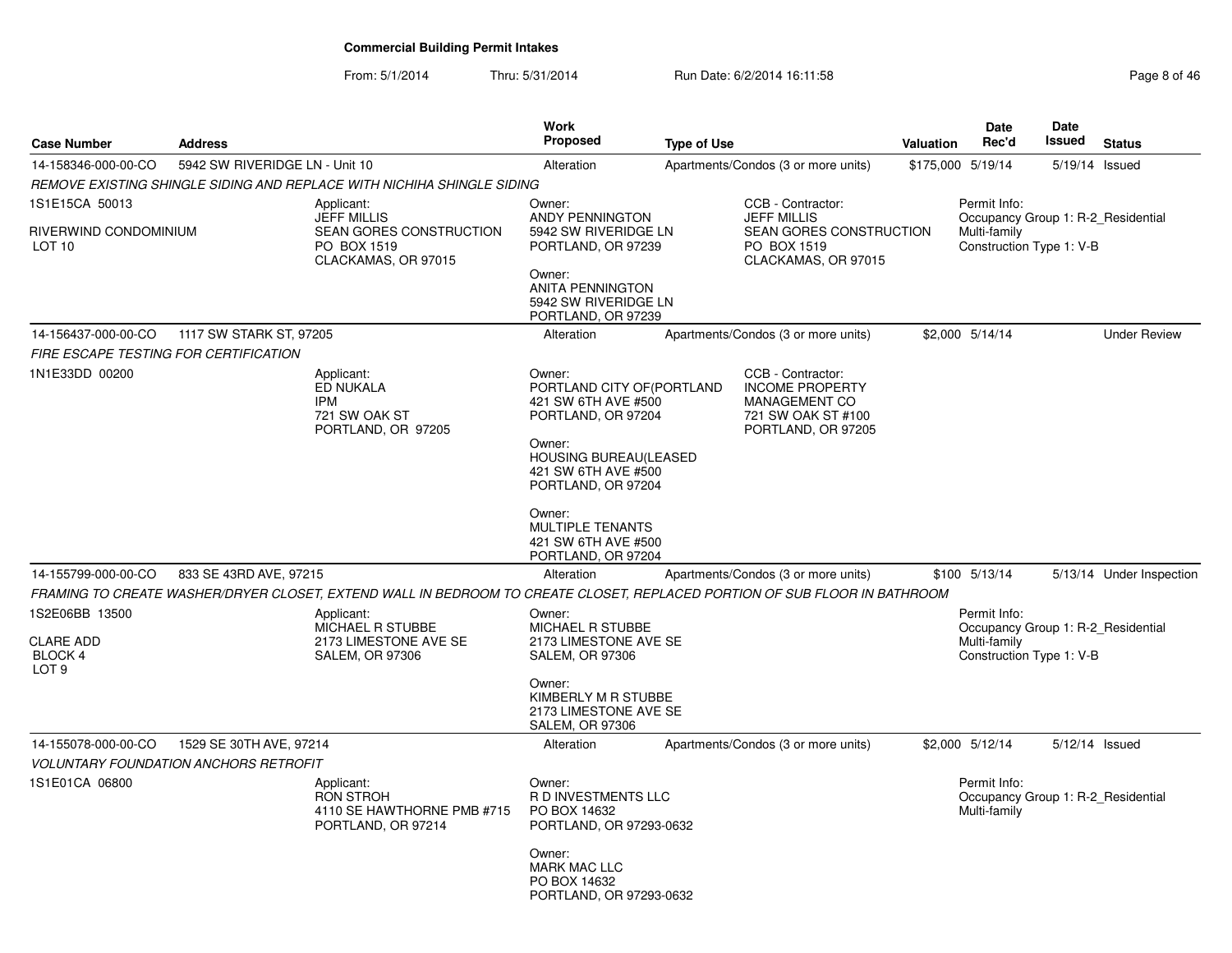From: 5/1/2014

Thru: 5/31/2014 Run Date: 6/2/2014 16:11:58 Research 2010 12:04 Rage 9 of 46

| <b>Case Number</b>                                                                                            | <b>Address</b>             |                                                                                                                                                            | <b>Work</b><br><b>Proposed</b>                                                                                                                                                                                        | <b>Type of Use</b> |                                                                                                                                             | Valuation | <b>Date</b><br>Rec'd                                                                             | Date<br>Issued | <b>Status</b>                          |
|---------------------------------------------------------------------------------------------------------------|----------------------------|------------------------------------------------------------------------------------------------------------------------------------------------------------|-----------------------------------------------------------------------------------------------------------------------------------------------------------------------------------------------------------------------|--------------------|---------------------------------------------------------------------------------------------------------------------------------------------|-----------|--------------------------------------------------------------------------------------------------|----------------|----------------------------------------|
| 14-155046-000-00-CO                                                                                           | 1250 E BURNSIDE ST, 97214  |                                                                                                                                                            | Alteration                                                                                                                                                                                                            |                    | Apartments/Condos (3 or more units)                                                                                                         |           | \$30,000 5/9/14                                                                                  |                | 5/9/14 Under Inspection                |
|                                                                                                               |                            | REPAIR FOR WATER DAMAGE CAUSED BY PIPE BREAK ON 4TH FLOOR REMOVAL OF DAMAGED DRYWALL AND INSULATION. REPLACE AS ORIGINAL. LEVELS 4, 3 AND 2.               |                                                                                                                                                                                                                       |                    |                                                                                                                                             |           |                                                                                                  |                |                                        |
| 1N1E35CD 00400<br><b>AIKENS</b><br>BLOCK 266<br>LOT 1 EXC PT IN STS<br>LOT 2&8 EXC PT IN ST<br><b>LOT 3-7</b> |                            | Applicant:<br><b>DAVID HALLIN</b><br>STANLEY C KENNEDY<br><b>ENTERPRISES INC</b><br>315 SE 7TH AVE<br>PORTLAND, OR 97214-1233                              | Owner:<br><b>FOURSQUARE SENIOR</b><br>1910 W SUNSET BLVD #800 PO<br>BOX 26902<br>LOS ANGELES, CA 90026-0176<br>Owner:<br>LIVING PORTLAND INC<br>1910 W SUNSET BLVD #800 PO<br>BOX 26902<br>LOS ANGELES, CA 90026-0176 |                    | CCB - Contractor:<br><b>DAVID HALLIN</b><br><b>STANLEY C KENNEDY</b><br><b>ENTERPRISES INC</b><br>315 SE 7TH AVE<br>PORTLAND, OR 97214-1233 |           | Permit Info:<br>Occupancy Group 1: R-2 Residential<br>Multi-family<br>Construction Type 1: III-A |                |                                        |
| 14-154910-000-00-CO                                                                                           | 1880 SW 5TH AVE, 97201     |                                                                                                                                                            | Alteration                                                                                                                                                                                                            |                    | Apartments/Condos (3 or more units)                                                                                                         |           | \$2,000 5/9/14                                                                                   |                | <b>Under Review</b>                    |
| FIRE ESCAPE TESTING FOR CERTIFICATION                                                                         |                            |                                                                                                                                                            |                                                                                                                                                                                                                       |                    |                                                                                                                                             |           |                                                                                                  |                |                                        |
| 1S1E03CB 03000<br><b>PORTLAND</b><br>BLOCK 154<br>LOT 5&6                                                     |                            | Applicant:<br>JAY HATHAWAY<br><b>CARLSON TESTING</b><br>8430 SW HUNZIKER<br><b>TIGARD OR 97223</b>                                                         | Owner:<br><b>WESTFAL LLC</b><br>1800 SW 1ST AVE #600<br>PORTLAND, OR 97201                                                                                                                                            |                    |                                                                                                                                             |           |                                                                                                  |                |                                        |
| 13-100133-REV-02-CO                                                                                           | 831 NW 24TH AVE, 97210     |                                                                                                                                                            | Alteration                                                                                                                                                                                                            |                    | Apartments/Condos (3 or more units)                                                                                                         |           | \$5/9/14                                                                                         |                | 5/9/14 Issued                          |
|                                                                                                               |                            | DOORS TO BE CUSTOM BUILT RATHER THAN MANUFACTURED; NEW ENGINEERING FOR THAT CONSTRUCTION AND ELIMINATE DEFERRED SUBMITTAL REQUIREMENT FOR DOOR SPECIFICATI |                                                                                                                                                                                                                       |                    |                                                                                                                                             |           |                                                                                                  |                |                                        |
| 1N1E33BC 15000<br>KINGS 2ND ADD<br><b>BLOCK 4</b><br>LOT 1&2                                                  |                            | Applicant:<br><b>KATHY JOHNSON</b><br>HENNEBERY EDDY ARCHITECTS.<br>INC.<br>921 SW WASHINGTON ST, SUITE<br>250<br>PORTLAND OR 97205                        | Owner:<br><b>CLARK HOUSE LLC</b><br>333 SO. STATE ST #V-249<br>LAKE OSWEGO, OR 97034                                                                                                                                  |                    | CCB - Contractor:<br><b>RARE QUALITY INC</b><br>7410 SW OLESON RD, STE 241<br>PORTLAND, OR 97223                                            |           | Permit Info:<br>and Two Family<br>Construction Type 1: V-B                                       |                | Occupancy Group 1: R-3 Residential One |
| 14-159290-000-00-CO                                                                                           | 7515 N WESTANNA AVE, 97203 |                                                                                                                                                            | Alteration                                                                                                                                                                                                            |                    | Apartments/Condos (3 or more units)                                                                                                         |           | \$500 5/20/14                                                                                    | 5/20/14 Issued |                                        |
|                                                                                                               |                            | REMOVE BACK STAIRCASE AND BACK DOORS FROM UNITS 5 AND 12                                                                                                   |                                                                                                                                                                                                                       |                    |                                                                                                                                             |           |                                                                                                  |                |                                        |
| 1N1E07AC 07600<br>NORTHERN HILL ADD<br><b>BLOCK 5 TL 7600</b>                                                 |                            | Applicant:<br>MICHAEL MORELAND<br>6434 NE 25TH AVE<br>PORTLAND, OR 97211-6046                                                                              | Owner:<br><b>MICHAEL MORELAND</b><br>6434 NE 25TH AVE<br>PORTLAND, OR 97211-6046                                                                                                                                      |                    |                                                                                                                                             |           | Permit Info:<br>Occupancy Group 1: R-2 Residential<br>Multi-family<br>Construction Type 1: V-B   |                |                                        |
|                                                                                                               |                            |                                                                                                                                                            | Owner:<br><b>JENNIFER E</b><br>DEMICHIELLI-MORELAND<br>6434 NE 25TH AVE<br>PORTLAND, OR 97211-6046                                                                                                                    |                    |                                                                                                                                             |           |                                                                                                  |                |                                        |
| 14-159735-000-00-CO                                                                                           | 1430 NW PETTYGROVE ST      |                                                                                                                                                            | Alteration                                                                                                                                                                                                            |                    | Apartments/Condos (3 or more units)                                                                                                         |           | \$30,000 5/21/14                                                                                 |                | 5/21/14 Under Inspection               |
|                                                                                                               |                            | INTERIOR ONLY-REPAIR DAMAGE FROM WATER PIPE BURST IN CENTER BUILDING, FLOORS 2 AND 3.                                                                      |                                                                                                                                                                                                                       |                    |                                                                                                                                             |           |                                                                                                  |                |                                        |
| 1N1E33AA 01201                                                                                                |                            | Applicant:<br>DAVID HALLIN<br>STANLEY C KENNEDY<br><b>ENTERPRISES INC</b><br>315 SE 7TH AVE<br>PORTLAND, OR 97214-1233                                     | Owner:<br>FREEDOM CENTER I LLC<br>1355 NW 13TH AVE<br>PORTLAND, OR 97209-3284                                                                                                                                         |                    | CCB - Contractor:<br>DAVID HALLIN<br>STANLEY C KENNEDY<br><b>ENTERPRISES INC</b><br>315 SE 7TH AVE<br>PORTLAND, OR 97214-1233               |           | Permit Info:<br>Occupancy Group 1: R-2 Residential<br>Multi-family<br>Construction Type 1: III-B |                |                                        |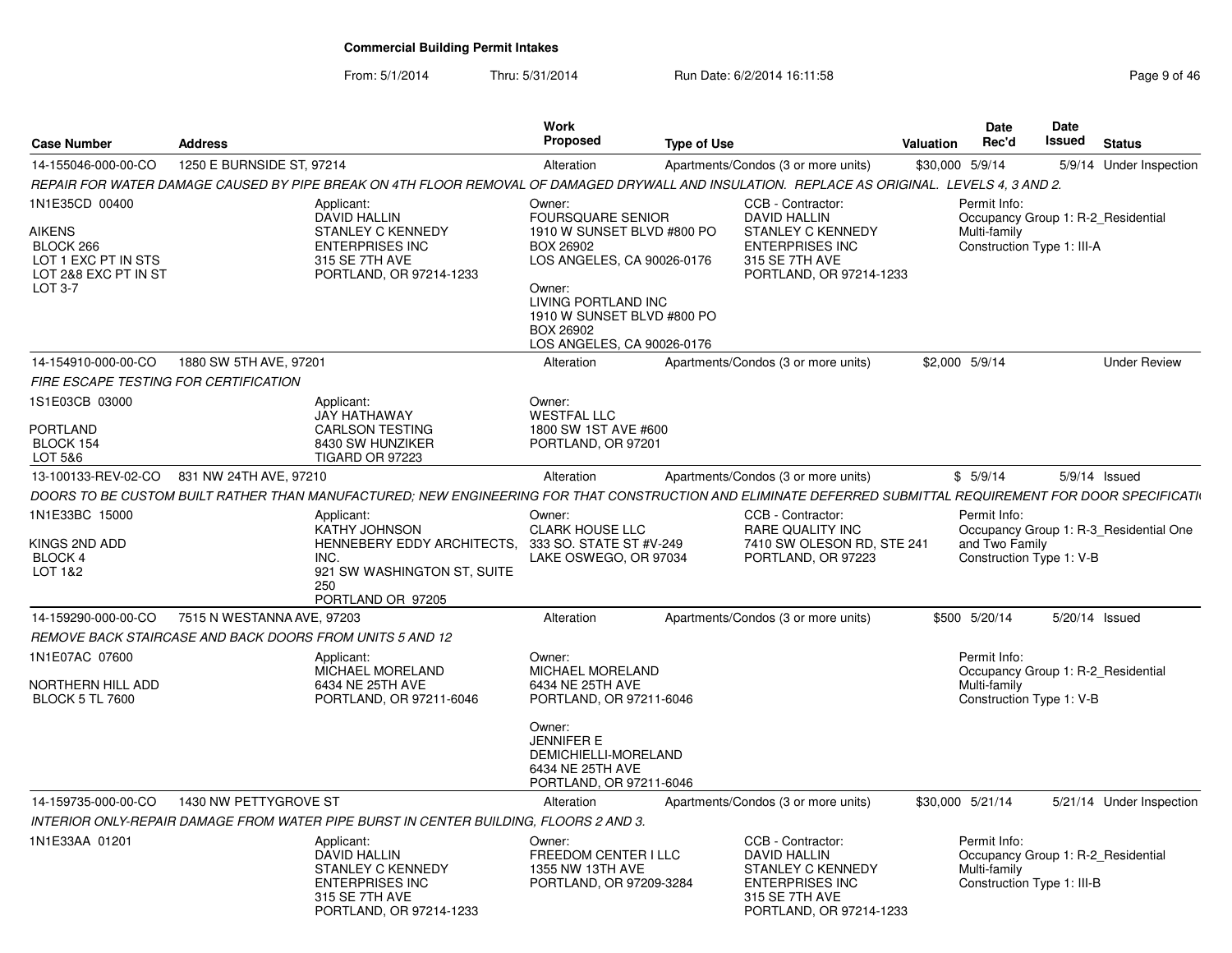### From: 5/1/2014Thru: 5/31/2014 Run Date: 6/2/2014 16:11:58 Research 2010 146

| <b>Case Number</b>                                                                     | <b>Address</b>             |                                                                                                                                | Work<br>Proposed                                                                                                                                      | <b>Type of Use</b> |                                                                                                                 | Valuation                                                                                      | <b>Date</b><br>Rec'd                                     | Date<br>Issued | <b>Status</b>                      |
|----------------------------------------------------------------------------------------|----------------------------|--------------------------------------------------------------------------------------------------------------------------------|-------------------------------------------------------------------------------------------------------------------------------------------------------|--------------------|-----------------------------------------------------------------------------------------------------------------|------------------------------------------------------------------------------------------------|----------------------------------------------------------|----------------|------------------------------------|
| 14-154790-REV-01-CO                                                                    | 1011 SW CURRY ST, 97201    |                                                                                                                                | Alteration                                                                                                                                            |                    | Apartments/Condos (3 or more units)                                                                             |                                                                                                | \$5/22/14                                                | 5/22/14 Issued |                                    |
| REVISION TO CLARIFY FOOTING DETAIL                                                     |                            |                                                                                                                                |                                                                                                                                                       |                    |                                                                                                                 |                                                                                                |                                                          |                |                                    |
| 1S1E09AC 09000<br>PORTLAND CITY HMSTD<br>BLOCK 59<br>LOT 1-3                           |                            | Applicant:<br><b>DAVID RODEBACK</b><br>DAVID RODEBACK ARCHITECT LL( PO BOX 1567<br>1711 SE 10TH AVE #201<br>PORTLAND, OR 97214 | Owner:<br>RH MARQUAM HOLLOW LLC<br>LAKE OSWEGO, OR 97035-0767                                                                                         |                    | CCB - Contractor:<br><b>COUGAR MOUNTAIN</b><br><b>CONSTRUCTION INC</b><br>PO BOX 135<br><b>TURNER, OR 97392</b> | Permit Info:<br>Occupancy Group 1: R-2 Residential<br>Multi-family<br>Construction Type 1: V-B |                                                          |                |                                    |
| 14-154872-000-00-CO                                                                    | 4008 SE 174TH AVE          |                                                                                                                                | Alteration                                                                                                                                            |                    | Apartments/Condos (3 or more units)                                                                             |                                                                                                | \$1,400 5/27/14                                          | 5/27/14 Issued |                                    |
| REPLACE SIDING ON BUMP OUTS OF BUILDING UNIT 4020                                      |                            |                                                                                                                                |                                                                                                                                                       |                    |                                                                                                                 |                                                                                                |                                                          |                |                                    |
| 1S3E07DC 00700                                                                         |                            | Applicant:<br>CREATIVE CONTRACTING<br>13607 BARCLAY HILLS DR<br>OREGON CITY, OR 97045                                          | Owner:<br>ANDREWS FOOTHILLS LLC<br>5845 JEAN RD<br>LAKE OSWEGO, OR 97035                                                                              |                    | CCB - Contractor:<br>CREATIVE CONTRACTING<br>13607 BARCLAY HILLS DR<br>OREGON CITY, OR 97045                    |                                                                                                | Permit Info:<br>Multi-family<br>Construction Type 1: V-B |                | Occupancy Group 1: R-2_Residential |
| 14-154876-000-00-CO                                                                    | 4008 SE 174TH AVE          |                                                                                                                                | Alteration                                                                                                                                            |                    | Apartments/Condos (3 or more units)                                                                             |                                                                                                | \$1.400 5/27/14                                          | 5/27/14 Issued |                                    |
| REPLACE SIDING ON BUMP OUTS OF BUILDING UNIT 4024                                      |                            |                                                                                                                                |                                                                                                                                                       |                    |                                                                                                                 |                                                                                                |                                                          |                |                                    |
| 1S3E07DC 00700                                                                         |                            | Applicant:<br><b>CREATIVE CONTRACTING</b><br>13607 BARCLAY HILLS DR<br>OREGON CITY, OR 97045                                   | Owner:<br>ANDREWS FOOTHILLS LLC<br>5845 JEAN RD<br>LAKE OSWEGO, OR 97035                                                                              |                    | CCB - Contractor:<br><b>CREATIVE CONTRACTING</b><br>13607 BARCLAY HILLS DR<br>OREGON CITY, OR 97045             |                                                                                                | Permit Info:<br>Multi-family<br>Construction Type 1: V-B |                | Occupancy Group 1: R-2 Residential |
| 14-154877-000-00-CO                                                                    | 4008 SE 174TH AVE          |                                                                                                                                | Alteration                                                                                                                                            |                    | Apartments/Condos (3 or more units)                                                                             |                                                                                                | \$1.400 5/27/14                                          | 5/27/14 Issued |                                    |
| REPLACE SIDING ON BUMP OUTS OF BUILDING UNIT 4028                                      |                            |                                                                                                                                |                                                                                                                                                       |                    |                                                                                                                 |                                                                                                |                                                          |                |                                    |
| 1S3E07DC 00700                                                                         |                            | Applicant:<br><b>CREATIVE CONTRACTING</b><br>13607 BARCLAY HILLS DR<br>OREGON CITY, OR 97045                                   | Owner:<br>ANDREWS FOOTHILLS LLC<br>5845 JEAN RD<br>LAKE OSWEGO, OR 97035                                                                              |                    | CCB - Contractor:<br><b>CREATIVE CONTRACTING</b><br>13607 BARCLAY HILLS DR<br>OREGON CITY, OR 97045             |                                                                                                | Permit Info:<br>Multi-family<br>Construction Type 1: V-B |                | Occupancy Group 1: R-2 Residential |
| 14-161369-000-00-CO                                                                    | 3629 SE DIVISION ST, 97214 |                                                                                                                                | Alteration                                                                                                                                            |                    | Apartments/Condos (3 or more units)                                                                             | \$18,000 5/27/14                                                                               |                                                          | 5/27/14 Issued |                                    |
|                                                                                        |                            | FIRE RESTORATION; RATED WALL, DOOR CEILING JOISTS AND PONY WALLS                                                               |                                                                                                                                                       |                    |                                                                                                                 |                                                                                                |                                                          |                |                                    |
| 1S1E01DC 09300<br><b>SWAN ADD</b><br>BLOCK <sub>3</sub><br>LOT 1&11&12                 |                            | Applicant:<br>Robert Hayden<br>Delta Studios, Architecture and<br>Planning, LLC<br>3344 NE 25th Avenue<br>Portland, OR 97212   | Owner:<br>JUN O LEE<br>14801 NE 11TH ST<br>VANCOUVER, WA 98684-3667<br>Owner:<br><b>ARRIELLE MALI</b><br>14801 NE 11TH ST<br>VANCOUVER, WA 98684-3667 |                    | CCB - Contractor:<br>RAPID INTERVENTION TEAM INC<br>PO BOX 51<br>GLADSTONE, OR 97027                            |                                                                                                | Permit Info:<br>Multi-family<br>Construction Type 1: V-B |                | Occupancy Group 1: R-2_Residential |
| 14-161682-000-00-CO                                                                    | 3600 SE 28TH AVE           |                                                                                                                                | Alteration                                                                                                                                            |                    | Apartments/Condos (3 or more units)                                                                             | \$141,500 5/28/14                                                                              |                                                          |                | <b>Under Review</b>                |
| REPLACE/REBUILD (2) ELEVATED DECKS ON BUILDING 1                                       |                            |                                                                                                                                |                                                                                                                                                       |                    |                                                                                                                 |                                                                                                |                                                          |                |                                    |
| 1S1E12CB 11701<br>PARTITION PLAT 2004-92<br>LOT 1 TL 11701<br>POTENTIAL ADDITIONAL TAX |                            | Applicant:<br>JERRY GOMOLL<br><b>FORENSIC BUILDING</b><br><b>CONSULTANTS</b><br>1200 NW NAITO PARKWAY<br>PORTLAND, OR 97209    | Owner:<br>KATERI PARK LTD PARTNERSHIP<br>2740 SE POWELL BLVD<br>PORTLAND, OR 97202-2069                                                               |                    | CCB - Contractor:<br><b>Mike Kremers</b><br>R&H CONSTRUCTION<br>1530 SW TAYLOR ST<br>PORTLAND OR 97205          |                                                                                                |                                                          |                |                                    |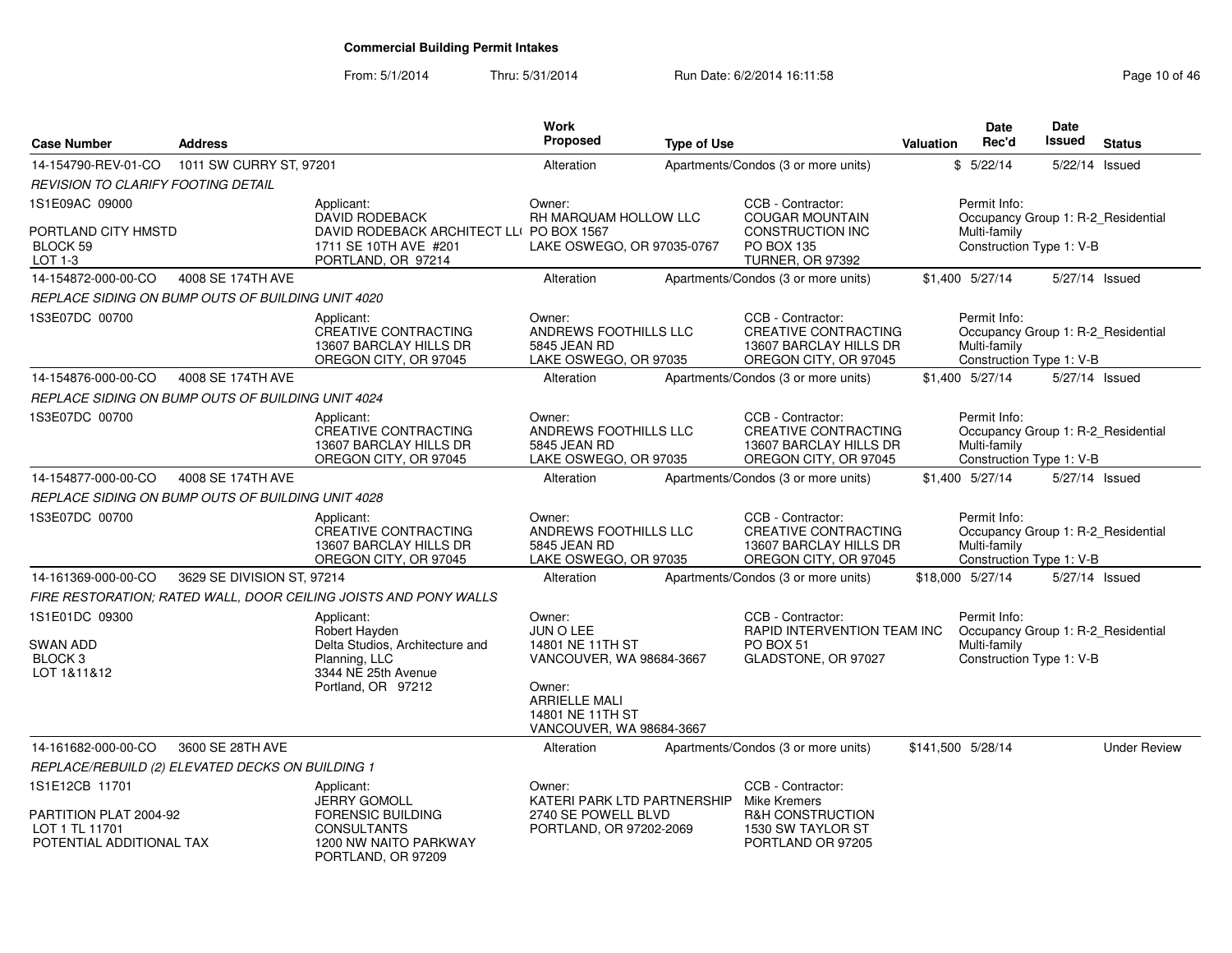From: 5/1/2014Thru: 5/31/2014 Run Date: 6/2/2014 16:11:58 Research 2010 11 of 46

| <b>Case Number</b>                                                   | <b>Address</b>                                    |                                                                                                     | Work<br>Proposed                                                                                        | <b>Type of Use</b> |                                                                                                            | Valuation         | Date<br>Rec'd                                                                    | Date<br>Issued | <b>Status</b>                      |
|----------------------------------------------------------------------|---------------------------------------------------|-----------------------------------------------------------------------------------------------------|---------------------------------------------------------------------------------------------------------|--------------------|------------------------------------------------------------------------------------------------------------|-------------------|----------------------------------------------------------------------------------|----------------|------------------------------------|
| 14-161687-000-00-CO                                                  | 3600 SE 28TH AVE                                  |                                                                                                     | Alteration                                                                                              |                    | Apartments/Condos (3 or more units)                                                                        | \$141,500 5/28/14 |                                                                                  |                | <b>Under Review</b>                |
|                                                                      | REPLACE/REBUILD (2) ELEVATED DECKS ON BUILDING 4  |                                                                                                     |                                                                                                         |                    |                                                                                                            |                   |                                                                                  |                |                                    |
| 1S1E12CB 11701                                                       |                                                   | Applicant:<br><b>JERRY GOMOLL</b>                                                                   | Owner:<br>KATERI PARK LTD PARTNERSHIP                                                                   |                    | CCB - Contractor:<br><b>Mike Kremers</b>                                                                   |                   |                                                                                  |                |                                    |
| PARTITION PLAT 2004-92<br>LOT 1 TL 11701<br>POTENTIAL ADDITIONAL TAX |                                                   | <b>FORENSIC BUILDING</b><br><b>CONSULTANTS</b><br>1200 NW NAITO PARKWAY<br>PORTLAND, OR 97209       | 2740 SE POWELL BLVD<br>PORTLAND, OR 97202-2069                                                          |                    | <b>R&amp;H CONSTRUCTION</b><br>1530 SW TAYLOR ST<br>PORTLAND OR 97205                                      |                   |                                                                                  |                |                                    |
| 14-161836-000-00-CO                                                  | 1417 SW 10TH AVE, 97201                           |                                                                                                     | Alteration                                                                                              |                    | Apartments/Condos (3 or more units)                                                                        |                   | \$19,000 5/28/14                                                                 |                | <b>Under Review</b>                |
|                                                                      | REPAIR, LOAD TEST, AND PAINT EXISTING FIRE ESCAPE |                                                                                                     |                                                                                                         |                    |                                                                                                            |                   |                                                                                  |                |                                    |
| 1S1E04AD 02500<br><b>PORTLAND</b><br>BLOCK 244<br>LOT 1&2            |                                                   | Applicant:<br><b>JEFF MARSHALL</b><br>PACIFIC CREST STRUCTURES<br>17750 SW UPPER BOONES<br>FERRY RD | Owner:<br><b>H&amp;A REALTY LLC</b><br>1121 SW SALMON ST #500<br>PORTLAND, OR 97205                     |                    | CCB - Contractor:<br><b>ALAN VOLM</b><br>PACIFIC CREST STRUCTURES<br>17750 SW UPPER BOONES<br>FERRY RD 190 |                   |                                                                                  |                |                                    |
| E 25' OF LOT 7&8<br>14-154909-000-00-CO                              | 4735 SW LURADEL ST, 97219                         | DURHAM OR 97224                                                                                     | Alteration                                                                                              |                    | DURHAM OR 97224                                                                                            |                   | \$5,000 5/29/14                                                                  |                |                                    |
|                                                                      |                                                   | DEMOLISH AND REBUILD DECK IN SAME FOOTPRINT AT UNITS 1 AND 2                                        |                                                                                                         |                    | Apartments/Condos (3 or more units)                                                                        |                   |                                                                                  |                | 5/29/14 Under Inspection           |
|                                                                      |                                                   |                                                                                                     |                                                                                                         |                    |                                                                                                            |                   |                                                                                  |                |                                    |
| 1S1E30DA 06000<br>LURADELL AC & PLAT 2<br>LOT 8-12 TL 6000           |                                                   | Applicant:<br>Steve Gibson<br>10271 SE 54TH AVE<br>MILWAUKIE, OR 97222                              | Owner:<br>QUAIL RIDGE LLC<br>2925 SW CANTERBURY LN<br>PORTLAND, OR 97205                                |                    | CCB - Contractor:<br><b>CREATIVE CONTRACTING</b><br>13607 BARCLAY HILLS DR<br>OREGON CITY, OR 97045        |                   | Permit Info:<br>Multi-family<br>Construction Type 1: V-B                         |                | Occupancy Group 1: R-2_Residential |
| 14-162438-000-00-CO                                                  |                                                   | 6367 SW BEAVERTON HILLSDALE HWY, 97221                                                              | Alteration                                                                                              |                    | Apartments/Condos (3 or more units)                                                                        |                   | \$23,000 5/29/14                                                                 |                | <b>Under Review</b>                |
|                                                                      | REPAIR/REPLACE DRYROTTED DECK/LANDING             |                                                                                                     |                                                                                                         |                    |                                                                                                            |                   |                                                                                  |                |                                    |
| 1S1E18BB 06401<br>PARTITION PLAT 1995-14<br>LOT <sub>1</sub>         |                                                   | Applicant:<br>EDWARD NUNO<br>3832 NE 20TH NULL<br>FAIRVIEW, OR 97024                                | Owner:<br>ASSOCIATED ENTERPRISES<br><b>APARTMENTS LLC</b><br>633 NW 19TH AVE<br>PORTLAND, OR 97209-1202 |                    | CCB - Contractor:<br><b>EDWARD NUNO</b><br>3832 NE 20TH NULL<br>FAIRVIEW, OR 97024                         |                   | Permit Info:<br>Multi-family<br>Construction Type 1: V-B                         |                | Occupancy Group 1: R-2_Residential |
| 14-151453-000-00-CO                                                  | 3602 SE 28TH PL, 97202                            |                                                                                                     | Alteration                                                                                              |                    | Apartments/Condos (3 or more units)                                                                        |                   | \$4,500 5/1/14                                                                   |                | $5/1/14$ Issued                    |
| <b>DECK REPLACEMENT</b>                                              |                                                   |                                                                                                     |                                                                                                         |                    |                                                                                                            |                   |                                                                                  |                |                                    |
| 1S1E12CB 01000                                                       |                                                   | Applicant:<br>Steve Gibson                                                                          | Owner:<br><b>CEDARLOO PARTNERS LLC</b>                                                                  |                    | CCB - Contractor:<br><b>CREATIVE CONTRACTING</b>                                                           |                   | Permit Info:                                                                     |                |                                    |
| SECTION 12 1S 1E<br>TL 1000 1.33 ACRES                               |                                                   | 10271 SE 54TH AVE<br>MILWAUKIE, OR 97222                                                            | 7831 SE LAKE RD STE 200<br>MILWAUKIE, OR 97267                                                          |                    | 13607 BARCLAY HILLS DR<br>OREGON CITY, OR 97045                                                            |                   | Occupancy Group 1: U_Private<br>Garage\Utility Misc.<br>Construction Type 1: V-B |                |                                    |
| 14-153002-000-00-CO                                                  | 905 N HARBOUR DR - Unit 29                        |                                                                                                     | Alteration                                                                                              |                    | Apartments/Condos (3 or more units)                                                                        | \$15,000 5/6/14   |                                                                                  |                | 5/6/14 Under Inspection            |
|                                                                      |                                                   | INFILLING FLOOR OPENING BETWEEN 1ST AND 2ND LEVELS TO EXPAND MASTER BEDROOM                         |                                                                                                         |                    |                                                                                                            |                   |                                                                                  |                |                                    |
| 1N1E03BA 90015                                                       |                                                   |                                                                                                     | Owner:<br><b>MARCIA M HULL</b>                                                                          |                    |                                                                                                            |                   | Permit Info:                                                                     |                | Occupancy Group 1: R-2_Residential |
| <b>MEWS AT NORTH HARBOUR</b><br>A CONDOMINIUM<br>LOT <sub>29</sub>   |                                                   |                                                                                                     | 905 N HARBOUR DR #29<br>PORTLAND, OR 97217-7591                                                         |                    |                                                                                                            |                   | Multi-family<br>Construction Type 1: V-A                                         |                |                                    |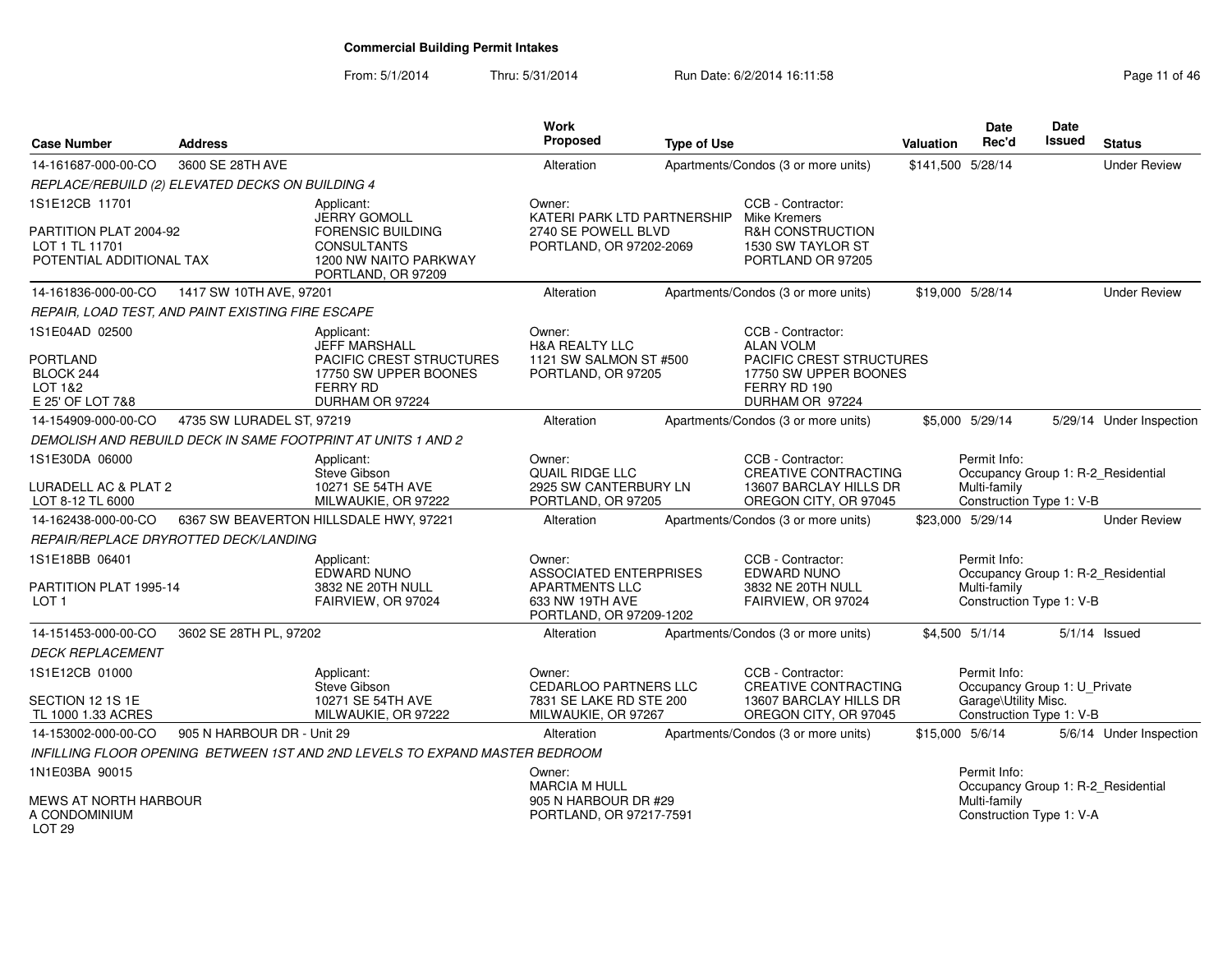| <b>Case Number</b>                                                    | <b>Address</b>                                         |                                                                                                                                                                       | Work<br>Proposed                                                                                 | <b>Type of Use</b> |                                                                                                                                 | Valuation | <b>Date</b><br>Rec'd                     | Date<br><b>Issued</b>                                          | <b>Status</b>            |
|-----------------------------------------------------------------------|--------------------------------------------------------|-----------------------------------------------------------------------------------------------------------------------------------------------------------------------|--------------------------------------------------------------------------------------------------|--------------------|---------------------------------------------------------------------------------------------------------------------------------|-----------|------------------------------------------|----------------------------------------------------------------|--------------------------|
| 13-214551-000-00-CO                                                   | 2176 NW EVERETT ST - Unit 3                            |                                                                                                                                                                       | Alteration                                                                                       |                    | Apartments/Condos (3 or more units)                                                                                             |           | \$5,837 5/9/14                           |                                                                | 5/9/14 Issued            |
|                                                                       | PROVIDE NEW PRESCRIPTIVE PATH DECK TO REPLACE EXISTING |                                                                                                                                                                       |                                                                                                  |                    |                                                                                                                                 |           |                                          |                                                                |                          |
| 1N1E33CA 60003<br>EVERETT HOUSE CONDOMINIUM<br>LOT 3                  |                                                        | Applicant:<br>ROBERT HAYDEN<br><b>DELTA STUDIOS ARCH &amp;</b><br><b>PLANNING</b><br>3344 NE 25TH AVE<br>PORTLAND, OR 97212                                           | Owner:<br>SARAH M MISCOE<br>2176 NW EVERETT ST #3<br>PORTLAND, OR 97210-3700                     |                    | CCB - Contractor:<br>BETHANY TECHNOLOGIES INC<br>4288 SE INTERNATIONAL WAY<br>STE A<br>PORTLAND, OR 97222                       |           | Permit Info:<br>Multi-family             | Occupancy Group 1: R-2_Residential<br>Construction Type 1: V-B |                          |
| 14-140997-REV-03-CO                                                   | 1332 W BURNSIDE ST, 97205                              |                                                                                                                                                                       | Alteration                                                                                       | Assembly           |                                                                                                                                 |           | \$5/23/14                                | 5/23/14 Issued                                                 |                          |
|                                                                       |                                                        | REVISION TO REVISION 02 - REMOVE THE C15 CHANNELS ALONG GRID H. ADD AN HSS COLUMN AT MID SPAN OF THE EXISTING TIMBER BEAM AT THIS LOCATION, MODIFICATIONS TO DETAIL 4 |                                                                                                  |                    |                                                                                                                                 |           |                                          |                                                                |                          |
| 1N1E33DD 00700                                                        |                                                        | Applicant:<br><b>TIM TERICH</b><br><b>FROELICH ENGINEERING</b><br>6969 SW HAMPTON ST<br>TIGARD OR 97223                                                               | Owner:<br>MARY A MC MENAMIN<br>3722 SW GREENLEAF DR<br>PORTLAND, OR 97221                        |                    | CCB - Contractor:<br><b>JACK HAEDINGER</b><br>PACIFIC CREST CONSTRUCTION<br>24111 NE HALSEY ST #400<br>TROUTDALE, OR 97060-1030 |           | Permit Info:                             | Occupancy Group 1: A-2 Restaurant                              |                          |
| 14-147375-000-00-CO                                                   | 424 SW WASHINGTON ST, 97204                            |                                                                                                                                                                       | Alteration                                                                                       | Assembly           |                                                                                                                                 |           | \$1,000 5/23/14                          |                                                                | <b>Under Review</b>      |
|                                                                       |                                                        | CHANGE OF OCCUPANCY FROM (B) TO (A), ADD NEW DOOR TO EXIT PASSAGEWAY (DOOR FINALED UNDER THE 07-118395-REV-01-CO PERMIT)                                              |                                                                                                  |                    |                                                                                                                                 |           |                                          |                                                                |                          |
| 1N1E34CD 09400                                                        |                                                        | Applicant:<br>RAPHAEL GOODBLATT<br>AHHA ARCHITECTURE<br>615 SE ALDER SUITE 203<br>PORTLAND OR 97214                                                                   | Owner:<br><b>JB EQUITIES IV LLC</b><br>420 SW WASHINGTON ST #301<br>PORTLAND, OR 97204           |                    | CCB - Contractor:<br>JOSHUA CHARLES<br>NICE CONSTRUCTION AND<br><b>EXCAVATION LLC</b><br>PO BOX 219<br>GARIBALDI, OR 97118      |           |                                          |                                                                |                          |
|                                                                       | 12-146196-REV-01-CO  12005 NE AIRPORT WAY, 97220       |                                                                                                                                                                       | Alteration                                                                                       | Assembly           |                                                                                                                                 |           | \$5/2/14                                 |                                                                | $5/2/14$ Issued          |
|                                                                       |                                                        | REVISION TO CHANGE SEATING LAYOUT AND DECOR LIGHTING, REMOVE STEEL SPECIAL INSPECTION REQUIREMENT AS STEEL PARAPET BRACING WAS REMOVED FROM PROJECT                   |                                                                                                  |                    |                                                                                                                                 |           |                                          |                                                                |                          |
| 1N2E15DA 00500<br>PARTITION PLAT 1994-72<br>LOT <sub>1</sub>          |                                                        | Applicant:<br><b>LEE YOUNG</b><br><b>CSHQA ARCHITECTS</b><br>250 S 5TH STREET<br><b>BOISE, ID 83702</b>                                                               | Owner:<br>AIRPORT WAY/ANGEL LLC<br>4900 SW GRIFFITH DR #269<br>BEAVERTON, OR 97005               |                    | CCB - Contractor:<br>TRICON BUILDING SOLUTIONS INC Occupancy Group 1: A-2_Restaurant<br>PO BOX 7353<br>VISALIA, CA 93290        |           | Permit Info:                             | Construction Type 1: V-B                                       |                          |
| 12-217331-DFS-03-CO                                                   | 888 SW 5TH AVE                                         |                                                                                                                                                                       | Alteration                                                                                       | Assembly           |                                                                                                                                 |           | \$10,000 5/8/14                          | 5/19/14 Final                                                  |                          |
| DFS FOR ATTACHMENT OF EQUIPMENT                                       |                                                        |                                                                                                                                                                       |                                                                                                  |                    |                                                                                                                                 |           |                                          |                                                                |                          |
| 1S1E03BB 90003<br>PIONEER PLACE CONDOMINIUM<br>LOT <sub>3</sub>       |                                                        | Applicant:<br><b>ARTHUR MILLER</b><br>R AND O CO<br>933 WALL AVE<br>OGDEN UT 84404                                                                                    | Owner:<br>PIONEER PLACE LIMITED<br><b>PARTNERSHIP</b><br>PO BOX 617905<br>CHICAGO, IL 60661-7905 |                    |                                                                                                                                 |           | Permit Info:<br>Construction Type 1: I-A | Occupancy Group 1: A-2_Restaurant                              |                          |
| 14-146998-000-00-CO                                                   | 16015 SE STARK ST, 97233                               |                                                                                                                                                                       | Alteration                                                                                       | Assembly           |                                                                                                                                 |           | \$4,500 5/21/14                          |                                                                | 5/21/14 Under Inspection |
|                                                                       |                                                        | REMOVE EXISTING CHAIN LINK FENCE AND REPLACE WITH 8'WOOD FENCE                                                                                                        |                                                                                                  |                    |                                                                                                                                 |           |                                          |                                                                |                          |
| 1N2E36DD 01400<br>MEYERMEAD<br>BLOCK <sub>3</sub><br>S 175' OF LOT 12 |                                                        | Applicant:<br><b>STEWART STRAUS</b><br>STEWART GORDON STRAUS<br><b>ARCHITECT</b><br>6775 SW 111TH AVE<br>BEAVERTON OR 97008                                           | Owner:<br>JOHNNY D ZUKLE<br>PO BOX 2398<br>LAKE OSWEGO, OR 97035-0091                            |                    |                                                                                                                                 |           | Permit Info:<br>Garage\Utility Misc.     | Occupancy Group 1: U_Private<br>Construction Type 1: V-B       |                          |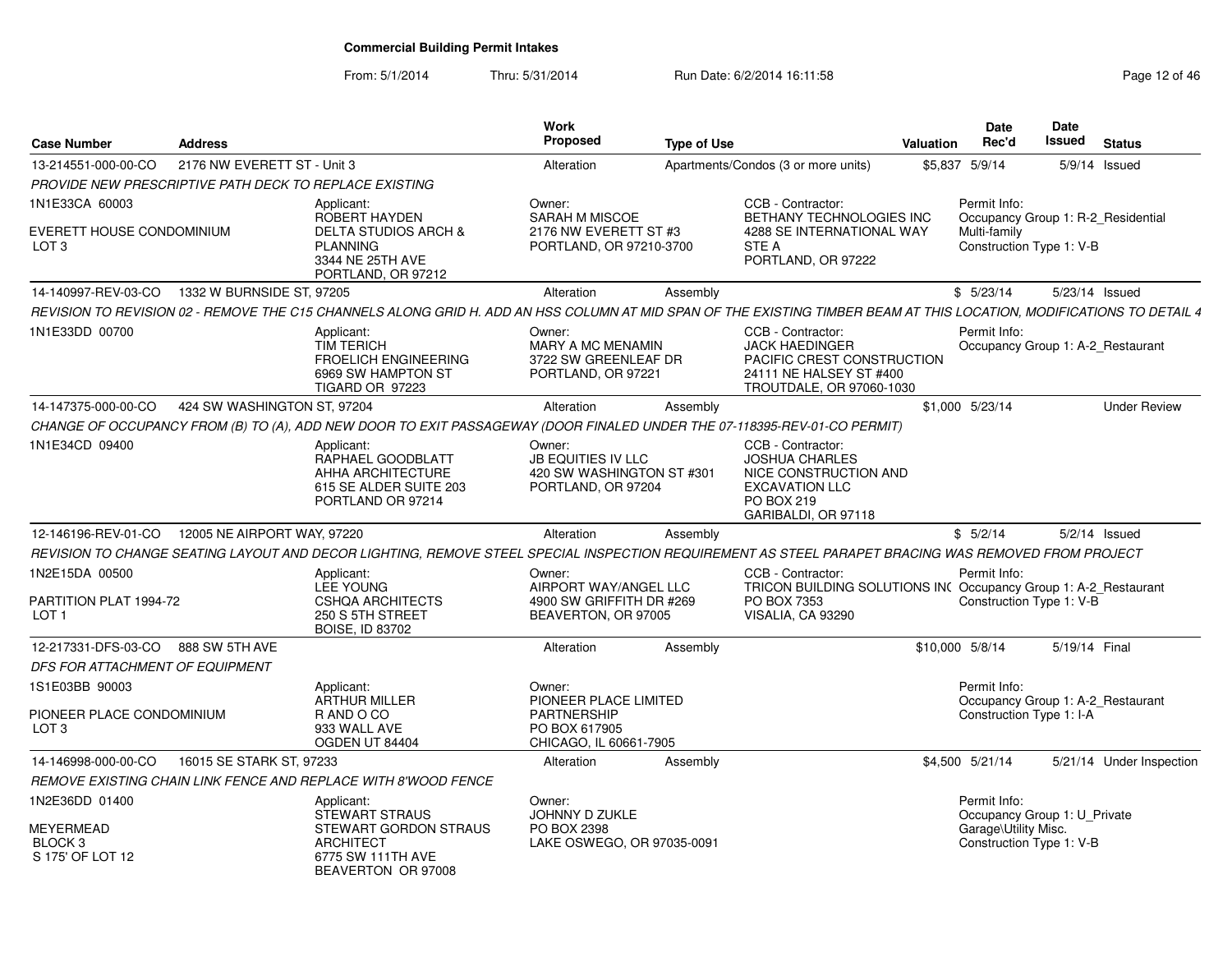From: 5/1/2014

| <b>Case Number</b>                         | <b>Address</b>               |                                                                                                                                                              | Work<br>Proposed                                                                     | <b>Type of Use</b> |                                                                                                                                 | <b>Valuation</b> | Date<br>Rec'd                                                                                         | <b>Date</b><br><b>Issued</b> | <b>Status</b>                       |
|--------------------------------------------|------------------------------|--------------------------------------------------------------------------------------------------------------------------------------------------------------|--------------------------------------------------------------------------------------|--------------------|---------------------------------------------------------------------------------------------------------------------------------|------------------|-------------------------------------------------------------------------------------------------------|------------------------------|-------------------------------------|
| 14-146018-REV-01-CO                        | 808 SW TAYLOR ST, 97205      |                                                                                                                                                              | Alteration                                                                           | Assembly           |                                                                                                                                 |                  | \$5/29/14                                                                                             |                              | 5/29/14 Issued                      |
|                                            |                              | ADDED VALUE REVISION TO ADD (2) EXTERIOR DOORS AND REVISE INTERIOR CANOPY DETAILS                                                                            |                                                                                      |                    |                                                                                                                                 |                  |                                                                                                       |                              |                                     |
| 1S1E03BB 05900                             |                              | Applicant:<br>MICHELLE PLATTER                                                                                                                               | Owner:<br>925 PARK AVENUE ASSOC L L C                                                |                    | CCB - Contractor:<br>URBAN INTERIOR RESTORATION                                                                                 |                  | Permit Info:<br>Occupancy Group 1: A-2_Restaurant                                                     |                              |                                     |
| <b>PORTLAND</b><br>BLOCK 6<br>LOT 1&4      |                              | THE WATERMARK GROUP<br>2404 NW 94TH ST<br>VANCOUVER, WA 98665                                                                                                | 2003 WESTERN AVE STE 500<br>SEATTLE, WA 98121-2106                                   |                    | LLC<br>31402 SW ORCHARD DR<br>WILSONVILLE, OR 97070                                                                             |                  | Construction Type 1: III-B                                                                            |                              |                                     |
| 14-140997-REV-02-CO                        | 1332 W BURNSIDE ST, 97205    |                                                                                                                                                              | Alteration                                                                           | Assembly           |                                                                                                                                 |                  | \$5/19/14                                                                                             |                              | 5/19/14 Issued                      |
|                                            |                              | REVISION TO STRENGTHEN EXISTING TIMBER GIRDERS AND COLUMNS                                                                                                   |                                                                                      |                    |                                                                                                                                 |                  |                                                                                                       |                              |                                     |
| 1N1E33DD 00700                             |                              | Applicant:<br><b>TIM TERICH</b><br><b>FROELICH ENGINEERING</b><br>6969 SW HAMPTON ST<br>TIGARD OR 97223                                                      | Owner:<br>MARY A MC MENAMIN<br>3722 SW GREENLEAF DR<br>PORTLAND, OR 97221            |                    | CCB - Contractor:<br><b>JACK HAEDINGER</b><br>PACIFIC CREST CONSTRUCTION<br>24111 NE HALSEY ST #400<br>TROUTDALE, OR 97060-1030 |                  | Permit Info:<br>Occupancy Group 1: A-2_Restaurant                                                     |                              |                                     |
| 14-162673-000-00-CO                        | 1219 NW EVERETT ST           |                                                                                                                                                              | Alteration                                                                           | <b>Business</b>    |                                                                                                                                 |                  | \$65,000 5/30/14                                                                                      |                              | 5/30/14 Issued                      |
| TI-TENANT IMPROVEMENT FOR NEW OFFICE SPACE |                              |                                                                                                                                                              |                                                                                      |                    |                                                                                                                                 |                  |                                                                                                       |                              |                                     |
| 1N1E33DA 50001                             |                              | Applicant:<br>MICHELLE STARTT<br><b>LRS ARCHITECTS INC</b><br>720 NW DAVIS ST STE 300<br>PORTLAND OR 97209                                                   | Owner:<br><b>ROLINR CASEY II LLC</b><br>2936 SE TAYLOR ST<br>PORTLAND, OR 97214-4033 |                    | CCB - Contractor:<br>R & H CONSTRUCTION<br>1530 SW TAYLOR STREET<br>PORTLAND, OR 97205                                          |                  | Permit Info:<br>Occupancy Group 1: B_Bank, Off.,<br>Med.Off., Pub.Bldg.<br>Construction Type 1: I-A   |                              |                                     |
|                                            |                              |                                                                                                                                                              | Owner:<br>ROLINL CASEY II LLC<br>2936 SE TAYLOR ST<br>PORTLAND, OR 97214-4033        |                    |                                                                                                                                 |                  |                                                                                                       |                              |                                     |
| 14-163046-000-00-CO                        | 5015 NW FRONT AVE, 97210     |                                                                                                                                                              | Alteration                                                                           | <b>Business</b>    |                                                                                                                                 |                  | \$34,500 5/30/14                                                                                      |                              | 5/30/14 Issued                      |
|                                            |                              | INSTERIOR ALTERATION TO CREATE LARGEROFFICE SPACE WITHIN EXISTING WAREHOUSE, DEMO AND ADD NEW WALLS TO CREATE NEW MAINTENANCE ROOM AND OFFICES, ELIMINATE HA |                                                                                      |                    |                                                                                                                                 |                  |                                                                                                       |                              |                                     |
| 1N1E19A 01200                              |                              | Applicant:<br><b>MYA PALUCH</b><br>CIDA INC<br>4445 SW BARBUR BLVD<br>PORTLAND, OR 97239                                                                     | Owner:<br>LIT FINANCE III LLC<br>1717 MCKINNEY AVE #1900<br>DALLAS, TX 75202-1253    |                    | CCB - Contractor:<br>SUMMIT INDUSTRIES INC<br>PO BOX 10345<br>PORTLAND, OR 972960345                                            |                  | Permit Info:<br>Occupancy Group 1: B_Bank, Off.,<br>Med.Off., Pub.Bldg.<br>Construction Type 1: III-B |                              |                                     |
| 14-157294-000-00-CO                        | 15350 NE SANDY BLVD - Unit C |                                                                                                                                                              | Alteration                                                                           | <b>Business</b>    |                                                                                                                                 |                  | \$11,400 5/16/14                                                                                      |                              | 5/16/14 Under Inspection            |
|                                            |                              | TENANT IMPROVEMENT FOR NEW DISPENSARY TENANT, BUILD NEW WALLS TO CREATE WAITING ROOM, DISPLAY AREA AND HALLWAY, INFILL WINDOW AT REAR STORAGE AREA, BATHROOM |                                                                                      |                    |                                                                                                                                 |                  |                                                                                                       |                              |                                     |
| 1N2E24DC 80003                             |                              | Applicant:<br>ANDREAS RUTHERFORD                                                                                                                             | Owner:<br>ALAN RUTHERFORD                                                            |                    | CCB - Contractor:<br>SJN CONSTRUCTION LLC                                                                                       |                  | Permit Info:                                                                                          |                              | Occupancy Group 1: M_Store, Service |
| WILKES BUSINESS PARK CONDOMINIUMS<br>LOT C |                              | NATURES ALTERNATIVE<br>5231 E BURNSIDE ST<br>PORTLAND, OR 97215                                                                                              | 6293 DONALDSON RD<br>GRANTS PASS, OR 97526-7864                                      |                    | PO BOX 92<br>HUBBARD, OR 97032                                                                                                  |                  | Station<br>Construction Type 1: V-B                                                                   |                              |                                     |
|                                            |                              |                                                                                                                                                              | Owner:<br><b>SUSAN RUTHERFORD</b><br>6293 DONALDSON RD<br>GRANTS PASS, OR 97526-7864 |                    |                                                                                                                                 |                  |                                                                                                       |                              |                                     |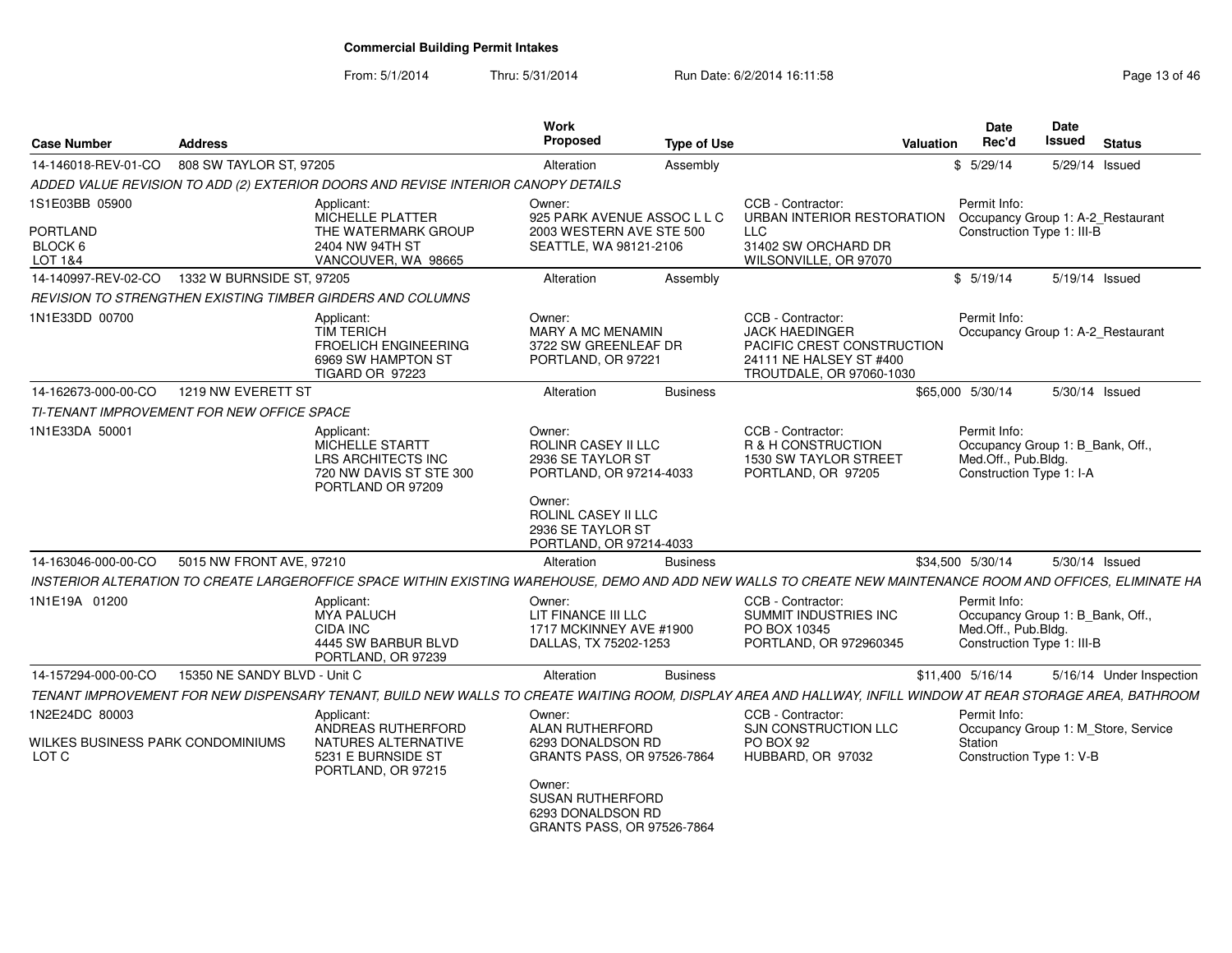| <b>Case Number</b>                           | <b>Address</b>                                   |                                                                                                                                                              | Work<br>Proposed                                                                  | <b>Type of Use</b> |                                                                                         | <b>Valuation</b> | <b>Date</b><br>Rec'd                                                                                | <b>Date</b><br><b>Issued</b> | <b>Status</b>                                                                     |
|----------------------------------------------|--------------------------------------------------|--------------------------------------------------------------------------------------------------------------------------------------------------------------|-----------------------------------------------------------------------------------|--------------------|-----------------------------------------------------------------------------------------|------------------|-----------------------------------------------------------------------------------------------------|------------------------------|-----------------------------------------------------------------------------------|
| 13-211631-DFS-05-CO                          | 531 SE 14TH AVE                                  |                                                                                                                                                              | Alteration                                                                        | <b>Business</b>    |                                                                                         |                  | \$88,700 5/16/14                                                                                    |                              | <b>Under Review</b>                                                               |
|                                              | DFS 5 : FOR ALUMINUM STOREFRONT & DOORS          |                                                                                                                                                              |                                                                                   |                    |                                                                                         |                  |                                                                                                     |                              |                                                                                   |
| 1S1E02BA 00101                               |                                                  | Applicant:<br><b>CRAIG NAUCK</b>                                                                                                                             | Owner:<br>WASHINGTON HIGH SCHOOL LLC                                              |                    | CCB - Contractor:<br><b>BREMIK CONSTRUCTION</b>                                         |                  | Permit Info:                                                                                        |                              | Occupancy Group 1: A-1_Auditorium,                                                |
| <b>EAST PORTLAND</b><br>BLOCK 282&283 TL 101 |                                                  | <b>CULVER GLASS</b><br>2619 NW INDUSTRIAL ST<br>PORTLAND, OR 97210                                                                                           | 15350 SW SEQUOIA PKWY #300<br>PORTLAND, OR 97224-7175                             |                    | 1026 SE STARK ST<br>PORTLAND, OR 97214                                                  |                  | theater w/stage<br>Construction Type 1: II-A                                                        |                              | Construction Type 2 (formerly Type 1): II-A                                       |
| 14-157672-000-00-CO                          | 12518 NE AIRPORT WAY, 97230                      |                                                                                                                                                              | Alteration                                                                        | <b>Business</b>    |                                                                                         |                  | \$103,172 5/16/14                                                                                   |                              | <b>Under Review</b>                                                               |
|                                              |                                                  | CONVERT EXISTING WAREHOUSE AREA TO PHYSICAL THERAPY SPACE, INCLUDES CURTAIN WALLS, NEW WALLS FOR EXAM ROOM, MONITORING ROOM, OFFICES AND STORAGE, 3 NEW SINK |                                                                                   |                    |                                                                                         |                  |                                                                                                     |                              |                                                                                   |
| 1N2E14C 01100<br><b>SMP BUSINESS PARK</b>    |                                                  | Applicant:<br><b>KRISTIE BOEGLER</b><br>TRITEK CONSTRUCTION INC                                                                                              | Owner:<br>TOM MOYER THEATRES LLC<br>805 SW BROADWAY #2020                         |                    | CCB - Contractor:<br>TRITEK CONSTRUCTION INC<br>4374 CONTRACTORS COMMON                 |                  | Permit Info:<br>Occupancy Group 1: B Bank, Off.,<br>Med.Off., Pub.Bldg.                             |                              |                                                                                   |
| LOT 1&2 TL 1100                              |                                                  | 4374 CONTRACTORS COMMON<br>SUITE A<br>LIVERMORE, CA 94551                                                                                                    | PORTLAND, OR 97205-3360                                                           |                    | <b>SUITE A</b><br>LIVERMORE, CA 94551                                                   |                  |                                                                                                     |                              |                                                                                   |
| 14-157747-000-00-CO                          | 122 NE BROADWAY ST, 97232                        |                                                                                                                                                              | Alteration                                                                        | <b>Business</b>    |                                                                                         |                  | \$65,205 5/16/14                                                                                    |                              | <b>Under Review</b>                                                               |
|                                              |                                                  | TENANT IMPROVEMENT FOR NEW CHOCOLATE BAR TENANT; DEMO AND RELOCATE WALL TO CREATE ACCESSIBLE BATHROOM, NEW COUNTER BAR, SEATING AREA, PREP ROOM WITH PLUM    |                                                                                   |                    |                                                                                         |                  |                                                                                                     |                              |                                                                                   |
| 1N1E27DD 10700                               |                                                  | Applicant:<br><b>DAN GLENNON</b><br>DAN GLENNON ARCHITECT<br>4106 NE 32ND PLACE<br>PORTLAND OR 97211                                                         | Owner:<br>TOURTELLOTTE BUILDING LLC<br>1621 NE 2ND AVE<br>PORTLAND, OR 97232-1134 |                    | CCB - Contractor:<br><b>DAVID EDLIN</b><br>53205 SE MARMOT RD<br><b>SANDY, OR 97055</b> |                  | Permit Info:<br>Station<br>Construction Type 1: V-B                                                 |                              | Occupancy Group 1: M_Store, Service<br>Construction Type 2 (formerly Type 1): V-B |
| 14-157792-000-00-CO                          | 701 SW BROADWAY, 97205                           |                                                                                                                                                              | Alteration                                                                        | <b>Business</b>    |                                                                                         |                  | \$25,000 5/16/14                                                                                    |                              | 5/16/14 Issued                                                                    |
|                                              |                                                  | INTERIOR ONLY-NEW DRESSING SPACE WITHIN EXISTING NORDSTROM DEPARTMENT STORE. THE WORK INCLUDES NEW PARTITION WALLS, NEW SUSPENDED CEILINGS, RELOCATON OF SPI |                                                                                   |                    |                                                                                         |                  |                                                                                                     |                              |                                                                                   |
| 1S1E03BB 04800                               |                                                  | Applicant:<br>Nathan Davidson                                                                                                                                | Owner<br>PARR FINANCIAL OREGON LLC                                                |                    | CCB - Contractor:<br><b>R&amp;H RESTORATIONS</b>                                        |                  | Permit Info:                                                                                        |                              | Occupancy Group 1: M Store, Service                                               |
| PORTLAND<br>BLOCK 211<br>LOT 1-8             |                                                  | <b>R&amp;H Construction</b><br>1530 SW Taylor St<br>Portland, OR 97205                                                                                       | 1300 SW 5TH AVE #2815<br>PORTLAND, OR 97201                                       |                    | 1530 SW TAYLOR ST<br>PORTLAND OR 97205                                                  |                  | Station<br>Construction Type 1: II-A                                                                |                              |                                                                                   |
| 13-228400-DFS-05-CO                          | 1005 W BURNSIDE ST, 97209                        |                                                                                                                                                              | Alteration                                                                        | <b>Business</b>    |                                                                                         |                  | \$200 5/16/14                                                                                       |                              | <b>Under Review</b>                                                               |
|                                              | DFS - RE-ATTACHMENT OF EXISTING SIGN TO NEW WALL |                                                                                                                                                              |                                                                                   |                    |                                                                                         |                  |                                                                                                     |                              |                                                                                   |
| 1N1E34CB 11500                               |                                                  | Applicant:<br><b>CRAIG NAUCK</b>                                                                                                                             | Owner:                                                                            |                    | CCB - Contractor:<br>POWELL FAMILY REAL ESTATE & WALSH CONSTRUCTION CO                  |                  | Permit Info:                                                                                        |                              | Occupancy Group 1: M_Store, Service                                               |
| <b>COUCHS ADD</b>                            |                                                  | <b>CULVER GLASS</b>                                                                                                                                          | <b>COMPANY LLC</b>                                                                |                    | 2905 SW 1ST AVE                                                                         |                  | Station                                                                                             |                              |                                                                                   |
| BLOCK 68<br>LOT 1&4                          |                                                  | 2619 NW INDUSTRIAL ST<br>PORTLAND, OR 97210                                                                                                                  | 7 NW 9TH AVE<br>PORTLAND, OR 97209-3301                                           |                    | PORTLAND, OR 972014707                                                                  |                  | Construction Type 1: III-B                                                                          |                              | Construction Type 2 (formerly Type 1): III-B                                      |
| 12-182211-DFS-02-CO                          | 9929 NE GLISAN ST. 97220                         |                                                                                                                                                              | Alteration                                                                        | <b>Business</b>    |                                                                                         |                  | \$7,500 5/16/14                                                                                     |                              | Approved to Issue                                                                 |
| DFS FOR GUARDRAIL AT MEZZANINE               |                                                  |                                                                                                                                                              |                                                                                   |                    |                                                                                         |                  |                                                                                                     |                              |                                                                                   |
| 1N2E33AD 03700                               |                                                  | Applicant:<br>Elizabeth Warner<br>MYHRE GROUP ARCHITECTS<br>105 SE TAYLOR ST #307<br>PORTLAND, OR 97214                                                      |                                                                                   |                    |                                                                                         |                  | Permit Info:<br>Occupancy Group 1: B Bank, Off.,<br>Med.Off., Pub.Bldg.<br>Construction Type 1: I-A |                              |                                                                                   |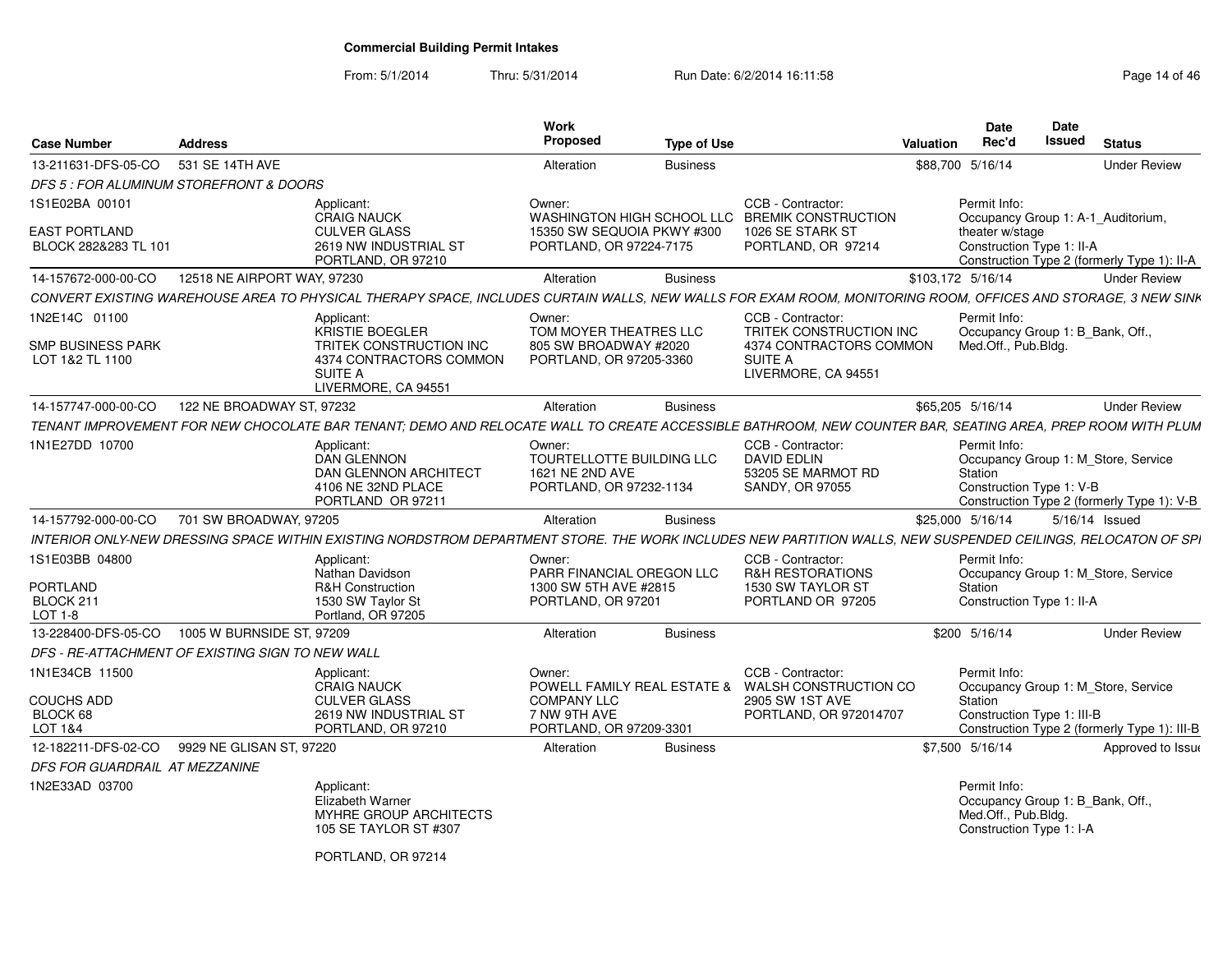| <b>Case Number</b>                                                                            | <b>Address</b>             |                                                                                                                        | <b>Work</b><br><b>Proposed</b>                                                      | <b>Type of Use</b> |                                                                                                              | Valuation | <b>Date</b><br>Rec'd                                                                                  | <b>Date</b><br>Issued | <b>Status</b>            |
|-----------------------------------------------------------------------------------------------|----------------------------|------------------------------------------------------------------------------------------------------------------------|-------------------------------------------------------------------------------------|--------------------|--------------------------------------------------------------------------------------------------------------|-----------|-------------------------------------------------------------------------------------------------------|-----------------------|--------------------------|
| 13-236626-REV-03-CO                                                                           | 1414 SE 82ND AVE, 97216    |                                                                                                                        | Alteration                                                                          | <b>Business</b>    |                                                                                                              |           | \$5/16/14                                                                                             | 5/16/14 Issued        |                          |
| <b>REVISION TO CHANGE SEWER LOCATION</b>                                                      |                            |                                                                                                                        |                                                                                     |                    |                                                                                                              |           |                                                                                                       |                       |                          |
| 1S2E04BC 10400                                                                                |                            | Applicant:<br>LONG TRUONG                                                                                              | Owner:<br>ZHI QIANG ZHANG                                                           |                    | CCB - Contractor:<br>kenneth kwong                                                                           |           | Permit Info:<br>Occupancy Group 1: S-1_Storage -                                                      |                       |                          |
| <b>SOUTH FAIRLAWN</b><br>BLOCK 3<br><b>LOT 4-6</b><br>LOT 7 EXC PT IN ST<br>LOT 10&11         |                            | NORIPIGU DESIGN<br>2121 NE 82ND AVE<br>PORTLAND OR 97220                                                               | 110 SE 82ND AVE<br>PORTLAND, OR 97216                                               |                    | <b>SUNSTONE HOMES</b><br>4835 COMMERCIAL ST. SE<br>SALEM, OR 97302                                           |           | Moderate Hazard, Warehouse<br>Construction Type 1: V-B                                                |                       |                          |
| 14-150930-000-00-CO                                                                           | 3330 SE DIVISION ST, 97202 |                                                                                                                        | Alteration                                                                          | <b>Business</b>    |                                                                                                              |           | \$41,000 5/19/14                                                                                      | 5/19/14 Issued        |                          |
|                                                                                               |                            | TENANT IMPROVEMENT FOR FIRST TIME TENANT, YOGA STUDIO, LOBBY, REHAB ROOMS, BOTTLE FILL SINK AND 2 NEW UNISEX RESTROOMS |                                                                                     |                    |                                                                                                              |           |                                                                                                       |                       |                          |
| 1S1E12BA 00100<br><b>EAST PORTLAND HTS</b><br>BLOCK <sub>9</sub><br>E 1/2 OF LOT 2<br>LOT 3&4 |                            | Applicant:<br><b>CHRIS HODNEY</b><br>THA ARCHITECTURE<br>733 SW OAK AVE<br>PORTLAND OR 97205                           | Owner:<br>3330 DIVISION LLC<br>116 NE 6TH AVE #400<br>PORTLAND, OR 97232-2904       |                    | CCB - Contractor:<br><b>ROB YORKE</b><br>YORKE & CURTIS INC<br>4480 SW 101 ST AVE<br>BEAVERTON, OR 970053427 |           | Permit Info:<br>Occupancy Group 1: B_Bank, Off.,<br>Med.Off., Pub.Bldg.<br>Construction Type 1: I-A   |                       |                          |
| 14-158420-000-00-CO                                                                           | 222 NW DAVIS ST, 97209     |                                                                                                                        | Alteration                                                                          | <b>Business</b>    |                                                                                                              |           | \$8,000 5/20/14                                                                                       |                       | 5/20/14 Under Inspection |
|                                                                                               |                            | TI FOR EXISTING TENANT - RECONFIGURE EXISTING OFFICE SPACE                                                             |                                                                                     |                    |                                                                                                              |           |                                                                                                       |                       |                          |
| 1N1E34CA 08300<br><b>COUCHS ADD</b><br>BLOCK 18<br>LOT 6&7                                    |                            | Applicant:<br><b>BRYON KELLAR</b><br><b>NEIL KELLY CO</b><br>804 N ALBERTA<br>PORTLAND, OR 97217                       | Owner:<br><b>MERCHANT HOTEL LLC</b><br>2701 NW VAUGHN ST #710<br>PORTLAND, OR 97210 |                    | CCB - Contractor:<br><b>NEIL KELLY CO INC</b><br>804 N ALBERTA ST<br>PORTLAND, OR 97217-2693                 |           | Permit Info:<br>Occupancy Group 1: B_Bank, Off.,<br>Med.Off., Pub.Bldg.<br>Construction Type 1: III-A |                       |                          |
| 13-226625-REV-01-CO                                                                           | 610 NW 17TH AVE, 97209     |                                                                                                                        | Alteration                                                                          | <b>Business</b>    |                                                                                                              |           | \$5/20/14                                                                                             | 5/20/14 Issued        |                          |
|                                                                                               |                            | REVISION-REVISE PARKING LOT STRIPING AND KEEP EXISITNG FENCE                                                           |                                                                                     |                    |                                                                                                              |           |                                                                                                       |                       |                          |
| 1N1E33AC 02200                                                                                |                            | Applicant:<br><b>KEVIN GRANT</b><br><b>C2K ARCHITECTURE INC</b><br>107 SE WASHINGTON ST #740<br>PORTLAND, OR 97214     |                                                                                     |                    | Primary Contractor:<br>TO BID                                                                                |           | Permit Info:<br>Occupancy Group 1: B_Bank, Off.,<br>Med.Off., Pub.Bldg.<br>Construction Type 1: V-B   |                       |                          |
| 14-159039-000-00-CO                                                                           | 2032 NE ALBERTA ST, 97211  |                                                                                                                        | Alteration                                                                          | <b>Business</b>    |                                                                                                              |           | \$75,000 5/20/14                                                                                      | 5/20/14 Issued        |                          |
|                                                                                               |                            | TI AND CHANGE OF OCCUPANCY; NEW BUILD OUT FOR RESTAURANT                                                               |                                                                                     |                    |                                                                                                              |           |                                                                                                       |                       |                          |
| 1N1E23AD 05800                                                                                |                            | Applicant:<br><b>MATT LYNCH</b><br><b>NOVENO LLC</b><br>705 SE 35TH<br>PORTLAND OR 97214                               | Owner:<br><b>INGE H JAUCH</b><br>389 SUGAR MILL DR<br>OSPREY, FL 34229              |                    | CCB - Contractor:<br>ROB COTE<br>13927 SE MATILDA ST<br>MILWAUKIE, OR 97267                                  |           | Permit Info:<br>Occupancy Group 1: B Bank, Off.,<br>Med.Off., Pub.Bldg.<br>Construction Type 1: V-B   |                       |                          |
| 14-100719-DFS-02-CO                                                                           | 2020 SW 4TH AVE, 97201     |                                                                                                                        | Alteration                                                                          | <b>Business</b>    |                                                                                                              |           | \$30,000 5/20/14                                                                                      |                       | <b>Under Review</b>      |
| DFS FOR METAL FRAMED SKYLIGHT                                                                 |                            |                                                                                                                        |                                                                                     |                    |                                                                                                              |           |                                                                                                       |                       |                          |
| 1S1E03CC 01000                                                                                |                            | Applicant:<br><b>CRAIG ROBINS</b>                                                                                      | Owner:                                                                              |                    | CCB - Contractor:<br>PARKSIDE CENTER ASSOCIATES BREMIK CONSTRUCTION                                          |           | Permit Info:<br>Occupancy Group 1: B_Bank, Off.,                                                      |                       |                          |
| SOUTH AUDITORIUM ADD<br><b>BLOCK B</b><br>LOT 2 TL 1000                                       |                            | <b>DEAMOR ASSOCIATES INC</b><br>14010-A NE 3RD COURT, SUITE 10 810 NW MARSHALL ST #300<br>VANCOUVER WA 98685           | <b>LLC</b><br>PORTLAND, OR 97209                                                    |                    | 1026 SE STARK ST<br>PORTLAND, OR 97214                                                                       |           | Med.Off., Pub.Bldg.<br>Construction Type 1: I-A                                                       |                       |                          |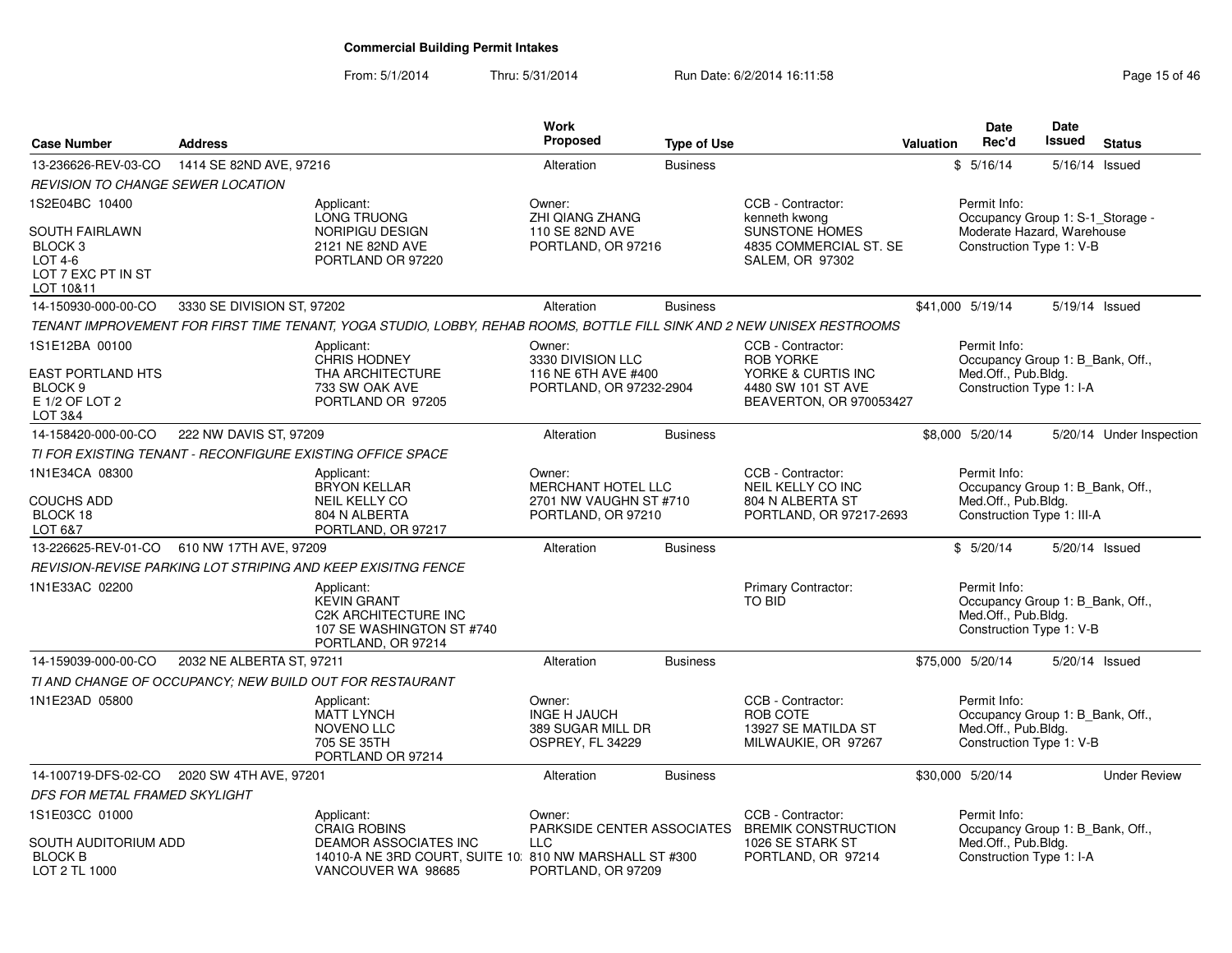| <b>Case Number</b>                                                                    | <b>Address</b>                 |                                                                                                                                                                   | Work<br>Proposed                                                                        | <b>Type of Use</b> |                                                                                           | <b>Valuation</b> | Date<br>Rec'd                                                                                       | Date<br><b>Issued</b> | <b>Status</b>                       |
|---------------------------------------------------------------------------------------|--------------------------------|-------------------------------------------------------------------------------------------------------------------------------------------------------------------|-----------------------------------------------------------------------------------------|--------------------|-------------------------------------------------------------------------------------------|------------------|-----------------------------------------------------------------------------------------------------|-----------------------|-------------------------------------|
| 13-209492-REV-01-CO                                                                   | 8445 SE MCLOUGHLIN BLVD, 97202 |                                                                                                                                                                   | Alteration                                                                              | <b>Business</b>    |                                                                                           |                  | \$5/20/14                                                                                           | 5/20/14 Issued        |                                     |
|                                                                                       |                                | REVISION TO RELOCATE GREASE INTERCEPTOR: CHANGE MODEL: CLARIFY SANITARY SEWER                                                                                     |                                                                                         |                    |                                                                                           |                  |                                                                                                     |                       |                                     |
| 1S1E24CC 02800                                                                        |                                | Applicant:<br>ROBERT SJULLIE                                                                                                                                      | Owner:<br><b>TRACY J BLAKESLEE</b>                                                      |                    | CCB - Contractor:<br>RICHARD DANIEL OTIS                                                  |                  | Permit Info:<br>Occupancy Group 1: A-2_Nightclub                                                    |                       |                                     |
| ROSS ADD<br><b>BLOCK 3&amp;6 TL 2800</b>                                              |                                | PUDDLETOWN PLUMBING<br>4643 SE 52ND AVE<br>PORTLAND, OR 97206                                                                                                     | PO BOX 6354<br>PORTLAND, OR 97228                                                       |                    | <b>BUILT WELL CONSTRUCTION</b><br>34977 MILLARD RD<br>WARREN, OR 97053                    |                  | Construction Type 1: V-B                                                                            |                       |                                     |
| 14-139348-000-00-CO                                                                   | 9732 SE WASHINGTON ST, 97216   |                                                                                                                                                                   | Alteration                                                                              | <b>Business</b>    |                                                                                           |                  | \$60,000 5/21/14                                                                                    | 5/21/14 Issued        |                                     |
|                                                                                       |                                | TI FOR NEW TENANT - RECONFIGURE EXISTING OFFICE SPACE FOR NEW TENANT - HVAC SYSTEM DESIGN APPROVAL AND PERMIT REQUIRED.                                           |                                                                                         |                    |                                                                                           |                  |                                                                                                     |                       |                                     |
| 1S2E04A 01300                                                                         |                                | Applicant:<br><b>JORDAN THROOP</b><br>PROGRESSIVE AE<br>1811 4 MILE RD NE<br>GRAND RAPID, MI 49525                                                                | Owner:<br>205 PLACE ASSOCIATES LLC<br>19767 SW 72ND AVE #100<br>TUALATIN, OR 97062-8352 |                    | Primary Contractor:<br>TO BID                                                             |                  | Permit Info:<br>Occupancy Group 1: B Bank, Off.,<br>Med.Off., Pub.Bldg.<br>Construction Type 1: V-B |                       |                                     |
|                                                                                       |                                | Applicant:<br><b>JOEL BROSIUS</b><br>JMJ BUILDERS, LLC<br>123 LEE STREET<br>CARROLLTON, GA 30117                                                                  |                                                                                         |                    |                                                                                           |                  |                                                                                                     |                       |                                     |
| 14-159012-000-00-CO                                                                   | 3213 SE DIVISION ST, 97214     |                                                                                                                                                                   | Alteration                                                                              | <b>Business</b>    |                                                                                           |                  | \$20.050 5/21/14                                                                                    | 5/21/14 Issued        |                                     |
|                                                                                       |                                | TI-FIRST TIME TENANT, NEW DEMISING WAL TO SEPARATE SPACE FROM OTHER SHELL SPACE, DESIGN BUILD HVAC SYSTEM, CASH WRAP, UNISEX BATHROOM, FIRE-RATED CEILING AND COL |                                                                                         |                    |                                                                                           |                  |                                                                                                     |                       |                                     |
| 1S1E01CD 23400                                                                        |                                | Applicant:<br><b>FRANCIS DARDIS</b><br><b>STACK ARCHITECTURE</b><br>32 NE 7TH AVE<br>PORTLAND, OR 97232                                                           | Owner:<br>ADG IIIC LLC<br>2314 NW SAVIER ST<br>PORTLAND, OR 97210-2514                  |                    | CCB - Contractor:<br><b>KEYWAY CORP</b><br>7275 SW HERMOSO WAY<br><b>TIGARD, OR 97223</b> |                  | Permit Info:<br>Station<br>Construction Type 1: V-A                                                 |                       | Occupancy Group 1: M_Store, Service |
| 14-159524-000-00-CO                                                                   | 3460 NW INDUSTRIAL ST, 97210   |                                                                                                                                                                   | Alteration                                                                              | <b>Business</b>    |                                                                                           |                  | \$10,000 5/21/14                                                                                    |                       | 5/21/14 Under Inspection            |
|                                                                                       |                                | BUILD NEW WALLS FOR NEW SEPARATE STORAGE AREA IN WAREHOUSE - INSULATED FOR FUTURE RTU                                                                             |                                                                                         |                    |                                                                                           |                  |                                                                                                     |                       |                                     |
| 1N1E29CA 01100                                                                        |                                | Applicant:<br>ANGIE G LLC                                                                                                                                         | Owner:<br>3460 BUILDING LLC                                                             |                    | CCB - Contractor:<br>ANGIE G LLC                                                          |                  | Permit Info:<br>Occupancy Group 1: S-1_Storage -                                                    |                       |                                     |
| <b>GUILDS ADD</b><br><b>BLOCK1</b><br>LOT 1&2 TL 1100                                 |                                | PO BOX 1412<br>ASTORIA, OR 97103                                                                                                                                  | 7135 SW CHAPEL LN<br>TIGARD, OR 97223-7510                                              |                    | PO BOX 1412<br>ASTORIA, OR 97103                                                          |                  | Moderate Hazard, Warehouse<br>Construction Type 1: III-B                                            |                       |                                     |
| 13-236626-DFS-01-CO                                                                   | 1414 SE 82ND AVE, 97216        |                                                                                                                                                                   | Alteration                                                                              | <b>Business</b>    |                                                                                           |                  | \$100,000 5/21/14                                                                                   |                       | <b>Under Review</b>                 |
| DFS FOR REFRIDGERATION/FREEZER UNIT                                                   |                                |                                                                                                                                                                   |                                                                                         |                    |                                                                                           |                  |                                                                                                     |                       |                                     |
| 1S2E04BC 10400                                                                        |                                | Applicant:<br>LONG TRUONG                                                                                                                                         | Owner:<br>ZHI QIANG ZHANG                                                               |                    | CCB - Contractor:<br>kenneth kwong                                                        |                  | Permit Info:<br>Occupancy Group 1: S-1_Storage -                                                    |                       |                                     |
| <b>SOUTH FAIRLAWN</b><br><b>BLOCK3</b><br>$LOT4-6$<br>LOT 7 EXC PT IN ST<br>LOT 10&11 |                                | NORIPIGU DESIGN<br>2121 NE 82ND AVE<br>PORTLAND OR 97220                                                                                                          | 110 SE 82ND AVE<br>PORTLAND, OR 97216                                                   |                    | <b>SUNSTONE HOMES</b><br>4835 COMMERCIAL ST. SE<br>SALEM, OR 97302                        |                  | Moderate Hazard, Warehouse<br>Construction Type 1: V-B                                              |                       |                                     |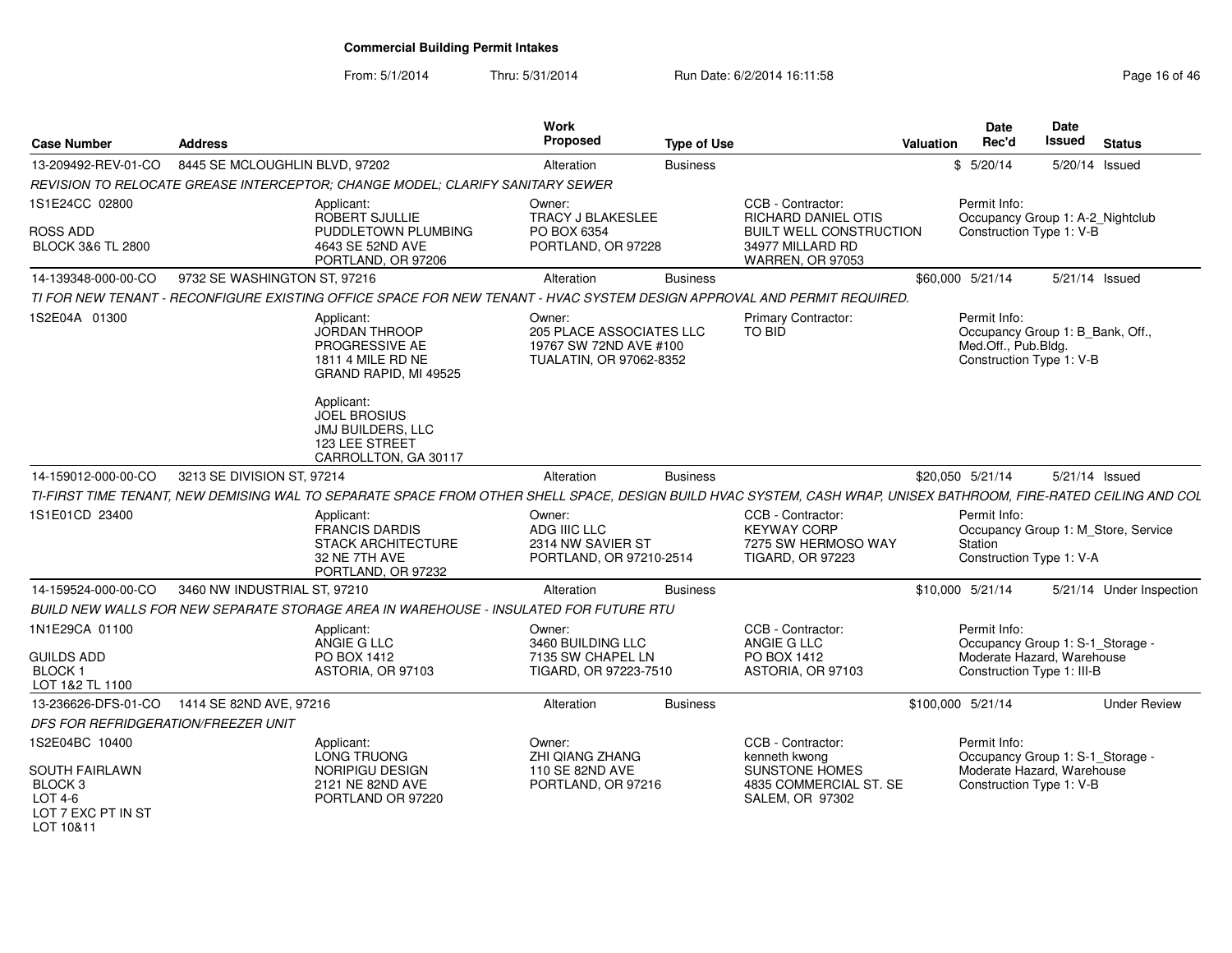From: 5/1/2014

Thru: 5/31/2014 Run Date: 6/2/2014 16:11:58 Research 2010 17 of 46

| <b>Case Number</b>                                                                         | <b>Address</b>                                 |                                                                                                                                                              | Work<br>Proposed                                                                              | <b>Type of Use</b> |                                                                                                                     | Valuation | Date<br>Rec'd                                                                                         | <b>Date</b><br><b>Issued</b> | <b>Status</b>            |
|--------------------------------------------------------------------------------------------|------------------------------------------------|--------------------------------------------------------------------------------------------------------------------------------------------------------------|-----------------------------------------------------------------------------------------------|--------------------|---------------------------------------------------------------------------------------------------------------------|-----------|-------------------------------------------------------------------------------------------------------|------------------------------|--------------------------|
| 14-159638-000-00-CO                                                                        | 621 SW MORRISON ST, 97205                      |                                                                                                                                                              | Alteration                                                                                    | <b>Business</b>    |                                                                                                                     |           | \$204,750 5/21/14                                                                                     |                              | 5/21/14 Under Inspection |
|                                                                                            |                                                | TENANT IMPROVEMENT FOR NEW VIDEOGRAPHY COMPANY, DEMO EXISTING OFFICE WALLS TO OPEN UP SPACE, ADD NEW WINDOW WALLS FOR NEW CONFERENCE ROOM, NEW WALLS FOI     |                                                                                               |                    |                                                                                                                     |           |                                                                                                       |                              |                          |
| 1S1E03BB 01800                                                                             |                                                | Applicant:<br>FORTIS CONSTRUCTION<br>1705 SW TAYLOR ST SUITE 200<br>PORTLAND, OR 97205                                                                       | Owner:<br>ABB MORRISON PARTNERS LLC<br>2447 PACIFIC COAST HWY #105<br>HERMOSA BEACH, CA 90254 |                    | CCB - Contractor:<br><b>FORTIS CONSTRUCTION</b><br>1705 SW TAYLOR ST SUITE 200<br>PORTLAND, OR 97205                |           | Permit Info:<br>Occupancy Group 1: B_Bank, Off.,<br>Med.Off., Pub.Bldg.<br>Construction Type 1: I-A   |                              |                          |
| 13-224705-REV-03-CO                                                                        | 200 SE M L KING BLVD, 97214                    |                                                                                                                                                              | Alteration                                                                                    | <b>Business</b>    |                                                                                                                     |           | \$16,500 5/22/14                                                                                      |                              | <b>Under Review</b>      |
|                                                                                            |                                                | ADDED VALUE REVISION - CHANGE PORTION OF UNOCCUPIED BASEMENT TO STORAGE, EXTEND INTERIOR EGRESS STAIRS, ADD NEW STAIRS IN BASEMENT TO CONNECT STORAGE AREAS; |                                                                                               |                    |                                                                                                                     |           |                                                                                                       |                              |                          |
| 1N1E35CC 07700<br><b>EAST PORTLAND</b><br>BLOCK 104<br>LOT 1-3<br><b>HISTORIC PROPERTY</b> |                                                | Applicant<br><b>ERICA CEDER</b><br>FLETCHER FARR AYOTTE INC<br>520 SW YAMHILL ST, SUITE 900<br>PORTLAND, OR 97204                                            | Owner:<br>200 MLK ASSOCIATES LLC<br>8129 LAKE BALLINGER WAY #104<br>EDMONDS, WA 98026         |                    | CCB - Contractor:<br>R & H CONSTRUCTION<br>1530 SW TAYLOR STREET<br>PORTLAND, OR 97205                              |           | Permit Info:<br>Occupancy Group 1: B Bank, Off.,<br>Med.Off., Pub.Bldg.<br>Construction Type 1: III-B |                              |                          |
| POTENTIAL ADDITIONAL TAX                                                                   |                                                | Applicant:<br><b>ERIC WILCOX</b><br>FFA ARCHITECTURE<br>520 SW YAMHILL ST<br>PORTLAND, OR 97204-2417                                                         |                                                                                               |                    |                                                                                                                     |           |                                                                                                       |                              |                          |
| 14-160832-000-00-CO                                                                        | 5535 N WARREN ST, 97203                        |                                                                                                                                                              | Alteration                                                                                    | <b>Business</b>    |                                                                                                                     |           | \$180,000 5/23/14                                                                                     |                              | <b>Under Review</b>      |
|                                                                                            | TI FOR BUILD OUT OF OFFICE SPACE ON MAIN LEVEL |                                                                                                                                                              |                                                                                               |                    |                                                                                                                     |           |                                                                                                       |                              |                          |
| 1N1E18AB 06700<br><b>PORTSMOUTH</b><br>BLOCK 29<br>LOT 11-20                               |                                                | Applicant:<br><b>ISAAC HARRIS</b><br>SODERSTROM ARCHITECTURE<br>1200 NW NAITO PKWY SUITE 410<br>PORTLAND OR 97209                                            | Owner:<br>UNIVERSITY OF PORTLAND<br>5000 N WILLAMETTE BLVD<br>PORTLAND, OR 97203-5798         |                    | CCB - Contractor:<br><b>LARRY KENNEBECK</b><br>TODD CONSTRUCTION INC<br><b>PO BOX 949</b><br>TUALATIN, OR 970620949 |           | Permit Info:<br>Occupancy Group 1: B_Bank, Off.,<br>Med.Off., Pub.Bldg.<br>Construction Type 1: V-A   |                              |                          |
| 14-137126-000-00-CO                                                                        | 212 NE 80TH AVE, 97213                         |                                                                                                                                                              | Alteration                                                                                    | <b>Business</b>    |                                                                                                                     |           | \$1,500 5/27/14                                                                                       |                              | 5/27/14 Under Inspection |
|                                                                                            |                                                | REMODLE FIRST FLOOR WAITING ROOM, REMOVE WALLS TO CREATE FLOW AND ADD BREAK ROOM KITCHEN WITH RANGE WITH SINK                                                |                                                                                               |                    |                                                                                                                     |           |                                                                                                       |                              |                          |
| 1N2E32DA 04100<br>MT TABOR VILLA ANX<br>BLOCK 12<br>LOT <sub>5</sub>                       |                                                | Applicant:<br>MIKE MONTGOMERY<br>5531 SW BUDDINGTON ST<br>PORTLAND, OR 97219                                                                                 | Owner:<br>MARY J WILT<br><b>212 NE 80TH AVE</b><br>PORTLAND, OR 97213                         |                    | CCB - Contractor:<br>PERFORMANCE PLUS<br><b>CONTRACTING LLC</b><br>3235 Y ST<br>WASHOUGAL WA 98671                  |           | Permit Info:<br>Occupancy Group 1: B_Bank, Off.,<br>Med.Off., Pub.Bldg.<br>Construction Type 1: V-B   |                              |                          |
| 14-160842-000-00-CO                                                                        | 1817 NW IRVING ST, 97209                       |                                                                                                                                                              | Alteration                                                                                    | <b>Business</b>    |                                                                                                                     |           | \$115,000 5/27/14                                                                                     |                              | 5/27/14 Issued           |
|                                                                                            |                                                | REPLACE STOREFRONT WINDOWS, ADD GARAGE DOOR TO TO FRONT ENTRY, ADD EXIT CORRIDOR AND REPLACE ONE RESTROOM WITH TWO RESTROOMS                                 |                                                                                               |                    |                                                                                                                     |           |                                                                                                       |                              |                          |
| 1N1E33AC 06600                                                                             |                                                | Applicant:<br><b>WAYNE GLASNAPP</b>                                                                                                                          | Owner:<br>1801 SHOP LLC                                                                       |                    | CCB - Contractor:<br>C G CONSTRUCTION                                                                               |           | Permit Info:<br>Occupancy Group 1: B_Bank, Off.,                                                      |                              |                          |
| <b>COUCHS ADD</b><br>BLOCK 176<br>LOT 1&4                                                  |                                                | <b>CG CONSTRUCTION</b><br>1801 NW UPSHUR<br>PORTLAND, OR 97209                                                                                               | 1801 NW UPSHUR ST<br>PORTLAND, OR 97210                                                       |                    | 1801 NW UPSHUR<br>PORTLAND, OR 97209                                                                                |           | Med.Off., Pub.Bldg.<br>Construction Type 1: III-B                                                     |                              |                          |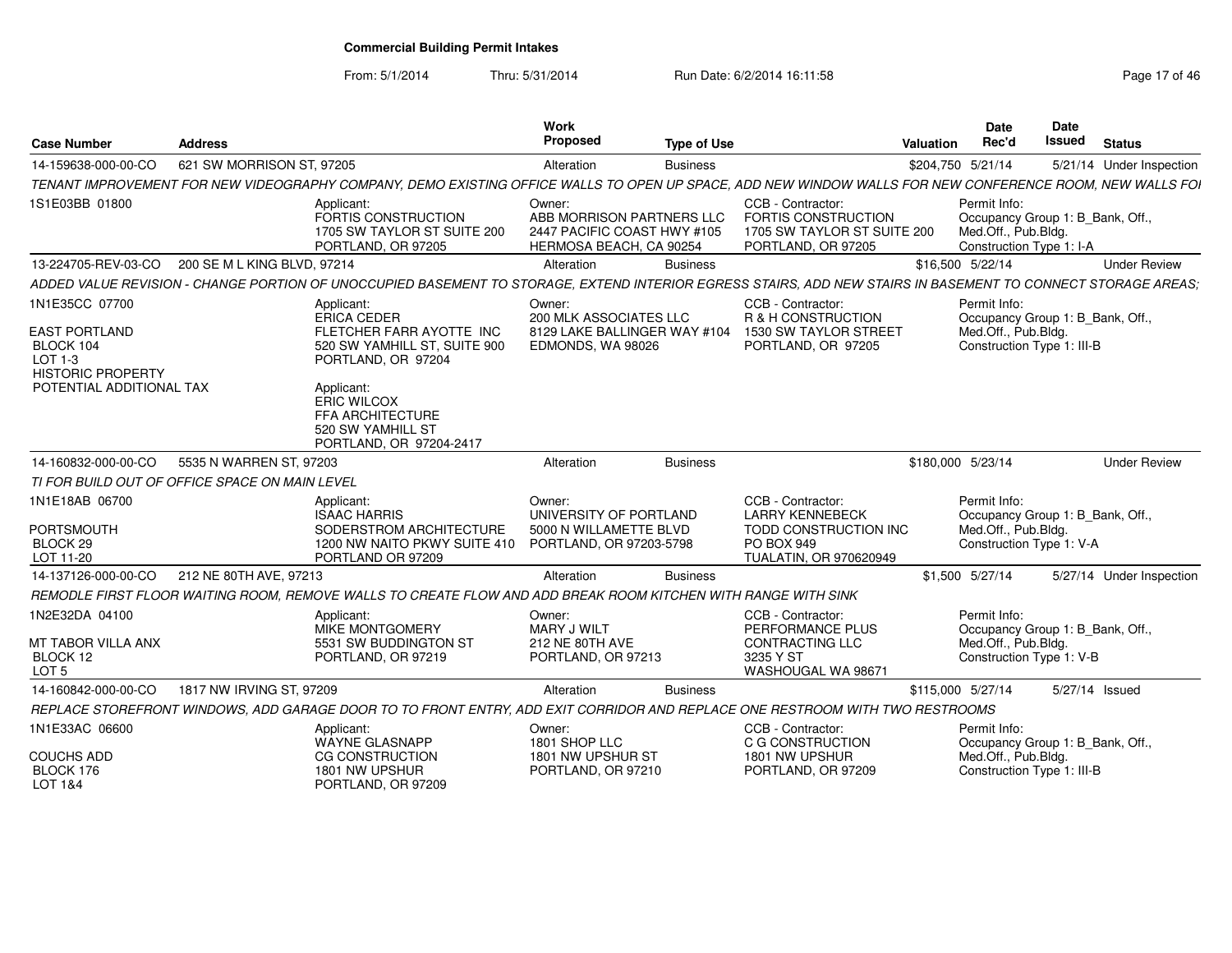| <b>Case Number</b>                         | <b>Address</b>                                                                                                                                                   | Work<br><b>Proposed</b>                                                                       | <b>Type of Use</b> |                                                                                                                                      | <b>Date</b><br>Rec'd<br>Valuation                                                                   | <b>Date</b><br><b>Issued</b> | <b>Status</b>                                |
|--------------------------------------------|------------------------------------------------------------------------------------------------------------------------------------------------------------------|-----------------------------------------------------------------------------------------------|--------------------|--------------------------------------------------------------------------------------------------------------------------------------|-----------------------------------------------------------------------------------------------------|------------------------------|----------------------------------------------|
| 13-228400-DFS-06-CO                        | 1005 W BURNSIDE ST, 97209                                                                                                                                        | Alteration                                                                                    | <b>Business</b>    |                                                                                                                                      | \$15,000 5/27/14                                                                                    |                              | <b>Under Review</b>                          |
| DFS FOR SHELVING AND STORE FIXTURES        |                                                                                                                                                                  |                                                                                               |                    |                                                                                                                                      |                                                                                                     |                              |                                              |
| 1N1E34CB 11500                             | Applicant:<br><b>COREY OMEY</b>                                                                                                                                  | Owner:<br><b>POWELL FAMILY REAL ESTATE &amp;</b>                                              |                    | CCB - Contractor:<br>WALSH CONSTRUCTION CO                                                                                           | Permit Info:                                                                                        |                              | Occupancy Group 1: M Store, Service          |
| <b>COUCHS ADD</b><br>BLOCK 68<br>LOT 1&4   | ERNEST MUNCH ARCHITECTURE<br>URBAN PLANNING LLC<br>111 SW OAK, SUITE 300<br>PORTLAND, OR 97204                                                                   | <b>COMPANY LLC</b><br>7 NW 9TH AVE<br>PORTLAND, OR 97209-3301                                 |                    | 2905 SW 1ST AVE<br>PORTLAND, OR 972014707                                                                                            | Station<br>Construction Type 1: III-B                                                               |                              | Construction Type 2 (formerly Type 1): III-B |
|                                            | Applicant:<br><b>JENNIFER PECENKA</b><br><b>ERNEST R MUNCH</b><br>ARCHITECTURE URBAN<br><b>PLANNING LLC</b><br>111 SW OAK ST STE 300<br>PORTLAND, OR 97204       |                                                                                               |                    |                                                                                                                                      |                                                                                                     |                              |                                              |
|                                            | 13-194938-REV-01-CO 2117 NE OREGON ST, 97232                                                                                                                     | Alteration                                                                                    | <b>Business</b>    |                                                                                                                                      | \$5/27/14                                                                                           |                              | 5/27/14 Issued                               |
|                                            | REVISION TO ELIMINATE 2ND DRIVEWAY TO RETAIN 2 EXISTING WALNUT TREES. RECONFIGURE LOT TO ACOMMODATE TRAFFIC FLOW                                                 |                                                                                               |                    |                                                                                                                                      |                                                                                                     |                              |                                              |
| 1N1E35AD 02500                             | Applicant:<br>Beachum Jones                                                                                                                                      | Owner:<br><b>BINDERY ANNEX LLC</b>                                                            |                    | CCB - Contractor:<br><b>DEFORM NW LLC</b>                                                                                            | Permit Info:<br>Occupancy Group 1: B_Bank, Off.,                                                    |                              |                                              |
| SULLIVANS ADD<br>BLOCK 33<br>LOT 1-8       | 3544 SE MILWAUKIE AVE<br>Portland, OR 97214                                                                                                                      | 1211 NW GLISAN ST #206<br>PORTLAND, OR 97209                                                  |                    | PO BOX 42404<br>PORTLAND, OR 97242                                                                                                   | Med.Off., Pub.Bldg.<br>Construction Type 1: III-B                                                   |                              | Construction Type 2 (formerly Type 1): III-B |
|                                            | 14-130581-REV-01-CO 243 SW ALDER ST, 97204                                                                                                                       | Alteration                                                                                    | <b>Business</b>    |                                                                                                                                      | \$5/27/14                                                                                           |                              | 5/27/14 Issued                               |
|                                            | REVISION TO LOWER HEIGHT OF PARTIAL WALLS IN MASSAGE ROOMS 1, 2, AND 3 FROM 20FT TO 10 FT                                                                        |                                                                                               |                    |                                                                                                                                      |                                                                                                     |                              |                                              |
| 1S1E03BA 05500                             | Applicant:<br><b>GREG LANSING</b><br>534 SW 3RD AVE SUITE 130<br>PORTLAND OR 97204                                                                               | Owner:<br>SIMA ENTERPRISES LLC<br>534 SW 3RD AVE #506<br>PORTLAND, OR 97204                   |                    |                                                                                                                                      | Permit Info:<br>Occupancy Group 1: B Bank, Off.<br>Med.Off., Pub.Bldg.<br>Construction Type 1: I-A  |                              |                                              |
| 14-155842-000-00-CO                        | 2250 NW LOVEJOY ST, 97210                                                                                                                                        | Alteration                                                                                    | <b>Business</b>    |                                                                                                                                      | \$125,000 5/28/14                                                                                   |                              | 5/28/14 Issued                               |
|                                            | TENANT IMPROVEMENT FOR FIRST TIME TENANT, BUILD OUT WALLS FOR WAITING ROOM, RECEPTION AREA, STORAGE, EXAM ROOMS, BREAK ROOM, BATHROOM IS EXISTING UNDER SHELL    |                                                                                               |                    |                                                                                                                                      |                                                                                                     |                              |                                              |
| 1N1E33BC 00200                             | Applicant:<br>JOHN RESIDENTIAL<br><b>CONSTRUCTION GROUP LLC</b><br>1701 SE COLUMBIA RIVER DRIVE<br>VANCOUVER, WA 98661                                           | Owner:<br>C E JOHN PROPERTIES 68 LLC<br>1701 SE COLUMBIA RIVER DR<br>VANCOUVER, WA 98661-8078 |                    | CCB - Contractor:<br><b>JOHN RESIDENTIAL</b><br><b>CONSTRUCTION GROUP LLC</b><br>1701 SE COLUMBIA RIVER DRIVE<br>VANCOUVER, WA 98661 | Permit Info:<br>Occupancy Group 1: B Bank, Off.,<br>Med.Off., Pub.Bldg.<br>Construction Type 1: I-A |                              |                                              |
| 14-160430-000-00-CO                        | 3560 N MISSISSIPPI AVE, 97227                                                                                                                                    | Alteration                                                                                    | <b>Business</b>    |                                                                                                                                      | \$50,000 5/28/14                                                                                    |                              | 5/28/14 Issued                               |
|                                            | TI FOR NEW TENANT - REMOVE INTERIOR WALL IN DINING ROOM, RECONFIGURE KITCHEN AREA ON MAIN FLOOR; INSTALL DISHWASHER AND PREP SINK IN BASEMENT; EXPAND USABLE SPA |                                                                                               |                    |                                                                                                                                      |                                                                                                     |                              |                                              |
| 1N1E22CD 18000                             | Applicant:                                                                                                                                                       | Owner:                                                                                        |                    | CCB - Contractor:                                                                                                                    | Permit Info:                                                                                        |                              |                                              |
| MULTNOMAH<br>BLOCK 36<br>LOT <sub>12</sub> | <b>JULIA WOOD</b><br><b>JULIA WOOD ARCHITECT</b><br>333 S STATE ST SUITE V-192<br>LAKE OSWEGO, OR 97034                                                          | NANCY D PRICE<br>3560 N MISSISSIPPI AVE<br>PORTLAND, OR 97227                                 |                    | WHITE DOG RESTORATIONS INC<br>4915 NE 16TH AVE<br>PORTLAND, OR 97211                                                                 | Occupancy Group 1: B_Bank, Off.,<br>Med.Off., Pub.Bldg.<br>Construction Type 1: V-B                 |                              | Construction Type 2 (formerly Type 1): V-B   |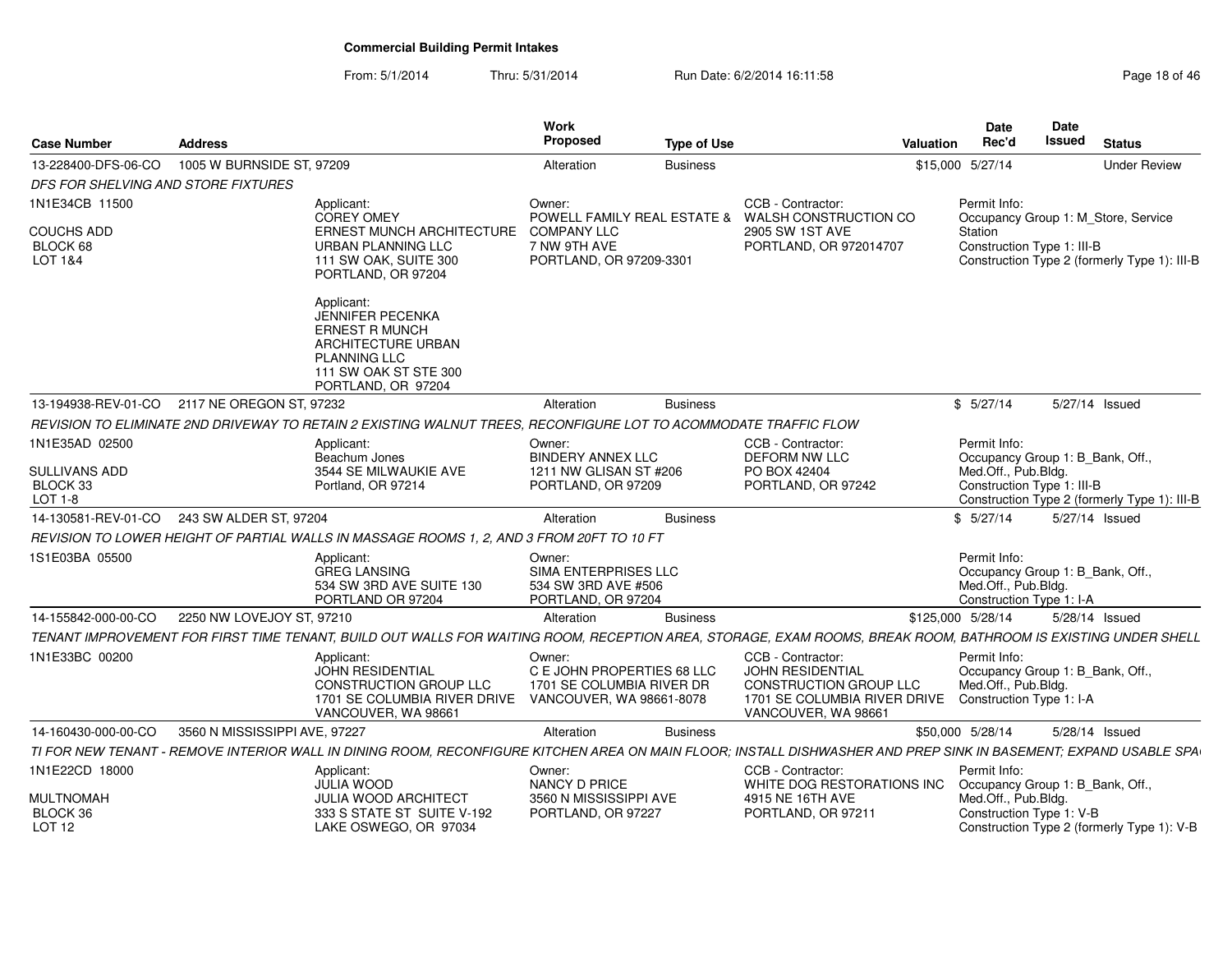### From: 5/1/2014Thru: 5/31/2014 Run Date: 6/2/2014 16:11:58 Research 2010 19:01:46

| <b>Case Number</b>                                                                                                                                                                 | <b>Address</b>                |                                                                                                                                                              | Work<br><b>Proposed</b>                                                                  | <b>Type of Use</b> |                                                                                                                          | Valuation        | <b>Date</b><br>Rec'd                                                                                  | Date<br>Issued | <b>Status</b>                                |
|------------------------------------------------------------------------------------------------------------------------------------------------------------------------------------|-------------------------------|--------------------------------------------------------------------------------------------------------------------------------------------------------------|------------------------------------------------------------------------------------------|--------------------|--------------------------------------------------------------------------------------------------------------------------|------------------|-------------------------------------------------------------------------------------------------------|----------------|----------------------------------------------|
| 14-156262-000-00-CO                                                                                                                                                                | 2719 NE 7TH AVE, 97212        |                                                                                                                                                              | Alteration                                                                               | <b>Business</b>    |                                                                                                                          |                  | \$15,000 5/29/14                                                                                      |                | 5/29/14 Issued                               |
| NEW RESTAURANT IN [E] TENANT SPACE                                                                                                                                                 |                               |                                                                                                                                                              |                                                                                          |                    |                                                                                                                          |                  |                                                                                                       |                |                                              |
| 1N1E26BC 10500                                                                                                                                                                     |                               | Applicant:<br><b>ADAM JACK HUSKEY</b><br>PO BOX 10051<br>PORTLAND, OR 97296                                                                                  | Owner:<br>JUHNG'YAL CHOE<br>12681 SE MAJESTIC LN<br>HAPPY VALLEY, OR 97086-9313          |                    | CCB - Contractor:<br><b>ADAM JACK HUSKEY</b><br>PO BOX 10051<br>PORTLAND, OR 97296                                       |                  | Permit Info:<br>Occupancy Group 1: B_Bank, Off.,<br>Med.Off., Pub.Bldg.<br>Construction Type 1: V-B   |                |                                              |
|                                                                                                                                                                                    |                               |                                                                                                                                                              | Owner:<br>SUKKI CHOE<br>12681 SE MAJESTIC LN<br>HAPPY VALLEY, OR 97086-9313              |                    |                                                                                                                          |                  |                                                                                                       |                |                                              |
| 14-162715-000-00-CO                                                                                                                                                                | 6144 SE FOSTER RD, 97206      |                                                                                                                                                              | Alteration                                                                               | <b>Business</b>    |                                                                                                                          |                  | \$4,700 5/29/14                                                                                       |                | 5/29/14 Issued                               |
|                                                                                                                                                                                    |                               | DEMO INTERIOR ONLY-OF SELECTED INTERIOR WALLS, DEMO OF HUNG CEILING IN SUITE B                                                                               |                                                                                          |                    |                                                                                                                          |                  |                                                                                                       |                |                                              |
| 1S2E07DD 06900<br>J F LYNDS ADD<br><b>BLOCK1</b><br>LOT 1-10                                                                                                                       |                               | Applicant:<br>PETER WASCH<br>PDW BUILDING<br>DESIGNER/PLANNER<br>13600 SW TAYLOR CT<br>PORTLAND, OR 97233                                                    | Owner:<br>787 S SPELMAN LN<br>MERIDIAN, ID 83642                                         |                    | CCB - Contractor:<br>GRAYS OREGON PROPERTIES LLI FOSURE CONSTRUCTION &<br><b>DEVELOPMENT LLC</b><br>822 NW MURRAY BLVD   |                  | Permit Info:<br>Station<br>Construction Type 1: V-B                                                   |                | Occupancy Group 1: M_Store, Service          |
| 14-159064-000-00-CO                                                                                                                                                                | 6611 SE POWELL BLVD, 97206    |                                                                                                                                                              | Alteration                                                                               | <b>Business</b>    |                                                                                                                          |                  | \$37,391 5/30/14                                                                                      |                | 5/30/14 Issued                               |
|                                                                                                                                                                                    |                               | TI - TENANT IMPROVEMENT - PARTIAL CHANGE OF OCCUPANCY FOR DISPENSORY - BUILD NON STRUCTURAL WALL PARTITIONS ONLY NO PLUMBING                                 |                                                                                          |                    |                                                                                                                          |                  |                                                                                                       |                |                                              |
| 1S2E08BC 21600<br>LAMANDA PK<br>BLOCK <sub>3</sub><br>LOT 9&10                                                                                                                     |                               | Applicant:<br><b>TERRY HELLEM</b><br>PROJECTIVE BUILDING DESIGNS<br>PO BOX 6542<br>BEAVERTON OR 97007                                                        | Owner:<br><b>KA PING CHAN</b><br>666 N THOMPSON ST<br>PORTLAND, OR 97227-1821            |                    | CCB - Contractor:<br><b>JOSE LUIS VELAZQUEZ</b><br><b>CONSTRUCTION LLC</b><br>11732 SE MORRISON ST<br>PORTLAND, OR 97216 |                  | Permit Info:<br>Occupancy Group 1: B_Bank, Off.,<br>Med.Off., Pub.Bldg.<br>Construction Type 1: V-B   |                | Construction Type 2 (formerly Type 1): V-B   |
| 14-150913-000-00-CO                                                                                                                                                                | 2519 N MISSISSIPPI AVE, 97227 |                                                                                                                                                              | Alteration                                                                               | <b>Business</b>    |                                                                                                                          | \$450,000 5/1/14 |                                                                                                       |                | 5/1/14 Under Inspection                      |
|                                                                                                                                                                                    |                               | TENANT IMPROVEMENT FOR EXISTING TENANT: OFFICE. CONFERENCE ROOM. LUNCH ROOM REMODEL: NEW SKYLIGHTS                                                           |                                                                                          |                    |                                                                                                                          |                  |                                                                                                       |                |                                              |
|                                                                                                                                                                                    |                               |                                                                                                                                                              |                                                                                          |                    |                                                                                                                          |                  |                                                                                                       |                |                                              |
| 1N1E27CA 04000<br>ALBINA<br>BLOCK 53<br>LOT 15&16 & E 85' OF LOT 17&18<br>LAND & IMPS SEE R646308 (R009615551)<br>FOR MACH & EQUIP<br>ENTERPRISE ZONE; POTENTIAL ADDITIONAL<br>TAX |                               | Applicant:<br><b>MARK GARVEY</b><br>809 N RUSSELL STREET<br>PORTLAND OR 97227                                                                                | Owner:<br>WIDMER BROTHERS BREWING CC LCG PENCE<br>929 N RUSSELL ST<br>PORTLAND, OR 97227 |                    | CCB - Contractor:<br>2720 SW CORBETT<br>PORTLAND OR 97201                                                                |                  | Permit Info:<br>Occupancy Group 1: B_Bank, Off.,<br>Med.Off., Pub.Bldg.<br>Construction Type 1: III-B |                | Construction Type 2 (formerly Type 1): III-B |
| 14-151210-000-00-CO                                                                                                                                                                | 200 SE M L KING BLVD, 97214   |                                                                                                                                                              | Alteration                                                                               | <b>Business</b>    |                                                                                                                          | \$314,505 5/1/14 |                                                                                                       |                | Approved to Issue                            |
|                                                                                                                                                                                    |                               | INTERIOR ONLY-OCCUPANCY GROUP M TENANT IMPROVEMENT FOR NEW RETAIL, INCLUDING INTERIOR NON-STRUCTURAL WALLS, COUNTERS, AND CASEWORK. NO ALTERATION OF EXISTIN |                                                                                          |                    |                                                                                                                          |                  |                                                                                                       |                |                                              |
| 1N1E35CC 07700                                                                                                                                                                     |                               | Applicant:<br><b>DEVIN O'NEAL</b>                                                                                                                            | Owner:<br>200 MLK ASSOCIATES LLC                                                         |                    | CCB - Contractor:<br>R & H CONSTRUCTION                                                                                  |                  | Permit Info:                                                                                          |                | Occupancy Group 1: M_Store, Service          |
| <b>EAST PORTLAND</b><br>BLOCK 104<br>LOT 1-3<br><b>HISTORIC PROPERTY</b><br>POTENTIAI ADDITIONAI TAX                                                                               |                               | <b>HELIOTROPE ARCHITECTS</b><br>5140 BALLARD AVE<br>SEATTLE, WA 98107                                                                                        | 8129 LAKE BALLINGER WAY #104<br>EDMONDS, WA 98026                                        |                    | 1530 SW TAYLOR STREET<br>PORTLAND, OR 97205                                                                              |                  | Station<br>Construction Type 1: III-B                                                                 |                |                                              |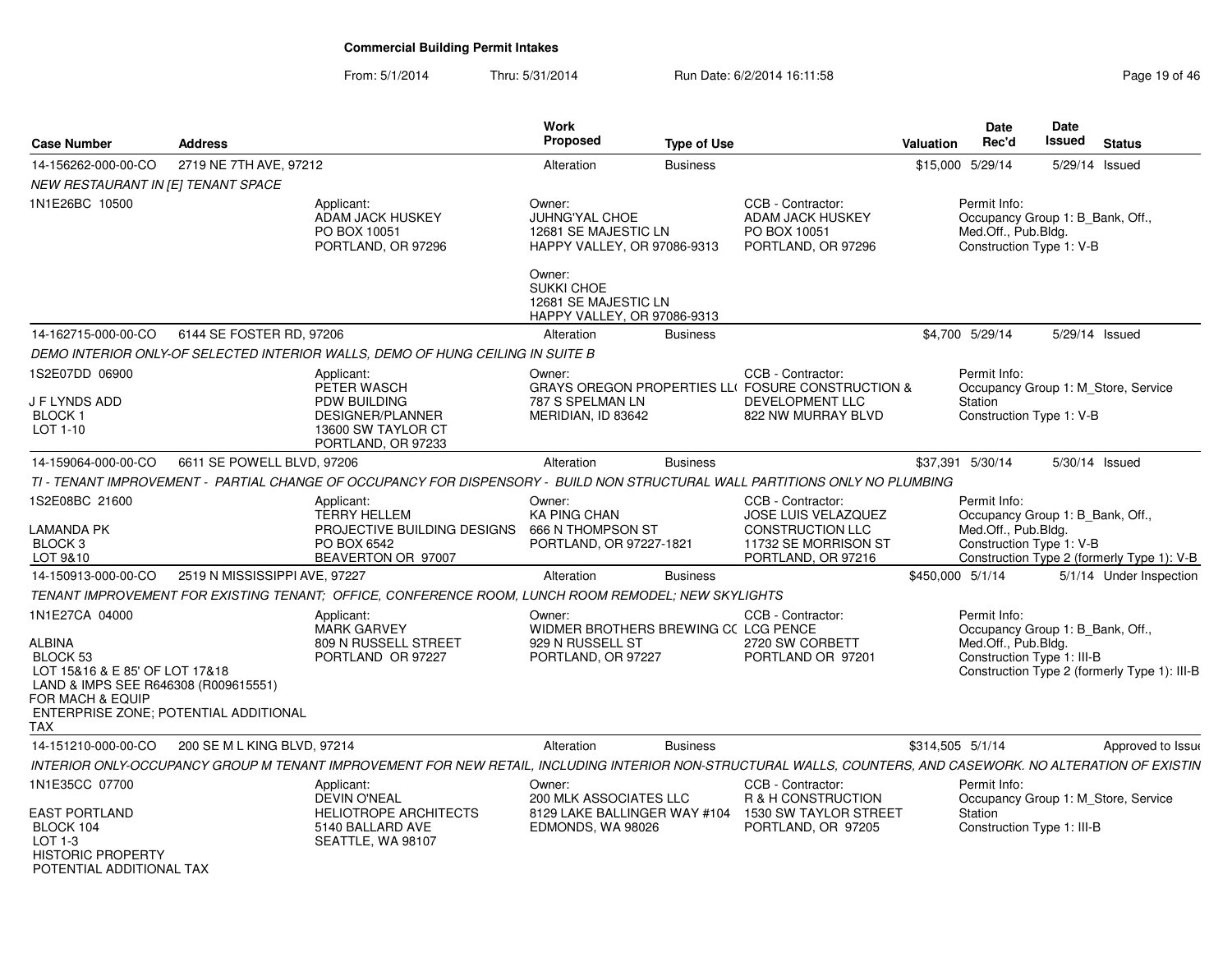From: 5/1/2014

| <b>Case Number</b>                                                                                | <b>Address</b>             |                                                                                                                                                                 | Work<br><b>Proposed</b>                                                                             | <b>Type of Use</b> |                                                                                                            | Valuation          | <b>Date</b><br><b>Rec'd</b>                                                                           | <b>Date</b><br>Issued | <b>Status</b>                                |
|---------------------------------------------------------------------------------------------------|----------------------------|-----------------------------------------------------------------------------------------------------------------------------------------------------------------|-----------------------------------------------------------------------------------------------------|--------------------|------------------------------------------------------------------------------------------------------------|--------------------|-------------------------------------------------------------------------------------------------------|-----------------------|----------------------------------------------|
| 14-151231-000-00-CO                                                                               | 4725 SE DIVISION ST, 97215 |                                                                                                                                                                 | Alteration                                                                                          | <b>Business</b>    |                                                                                                            | \$30,000 5/1/14    |                                                                                                       |                       | Approved to Issue                            |
|                                                                                                   |                            | TENANT IMPROVEMENT FOR COFFEE BAR IN NEW BUILDING-SEE PERMIT 12-128928CO.BUILD 2 NEW TOILET ROOMS AND BAR FOR COFFEE EQUIPMENT                                  |                                                                                                     |                    |                                                                                                            |                    |                                                                                                       |                       |                                              |
| 1S2E06CD 08000                                                                                    |                            | Applicant:<br><b>BEN KING</b>                                                                                                                                   | Owner:<br>DIVISION STREET LOFTS LLC                                                                 |                    | CCB - Contractor:<br>PATH CONSTRUCTION                                                                     |                    | Permit Info:<br>Occupancy Group 1: B_Bank, Off.,                                                      |                       |                                              |
| DIVISION ST ADD<br><b>BLOCK 5</b><br>LOT 1 EXC PT IN STS                                          |                            | <b>STEM ARCHITECTURE</b><br>P O BOX 2124<br>PORTLAND, OR 97208                                                                                                  | 1498 SE TECH CENTER PL #150<br>VANCOUVER, WA 98683                                                  |                    | 5331 SW MACADAM AVE #258-110<br>PORTLAND, OR 97239                                                         |                    | Med.Off., Pub.Bldg.<br>Construction Type 1: V-A                                                       |                       | Construction Type 2 (formerly Type 1): V-A   |
| LOT 2&3 EXC PT IN ST                                                                              |                            |                                                                                                                                                                 |                                                                                                     |                    |                                                                                                            |                    |                                                                                                       |                       |                                              |
| 14-151383-000-00-CO                                                                               | 80 SE MADISON ST, 97214    |                                                                                                                                                                 | Alteration                                                                                          | <b>Business</b>    |                                                                                                            | \$5,061,606 5/1/14 |                                                                                                       |                       | <b>Under Review</b>                          |
|                                                                                                   |                            | ALTERATION AND CHANGE OF OCCUPANCY TO EXISTING BUILDING INCLUDING SEISMIC UPGRADE TO ASCE 31 STANDARD. INTERIOR IMPROVEMENTS TO CREATE 'WARM SHELL' WITH NO TEI |                                                                                                     |                    |                                                                                                            |                    |                                                                                                       |                       |                                              |
| 1S1E03AD 06400<br><b>EAST PORTLAND</b><br>BLOCK 12<br>N 30' OF LOT 7                              |                            | Applicant:<br>SHEM HARDING<br>DECA ARCHITECTURE, INC<br>935 SE ALDER<br>PORTLAND OR 97214                                                                       | Owner:<br>80 SE MADISON LLC<br>819 SE MORRISON ST #110<br>PORTLAND, OR 97214-6308                   |                    | <b>Primary Contractor:</b><br>TO BID                                                                       |                    | Permit Info:<br>Occupancy Group 1: B Bank, Off.,<br>Med.Off., Pub.Bldg.<br>Construction Type 1: III-B |                       | Construction Type 2 (formerly Type 1): III-B |
| LOT <sub>8</sub>                                                                                  |                            |                                                                                                                                                                 |                                                                                                     |                    |                                                                                                            |                    |                                                                                                       |                       |                                              |
| 14-141592-000-00-CO                                                                               | 1425 NE BROADWAY ST, 97212 |                                                                                                                                                                 | Alteration                                                                                          | <b>Business</b>    |                                                                                                            | \$40,000 5/2/14    |                                                                                                       |                       | $5/2/14$ Issued                              |
|                                                                                                   |                            | TI FOR YOGURT SHOP: FOOD PREP AREA: OFFICE: WASH AREA: AND SEATING                                                                                              |                                                                                                     |                    |                                                                                                            |                    |                                                                                                       |                       |                                              |
| 1N1E26DC 12800                                                                                    |                            | Applicant:<br><b>STEVE EWOLDT</b><br>ARTIFEKT ARCHITECTURE +<br><b>INTERIORS</b><br>421 SW 6TH AVE STE 1250<br>PORTLAND, OR 97204                               | Owner:<br><b>RON PAUL BUILDING</b><br><b>PARTNERSHIP</b><br>PO BOX 25501<br>PORTLAND, OR 97298-0501 |                    | CCB - Contractor:<br>MODERN ORGANIC<br><b>CONSTRUCTION</b><br>4212 NE SUMNER ST<br>PORTLAND, OR 97218-1542 |                    | Permit Info:<br>Occupancy Group 1: B Bank, Off.,<br>Med.Off., Pub.Bldg.<br>Construction Type 1: V-B   |                       |                                              |
| 14-150734-000-00-CO                                                                               | 2731 SE BELMONT ST, 97214  |                                                                                                                                                                 | Alteration                                                                                          | <b>Business</b>    |                                                                                                            | \$50,000 5/2/14    |                                                                                                       |                       | <b>Under Review</b>                          |
|                                                                                                   |                            | REROOF AND DRAIN VAPOR REMEDIATION SYSTEM. EXTEND WOOD SECURITY PANEL ON ROOF: NO OCCUPANCY THIS PERMIT SEPARATE BUILDING PERMIT REQUIRED FOR TENANT IMPROV.    |                                                                                                     |                    |                                                                                                            |                    |                                                                                                       |                       |                                              |
| 1S1E01BB 06900<br><b>HANSONS ADD &amp; 2ND</b><br>BLOCK <sub>8</sub><br>LOT 5&6<br>S 10' OF LOT 7 |                            | Applicant:<br>Robert Hayden<br>Delta Studios, Architecture and<br>Planning, LLC<br>3344 NE 25th Avenue<br>Portland, OR 97212                                    | Owner:<br>ALQUIP CO<br>6149 SW SHATTUCK RD<br>PORTLAND, OR 97221-1044                               |                    | CCB - Contractor:<br>BNK CONSTRUCTION INC<br>45 82nd dr. ste 53b<br>gladstone, or 97027                    |                    | Permit Info:<br>Occupancy Group 1: B_Bank, Off.,<br>Med.Off., Pub.Bldg.<br>Construction Type 1: V-B   |                       |                                              |
| 14-151198-000-00-CO                                                                               | 1709 SE 3RD AVE, 97214     |                                                                                                                                                                 | Alteration                                                                                          | <b>Business</b>    |                                                                                                            | \$4,585,473 5/2/14 |                                                                                                       |                       | <b>Under Review</b>                          |
|                                                                                                   |                            | PARTIAL CHANGE OF OCCUPANCY FROM (S) TO (B) FOR NEW OFFICE SPACE, FURR OUT WALLS                                                                                |                                                                                                     |                    |                                                                                                            |                    |                                                                                                       |                       |                                              |
| 1S1E03DA 03800                                                                                    |                            | Applicant:<br>KIM FORD                                                                                                                                          | Owner:<br>OEB INVESTORS LLC                                                                         |                    | CCB - Contractor:<br>LEASE CRUTCHER LEWIS CORP                                                             |                    | Permit Info:<br>Occupancy Group 1: B_Bank, Off.,                                                      |                       |                                              |
| SECTION 03 1S 1E<br>TL 3800 1.07 ACRES                                                            |                            | <b>GROUP MACKENZIE</b><br>1515 SE WATER AVE STE 100<br>PORTLAND OR 97214                                                                                        | 500 E BROADWAY ST #110<br>VANCOUVER, WA 98660-3323                                                  |                    | 921 SW WASHINGTON #150<br>PORTLAND, OR 972050000                                                           |                    | Med.Off., Pub.Bldg.<br>Construction Type 1: III-B                                                     |                       | Construction Type 2 (formerly Type 1): III-B |
| 14-151227-000-00-CO                                                                               | 7540 NE SANDY BLVD, 97213  |                                                                                                                                                                 | Alteration                                                                                          | <b>Business</b>    |                                                                                                            | \$23,000 5/2/14    |                                                                                                       |                       | <b>Under Review</b>                          |
|                                                                                                   |                            | TI FOR NEW DISPENSARY TENANT AND LEGALIZE CHANGE OF USE PER VIOLATION CASE 12-213453VI; DEMO WALLS AND ADD NEW FOR FRONT ENTRY, OFFICE AREA                     |                                                                                                     |                    |                                                                                                            |                    |                                                                                                       |                       |                                              |
| 1N2E20DC 12900                                                                                    |                            | Applicant:<br>MICHAEL A WRENN                                                                                                                                   | Owner:<br>RJC LLC                                                                                   |                    | CCB - Contractor:<br>MICHAEL A WRENN                                                                       |                    | Permit Info:<br>Occupancy Group 1: B_Bank, Off.,                                                      |                       |                                              |
| WELLESLEY<br>BLOCK 16 EXC PT IN ST                                                                |                            | PO BOX 86306<br>PORTLAND, OR 97286                                                                                                                              | 7545 NE SANDY BLVD<br>PORTLAND, OR 97213                                                            |                    | PO BOX 86306<br>PORTLAND, OR 97286                                                                         |                    | Med.Off., Pub.Blda.<br>Construction Type 1: V-B                                                       |                       |                                              |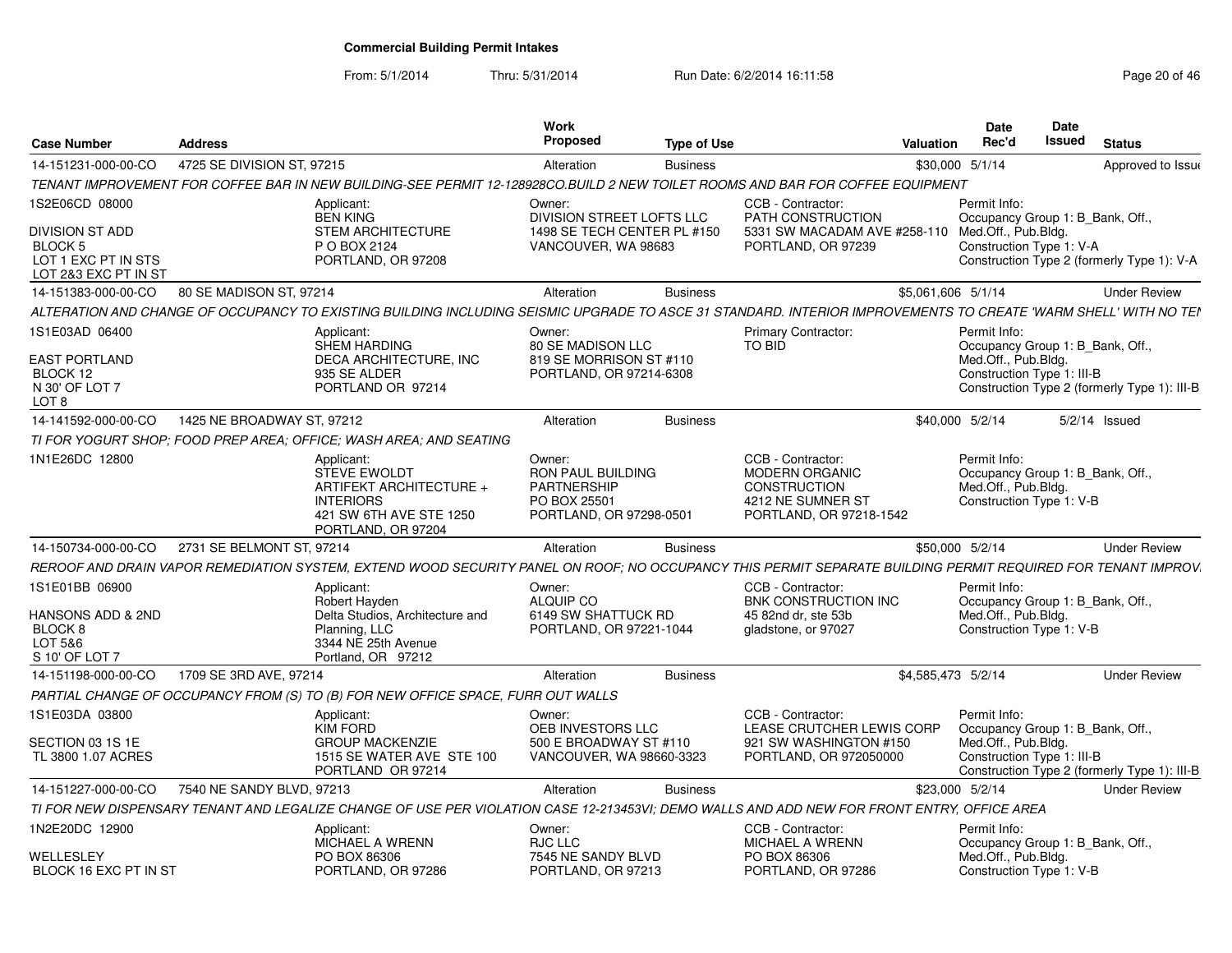| <b>Case Number</b>                                | <b>Address</b>                 |                                                                                                                                                                 | <b>Work</b><br><b>Proposed</b>                                                                                                                                          | <b>Type of Use</b> |                                                                                                                    | <b>Valuation</b> | Date<br>Rec'd                                                                                       | Date<br>Issued | <b>Status</b>                              |
|---------------------------------------------------|--------------------------------|-----------------------------------------------------------------------------------------------------------------------------------------------------------------|-------------------------------------------------------------------------------------------------------------------------------------------------------------------------|--------------------|--------------------------------------------------------------------------------------------------------------------|------------------|-----------------------------------------------------------------------------------------------------|----------------|--------------------------------------------|
| 14-151307-000-00-CO                               | 1219 SE IVON ST, 97202         |                                                                                                                                                                 | Alteration                                                                                                                                                              | <b>Business</b>    |                                                                                                                    |                  | \$3,000 5/2/14                                                                                      |                | 5/2/14 Under Inspection                    |
|                                                   |                                | NEW WINDOWS ON EAST WALL (3) AND (1) DOOR ON EAST WALL, NEW WOOD STAIRS                                                                                         |                                                                                                                                                                         |                    |                                                                                                                    |                  |                                                                                                     |                |                                            |
| 1S1E11BA 02400                                    |                                | Applicant:<br>PATRICK JAMES CASEY                                                                                                                               | Owner:<br>TURK PROPERTIES LLC                                                                                                                                           |                    | CCB - Contractor:<br>PATRICK JAMES CASEY                                                                           |                  | Permit Info:<br>Occupancy Group 1: B Bank, Off.,                                                    |                |                                            |
| TIBBETTS ADD<br>BLOCK 1<br>LOT 1                  |                                | 16360 S NIEBUR RD<br>OREGON CITY, OR 97045                                                                                                                      | 1215 SE IVON ST #200<br>PORTLAND, OR 97202-1029                                                                                                                         |                    | 16360 S NIEBUR RD<br>OREGON CITY, OR 97045                                                                         |                  | Med.Off., Pub.Bldg.<br>Construction Type 1: III-B                                                   |                |                                            |
| S 5' OF LOT 2<br>14-151955-000-00-CO              | 710 NE KILLINGSWORTH ST, 97211 |                                                                                                                                                                 | Alteration                                                                                                                                                              | <b>Business</b>    |                                                                                                                    |                  | \$25,000 5/2/14                                                                                     |                | 5/2/14 Under Inspection                    |
|                                                   |                                | INTERIOR TENANT IMPROVEMENT FOR NEW DISPENSARY TENANT, NEW WALLS FOR OFFICES, RETAIL SPACE, CLOSET, WAITING ROOM, UPGRADE EXISTING BATHROOM FOR ACCESSIBILITY,  |                                                                                                                                                                         |                    |                                                                                                                    |                  |                                                                                                     |                |                                            |
| 1N1E23BB 06700                                    |                                | Applicant:                                                                                                                                                      | Owner:                                                                                                                                                                  |                    |                                                                                                                    |                  | Permit Info:                                                                                        |                |                                            |
|                                                   |                                | <b>STEVE NYS</b><br><b>NYS ASSOCIATES</b><br>10250 SW 87TH<br>TIGARD OR 97223                                                                                   | <b>CGIA BALL LLC</b><br>9804 SW DAPPLEGREY LOOP<br>BEAVERTON, OR 97008                                                                                                  |                    |                                                                                                                    |                  | Station<br>Construction Type 1: V-B                                                                 |                | Occupancy Group 1: M Store, Service        |
| 14-151967-000-00-CO                               | 0650 SW MEADE ST, 97201        |                                                                                                                                                                 | Alteration                                                                                                                                                              | <b>Business</b>    |                                                                                                                    |                  | \$350,000 5/2/14                                                                                    |                | <b>Under Review</b>                        |
|                                                   |                                | TENANT IMPROVEMENTS FOR FIRST TIME RESTAURANT IN AN EXISTING SHELL BUILDING                                                                                     |                                                                                                                                                                         |                    |                                                                                                                    |                  |                                                                                                     |                |                                            |
| 1S1E10 00200                                      |                                | Applicant:                                                                                                                                                      | Owner:                                                                                                                                                                  |                    | CCB - Contractor:                                                                                                  |                  | Permit Info:                                                                                        |                |                                            |
|                                                   |                                | <b>CRYSTAL EDWARDS</b><br><b>WESTERN DESIGN GROUP</b><br>2300 EAST THIRD LOOP STE 110<br>VANCOUVER, WA 98661                                                    | OREGON HEALTH<br>3181 SW SAM JACKSON PARK RD<br>PORTLAND, OR 97239-3011<br>Owner:<br><b>SCIENCE</b><br>3181 SW SAM JACKSON PARK RD<br>PORTLAND, OR 97239-3011<br>Owner: |                    | Kevin Moisan<br><b>WESTERN CONSTRUCTION</b><br><b>SERVICES</b><br>2300 EAST THIRD LOOP #110<br>VANCOUVER, WA 98661 |                  | Occupancy Group 1: A-2 Restaurant<br>Construction Type 1: I-A                                       |                | Construction Type 2 (formerly Type 1): I-A |
|                                                   |                                |                                                                                                                                                                 | <b>UNIVERSITY</b><br>3181 SW SAM JACKSON PARK RD<br>PORTLAND, OR 97239-3011                                                                                             |                    |                                                                                                                    |                  |                                                                                                     |                |                                            |
| 14-137457-REV-01-CO 735 SW 1ST AVE, 97204         |                                |                                                                                                                                                                 | Alteration                                                                                                                                                              | <b>Business</b>    |                                                                                                                    |                  | \$5/2/14                                                                                            |                | $5/2/14$ Issued                            |
| <b>REVISION-ENLARGE RELITES</b><br>1S1E03BA 02500 |                                | Applicant:                                                                                                                                                      | Owner:                                                                                                                                                                  |                    |                                                                                                                    |                  | Permit Info:                                                                                        |                |                                            |
| <b>PORTLAND</b><br>BLOCK 14<br>LOT <sub>4</sub>   |                                | <b>DAVID BROWN</b><br><b>MELVIN MARK COMPANIES</b><br>111 SW COLUMBIA, STE 1380<br>PORTLAND OR 97201                                                            | N ROBERT STOLL<br>1440 SW TAYLOR ST<br>PORTLAND, OR 97205-1924                                                                                                          |                    |                                                                                                                    |                  | Occupancy Group 1: B Bank, Off.,<br>Med.Off., Pub.Bldg.<br>Construction Type 1: III-A               |                |                                            |
|                                                   |                                |                                                                                                                                                                 | Owner:<br><b>BARRE STOLL</b><br>1440 SW TAYLOR ST<br>PORTLAND, OR 97205-1924                                                                                            |                    |                                                                                                                    |                  |                                                                                                     |                |                                            |
| 14-152128-000-00-CO                               | 1512 NE BROADWAY ST, 97232     |                                                                                                                                                                 | Alteration                                                                                                                                                              | <b>Business</b>    |                                                                                                                    |                  | \$40,000 5/2/14                                                                                     |                | $5/2/14$ Issued                            |
|                                                   |                                | TENANT IMPROVEMENT FOR NEW SALON TENANT, CHANGE OF OCCUPANCY FROM (M) TO (B), NEW WALLS TO CREATE UTILITY CLOSET, FURR OUT HALF WALL BEHIND PEDICURE CHAIRS, RE |                                                                                                                                                                         |                    |                                                                                                                    |                  |                                                                                                     |                |                                            |
| 1N1E26DC 13700                                    |                                | Applicant:<br>HUYUHVY KIEN<br>PLUMERIA NAILS AND SPA<br>1512 NE BROADWAY ST<br>PORTLAND OR 97232                                                                | Owner:<br>NE BROADWAY PARTNERS<br>P O BOX 529<br>EUGENE, OR 97440-0529                                                                                                  |                    | CCB - Contractor:<br>ROBERT HAKES CONSTRUCTION<br><b>LLC</b><br>618 NW KLICKITAT ST<br>CAMAS, WA 98607             |                  | Permit Info:<br>Occupancy Group 1: B_Bank, Off.,<br>Med.Off., Pub.Bldg.<br>Construction Type 1: V-B |                |                                            |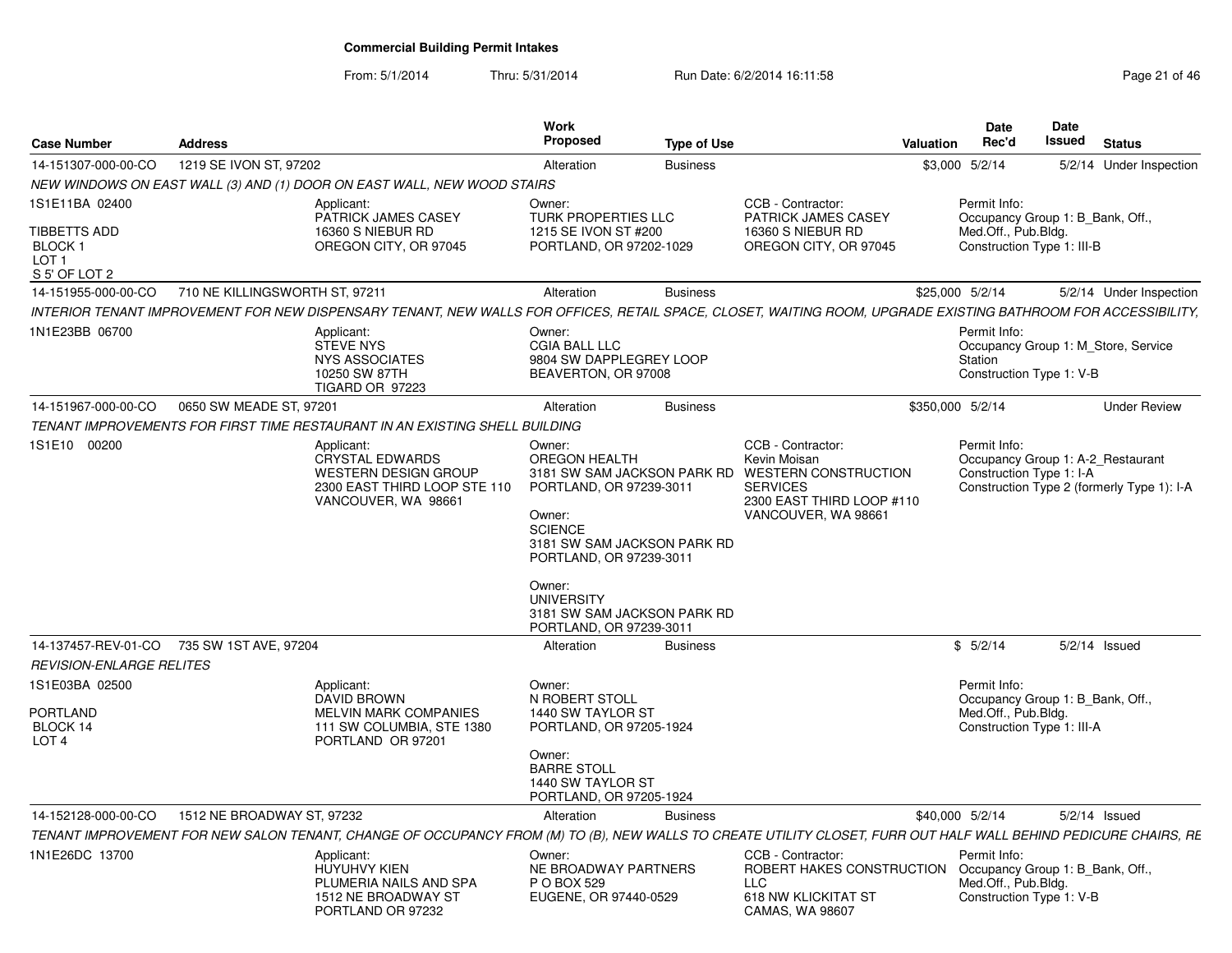| <b>Case Number</b>                                                                                | <b>Address</b>               |                                                                                                                                                                     | Work<br><b>Proposed</b>                                                                         | <b>Type of Use</b> |                                                                                         | Date<br>Rec'd<br>Valuation                        | <b>Date</b><br>Issued<br><b>Status</b>                                            |                     |
|---------------------------------------------------------------------------------------------------|------------------------------|---------------------------------------------------------------------------------------------------------------------------------------------------------------------|-------------------------------------------------------------------------------------------------|--------------------|-----------------------------------------------------------------------------------------|---------------------------------------------------|-----------------------------------------------------------------------------------|---------------------|
| 14-135523-000-00-CO                                                                               | 3510 SE 122ND AVE            |                                                                                                                                                                     | Alteration                                                                                      | <b>Business</b>    |                                                                                         | \$25,000 5/5/14                                   | $5/5/14$ Issued                                                                   |                     |
|                                                                                                   |                              | DISPENSARY - TENANT IMPROVEMENT-THREE NEW INTERIOR WALLS                                                                                                            |                                                                                                 |                    |                                                                                         |                                                   |                                                                                   |                     |
| 1S2E11CB 01000                                                                                    |                              | Applicant:                                                                                                                                                          | Owner:                                                                                          |                    | CCB - Contractor:                                                                       | Permit Info:                                      |                                                                                   |                     |
|                                                                                                   |                              | <b>JEREMY LEWIS</b><br>L & B CONSTRUCTION INC<br>217 NE 168<br>PORTLAND, OR 97233                                                                                   | POWELL VILLA STATION LLC<br>11501 NORTHLAKE DR<br>CINCINNATI, OH 45249-1669                     |                    | <b>JEREMY LEWIS</b><br>L & B CONSTRUCTION INC<br>217 NE 168<br>PORTLAND, OR 97233       | Station<br>Construction Type 1: V-B               | Occupancy Group 1: M_Store, Service<br>Construction Type 2 (formerly Type 1): V-B |                     |
| 14-148104-000-00-CO   6033 NE WIN SIVERS DR                                                       |                              |                                                                                                                                                                     | Alteration                                                                                      | <b>Business</b>    |                                                                                         | \$17,250 5/5/14                                   | 5/5/14 Under Inspection                                                           |                     |
|                                                                                                   |                              | TENANT IMPROVEMENT FOR NEW MEDICAL MARIJUANA PHARMACY: PARTITION WALLS FOR OFFICE SPACES AND WAITING ROOM                                                           |                                                                                                 |                    |                                                                                         |                                                   |                                                                                   |                     |
| 1N2E15DA 01200                                                                                    |                              | Applicant:                                                                                                                                                          | Owner:                                                                                          |                    | CCB - Contractor:                                                                       | Permit Info:                                      |                                                                                   |                     |
|                                                                                                   |                              | JEREMY LEWIS<br>L & B CONSTRUCTION INC<br>217 NE 168<br>PORTLAND, OR 97233                                                                                          | D W SIVERS CO INC<br>4730 SW MACADAM AVE #101<br>PORTLAND, OR 97239-6417                        |                    | <b>JEREMY LEWIS</b><br>L & B CONSTRUCTION INC<br>217 NE 168<br>PORTLAND, OR 97233       | Station<br>Construction Type 1: V-B               | Occupancy Group 1: M_Store, Service                                               |                     |
| 13-140938-REV-04-CO 1311 SE 7TH AVE, 97214                                                        |                              |                                                                                                                                                                     | Alteration                                                                                      | <b>Business</b>    |                                                                                         | \$5/5/14                                          |                                                                                   | <b>Under Review</b> |
|                                                                                                   |                              | REVISION - REDUCE SCOPE OF WORK TO SHELL WORK ONLY; REMOVE RESTROOMS; RECONFIGURE STORE FRONTS AND MODIFIY DIRECTION OF WEST SIDE EXTERIOR STAIRS; REMOVE CA        |                                                                                                 |                    |                                                                                         |                                                   |                                                                                   |                     |
| 1S1E02BC 05200<br><b>HAWTHORNE PK</b>                                                             |                              | Applicant:<br><b>BRIAN MORRIS</b><br>SCOTT EDWARDS ARCHITECTURI 2045 NE M L KING BLVD                                                                               | Owner:                                                                                          |                    | CCB - Contractor:<br>WEATHERLY CREAMERY BULDIN( BREMIK CONSTRUCTION<br>1026 SE STARK ST | Permit Info:<br>Med.Off., Pub.Bldg.               | Occupancy Group 1: B Bank, Off.,                                                  |                     |
| BLOCK 133<br>LOT 7&8                                                                              |                              | 2525 E BURNSIDE STREET<br>PORTLAND, OR 97214                                                                                                                        | PORTLAND, OR 97212                                                                              |                    | PORTLAND, OR 97214                                                                      | Construction Type 1: III-B                        | Construction Type 2 (formerly Type 1): III-B                                      |                     |
| 14-152780-000-00-CO                                                                               | 3971 N INTERSTATE AVE, 97227 |                                                                                                                                                                     | Alteration                                                                                      | <b>Business</b>    |                                                                                         | \$13,600 5/5/14                                   | 5/5/14 Issued                                                                     |                     |
|                                                                                                   |                              | TEAR OFF EXISTING DURO LAST ROOFING MEMBRANE AND BUILT UP ROOF TO EXPOSE DECKING. REPAIR ANLY DRYROT. INSTALL FR-10 TO OBTAIN CLASS A FIRE RATING (CLASS B REQUIREL |                                                                                                 |                    |                                                                                         |                                                   |                                                                                   |                     |
| 1N1E22CC 08700                                                                                    |                              | Applicant:                                                                                                                                                          | Owner:                                                                                          |                    | CCB - Contractor:                                                                       | Permit Info:                                      |                                                                                   |                     |
| OVERLOOK<br>BLOCK 15<br>LOT 1&2                                                                   |                              | PROFESSIONAL QUALITY<br><b>ROOFING LLC</b><br>915 IKE MOONEY ROAD<br>SILVERTON, OR 97381                                                                            | THAKORBHAI B PATEL<br>3971 N INTERSTATE AVE<br>PORTLAND, OR 97227-1070                          |                    | PROFESSIONAL QUALITY<br>ROOFING LLC<br>915 IKE MOONEY ROAD<br>SILVERTON, OR 97381       | Construction Type 1: V-B                          | Occupancy Group 1: R-1_Hotel or Motel                                             |                     |
|                                                                                                   |                              |                                                                                                                                                                     | Owner:<br>MARCO POLO INVESTMENTS L<br>PATEL<br>3971 N INTERSTATE AVE<br>PORTLAND, OR 97227-1070 |                    |                                                                                         |                                                   |                                                                                   |                     |
| 14-152816-000-00-CO                                                                               | 521 N TILLAMOOK ST, 97227    |                                                                                                                                                                     | Alteration                                                                                      | Business           |                                                                                         | \$80,000 5/5/14                                   |                                                                                   | <b>Under Review</b> |
|                                                                                                   |                              | CHANGE OF OCCUPANCY FROM FOUNDRY (F-2) TO VIDEO RECORDING STUDIO (F-1)WITH BAR AREA NOT OPEN TO PUBLIC; PERMITTING UNPERMITTED WORK INCLUDING RESTROOMS, NEW        |                                                                                                 |                    |                                                                                         |                                                   |                                                                                   |                     |
| 1N1E27DB 08400<br><b>ALBINA</b>                                                                   |                              | Applicant:<br>Linda Barnes                                                                                                                                          | Owner:<br><b>FRANK BASTASCH</b><br>1403 SE STARK ST                                             |                    | <b>Primary Contractor:</b><br>TO BID                                                    | Permit Info:                                      | Occupancy Group 1: F-1_Industrial Plant -                                         |                     |
| W 157' OF BLOCK 90                                                                                |                              | Merryman Barnes Architects<br>1231 NW Hoyt St., Suite 403<br>Portland, OR 97209                                                                                     | PORTLAND, OR 97214-1439                                                                         |                    |                                                                                         | Factory, Mod.Hazard<br>Construction Type 1: III-B |                                                                                   |                     |
| 14-150189-000-00-CO                                                                               | 4033 NW YEON AVE, 97210      |                                                                                                                                                                     | Alteration                                                                                      | <b>Business</b>    |                                                                                         | \$68,000 5/6/14                                   | 5/6/14 Issued                                                                     |                     |
|                                                                                                   |                              | TENANT IMPROVEMENT FOR NEW TENANT-ADD ACCESSIBLE RESTROOMS IN EXSITING OFFICE SPACE TO REPLACE EXISTING RESTROOMS, RECONFIGURE WALLS TO CREATE TWO NEW OFI          |                                                                                                 |                    |                                                                                         |                                                   |                                                                                   |                     |
| 1N1E19DD 00800                                                                                    |                              | Applicant:<br><b>RON KIEF</b>                                                                                                                                       | Owner:<br>AMERICAN INDUSTRIES INC                                                               |                    | CCB - Contractor:<br><b>RON KIEF</b>                                                    | Permit Info:                                      | Occupancy Group 1: B_Bank, Off.,                                                  |                     |
| SECTION 19 1N 1E<br>TL 800 5.13 ACRES<br>LAND & IMPS SEE R646337 (R941190363)<br>FOR MACH & EQUIP |                              | <b>CPS CONSTRUCTION INC</b><br>9825 SW DAY RD<br>SHERWOOD, OR 97140                                                                                                 | 1750 NW NAITO PKWY #106<br>PORTLAND, OR 97209-2532                                              |                    | CPS CONSTRUCTION INC<br>9825 SW DAY RD<br>SHERWOOD, OR 97140                            | Med.Off., Pub.Bldg.<br>Construction Type 1: V-B   | Construction Type 2 (formerly Type 1): III-B                                      |                     |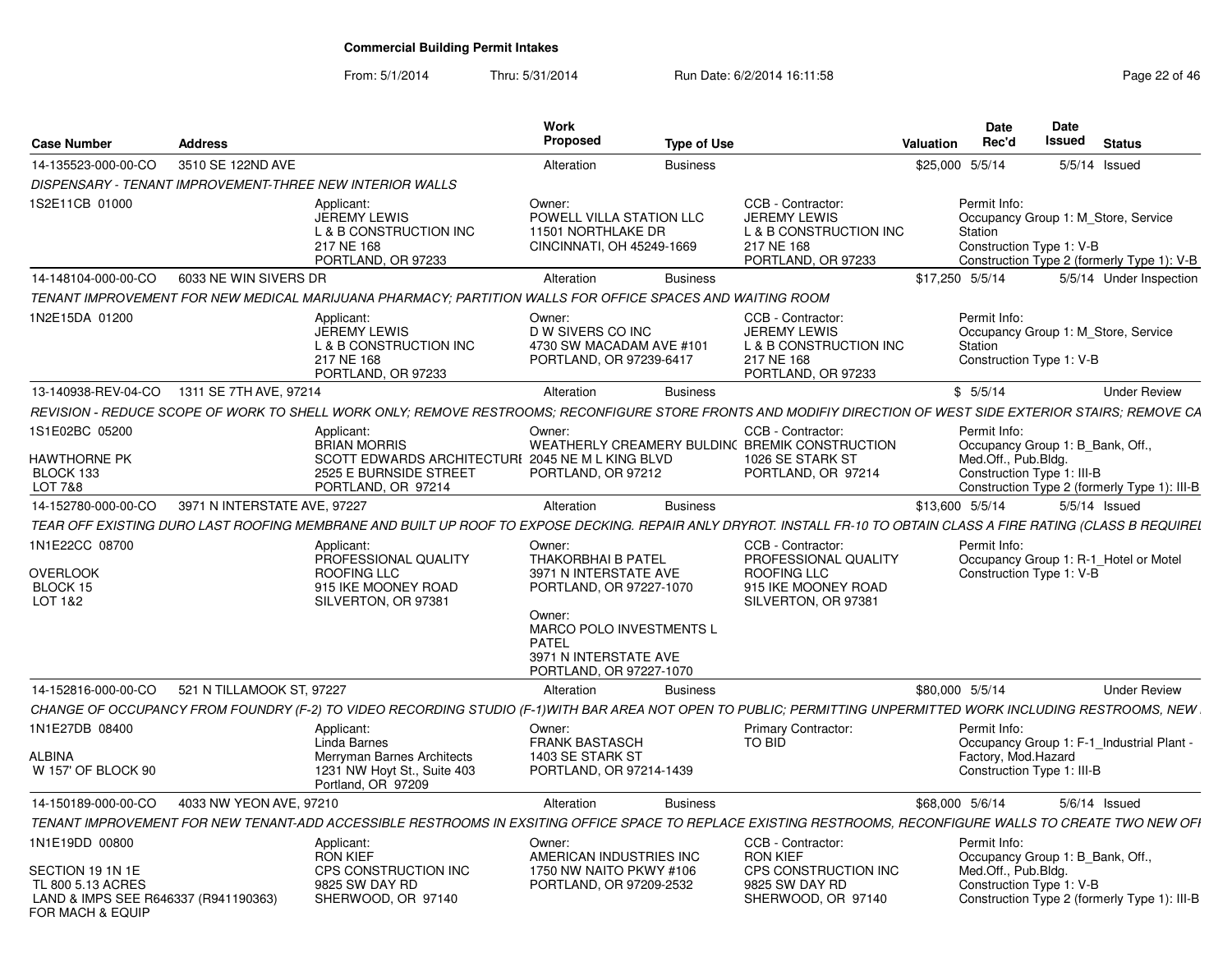| <b>Case Number</b>                                                                                                                                                                                                           | <b>Address</b>                |                                                                                                                                                   | Work<br><b>Proposed</b>                                                      | <b>Type of Use</b> |                                                                                                                    | <b>Valuation</b> | <b>Date</b><br>Rec'd                                                                                 | Date<br>Issued | <b>Status</b>                                                                     |
|------------------------------------------------------------------------------------------------------------------------------------------------------------------------------------------------------------------------------|-------------------------------|---------------------------------------------------------------------------------------------------------------------------------------------------|------------------------------------------------------------------------------|--------------------|--------------------------------------------------------------------------------------------------------------------|------------------|------------------------------------------------------------------------------------------------------|----------------|-----------------------------------------------------------------------------------|
| 12-182211-DFS-01-CO                                                                                                                                                                                                          | 9929 NE GLISAN ST, 97220      |                                                                                                                                                   | Alteration                                                                   | <b>Business</b>    |                                                                                                                    |                  | \$74,000 5/6/14                                                                                      |                | 5/30/14 Issued                                                                    |
| DFS FOR SUSPENDED CEILINGS                                                                                                                                                                                                   |                               |                                                                                                                                                   |                                                                              |                    |                                                                                                                    |                  |                                                                                                      |                |                                                                                   |
| 1N2E33AD 03700                                                                                                                                                                                                               |                               | Applicant:<br>ELIZABETH WARNER<br>R&H/COLAS CONSTRUCTION<br>1530 SW TAYLOR ST<br>PORTLAND, OR 97205                                               |                                                                              |                    |                                                                                                                    |                  | Permit Info:<br>Occupancy Group 1: B Bank, Off.,<br>Med.Off., Pub.Bldg.<br>Construction Type 1: I-A  |                |                                                                                   |
| 14-141853-000-00-CO                                                                                                                                                                                                          | 2419 NE SANDY BLVD, 97232     |                                                                                                                                                   | Alteration                                                                   | <b>Business</b>    |                                                                                                                    |                  | \$5,000 5/7/14                                                                                       |                | 5/7/14 Under Inspection                                                           |
|                                                                                                                                                                                                                              |                               | TI FOR NEW TENANT MARIJUANA FACILITY; NEW PARTITION WALLS TO CREATE TWO NEW OFFICES, NEW WORK SPACE AREA, RECEPTION AREA, AND STORAGE             |                                                                              |                    |                                                                                                                    |                  |                                                                                                      |                |                                                                                   |
| 1N1E35AD 06900<br>SULLIVANS ADD<br>BLOCK 11                                                                                                                                                                                  |                               | Applicant:<br>ALBINA CONSTRUCTION LLC<br>PO BOX 12129<br>PORTLAND, OR 97212                                                                       | Owner:<br><b>GARBANZO LLC</b><br>1211 SW 5TH AVE #1440<br>PORTLAND, OR 97204 |                    | CCB - Contractor:<br>ALBINA CONSTRUCTION LLC<br>PO BOX 12129<br>PORTLAND, OR 97212                                 |                  | Permit Info:<br>Station<br>Construction Type 1: V-B                                                  |                | Occupancy Group 1: M Store, Service<br>Construction Type 2 (formerly Type 1): V-B |
| 14-147038-000-00-CO                                                                                                                                                                                                          | 14400 N RIVERGATE BLVD, 97203 |                                                                                                                                                   | Alteration                                                                   | <b>Business</b>    |                                                                                                                    |                  | \$20,000 5/7/14                                                                                      |                | 5/7/14 Under Inspection                                                           |
|                                                                                                                                                                                                                              |                               | INSTALL ATTIC STAIRS AND SAFETY RAILING TO ACCESS HVAC EQUIPMENT FOR MAINTENANCE; SEE PARENT IQ FOLDER                                            |                                                                              |                    |                                                                                                                    |                  |                                                                                                      |                |                                                                                   |
| 2N1W26 00800<br>PARTITION PLAT 1997-108<br>LOT 1 TL 800<br><b>LAND &amp; IMPS</b><br>SEE R505060 (R649774293) & R586411<br>(R649774294) & R607247 (R649774295) FOR<br>OTHER IMPS & R646145 (R649774296)&<br>R646149 (R649774 |                               | Applicant:<br><b>JEFF NEWBERRY</b><br>NORTHWEST WATERWORKS<br>40110 SE MEADOWSONG RD<br><b>SANDY, OR 97055</b>                                    | Owner:<br>EVRAZ INC NA<br>200 E RANDOLPH STE 7800<br>CHICAGO, IL 60601       |                    | CCB - Contractor:<br>NW WATERWORK/NEWBERRY<br><b>ENTERPRISES INC</b><br>40110 SE MEADOW SONG RD<br>SANDY, OR 97055 |                  | Permit Info:<br>Occupancy Group 1: B Bank, Off.,<br>Med.Off., Pub.Bldg.<br>Construction Type 1: V-B  |                |                                                                                   |
| 14-148156-000-00-CO                                                                                                                                                                                                          | 6234 N GREELEY AVE, 97217     |                                                                                                                                                   | Alteration                                                                   | <b>Business</b>    |                                                                                                                    | \$100,800 5/7/14 |                                                                                                      |                | 5/7/14 Under Inspection                                                           |
|                                                                                                                                                                                                                              |                               | TI FOR NEW TENANT - RECONFIGURE OFFICE LAYOUT FOR NEW TENANT; NEW ACCESSIBLE PARKING                                                              |                                                                              |                    |                                                                                                                    |                  |                                                                                                      |                |                                                                                   |
| 1N1E16CA 15600<br><b>WILLAMETTE</b><br>BLOCK 10<br>LOT 23&24                                                                                                                                                                 |                               | Applicant:<br><b>TERRY AMUNDSON</b><br><b>WATERLEAF ARCHITECTURE</b><br>419 SW 11TH AVE SUITE 200<br>PORTLAND OR 97205                            | Owner:<br>PO BOX 4120<br>PORTLAND, OR 97208-4120                             |                    | CCB - Contractor:<br>T & T TECHNOLOGY LEASING LLC FIVE STAR GENERAL<br>12304 NE WHITAKER WAY<br>PORTLAND, OR 97230 |                  | Permit Info:<br>Occupancy Group 1: B Bank, Off.,<br>Med.Off., Pub.Bldg.<br>Construction Type 1: V-B  |                |                                                                                   |
| 14-150822-000-00-CO                                                                                                                                                                                                          | 806 SW BROADWAY AVE, 97205    |                                                                                                                                                   | Alteration                                                                   | <b>Business</b>    |                                                                                                                    | \$124,280 5/7/14 |                                                                                                      |                | $5/7/14$ Issued                                                                   |
|                                                                                                                                                                                                                              |                               | 10TH FLOOR TENANT IMPROVEMENT FOR NEW TENANT, DEMO INTERIOR WALL OR CASEWORK, REBUILD TO CREATE OFFICE SPACES, CONFERENCE ROOM AND RECEPTION AREA |                                                                              |                    |                                                                                                                    |                  |                                                                                                      |                |                                                                                   |
| 1S1E03BB 02000                                                                                                                                                                                                               |                               | Applicant:<br>5D CONTRACTORS LLC<br><b>PO BOX 416</b><br>CORBETT, OR 97019                                                                        | Owner:<br>2447 PACIFIC COAST HWY #105<br>HERMOSA BEACH, CA 90254             |                    | CCB - Contractor:<br>JACKSON TOWER PARTNERS LLC 5D CONTRACTORS LLC<br>PO BOX 416<br>CORBETT, OR 97019              |                  | Permit Info:<br>Occupancy Group 1: B Bank, Off.,<br>Med.Off., Pub.Bldg.<br>Construction Type 1: II-A |                |                                                                                   |
| 14-153848-000-00-CO                                                                                                                                                                                                          | 1621 NE GRAND AVE, 97232      |                                                                                                                                                   | Alteration                                                                   | <b>Business</b>    |                                                                                                                    |                  | \$6,500 5/7/14                                                                                       |                | $5/7/14$ Issued                                                                   |
|                                                                                                                                                                                                                              |                               | REPLACE EXISTING WINDOWS AT NORTH AND EAST ELEVATIONS LIKE FOR LIKE, EXISTING TINTED GLAZING WILL BE REPLACED WITH CLEAR, INSULATED GLAZING       |                                                                              |                    |                                                                                                                    |                  |                                                                                                      |                |                                                                                   |
| 1N1E26CC 10000<br><b>HOLLADAYS ADD</b><br>BLOCK 217<br>E 66 2/3' OF LOT 5<br>LOT 6&7<br>IOT 8 FXC PT IN ST                                                                                                                   |                               | Applicant:<br><b>RENEE STRAND</b><br><b>HOLST ARCHITECTURE</b><br>110 SE 8TH AVEUNE<br>PORTLAND OR 97214                                          | Owner:<br><b>RAY A WALTZ</b><br>1440 SW TAYLOR ST<br>PORTLAND, OR 97205-1924 |                    | Primary Contractor:<br><b>TO BID</b>                                                                               |                  | Permit Info:<br>Occupancy Group 1: B_Bank, Off.,<br>Med.Off., Pub.Bldg.<br>Construction Type 1: V-B  |                |                                                                                   |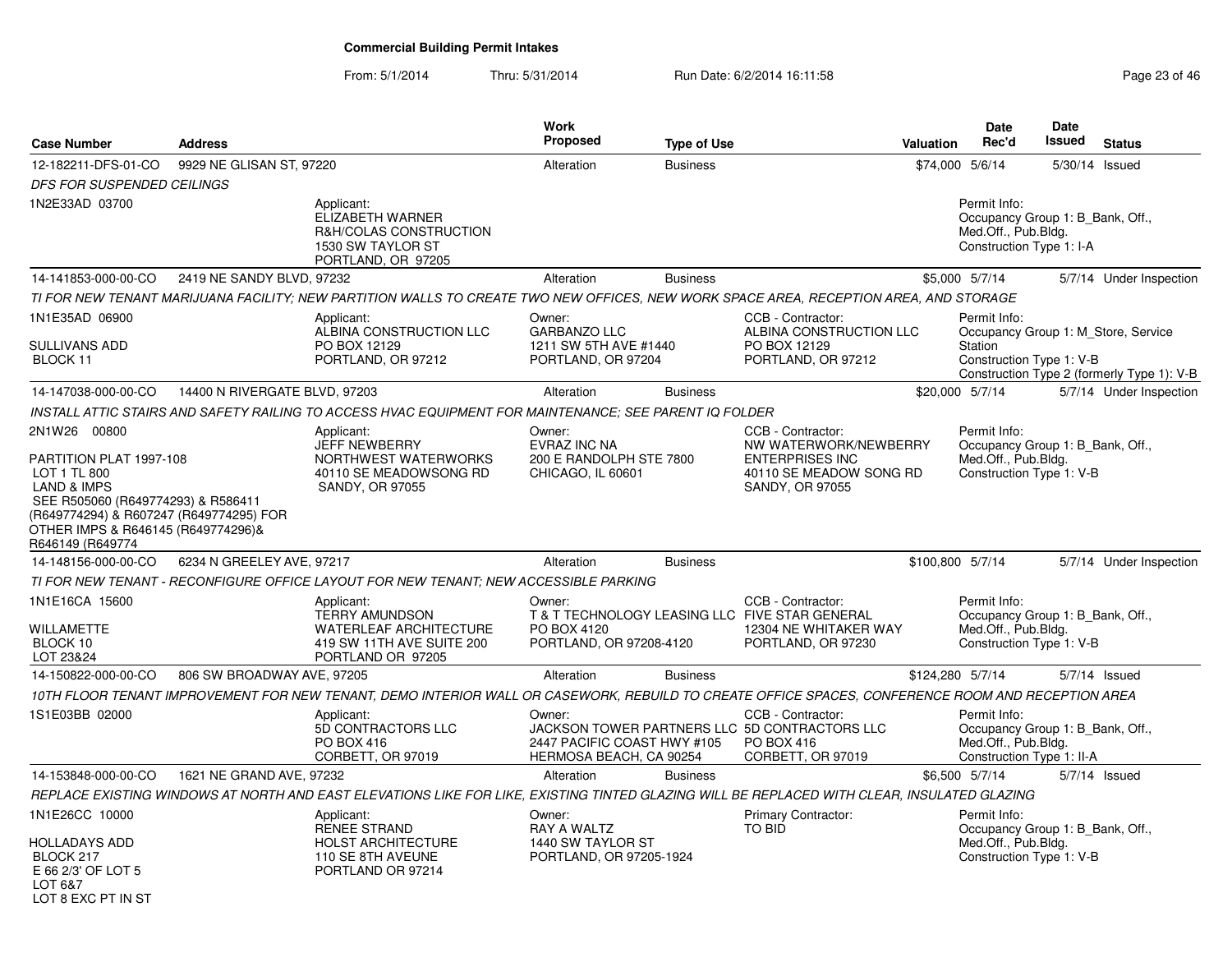| <b>Case Number</b>                                                                   | <b>Address</b>                                                                                                                                             | Work<br><b>Proposed</b>                                                                                                                                                                                                          | <b>Type of Use</b> |                                                                                          | Valuation         | <b>Date</b><br>Rec'd                | Date<br>Issued                                                | <b>Status</b>           |
|--------------------------------------------------------------------------------------|------------------------------------------------------------------------------------------------------------------------------------------------------------|----------------------------------------------------------------------------------------------------------------------------------------------------------------------------------------------------------------------------------|--------------------|------------------------------------------------------------------------------------------|-------------------|-------------------------------------|---------------------------------------------------------------|-------------------------|
| 14-153865-000-00-CO                                                                  | 9113 SW BARBUR BLVD, 97219                                                                                                                                 | Alteration                                                                                                                                                                                                                       | <b>Business</b>    |                                                                                          | \$3,000 5/7/14    |                                     |                                                               | 5/7/14 Under Inspection |
|                                                                                      | TENANT IMPROVEMENT-CONVERT TWO EXSITING SUITES TO ONE TENANT SPACE WORK TO INCLUDE RECONFIGURE WALLS TO CREATE NEW SPACES. BREAK ROOM, RECEPTION ROOM, WA  |                                                                                                                                                                                                                                  |                    |                                                                                          |                   |                                     |                                                               |                         |
| 1S1E29AB 05900                                                                       | Applicant:<br><b>ANTHONY GOMEZ</b><br><b>INK THERAPY</b><br>16420 SE BRANT CT<br>DAMASCUS, OR 97089                                                        | Owner:<br><b>ABBAS MASSIH</b><br>0836 SW CURRY ST #400<br>PORTLAND, OR 97239                                                                                                                                                     |                    |                                                                                          |                   | Permit Info:<br>Med.Off., Pub.Bldg. | Occupancy Group 1: B Bank, Off.,<br>Construction Type 1: V-B  |                         |
| 14-139284-000-00-CO                                                                  | 835 N LOMBARD ST, 97217                                                                                                                                    | Alteration                                                                                                                                                                                                                       | <b>Business</b>    |                                                                                          | \$2,500 5/9/14    |                                     |                                                               | 5/9/14 Under Inspection |
|                                                                                      | REPAIR PATIO COVERED DAMAGED BY CAR IMPACT                                                                                                                 |                                                                                                                                                                                                                                  |                    |                                                                                          |                   |                                     |                                                               |                         |
| 1N1E10CD 18800<br><b>FAIRPORT</b>                                                    | Applicant:<br><b>BOB ADAMS</b><br>ROBERT MICHAEL ADAMS                                                                                                     | Owner:<br>PATRICK M LANAGAN<br>PO BOX 17669                                                                                                                                                                                      |                    | CCB - Contractor:<br><b>BOB ADAMS</b><br>ROBERT MICHAEL ADAMS                            |                   | Permit Info:                        | Occupancy Group 1: A-2_Nightclub<br>Construction Type 1: V-B  |                         |
| BLOCK 23<br>LOT 11&12                                                                | <b>CONSTRUCTION</b><br>13202 SE COOPER ST<br>PORTLAND, OR 97236                                                                                            | PORTLAND, OR 97217-0669                                                                                                                                                                                                          |                    | <b>CONSTRUCTION</b><br>13202 SE COOPER ST<br>PORTLAND, OR 97236                          |                   |                                     |                                                               |                         |
| 14-153852-000-00-CO                                                                  | 1440 SW PARK AVE, 97201                                                                                                                                    | Alteration                                                                                                                                                                                                                       | <b>Business</b>    |                                                                                          | \$102,000 5/9/14  |                                     |                                                               | $5/9/14$ Issued         |
|                                                                                      | TENANT IMPROVEMENT FOR EXISTING COFFEE SHOP TENANT: DEMO AND RECONFIGURE WALL AT WORK ROOM. NEW GREASE TRAP IN WORK ROOM. REPLACE FABRIC AWNINGS. NEW FLO( |                                                                                                                                                                                                                                  |                    |                                                                                          |                   |                                     |                                                               |                         |
| 1S1E04AD 03800                                                                       | Applicant:<br><b>RENEE STRAND</b><br><b>HOLST ARCHITECTURE</b><br>110 SE 8TH AVEUNE<br>PORTLAND OR 97214                                                   | Owner:<br>158TH BASELINE L L C<br>1800 SW 1ST AVE #600<br>PORTLAND, OR 97204                                                                                                                                                     |                    | <b>Primary Contractor:</b><br>TO BID                                                     |                   | Permit Info:<br>Med.Off., Pub.Bldg. | Occupancy Group 1: B_Bank, Off.,<br>Construction Type 1: II-A |                         |
| 14-154813-000-00-CO                                                                  | 500 SW 5TH AVE, 97204                                                                                                                                      | Alteration                                                                                                                                                                                                                       | <b>Business</b>    |                                                                                          | \$2,000 5/9/14    |                                     |                                                               | <b>Under Review</b>     |
| FIRE ESCAPE TESTING FOR CERTIFICATION                                                |                                                                                                                                                            |                                                                                                                                                                                                                                  |                    |                                                                                          |                   |                                     |                                                               |                         |
| 1N1E34CD 09500<br>PORTLAND                                                           | Applicant:<br>Peter Duff<br>Downtown Development Group                                                                                                     | Owner:<br>CAPLAN LANDLORD LLC<br>510 SW 5TH AVE #400                                                                                                                                                                             |                    | <b>Primary Contractor:</b><br>TO BID                                                     |                   |                                     |                                                               |                         |
| BLOCK 63<br>W 1/2 OF LOT 7&8<br><b>HISTORIC PROPERTY</b><br>POTENTIAL ADDITIONAL TAX | 920 SW Sixth Ave. Suite 223<br>Portland, OR 97204                                                                                                          | PORTLAND, OR 97205                                                                                                                                                                                                               |                    |                                                                                          |                   |                                     |                                                               |                         |
| 14-154443-000-00-CO                                                                  | 1409 NE ALBERTA ST. 97211                                                                                                                                  | Alteration                                                                                                                                                                                                                       | <b>Business</b>    |                                                                                          | \$182,000 5/12/14 |                                     |                                                               | <b>Under Review</b>     |
|                                                                                      | TI AND CHANGE OF OCCUPANCY FOR NEW RESTAURANT. REMOVING PREVIOUS DEMISING WALL, ADDING NEW WALL, NEW KITCHEN AREA, NEW BAR AREA, AND NEW DINING AREA       |                                                                                                                                                                                                                                  |                    |                                                                                          |                   |                                     |                                                               |                         |
| 1N1E23BA 26100                                                                       | Applicant:<br><b>BEN HUFFORD</b><br><b>DESIGN DEPARTMENT</b><br>208 SW STARK ST. #200<br>PORTLAND, OR 97204                                                | Owner:<br><b>LANCE MARRS</b><br>1401 NE ALBERTA ST<br>PORTLAND, OR 97211<br>Owner:<br><b>VALERIA MARRS</b><br>1401 NE ALBERTA ST<br>PORTLAND, OR 97211<br>Owner:<br>JENELLE ISAACSON<br>1401 NE ALBERTA ST<br>PORTLAND, OR 97211 |                    | CCB - Contractor:<br>NW CUSTOM CONTRACTORS INC<br>2914 NE 66TH AVE<br>PORTLAND, OR 97213 |                   |                                     |                                                               |                         |
|                                                                                      |                                                                                                                                                            |                                                                                                                                                                                                                                  |                    |                                                                                          |                   |                                     |                                                               |                         |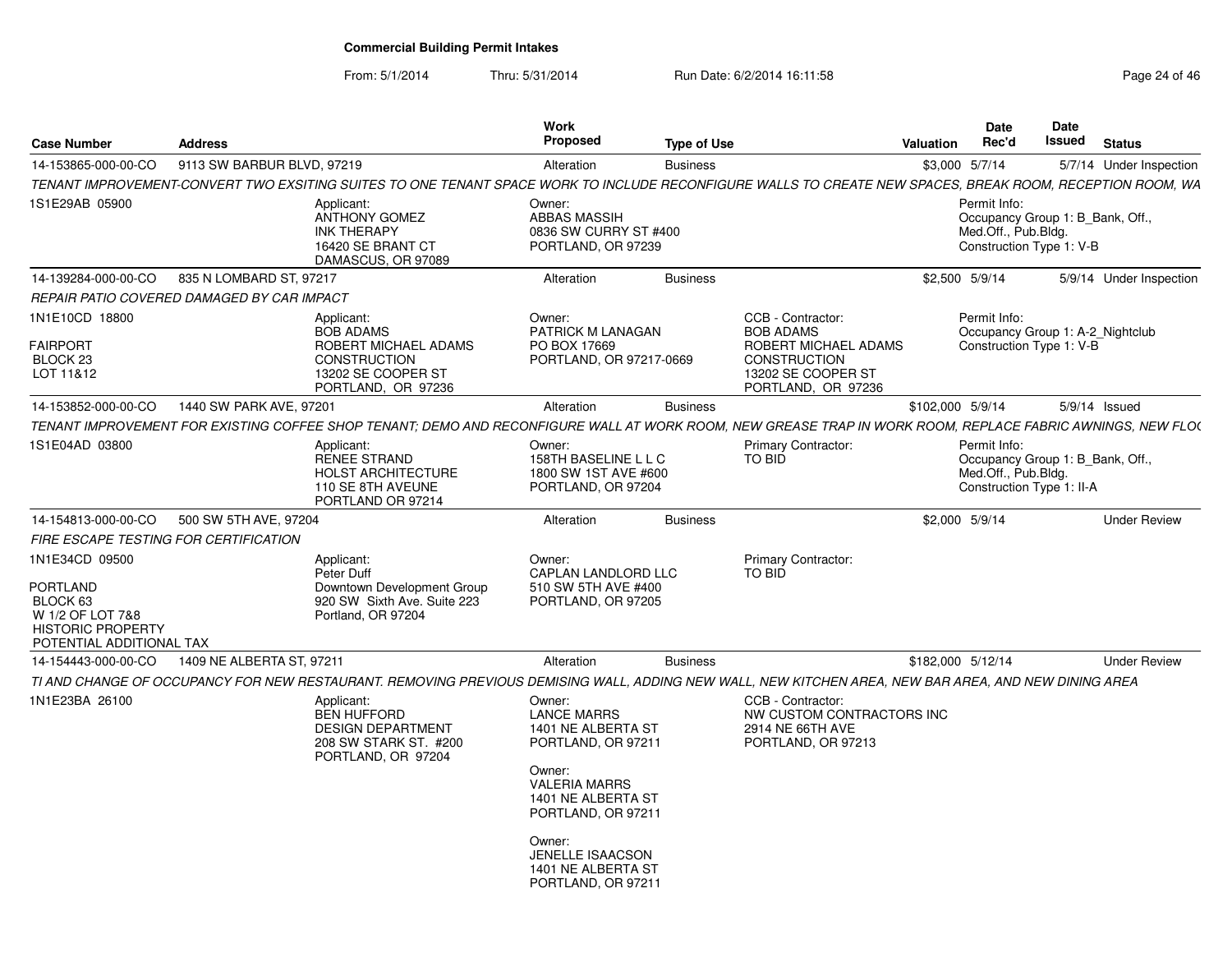From: 5/1/2014

| <b>Case Number</b>                                        | <b>Address</b>              |                                                                                                                                                                  | Work<br>Proposed                                                                   | <b>Type of Use</b> |                                                                                                                     | <b>Valuation</b> | Date<br>Rec'd                                                                                       | <b>Date</b><br>Issued | <b>Status</b>                              |
|-----------------------------------------------------------|-----------------------------|------------------------------------------------------------------------------------------------------------------------------------------------------------------|------------------------------------------------------------------------------------|--------------------|---------------------------------------------------------------------------------------------------------------------|------------------|-----------------------------------------------------------------------------------------------------|-----------------------|--------------------------------------------|
| 14-143255-000-00-CO                                       | 1425 NW GLISAN ST, 97209    |                                                                                                                                                                  | Alteration                                                                         | <b>Business</b>    |                                                                                                                     |                  | \$2,500 5/13/14                                                                                     | 5/13/14 Issued        |                                            |
|                                                           |                             | EXPAND OUTDOOR SEATING AREA TO INLCUDE ADDITIONAL 16 x 32 OUTDOOR SEATING AREA WITH TWO OUTDOOR GAS FIREPLACES IN PREVIOUS PARKING AND NEW 6' FENCE PRIVACY FEN  |                                                                                    |                    |                                                                                                                     |                  |                                                                                                     |                       |                                            |
| 1N1E33AD 05000                                            |                             | Applicant:<br>THOMAS BURMASTER                                                                                                                                   | Owner:<br><b>ROBERT AMES</b>                                                       |                    |                                                                                                                     |                  | Permit Info:<br>Occupancy Group 1: A-2_Nightclub                                                    |                       |                                            |
| <b>COUCHS ADD</b><br>BLOCK 99<br>E 1/2 OF LOT 2&3         |                             | 1425 NW GLISAN ST<br>PORTLAND, OR 97209                                                                                                                          | P O BOX 3531<br>PORTLAND, OR 97208-3531                                            |                    |                                                                                                                     |                  | Construction Type 1: V-B                                                                            |                       |                                            |
|                                                           |                             |                                                                                                                                                                  | Owner:<br><b>JAMES E PUCKETT</b><br>P O BOX 3531<br>PORTLAND, OR 97208-3531        |                    |                                                                                                                     |                  |                                                                                                     |                       |                                            |
| 14-147267-000-00-CO                                       | 805 NW GLISAN ST, 97209     |                                                                                                                                                                  | Alteration                                                                         | <b>Business</b>    |                                                                                                                     | \$85,000 5/13/14 |                                                                                                     | 5/13/14 Issued        |                                            |
|                                                           |                             | TENANT IMPROVEMENT FOR FIRST TIME TENANT, CHANGE OF OCCUPANCY FROM (M) TO (B), RESTROOM ROUGH IN ON PERMIT 13-118428-REV-02, NEW WALLS FOR OFFICES, BREAK ROOM V |                                                                                    |                    |                                                                                                                     |                  |                                                                                                     |                       |                                            |
| 1N1E34BC 07600                                            |                             | Applicant:<br>MEGAN MILLIE<br>YBA ARCHITECTS<br><b>123 NW 2ND ST</b><br>PORTLAND, OR 97209                                                                       | Owner:<br>HONEYMAN VENTURE LLC<br>1201 THIRD AVE #5400<br>SEATTLE, WA 98101-3028   |                    | CCB - Contractor<br>ANDERSEN CONSTRUCTION &<br>WEST COAST CONTRACTORS<br>6712 N CUTTER CIRCLE<br>PORTLAND, OR 97217 |                  | Permit Info:<br>Occupancy Group 1: B_Bank, Off.,<br>Med.Off., Pub.Bldg.<br>Construction Type 1: V-A |                       |                                            |
| 14-152573-000-00-CO                                       | 16409 SE DIVISION ST, 97233 |                                                                                                                                                                  | Alteration                                                                         | <b>Business</b>    |                                                                                                                     | \$16,000 5/13/14 |                                                                                                     |                       | 5/13/14 Under Inspection                   |
|                                                           |                             | DEMO WALLS AND ADD NEW WALLS FOR NEW TENANT, INCLUDES MANAGERS OFFICE, OPEN OFFICE AND RECEPTION AREA, RESTROOM IS EXISTING                                      |                                                                                    |                    |                                                                                                                     |                  |                                                                                                     |                       |                                            |
| 1S3E06CC 02901                                            |                             | Applicant:<br><b>HORIZON RETAIL</b><br><b>CONSTRUCTION INC</b><br>1458 HORIZON BLVD<br><b>RACINE, WI 53406</b>                                                   | Owner:<br>ROIC OREGON LLC<br>8905 TOWNE CENTRE DR #108<br>SAN DIEGO, CA 92122-5608 |                    | CCB - Contractor:<br><b>HORIZON RETAIL</b><br>CONSTRUCTION INC<br>1458 HORIZON BLVD<br><b>RACINE, WI 53406</b>      |                  | Permit Info:<br>Occupancy Group 1: B Bank, Off.,<br>Med.Off., Pub.Bldg.<br>Construction Type 1: V-B |                       |                                            |
| 14-154254-000-00-CO                                       | 1133 SE 82ND AVE, 97215     |                                                                                                                                                                  | Alteration                                                                         | <b>Business</b>    |                                                                                                                     | \$65,500 5/13/14 |                                                                                                     |                       | 5/13/14 Under Inspection                   |
|                                                           |                             | INTERIOR REMODEL FOR NEW DISPENSARY TENANT, LEGALIZE WORK PREVIOUSLY COMPLETED, EXISTING BATHROOM TO REMAIN, NEW WALLS FOR NEW BATHROOM, INFILL DOOR OPENIN      |                                                                                    |                    |                                                                                                                     |                  |                                                                                                     |                       |                                            |
| 1S2E05AD 00100                                            |                             | Applicant:<br>PIERRE YASAVOLIAN                                                                                                                                  | Owner:<br><b>HICHI HUYNH</b>                                                       |                    | CCB - Contractor:<br>RELIABLE CONTRACTOR INC                                                                        |                  | Permit Info:<br>Occupancy Group 1: M_Store, Service                                                 |                       |                                            |
| STRAWBERRY DALE                                           |                             | <b>PACIFIC PARK</b>                                                                                                                                              | 3793 SW 30TH DR                                                                    |                    | 4606 SE 115TH                                                                                                       |                  | Station                                                                                             |                       |                                            |
| BLOCK 1<br>LOT 1&12 EXC PT IN ST                          |                             | 0836 SW CURRY ST<br>PORTLAND OR 97239                                                                                                                            | GRESHAM, OR 97080                                                                  |                    | PORTLAND OR 97266                                                                                                   |                  | Construction Type 1: V-B                                                                            |                       | Construction Type 2 (formerly Type 1): V-B |
| LOT 2&10&11                                               |                             |                                                                                                                                                                  | Owner:<br>YNHI LE<br>3793 SW 30TH DR<br>GRESHAM, OR 97080                          |                    |                                                                                                                     |                  |                                                                                                     |                       |                                            |
| 14-155879-000-00-CO                                       | 2112 SW 1ST AVE, 97201      |                                                                                                                                                                  | Alteration                                                                         | <b>Business</b>    |                                                                                                                     | \$15,000 5/13/14 |                                                                                                     | 5/13/14 Issued        |                                            |
|                                                           |                             | TENANT IMPROVEMENT FOR EXISTING TENANT, NEW WALLS TO CREATE TWO OFFICES AND STORAGE AREA, NEW DOOR OFF HALLWAY TO NEW OFFICE                                     |                                                                                    |                    |                                                                                                                     |                  |                                                                                                     |                       |                                            |
| 1S1E03CC 00200                                            |                             | Applicant:                                                                                                                                                       | Owner:                                                                             |                    |                                                                                                                     |                  | Permit Info:                                                                                        |                       |                                            |
| SOUTH AUDITORIUM ADD<br><b>BLOCK H</b><br>S 100' OF LOT 2 |                             | <b>SANDER KOHLER</b><br>15895 SW 72ND AVE, STE 200<br>PORTLAND, OR 97224                                                                                         | 2112 SW FIRST LLC<br>2112 SW 1ST AVE #200<br>PORTLAND, OR 97201                    |                    |                                                                                                                     |                  | Occupancy Group 1: B_Bank, Off.,<br>Med.Off., Pub.Bldg.<br>Construction Type 1: V-B                 |                       |                                            |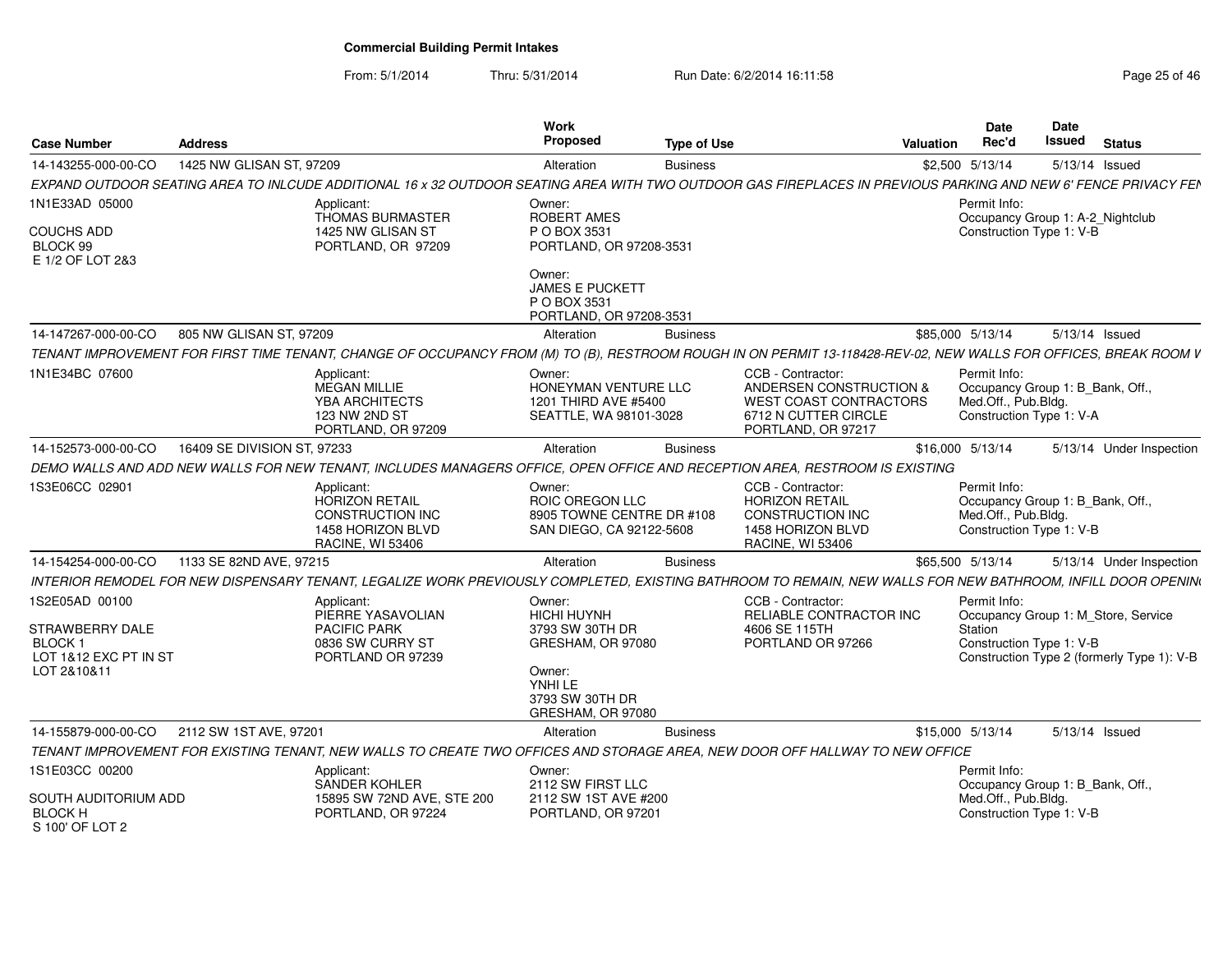From: 5/1/2014

Thru: 5/31/2014 Run Date: 6/2/2014 16:11:58 Research 2010 12:58 Page 26 of 46

| <b>Case Number</b>                                                       | <b>Address</b>                   |                                                                                                                                                                 | Work<br><b>Proposed</b>                                                                                                       | <b>Type of Use</b> |                                                                                                           | <b>Valuation</b> | <b>Date</b><br>Rec'd                                                                                  | Date<br>Issued | <b>Status</b>                       |
|--------------------------------------------------------------------------|----------------------------------|-----------------------------------------------------------------------------------------------------------------------------------------------------------------|-------------------------------------------------------------------------------------------------------------------------------|--------------------|-----------------------------------------------------------------------------------------------------------|------------------|-------------------------------------------------------------------------------------------------------|----------------|-------------------------------------|
| 14-155899-000-00-CO                                                      | 1455 N KILLINGSWORTH ST - Unit 6 |                                                                                                                                                                 | Alteration                                                                                                                    | <b>Business</b>    |                                                                                                           |                  | \$8,235 5/13/14                                                                                       | 5/13/14 Issued |                                     |
|                                                                          |                                  | TENANT IMPROVEMENT FOR NEW TENANT, CHANGE OF OCCUPANCY FROM (M) TO (B), NEW WALLS TO CREATE 2 NEW OFFICES AND TRAINING AREA, BATHROOM IS EXISTING UNDER 12-1080 |                                                                                                                               |                    |                                                                                                           |                  |                                                                                                       |                |                                     |
| 1N1E15CC 90006                                                           |                                  | Applicant:<br>SHAWN SULLIVAN                                                                                                                                    | Owner:<br>STEWART SAPHIER                                                                                                     |                    | CCB - Contractor:<br>R & H CONSTRUCTION                                                                   |                  | Permit Info:                                                                                          |                | Occupancy Group 1: M Store, Service |
| KILLINGSWORTH STATION CONDOMINIUM<br>LOT 6<br>OFFICE UNIT                |                                  | 210 SW MORRISON, #600<br>PORTLAND, OR 97204                                                                                                                     | 2901 FRIENDLYWOOD WAY<br>BURTONSVILLE, MD 20866                                                                               |                    | 1530 SW TAYLOR STREET<br>PORTLAND, OR 97205                                                               |                  | Station<br>Construction Type 1: I-A                                                                   |                |                                     |
|                                                                          |                                  |                                                                                                                                                                 | Owner:<br><b>JANE P SAPHIER</b><br>2901 FRIENDLYWOOD WAY<br>BURTONSVILLE, MD 20866                                            |                    |                                                                                                           |                  |                                                                                                       |                |                                     |
| 14-154357-000-00-CO                                                      | 8408 N LOMBARD ST, 97203         |                                                                                                                                                                 | Alteration                                                                                                                    | <b>Business</b>    |                                                                                                           |                  | \$15,000 5/14/14                                                                                      | 5/14/14 Issued |                                     |
|                                                                          |                                  | TI-TENANT IMPROVEMENT FOR NEW RESTAURANT, OUTDOOR SEATINGNEW 40SF DETACEHED TRASH ENCLOSURE AT THE REAR OF PROPERTY                                             |                                                                                                                               |                    |                                                                                                           |                  |                                                                                                       |                |                                     |
| 1N1W12AB 08700                                                           |                                  | Applicant:<br><b>AMANDA TAYLOR</b><br>935 NE PRESCOTT ST                                                                                                        | Owner:<br><b>GOLDEN TORCH INC</b><br>625 SW ALDER ST<br>PORTLAND, OR 97205-3615                                               |                    | CCB - Contractor:<br><b>NICK HARRIS</b><br>FORM DESIGN BUILD LLC<br>4557 NE 33RD AV<br>PORTLAND, OR 97211 |                  | Permit Info:<br>Occupancy Group 1: B Bank, Off.,<br>Med.Off., Pub.Bldg.<br>Construction Type 1: III-B |                |                                     |
| 14-156567-000-00-CO                                                      | 1033 NE 6TH AVE, 97232           |                                                                                                                                                                 | Alteration                                                                                                                    | <b>Business</b>    |                                                                                                           |                  | \$685,000 5/14/14                                                                                     |                | <b>Under Review</b>                 |
| TENANT IMPROVEMENT FOR NEW CREDIT UNION                                  |                                  |                                                                                                                                                                 |                                                                                                                               |                    |                                                                                                           |                  |                                                                                                       |                |                                     |
| 1N1E35BB 03400<br><b>HOLLADAYS ADD</b><br>BLOCK 45<br><b>LOT 7&amp;8</b> |                                  | Applicant:<br><b>COLLEEN MURPHY</b><br>FLUENT DESIGN INC<br>427 NW 6TH AVENUE<br>PORTLAND OR 97209                                                              | Owner:<br><b>CONSOLIDATED COMMUNITY</b><br><b>CREDIT UNION</b><br>2021 NE SANDY BLVD<br>PORTLAND, OR 97232                    |                    | CCB - Contractor:<br><b>BREMIK CONSTRUCTION</b><br>1026 SE STARK ST<br>PORTLAND, OR 97214                 |                  | Permit Info:<br>Occupancy Group 1: B_Bank, Off.,<br>Med.Off., Pub.Bldg.<br>Construction Type 1: V-B   |                |                                     |
| 14-156660-000-00-CO                                                      | 219 NW 4TH AVE, 97209            |                                                                                                                                                                 | Alteration                                                                                                                    | <b>Business</b>    |                                                                                                           |                  | $$1$ $5/14/14$                                                                                        |                | <b>Under Review</b>                 |
|                                                                          |                                  | REPAIR ROOF TRUSSES; SEE 13-159205-VI AND 13-209445-IQWQBF not required                                                                                         |                                                                                                                               |                    |                                                                                                           |                  |                                                                                                       |                |                                     |
| 1N1E34CA 05600<br><b>COUCHS ADD</b><br>BLOCK 34<br>LOT 1&4               |                                  | Applicant:<br>SUEY WING BENEVOLENT<br><b>ASSOCIATION</b><br>TO THE NEW ERA CLUB BLDG<br>211 NW 4TH AVE<br>PORTLAND, OR 97209-3805                               | Owner:<br>SUEY WING BENEVOLENT<br><b>ASSOCIATION</b><br>TO THE NEW ERA CLUB BLDG<br>211 NW 4TH AVE<br>PORTLAND, OR 97209-3805 |                    | <b>Primary Contractor:</b><br>TO BID                                                                      |                  | Permit Info:<br>Occupancy Group 1: A-2_Restaurant<br>Construction Type 1: III-B                       |                |                                     |
| 13-240163-REV-01-CO  1523 SW SUNSET BLVD, 97201                          |                                  |                                                                                                                                                                 | Alteration                                                                                                                    | <b>Business</b>    |                                                                                                           |                  | \$5/15/14                                                                                             | 5/15/14 Issued |                                     |
| REVISION TO REMOVE FLIPPER DOORS                                         |                                  |                                                                                                                                                                 |                                                                                                                               |                    |                                                                                                           |                  |                                                                                                       |                |                                     |
| 1S1E16CA 10400                                                           |                                  | Applicant:<br><b>BRIDGID BLACKBURN</b>                                                                                                                          | Owner:<br>WARD ESTATE CO OREG LTD                                                                                             |                    |                                                                                                           |                  | Permit Info:<br>Occupancy Group 1: B_Bank, Off.,                                                      |                |                                     |
| SECTION 16 1S 1E<br>TL 10400 0.41 ACRES                                  |                                  | <b>BLACKBURN CONNOLLY</b><br><b>INTERIORS</b><br>25 NW 23RD PL STE 6<br>PORTLAND, OR 97210                                                                      | P O BOX 552<br>BEAVERCREEK, OR 97004                                                                                          |                    |                                                                                                           |                  | Med.Off., Pub.Bldg.<br>Construction Type 1: III-B                                                     |                |                                     |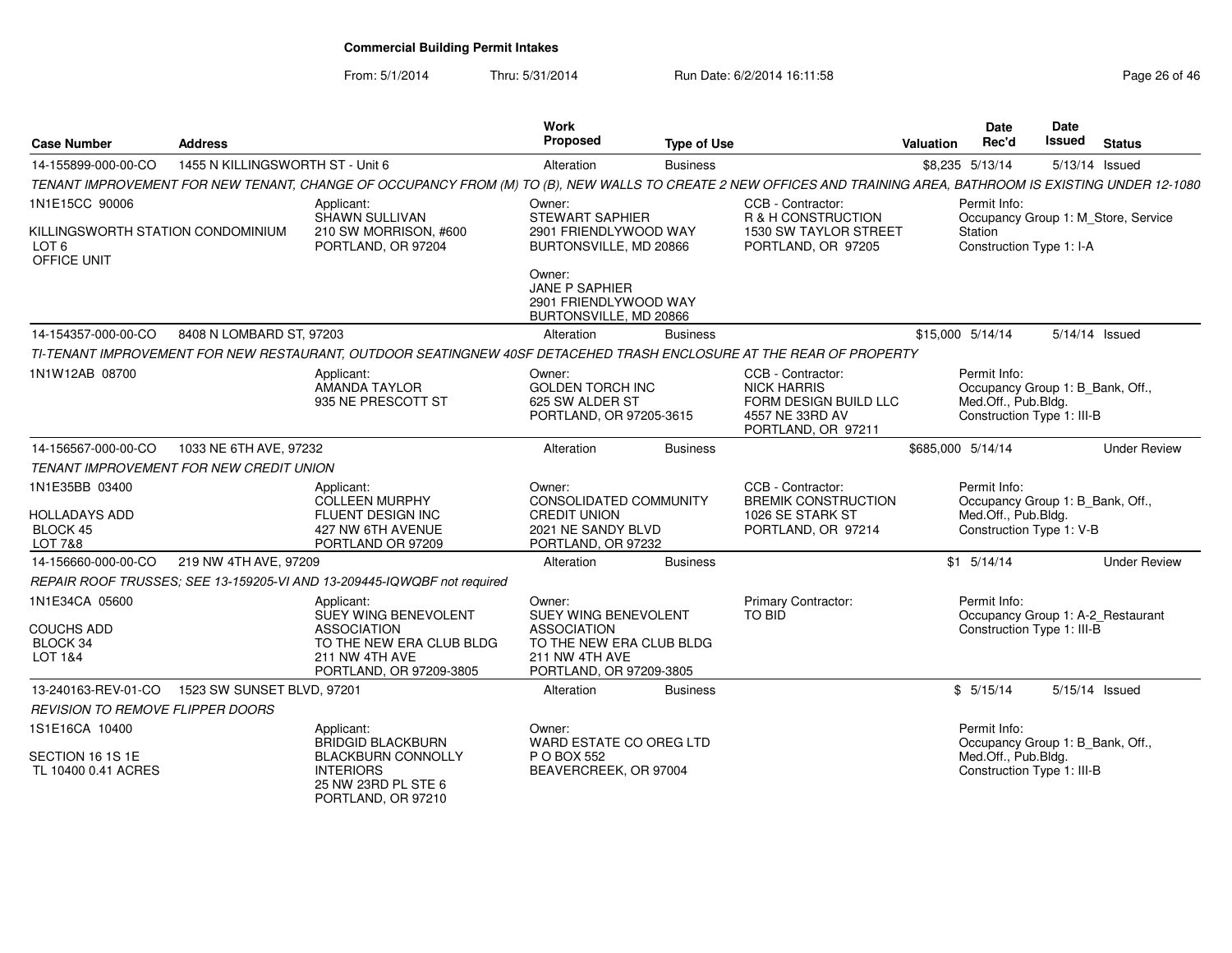| <b>Case Number</b>                                       | <b>Address</b>                |                                                                                                                                                                  | Work<br><b>Proposed</b>                                                                                                                                | <b>Type of Use</b> |                                                                                                                                          | <b>Valuation</b>   | Date<br>Rec'd                                                                         | Date<br>Issued | <b>Status</b>   |                     |
|----------------------------------------------------------|-------------------------------|------------------------------------------------------------------------------------------------------------------------------------------------------------------|--------------------------------------------------------------------------------------------------------------------------------------------------------|--------------------|------------------------------------------------------------------------------------------------------------------------------------------|--------------------|---------------------------------------------------------------------------------------|----------------|-----------------|---------------------|
| 14-161835-000-00-CO                                      | 3330 SE 43RD AVE, 97206       |                                                                                                                                                                  | Alteration                                                                                                                                             | Educational        |                                                                                                                                          |                    | \$3,500 5/28/14                                                                       |                | 5/28/14 Issued  |                     |
| RE-FRAME ROOF RAFTERS TO INSTALL SOLOTUBE SKYLIGHTS      |                               |                                                                                                                                                                  |                                                                                                                                                        |                    |                                                                                                                                          |                    |                                                                                       |                |                 |                     |
|                                                          |                               | Applicant:<br><b>JOHN MATCOVICH</b><br>ST IGNATIUS SCHOOL<br>3330 SE 43RD<br>PORTLAND, OR 97206                                                                  | Owner:<br>ST IGNATIUS CATHOLIC CHURCH<br>3400 SE 43RD AVE<br>PORTLAND, OR 97206<br>Owner:<br>PORTLAND OREGON<br>3400 SE 43RD AVE<br>PORTLAND, OR 97206 |                    | CCB - Contractor:<br><b>STEVE BROWN</b><br>REMODELING NORTHWEST LLC<br>6810 SE BROOKLYN ST<br>PORTLAND, OR 97206                         |                    | Permit Info:<br>Occupancy Group 1: E School<br>Construction Type 1: V-B               |                |                 |                     |
| 14-156643-000-00-CO                                      | 14815 SE DIVISION ST, 97236   |                                                                                                                                                                  | Alteration                                                                                                                                             | Educational        |                                                                                                                                          |                    | \$3,000 5/14/14                                                                       |                | 5/14/14 Issued  |                     |
| NEW INFIL ENTRY/EXIT DOORS AT INTERIOR ARCHWAY           |                               |                                                                                                                                                                  |                                                                                                                                                        |                    |                                                                                                                                          |                    |                                                                                       |                |                 |                     |
| 1S2E01CD 05400<br>SECTION 01 1S 2E<br>TL 5400 0.62 ACRES |                               | Applicant:<br><b>DIANA MOOSMAN</b><br><b>MWA ARCHITECTS</b><br>70 NW COUCH SUITE 700<br>PORTLAND OREGON 97209                                                    | Owner:<br>SERENDIPITY CENTER INC<br>P O BOX 33350<br>PORTLAND, OR 97292-3350                                                                           |                    | CCB - Contractor:<br><b>TOM MITCHELL</b><br>WALSH CONSTRUCTION CO<br>2905 SW 1ST AV<br>PORTLAND, OR 97201                                |                    | Permit Info:<br>Occupancy Group 1: E School<br>Construction Type 1: V-B               |                |                 |                     |
| 14-151401-000-00-CO                                      | 3030 SW 2ND AVE, 97201        |                                                                                                                                                                  | Alteration                                                                                                                                             | Educational        |                                                                                                                                          |                    | \$2,000 5/2/14                                                                        |                | $5/2/14$ Issued |                     |
|                                                          |                               | ADD NEW DOOR FROM HALLWAY INTO OFFICE ON GROUND FLOOR ADJACENT TO EXTERIOR STAIR.                                                                                |                                                                                                                                                        |                    |                                                                                                                                          |                    |                                                                                       |                |                 |                     |
| 1S1E10BC 00900                                           |                               | Applicant:                                                                                                                                                       | Owner:                                                                                                                                                 |                    | CCB - Contractor:                                                                                                                        |                    | Permit Info:                                                                          |                |                 |                     |
| <b>CARUTHERS ADD</b><br>BLOCK 77<br>LOT 5-8              |                               | <b>ARON FAEGRE</b><br>ARON FAEGRE & ASSOC<br>520 SW YAMHILL<br>PORTLAND OR 97204                                                                                 | WESTERN VALLEY WALDORF &<br><b>ASSOCIATION INC</b><br>3030 SW 2ND AVE<br>PORTLAND, OR 97201                                                            |                    | <b>SPARKS BAUGHMAN</b><br><b>SPARKS BAUGHMAN</b><br><b>CONSTRUCTION LLC</b><br>818 SW 3RD AVE #56<br>PORTLAND, OR 97204                  |                    | Occupancy Group 1: E School<br>Construction Type 1: III-B                             |                |                 |                     |
| 14-153178-000-00-CO                                      | 3905 SE 91ST AVE, 97266       |                                                                                                                                                                  | Alteration                                                                                                                                             | Educational        |                                                                                                                                          | \$1,000,000 5/6/14 |                                                                                       |                |                 | <b>Under Review</b> |
|                                                          |                               | REPLACE EXISTING GRASS FOOTBALL FIELD WITH SYNTHETIC TURF MATERIAL, INCLUDES GRADING, PERVIOUS ASPHALT, NEW DRAINAGE SYSTEM, 8 NEW DRYWELLS, FIVE ACCESSIBLE PAI |                                                                                                                                                        |                    |                                                                                                                                          |                    |                                                                                       |                |                 |                     |
| 1S2E09 00200<br>SECTION 09 1S 2E<br>TL 200 23.86 ACRES   |                               | Applicant:<br><b>KRISTIN WELLS</b><br>PORTLAND PUBLIC SCHOOLS<br>501 N DIXON ST<br>PORTLAND, OR 97277                                                            | Owner:<br>SCHOOL DISTRICT NO 1<br>PO BOX 3107<br>PORTLAND, OR 97208-3107                                                                               |                    | <b>Primary Contractor:</b><br>TO BID                                                                                                     |                    |                                                                                       |                |                 |                     |
| 14-153504-000-00-CO                                      | 14030 NE SACRAMENTO ST, 97230 |                                                                                                                                                                  | Alteration                                                                                                                                             | Educational        |                                                                                                                                          | \$18,000 5/7/14    |                                                                                       |                |                 | <b>Under Review</b> |
|                                                          |                               | CHANGE OF USE FOR A SMALL PORTION OF EXISTING SCHOOL TO CONVERT EXISTING STORAGE ROOM TO TWO SECLUSION ROOMS.  SCHOOL WILL BE CHANGING GRADE USE WHICH REQL      |                                                                                                                                                        |                    |                                                                                                                                          |                    |                                                                                       |                |                 |                     |
| 1N2E26DA 00800                                           |                               | Applicant:<br>DULL OLSON WEEKES                                                                                                                                  | Owner:<br>SCHOOL DISTRICT NO 3 M CO                                                                                                                    |                    | <b>Primary Contractor:</b><br>TO BID                                                                                                     |                    | Permit Info:<br>Occupancy Group 1: E_School                                           |                |                 |                     |
| SECTION 26 1N 2E<br>TL 800 10.39 ACRES                   |                               | 907 SW Stark St<br>Portland, OR 97205                                                                                                                            | 10636 NE PRESCOTT ST<br>PORTLAND, OR 97220-2648                                                                                                        |                    |                                                                                                                                          |                    | Construction Type 1: V-B                                                              |                |                 |                     |
| 14-163306-000-00-CO                                      | 2720 SE 6TH AVE, 97202        |                                                                                                                                                                  | Alteration                                                                                                                                             | Factory/Industrial |                                                                                                                                          | \$250,000 5/30/14  |                                                                                       |                |                 | <b>Under Review</b> |
|                                                          |                               | STRUCTURAL SLAB FOR NEW BOILER AT GROUND LEVEL WITHIN EXISTING BUILDING. NEW ROOF STRUCTURE FOR SUPPORT OF NEW ROOF TOP COOLING TOWER                            |                                                                                                                                                        |                    |                                                                                                                                          |                    |                                                                                       |                |                 |                     |
|                                                          |                               | Applicant:<br>ALEXANDER GRUMMEL<br><b>GRUMMEL ENGINEERING</b><br>79 SW OAK ST<br>PORTLAND, OR 97204                                                              |                                                                                                                                                        |                    | CCB - Contractor:<br><b>MICHAEL BRUCE</b><br>MICHAEL BRUCE CONSTRUCTION Factory, Mod.Hazard<br><b>7210 N HAVEN</b><br>PORTLAND, OR 97203 |                    | Permit Info:<br>Occupancy Group 1: F-1 Industrial Plant -<br>Construction Type 1: V-B |                |                 |                     |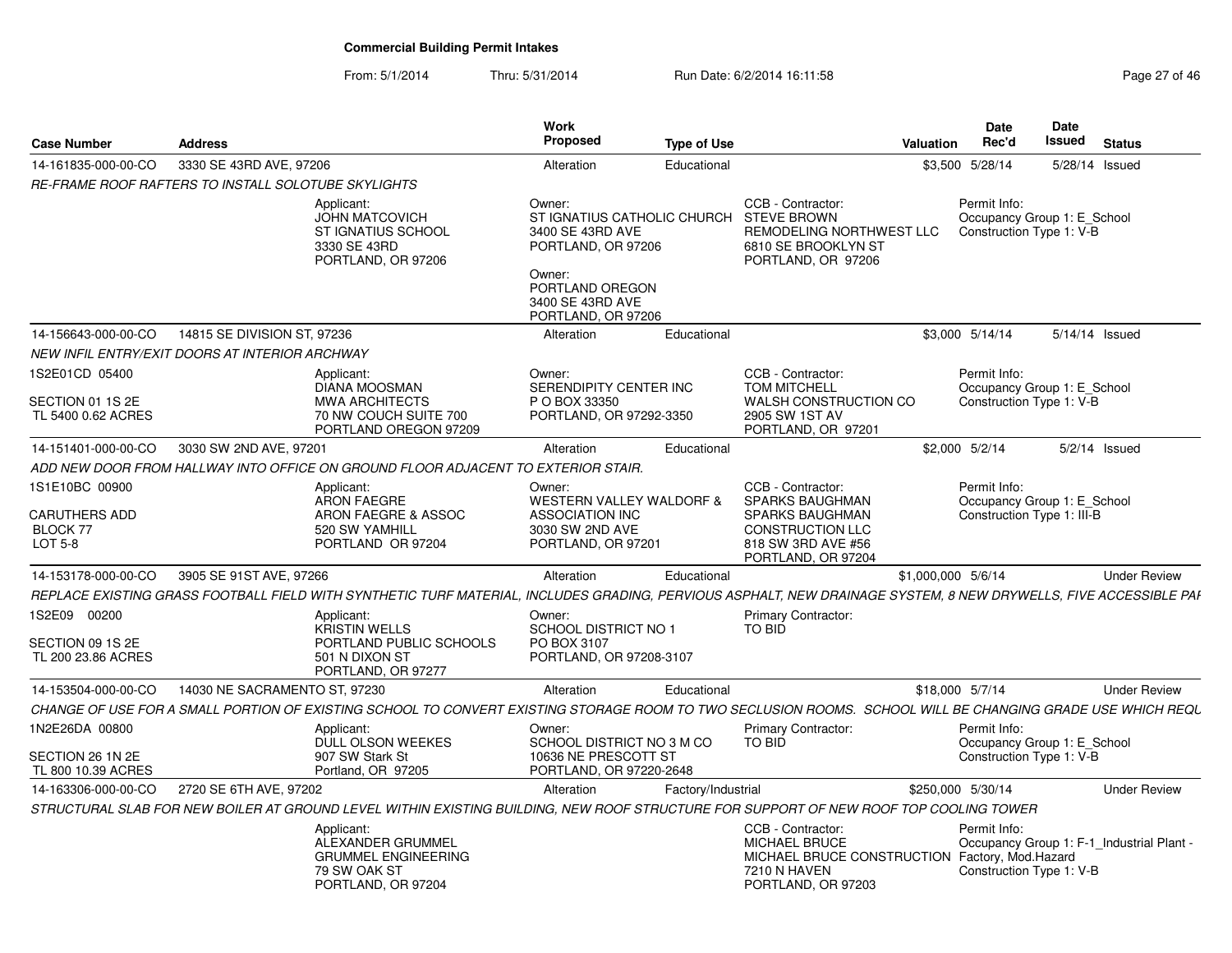From: 5/1/2014

Thru: 5/31/2014 Run Date: 6/2/2014 16:11:58 Research 2010 12:00 Page 28 of 46

| Case Number<br>Address                                                                                                                                           |                                                                                                                        | Work<br>Propose                                                                                               | <b>Type of Use</b>                                                                                                     | Date<br>Rec'd<br>Valuation                                        | Date<br>Issued<br>Status                                     |
|------------------------------------------------------------------------------------------------------------------------------------------------------------------|------------------------------------------------------------------------------------------------------------------------|---------------------------------------------------------------------------------------------------------------|------------------------------------------------------------------------------------------------------------------------|-------------------------------------------------------------------|--------------------------------------------------------------|
|                                                                                                                                                                  |                                                                                                                        | Alteration                                                                                                    | Factory/Industrial                                                                                                     | \$85,000 5/16/14                                                  | <b>Under Review</b>                                          |
| TENANT IMPROVEMENT-NEW CHEESE MAKING FACILITY INCLUDES NEW INTERIOR WALLS AND DOORS, AND NEW EQUIPMENT. TENANT DEMISING WALL, TRASH ENCLOSURE SEE 14-157735C     |                                                                                                                        |                                                                                                               |                                                                                                                        |                                                                   |                                                              |
| 1S1E02BC 05200                                                                                                                                                   | Applicant:<br>ANNABELLE LEE                                                                                            | Owner:                                                                                                        | CCB - Contractor:<br>WEATHERLY CREAMERY BULDIN( ORANGE DESIGN INDUSTRIES LL( Occupancy Group 1: F-1_Industrial Plant - | Permit Info:                                                      |                                                              |
| <b>HAWTHORNE PK</b><br>BLOCK 133<br>LOT 7&8                                                                                                                      | 3530N MISSISSIPPI AVE<br>PORTLAND, OR 97227                                                                            | 2045 NE M L KING BLVD<br>PORTLAND, OR 97212                                                                   | PO BOX 42015<br>PORTLAND, OR 97242                                                                                     | Factory, Mod.Hazard<br>Construction Type 1: III-B                 |                                                              |
| 14-153060-000-00-CO 1138 SE 10TH AVE, 97214                                                                                                                      |                                                                                                                        | Alteration                                                                                                    | Factory/Industrial                                                                                                     | \$80,000 5/6/14                                                   | 5/6/14 Issued                                                |
| INTERIOR ONLY-REPLACE 12000SF OF CONCRETE SLAB-6" CONCRETE SLAB ON GRADE WITH #4 BARS AT 16" O.C. EACH WAY.                                                      |                                                                                                                        |                                                                                                               |                                                                                                                        |                                                                   |                                                              |
| 1S1E02BD 02800                                                                                                                                                   | Applicant:                                                                                                             | Owner:                                                                                                        | CCB - Contractor:                                                                                                      | Permit Info:                                                      |                                                              |
| <b>HAWTHORNE PK</b><br>BLOCK 215<br>LOT 1&2<br><b>LOT 7&amp;8</b>                                                                                                | MIKE REDMOND<br>CREATIVE WOODWORKINIG<br>1036 SE TAYLOR ST<br>PORTLAND, OR 97214                                       | BETTY KAUFMANN LLC<br>21882 SW STAFFORD RD<br>TUALATIN, OR 97062                                              | UNLIMITED LANDSCAPE &<br><b>EXCAVATION LLC</b><br>13812 NE 6TH ST<br>VANCOUVER, WA 98684                               | Construction Type 1: III-B                                        | Occupancy Group 1: S-1 Storage<br>Moderate Hazard, Warehouse |
| 14-156165-000-00-CO 2801 NW NELA ST, 97210                                                                                                                       |                                                                                                                        | Alteration                                                                                                    | Factory/Industrial                                                                                                     | \$19,500 5/13/14                                                  | 5/13/14 Issued                                               |
| INTERIOR REMODEL-ADD 435SF MEZZANINE ABOVE RESTROOM AT 4TH FLOOR OF KING CYCLE BLDG                                                                              |                                                                                                                        |                                                                                                               |                                                                                                                        |                                                                   |                                                              |
| 1N1E29AC 00100<br>SECTION 29 1N 1E<br>TL 100 2.20 ACRES<br>LAND & IMPS SEE R577716 (R941291041)<br>FOR OTHER IMPS & R646203 (R941291043)<br>FOR MACH & EQUIP     | Applicant:<br><b>JENNIFER KIMURA</b><br><b>VLMK CONSULTING ENGINEERS</b><br>3933 SW KELLY AVENUE<br>PORTLAND, OR 97239 | Owner:<br>KING PROPERTIES LLC<br>2801 NW NELA ST<br>PORTLAND, OR 97210                                        | CCB - Contractor:<br>DAVID M JONES<br>20672 NW QUAIL HOLLOW DR<br>PORTLAND, OR 97229                                   | Permit Info:<br>Med.Off., Pub.Bldg.<br>Construction Type 1: III-A | Occupancy Group 1: B_Bank, Off.,                             |
| 12-214302-REV-01-CO 900 N THUNDERBIRD WAY, 97227                                                                                                                 |                                                                                                                        | Alteration                                                                                                    | Hazardous                                                                                                              | \$5/14/14                                                         | 5/14/14 Issued                                               |
| ***Revisions plans identified and bubbled on site plan as delta 4 and 6 *** RENOVATION AND UPGRADES TO EXISTING FACILITIES                                       |                                                                                                                        |                                                                                                               |                                                                                                                        |                                                                   |                                                              |
| 1N1E34AC 00400                                                                                                                                                   | Applicant:<br>Gill Williams                                                                                            | Owner:<br>LD COMMODITIES NORTHWEST                                                                            |                                                                                                                        | Permit Info:                                                      | Occupancy Group 1: H-2_High Hazard 2                         |
| WHEELERS ADD<br>BLOCK 16&33-35 TL 400<br>LAND & IMPS SEE R646366 (R903701951)<br>FOR MACH & EQUIP                                                                | David Evans and Associates Inc<br>2100 SW RIVER PARKWAY<br>PORTLAND OR 97201                                           | PO BOX 810<br>WILTON, CT 06897-0810<br>Owner:<br><b>FACILITIES LLC</b><br>PO BOX 810<br>WILTON, CT 06897-0810 |                                                                                                                        | Construction Type 1: II-B                                         |                                                              |
| 14-157327-000-00-CO 209 NW 3RD AVE, 97209                                                                                                                        |                                                                                                                        | Alteration                                                                                                    | Hotel/Motel                                                                                                            | \$1,037,280 5/16/14                                               | <b>Under Review</b>                                          |
| CONVERT EXISTING R-2 BUILDING TO R-1 HOTEL, REMODEL 4 STORIES + MEZZANINE AND ROOF DECK, 39 ROOMS INCLUDING BUNK ROOM, FULL SEISMIC UPGRADE; GROUND FLOOR INCLUD |                                                                                                                        |                                                                                                               |                                                                                                                        |                                                                   |                                                              |
| 1N1E34CA 05100                                                                                                                                                   | Applicant:<br>PHIL SYDNOR                                                                                              | Owner:<br><b>KEYMAR LLC</b>                                                                                   | CCB - Contractor:<br><b>MATT SIEGEL</b>                                                                                | Permit Info:                                                      | Occupancy Group 1: R-1_Hotel or Motel                        |
| <b>COUCHS ADD</b><br>BLOCK 27<br>E 65' OF LOT 1                                                                                                                  | <b>INTEGRATE ARCHITECTURE &amp;</b><br><b>PLANNING INC</b><br>1715 N TERRY ST<br>PORTLAND, OR 97217                    | 8190 SW CANYON LN<br>PORTLAND, OR 97225-3922                                                                  | <b>BUILDING BLOCK LLC</b><br>8190 SW CANYON LN<br>PORTLAND OR 97225                                                    | Construction Type 1: III-B                                        |                                                              |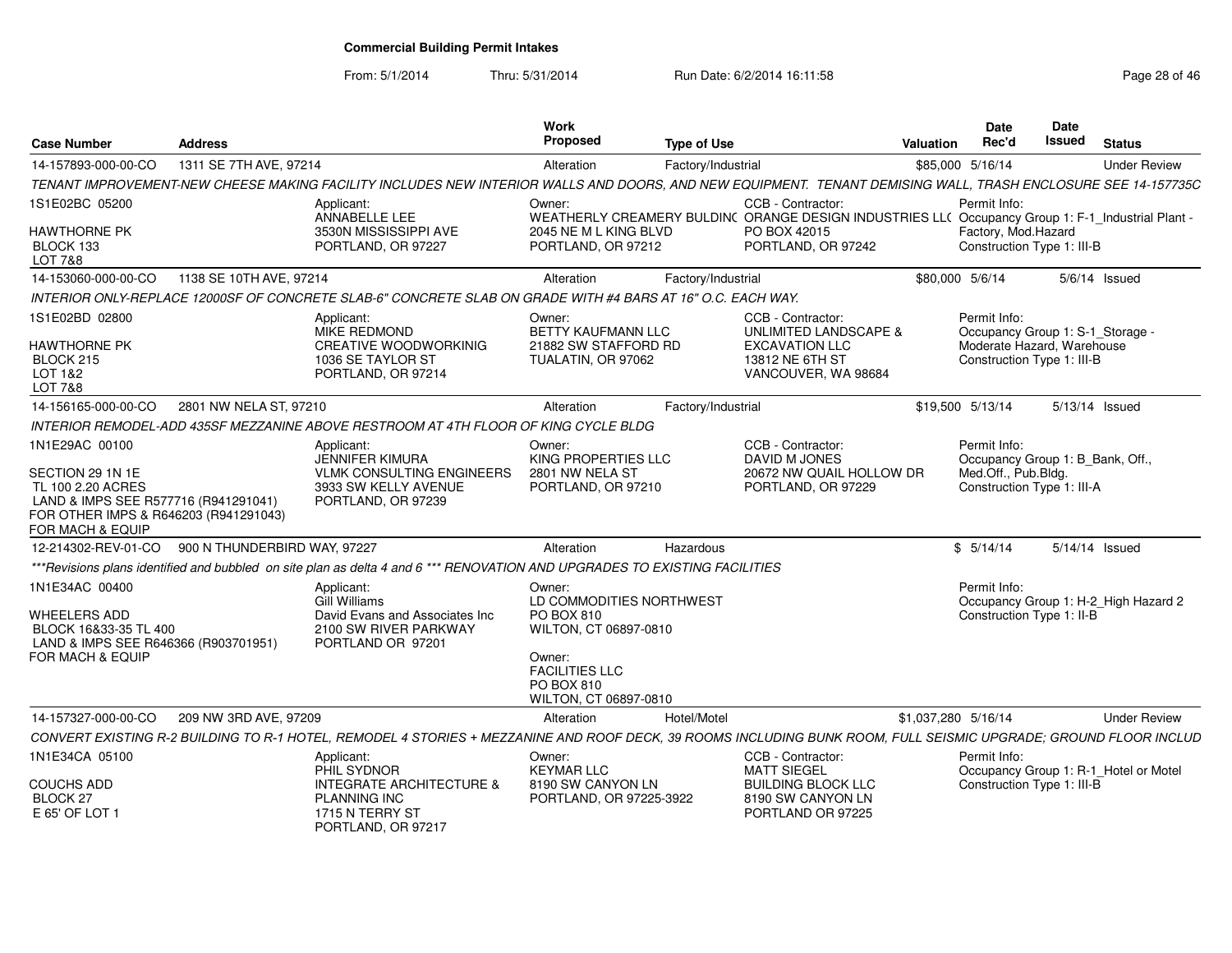| <b>Case Number</b>                                     | <b>Address</b>               |                                                                                                                                                                 | Work<br><b>Proposed</b>                                                         | <b>Type of Use</b> |                                                                                                                    | Valuation | <b>Date</b><br>Rec'd                                                                                | Date<br>Issued | <b>Status</b>                         |
|--------------------------------------------------------|------------------------------|-----------------------------------------------------------------------------------------------------------------------------------------------------------------|---------------------------------------------------------------------------------|--------------------|--------------------------------------------------------------------------------------------------------------------|-----------|-----------------------------------------------------------------------------------------------------|----------------|---------------------------------------|
| 14-152965-000-00-CO                                    | 3800 NE SANDY BLVD, 97232    |                                                                                                                                                                 | Alteration                                                                      | Hotel/Motel        |                                                                                                                    |           | \$20,000 5/7/14                                                                                     |                | <b>Under Review</b>                   |
|                                                        |                              | CONVERT EXISTING OFFICES BACK TO MOTEL WITH 48 UNITS, ADD DRYWALL TO WALLS AT BATHROOMS FOR ACOUSTICAL UPGRADE, NEW FIRE SPRINKLERS TO BE DEFERRED SUBMITTAL    |                                                                                 |                    |                                                                                                                    |           |                                                                                                     |                |                                       |
| 1N1E25DD 13500                                         |                              | Applicant:<br><b>MARCUS KOCH</b>                                                                                                                                | Owner:<br><b>JOAN E HEETER</b>                                                  |                    | <b>Primary Contractor:</b><br><b>TO BID</b>                                                                        |           | Permit Info:                                                                                        |                | Occupancy Group 1: R-1_Hotel or Motel |
| RALSTONS ADD<br>BLOCK 6<br>S 10' OF LOT 5<br>LOT 6-9   |                              | KOCH ARCHITECTURE LLC<br>7042 NE HOYT ST<br>PORTLAND, OR 97213                                                                                                  | 3800 NE SANDY BLVD<br>PORTLAND, OR 97212                                        |                    |                                                                                                                    |           | Construction Type 1: V-B                                                                            |                |                                       |
| 14-152205-000-00-CO                                    | 824 NW GLISAN ST, 97209      |                                                                                                                                                                 | Alteration                                                                      | Mercantile         |                                                                                                                    |           | \$17,500 5/5/14                                                                                     |                | $5/5/14$ Issued                       |
|                                                        |                              | STOREFRONT UPGRADES FOR EXISTING TENANT ALONG NORTH SIDE OF BUILDING                                                                                            |                                                                                 |                    |                                                                                                                    |           |                                                                                                     |                |                                       |
| 1N1E34CB 01700                                         |                              | Applicant:<br><b>JONATHAN HEPPNER</b>                                                                                                                           | Owner:<br>ROBERT P FOSTER                                                       |                    | CCB - Contractor:<br><b>RON HANSON</b>                                                                             |           | Permit Info:                                                                                        |                | Occupancy Group 1: M_Store, Service   |
| COUCHS ADD<br>BLOCK 60<br>LOT <sub>7</sub>             |                              | LEVER ARCHITECTURE<br>239 NW 13TH AVENUE STE 303<br>PORTLAND OR 97209                                                                                           | 175 N LOTUS BEACH DR<br>PORTLAND, OR 97217-8021                                 |                    | <b>SCHOMMER &amp; SON</b><br>6421 NE COLWOOD WY.<br>PORTLAND OR 97218                                              |           | Station<br>Construction Type 1: III-B                                                               |                |                                       |
| 14-123056-000-00-CO                                    | 4346 NE CULLY BLVD, 97218    |                                                                                                                                                                 | Alteration                                                                      | Mercantile         |                                                                                                                    |           | \$45,000 5/1/14                                                                                     |                | 5/1/14 Under Inspection               |
|                                                        |                              | CHANGE EXISTING WAITING AREA IN CONSULTATION ROOM AND RELOCATE WAITING ROOM INTO SALES FLOOR: REMOVE AND REPLACE PHOTO AREA AND CASH WRAP WITH NEW              |                                                                                 |                    |                                                                                                                    |           |                                                                                                     |                |                                       |
| 1N2E19DA 01000                                         |                              | Applicant:<br><b>KEN MCCRACKEN</b>                                                                                                                              | Owner:<br><b>PAYLESS DRUG STORES</b>                                            |                    | CCB - Contractor:<br>JAMES E JOHN CONSTRUCTION                                                                     |           | Permit Info:                                                                                        |                | Occupancy Group 1: M Store, Service   |
| COMMUNITY AC<br>BLOCK <sub>2</sub><br>LOT <sub>2</sub> |                              | <b>KEN MCCRACKEN ARCHITECT</b><br>1325 NW WHITMAN ST<br><b>CAMAS WA 98607</b>                                                                                   | NORTHWEST INC<br>P O BOX 8431<br>HARRISBURG, PA 17105                           |                    | CO INC<br>1701 SE COLUMBIA RIVER DR<br>VANCOUVER, WA 98661                                                         |           | Station<br>Construction Type 1: V-B                                                                 |                |                                       |
| 14-155228-REV-01-CO                                    | 7325 SE MILWAUKIE AVE, 97202 |                                                                                                                                                                 | Alteration                                                                      | Mercantile         |                                                                                                                    |           | \$5/29/14                                                                                           |                | 5/29/14 Issued                        |
| REVISION - NEW FLOOR DRAIN AND MOP SINK                |                              |                                                                                                                                                                 |                                                                                 |                    |                                                                                                                    |           |                                                                                                     |                |                                       |
| 1S1E23AC 08200                                         |                              | Applicant:<br><b>STEVEN MORRISON</b><br>ROSE CITY COFFEE COMPANY<br>PO Box 42141<br>PORTLAND, OR 97202                                                          | Owner:<br>Missing Owner Information                                             |                    |                                                                                                                    |           | Permit Info:<br>Station<br>Construction Type 1: V-B                                                 |                | Occupancy Group 1: M_Store, Service   |
| 14-138567-REV-02-CO                                    | 215 SE GRAND AVE, 97214      |                                                                                                                                                                 | Alteration                                                                      | Mercantile         |                                                                                                                    |           | \$5/29/14                                                                                           | 5/29/14 Issued |                                       |
|                                                        |                              | REVISION TO-REMOVE DEFLECTION HEAD AT FULL HEIGHT 2X4 WALL ASSEMBLY. NOT NEEDED WITH CURRENT CONFIGURATION.  REVISE WALL INSULATION TO R-15. NEW COMCHECK COMPI |                                                                                 |                    |                                                                                                                    |           |                                                                                                     |                |                                       |
| 1N1E35CC 07500                                         |                              | Applicant:<br>PAUL WOLFE                                                                                                                                        | Owner:<br><b>EDIK SAKOUYAN</b>                                                  |                    | CCB - Contractor:<br>PROJECTS PLUS LLC                                                                             |           | Permit Info:                                                                                        |                | Occupancy Group 1: M_Store, Service   |
| <b>EAST PORTLAND</b><br>BLOCK 104<br>LOT <sub>7</sub>  |                              | <b>DOMINEK ARCHITECTURE</b><br>330 SE MLK BLVD, SUITE 350<br>PORTLAND, OR 97214                                                                                 | 215 SE GRAND AVE<br>PORTLAND, OR 97214-1114                                     |                    | 14845 SW MURRAY SCHOOLS DR Station<br><b>STE 110</b><br><b>PMB 347</b><br>BEAVERTON, OR 97007                      |           | Construction Type 1: V-B                                                                            |                |                                       |
| 14-160810-000-00-CO                                    | 2021 W BURNSIDE ST, 97209    |                                                                                                                                                                 | Alteration                                                                      | Mercantile         |                                                                                                                    |           | \$75,000 5/29/14                                                                                    |                | <b>Under Review</b>                   |
|                                                        |                              | TI FOR NEW TENANT; NEW FOOD PREP AREA, COOLER, AND LOBBY; BATHROOM PERMITTED UNDER 13-126837-CO                                                                 |                                                                                 |                    |                                                                                                                    |           |                                                                                                     |                |                                       |
| 1N1E33CA 14500                                         |                              | Applicant:<br><b>JON WILLIE</b><br>PAPA MURPHY'S<br>4115 SE HAWTHORNE<br>PORTLAND, OR 97214                                                                     | Owner:<br>FRED MEYER INC<br>1014 VINE ST 7TH FLOOR<br>CINCINNATI, OH 45202-1141 |                    | CCB - Contractor:<br>NW WATERWORK/NEWBERRY<br><b>ENTERPRISES INC</b><br>40110 SE MEADOW SONG RD<br>SANDY, OR 97055 |           | Permit Info:<br>Occupancy Group 1: B_Bank, Off.,<br>Med.Off., Pub.Bldg.<br>Construction Type 1: I-B |                |                                       |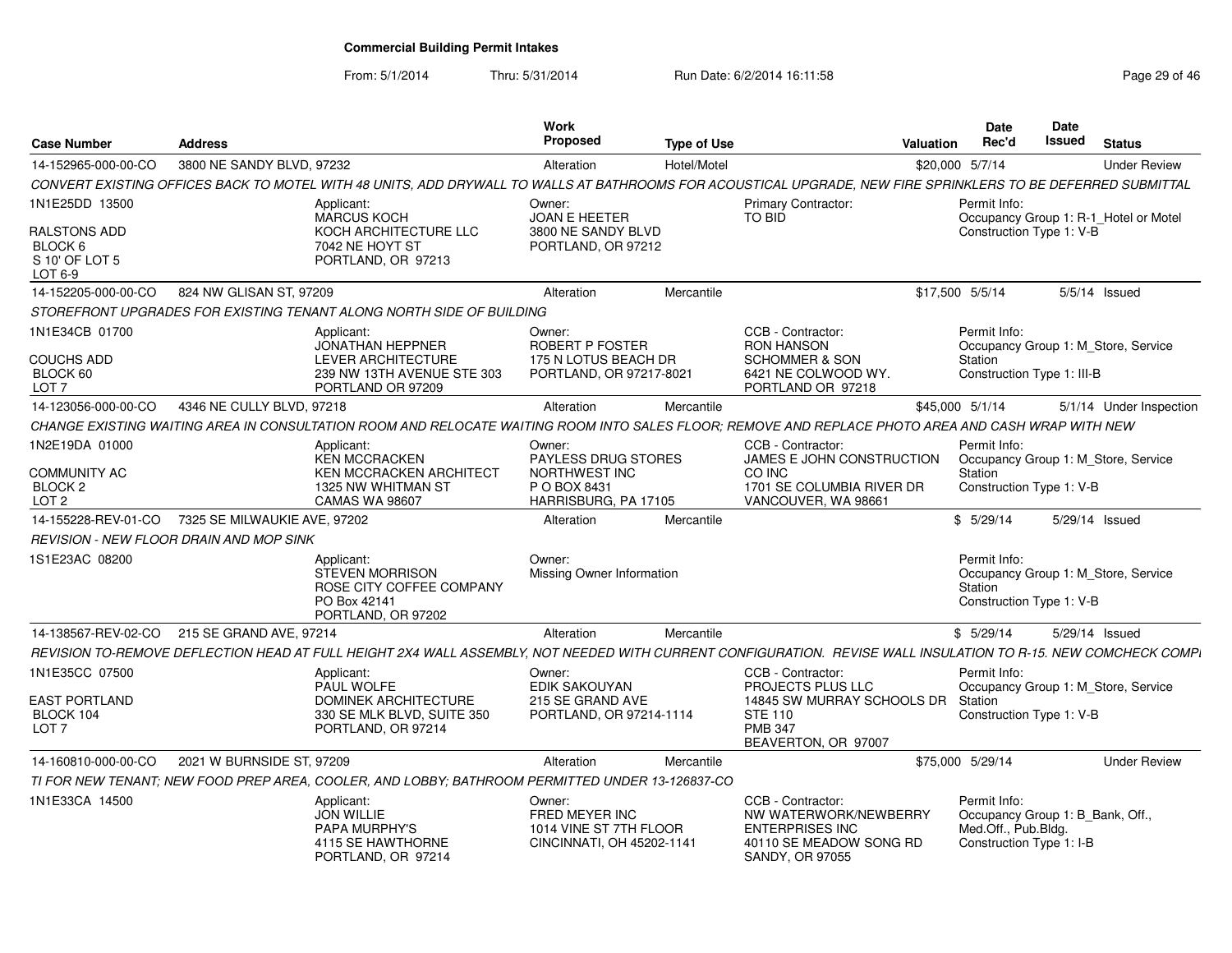| <b>Case Number</b>                                                            | Address                         |                                                                                                                                                                  | Work<br><b>Proposed</b>                                                               | <b>Type of Use</b> | Valuation                                                                                                                                |                  | Date<br>Rec'd                                                                   | <b>Date</b><br><b>Issued</b> | <b>Status</b> |                     |
|-------------------------------------------------------------------------------|---------------------------------|------------------------------------------------------------------------------------------------------------------------------------------------------------------|---------------------------------------------------------------------------------------|--------------------|------------------------------------------------------------------------------------------------------------------------------------------|------------------|---------------------------------------------------------------------------------|------------------------------|---------------|---------------------|
| 14-155228-000-00-CO                                                           | 7325 SE MILWAUKIE AVE, 97202    |                                                                                                                                                                  | Alteration                                                                            | Mercantile         |                                                                                                                                          | \$8,000 5/28/14  |                                                                                 | 5/28/14 Final                |               |                     |
|                                                                               |                                 | CHANGE OF OCCUPANCY FROM B OFFICE TO M COFFEE SALES FOR NEW COFFEE SHOP, NEW EQUIPMENT, GREASE TRAP, SERVICE COUNTER, PREP COUNTER, SEATING AREA                 |                                                                                       |                    |                                                                                                                                          |                  |                                                                                 |                              |               |                     |
| 1S1E23AC 08200                                                                |                                 | Applicant:<br><b>STEVEN MORRISON</b><br>ROSE CITY COFFEE COMPANY<br>PO Box 42141<br>PORTLAND, OR 97202                                                           | Owner:<br>Missing Owner Information                                                   |                    |                                                                                                                                          | Station          | Permit Info:<br>Occupancy Group 1: M Store, Service<br>Construction Type 1: V-B |                              |               |                     |
| 14-146910-000-00-CO                                                           | 1621 NE KILLINGSWORTH ST. 97211 |                                                                                                                                                                  | Alteration                                                                            | Mercantile         |                                                                                                                                          | \$50,000 5/27/14 |                                                                                 | 5/27/14 Issued               |               |                     |
| NEW TENANT: NEW BAR AND SEATING AREAS                                         |                                 |                                                                                                                                                                  |                                                                                       |                    |                                                                                                                                          |                  |                                                                                 |                              |               |                     |
| 1N1E14DC 16800<br><b>OAKHURST</b><br>BLOCK 3<br>LOT 1&2                       |                                 | Applicant:<br><b>ERICA SWANSON</b><br>TEA BAR LLC<br>1621 NE KILLINGSWORTH<br>PORTLAND OR 97211                                                                  | Owner:<br>LITTLE BEIRUT BLOCK LLC<br>4425 N COMMERCIAL AVE<br>PORTLAND, OR 97217-3063 |                    | CCB - Contractor:<br>ORANGE DESIGN INDUSTRIES LL( Occupancy Group 1: B_Bank, Off.,<br>PO BOX 42015<br>PORTLAND, OR 97242                 |                  | Permit Info:<br>Med.Off., Pub.Bldg.<br>Construction Type 1: V-B                 |                              |               |                     |
| 14-146821-000-00-CO                                                           | 1313 NE ALBERTA ST. 97211       |                                                                                                                                                                  | Alteration                                                                            | Mercantile         |                                                                                                                                          | $$1$ $5/23/14$   |                                                                                 | 5/23/14 Issued               |               |                     |
| CHANGE OF OCCUPANCY FROM SINGLE FAMILY HOUSE TO RETAIL                        |                                 |                                                                                                                                                                  |                                                                                       |                    |                                                                                                                                          |                  |                                                                                 |                              |               |                     |
| 1N1E23BA 24900<br>ROSEDALE & ANX<br>BLOCK 10<br>E 1/2 OF LOT 6&7 EXC PT IN ST |                                 | Applicant:<br>RAPHAEL GOODBLATT<br>AH HA!<br>615 SE ALDER ST, SUITE 203<br>PORTLAND, OR 97214                                                                    | Owner:<br><b>URBAN FORMS LLC</b><br>335 NE BRYANT ST<br>PORTLAND, OR 97211            |                    | CCB - Contractor:<br><b>MOJAVE ROY CONSTRUCTION LL( Occupancy Group 1: M Store, Service</b><br>3705 NE PRESCOTT ST<br>PORTLAND, OR 97211 | Station          | Permit Info:<br>Construction Type 1: V-B                                        |                              |               |                     |
| 14-138567-REV-01-CO                                                           | 215 SE GRAND AVE, 97214         |                                                                                                                                                                  | Alteration                                                                            | Mercantile         |                                                                                                                                          |                  | \$5/20/14                                                                       | 5/20/14 Issued               |               |                     |
|                                                                               |                                 | REVISION TO CHANGE EMERGENCY EGRESS LIGHTING IN RETAIL SPACE: DELETE INTEGRATED BATTERY BACKUPS AT T1 AND F1 FIXTURES: ADD ADDITIONAL E1A FIXTURE EMERGENCY EXIT |                                                                                       |                    |                                                                                                                                          |                  |                                                                                 |                              |               |                     |
| 1N1E35CC 07500<br><b>EAST PORTLAND</b><br>BLOCK 104<br>LOT <sub>7</sub>       |                                 | Applicant:<br>PAUL WOLFE<br><b>DOMINEK ARCHITECTURE</b><br>330 SE MLK BLVD, SUITE 350<br>PORTLAND, OR 97214                                                      | Owner:<br>EDIK SAKOUYAN<br>215 SE GRAND AVE<br>PORTLAND, OR 97214-1114                |                    | CCB - Contractor:<br>PROJECTS PLUS LLC<br>14845 SW MURRAY SCHOOLS DR<br><b>STE 110</b><br><b>PMR 347</b><br>BEAVERTON, OR 97007          | Station          | Permit Info:<br>Occupancy Group 1: M Store, Service<br>Construction Type 1: V-B |                              |               |                     |
| 14-142373-000-00-CO                                                           | 1937 NE PACIFIC ST, 97232       |                                                                                                                                                                  | Alteration                                                                            | Mercantile         |                                                                                                                                          | \$10,000 5/20/14 |                                                                                 |                              |               | <b>Under Review</b> |
|                                                                               |                                 | CHANGE OF OCCUPANCY FROM SINGLE FAMILY HOUSE TO RETAIL: LEGALIZE USE OF 2ND FLOOR TO BE PERSONAL OFFICE                                                          |                                                                                       |                    |                                                                                                                                          |                  |                                                                                 |                              |               |                     |
| 1N1E35AD 01700<br>SULLIVANS ADD<br>BLOCK 38<br>E 33 1/3' OF LOT 5             |                                 | Applicant:<br>RANDA SHAHIN<br>1937 NE PACIFIC ST<br>PORTLAND, OR 97232                                                                                           | Owner:<br><b>MAZEN SHAHIN</b><br>PO BOX 6<br>BRIGHTWOOD, OR 97011-0006<br>Owner:      |                    |                                                                                                                                          | Station          | Permit Info:<br>Occupancy Group 1: M Store, Service<br>Construction Type 1: V-B |                              |               |                     |
|                                                                               |                                 |                                                                                                                                                                  | RANDA SHAHIN<br>PO BOX 6<br>BRIGHTWOOD, OR 97011-0006                                 |                    |                                                                                                                                          |                  |                                                                                 |                              |               |                     |
| 14-114407-REV-01-CO                                                           | 5035 SE 82ND AVE, 97266         |                                                                                                                                                                  | Alteration                                                                            | Mercantile         |                                                                                                                                          | \$8,000 5/16/14  |                                                                                 | 5/16/14 Issued               |               |                     |
|                                                                               |                                 | VALUE ADDED REVISION-REVISE FACADE AND ROOFTOP MECHANICAL TO COORDINATE W/ACTUAL CONDITIONS DISCOVERED DURING CONSTRUCTION: ADD 96 SF METAL PLATFORM AT LOAL     |                                                                                       |                    |                                                                                                                                          |                  |                                                                                 |                              |               |                     |
| 1S2E17AD 00500                                                                |                                 | Applicant:<br>DAN WILLIAMS                                                                                                                                       | Owner:<br><b>FMGC VENTURE LLC</b>                                                     |                    |                                                                                                                                          |                  | Permit Info:<br>Occupancy Group 1: M Store, Service                             |                              |               |                     |
| MARYSVILLE<br>N 198' OF S 398' OF LOT 24 EXC PT IN STS                        |                                 | <b>FASTER PERMITS</b><br>14334 NW EAGLERIDGE LANE<br>PORTLAND, OR 97229                                                                                          | 1014 VINE ST 7TH FL<br>CINCINNATI, OH 45202                                           |                    |                                                                                                                                          | Station          | Construction Type 1: III-B                                                      |                              |               |                     |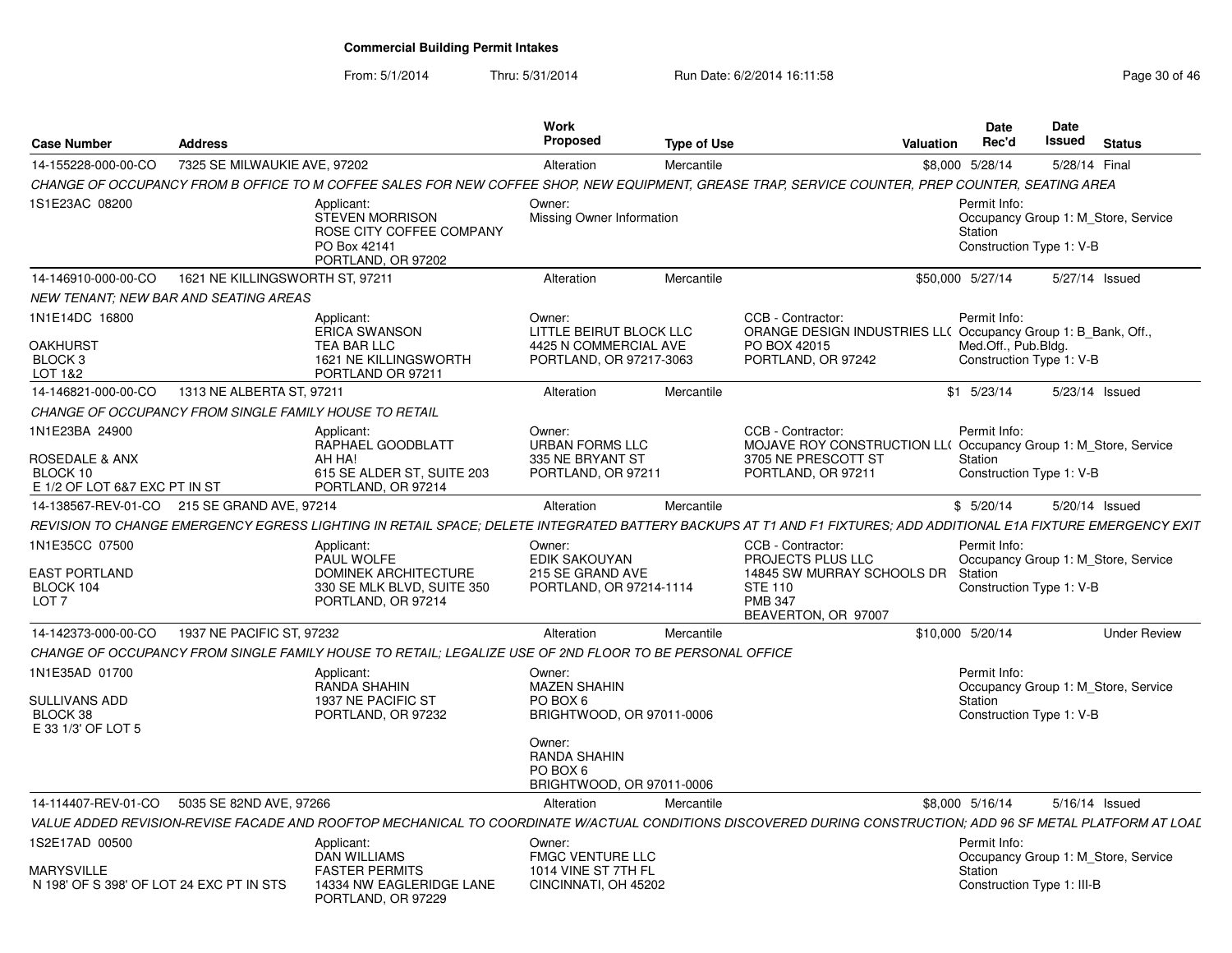From: 5/1/2014

| <b>Case Number</b>                                                                                                    | <b>Address</b>                |                                                                                                                                                                  | Work<br><b>Proposed</b>                                                                                                                                        | <b>Type of Use</b>         |                                                                                                                                         | <b>Valuation</b> | <b>Date</b><br>Rec'd                                              | Date<br>Issued | <b>Status</b>                       |
|-----------------------------------------------------------------------------------------------------------------------|-------------------------------|------------------------------------------------------------------------------------------------------------------------------------------------------------------|----------------------------------------------------------------------------------------------------------------------------------------------------------------|----------------------------|-----------------------------------------------------------------------------------------------------------------------------------------|------------------|-------------------------------------------------------------------|----------------|-------------------------------------|
| 14-138567-000-00-CO                                                                                                   | 215 SE GRAND AVE, 97214       |                                                                                                                                                                  | Alteration                                                                                                                                                     | Mercantile                 |                                                                                                                                         | \$75,000 5/16/14 |                                                                   |                | 5/16/14 Under Inspection            |
|                                                                                                                       |                               | BUILD OUT NEW TENANT SPACE, CHANGE OF OCCUPANCY FROM F-1 TO M, NEW WALLS FOR WAITING AREA, OFFICE SPACE, NEW RESTROOM AND EGRESS CORRIDOR                        |                                                                                                                                                                |                            |                                                                                                                                         |                  |                                                                   |                |                                     |
| 1N1E35CC 07500<br><b>EAST PORTLAND</b><br>BLOCK 104<br>LOT <sub>7</sub>                                               |                               | Applicant:<br>PAUL WOLFE<br><b>DOMINEK ARCHITECTURE</b><br>330 SE MLK BLVD, SUITE 350<br>PORTLAND, OR 97214                                                      | Owner:<br><b>EDIK SAKOUYAN</b><br>215 SE GRAND AVE<br>PORTLAND, OR 97214-1114                                                                                  |                            | CCB - Contractor:<br>PROJECTS PLUS LLC<br>14845 SW MURRAY SCHOOLS DR<br>STE 110<br><b>PMB 347</b><br>BEAVERTON, OR 97007                |                  | Permit Info:<br>Station<br>Construction Type 1: V-B               |                | Occupancy Group 1: M_Store, Service |
| 13-173466-REV-03-CO                                                                                                   | 1419 NW 14TH AVE, 97209       |                                                                                                                                                                  | Alteration                                                                                                                                                     | Mercantile                 |                                                                                                                                         |                  | \$5/15/14                                                         |                | <b>Under Review</b>                 |
|                                                                                                                       |                               | REVISION-THE COURTYARD HAS BEEN ENTIRELY RECONFIGURED FROM PREVIOUS PERMITS-SEE ATTACHED-BIKE STRUCTURE. CONTAINERS REMOVED.ONE AWNING REMOVED ONE REDUC         |                                                                                                                                                                |                            |                                                                                                                                         |                  |                                                                   |                |                                     |
| 1N1E33AA 00700                                                                                                        |                               | Applicant:<br><b>STEVE FOSLER</b><br><b>FOSLER PORTLAND</b><br>ARCHITECTURE LLC<br>1930 NW LOVEJOY ST<br>PORTLAND OR 97209                                       | Owner:<br>EPPHAVEN PROPERTY LLC<br>924 MASON ST<br>SAN FRANCISCO, CA 94129-1602                                                                                |                            | CCB - Contractor:<br>PLANET GRANITE PORTLAND LLC Occupancy Group 1: B_Bank, Off.,<br>924 MASON ST<br>SAN FRANCISCO, CA 94129            |                  | Permit Info:<br>Med.Off., Pub.Bldg.<br>Construction Type 1: III-B |                |                                     |
| 14-160746-000-00-CO                                                                                                   | 6400 N INTERSTATE AVE, 97217  |                                                                                                                                                                  | Alteration                                                                                                                                                     | Mercantile                 |                                                                                                                                         | \$40,000 5/30/14 |                                                                   |                | 5/30/14 Issued                      |
|                                                                                                                       |                               | RELOCATE SOLUTIONS DESK AND ADD SOFFIT, REDUCE SIZE OF BAKERY AND MODIFY SOFFIT, ADD EXPRESS CASHIER CHECK OUT STAND, MODIFY SMALL AREA IN DELI SEATING, REPLACE |                                                                                                                                                                |                            |                                                                                                                                         |                  |                                                                   |                |                                     |
| 1N1E15CB 04100<br>PRINCIPLE ADD<br>BLOCK 1<br>LOT 1 EXC S 60' OF E 80' EXC PT IN ST<br>LOT 2&3 EXC E 80' EXC PT IN ST |                               | Applicant:<br><b>RICK FERGUSON</b><br><b>R3 RETAIL DEVELOPMENT</b><br>6505 SE CESAR CHAVEZ BLVD<br>PORTLAND, OR 97202                                            | Owner:<br><b>INTERSTATE INVESTMENT</b><br>2004 N VANCOUVER AVE<br>PORTLAND, OR 97227<br>Owner:<br>PROPERTIES LLC<br>2004 N VANCOUVER AVE<br>PORTLAND, OR 97227 |                            | CCB - Contractor:<br>Kevin Moisan<br><b>WESTERN CONSTRUCTION</b><br><b>SERVICES</b><br>2300 EAST THIRD LOOP #110<br>VANCOUVER, WA 98661 |                  | Permit Info:<br>Station<br>Construction Type 1: III-A             |                | Occupancy Group 1: M_Store, Service |
| 14-160672-000-00-CO                                                                                                   | 2445 SE HAWTHORNE BLVD, 97214 |                                                                                                                                                                  | Alteration                                                                                                                                                     | Special Residential        |                                                                                                                                         |                  | \$1,000 5/30/14                                                   |                | <b>Under Review</b>                 |
| REMOVE WALL IN FRONT OF GUARDRAIL                                                                                     |                               |                                                                                                                                                                  |                                                                                                                                                                |                            |                                                                                                                                         |                  |                                                                   |                |                                     |
| 1S1E01BC 10700<br>AINSLIE PLACE<br>LOT 1&3                                                                            |                               | Applicant:<br><b>TARA CARLSON</b><br>NEIL KELLY REMODELING CO<br>807 N ALBERTA ST<br>PORTLAND OR 97217                                                           | Owner:<br>JANUS YOUTH PROGRAMS INC<br>738 NE DAVIS ST<br>PORTLAND, OR 97232                                                                                    |                            | CCB - Contractor:<br>NEIL KELLY CO INC<br>804 N ALBERTA ST<br>PORTLAND, OR 97217-2693                                                   |                  |                                                                   |                |                                     |
| 14-105172-000-00-CO                                                                                                   | 123 W BURNSIDE ST, 97209      |                                                                                                                                                                  | Alteration                                                                                                                                                     | <b>Special Residential</b> |                                                                                                                                         | \$120,000 5/2/14 |                                                                   |                | $5/2/14$ Issued                     |
|                                                                                                                       |                               | REPLACE WINDOWS ON WEST, SOUTHWEST AND SOUTH WALLS ONLY:                                                                                                         |                                                                                                                                                                |                            |                                                                                                                                         |                  |                                                                   |                |                                     |
| 1N1E34CA 09200                                                                                                        |                               | Applicant:<br><b>RYAN CONE</b><br><b>RICHART FAMILY INC</b><br>14600 NE 20TH AVE<br>VANCOUVER, WA 98686                                                          | Owner:<br>SHORELINE BLDG LTD<br>PARTNERSHIP(LSD CCC<br>2 NW 2ND AVE<br>PORTLAND, OR 97209                                                                      |                            | CCB - Contractor:<br><b>RYAN CONE</b><br>RICHART FAMILY INC<br>14600 NE 20TH AVE<br>VANCOUVER, WA 98686                                 |                  | Permit Info:<br>Multi-family<br>Construction Type 1: IV-HT        |                | Occupancy Group 1: R-2 Residential  |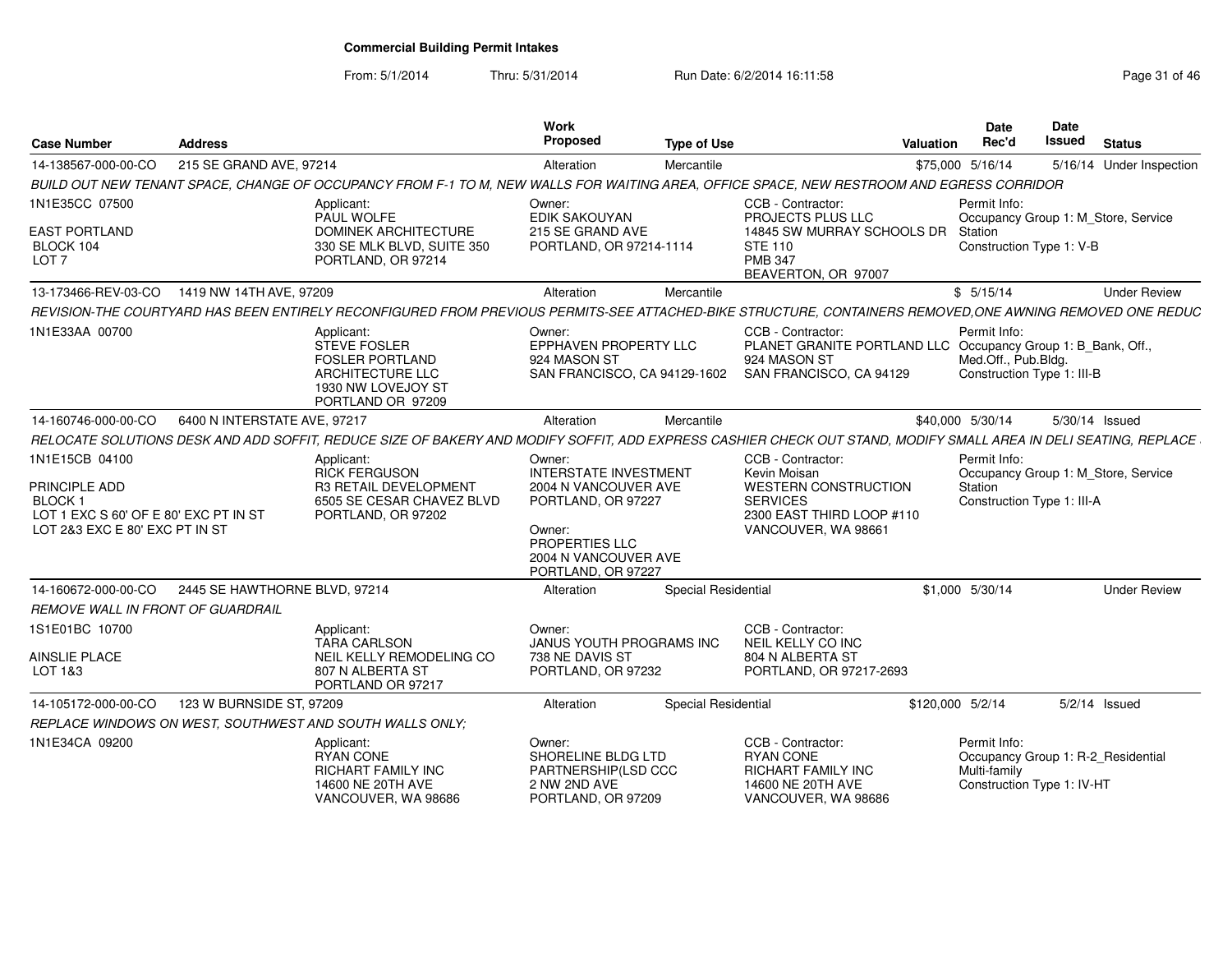| <b>Case Number</b>                                                                     | <b>Address</b>               |                                                                                                                                                                | Work<br><b>Proposed</b>                                                                             | <b>Type of Use</b> |                                                                                                              | Valuation        | <b>Date</b><br>Rec'd                                                                                       | <b>Date</b><br>Issued | <b>Status</b>                              |
|----------------------------------------------------------------------------------------|------------------------------|----------------------------------------------------------------------------------------------------------------------------------------------------------------|-----------------------------------------------------------------------------------------------------|--------------------|--------------------------------------------------------------------------------------------------------------|------------------|------------------------------------------------------------------------------------------------------------|-----------------------|--------------------------------------------|
| 14-152223-000-00-CO                                                                    | 3717 NE BROADWAY, 97212      |                                                                                                                                                                | Alteration                                                                                          | Storage            |                                                                                                              |                  | \$500 5/5/14                                                                                               |                       | <b>Under Review</b>                        |
|                                                                                        |                              | TI AND CHANGE OF OCCUPANCY FROM A TO S; EXISTING TENANT LEGALIZING WORK TO TAKE OVER ADJACENT TENANT SPACE AND DEMO INTERIOR WALLS, OFFICES, AND MEZZANINE FOR |                                                                                                     |                    |                                                                                                              |                  |                                                                                                            |                       |                                            |
| 1N1E25DD 05700<br>HANCOCK ST ADD<br>BLOCK 11<br>LOT <sub>8</sub><br>LOT 9 EXC PT IN ST |                              | Applicant:<br>Jim White<br>Mackin's Auto Body<br>104 Greenridge Ct.<br>Lake Oswego, Oregon 97035                                                               | Owner:<br><b>KAM LLC</b><br>300 SE HEARTHWOOD BLVD<br>VANCOUVER, WA 98684                           |                    | CCB - Contractor:<br>BOONES FERRY ELECTRIC INC<br><b>PO BOX 628</b><br>WILSONVILLE, OR 97070                 |                  | Permit Info:<br>Occupancy Group 1: S-1_Storage -<br>Moderate Hazard, Warehouse<br>Construction Type 1: V-B |                       |                                            |
| 14-152722-000-00-CO                                                                    | 1111 NW DAVIS ST, 97209      |                                                                                                                                                                | Alteration                                                                                          | Storage            |                                                                                                              |                  | \$2,000 5/5/14                                                                                             |                       | <b>Under Review</b>                        |
| FIRE ESCAPE TESTING FOR CERTIFICATION/PARKING GARAGE                                   |                              |                                                                                                                                                                |                                                                                                     |                    |                                                                                                              |                  |                                                                                                            |                       |                                            |
| 1N1E33DA 03100<br><b>COUCHS ADD</b><br>BLOCK 79 LOT 1-4                                |                              | Applicant:<br><b>BOB MCCOY</b><br><b>GERDING EDLEN</b><br>1477 NW EVERETT ST<br>PORTLAND OREGON 97209                                                          | Owner:<br>DAVIS GARAGE LLC<br>920 SW 6TH AVE #223<br>PORTLAND, OR 97204                             |                    |                                                                                                              |                  |                                                                                                            |                       |                                            |
| 14-154846-000-00-CO                                                                    | 1900 N INTERSTATE AVE, 97227 |                                                                                                                                                                | Alteration                                                                                          | Storage            |                                                                                                              | \$160,000 5/9/14 |                                                                                                            |                       | <b>Under Review</b>                        |
| RACKING FOR PIPING, WOOD AND METALS                                                    |                              |                                                                                                                                                                |                                                                                                     |                    |                                                                                                              |                  |                                                                                                            |                       |                                            |
| 1N1E27CD 00200<br>ALBINA<br><b>BLOCK 94 TL 200</b>                                     |                              | Applicant:<br><b>TRENT INGLESBY</b><br>NORTHWEST HANDLING SYSTEM: 1120 SW 5TH AVE #609<br>18008 NE AIRPORT WAY<br>PORTLAND OR 97230                            | Owner:<br>PORTLAND CITY OF<br>PORTLAND, OR 97204-1912                                               |                    | CCB - Contractor:<br>NORTH WEST HANDLING<br><b>SYSTEMS INC</b><br>1100 SW 7TH STREET<br>RENTON, WA 980552939 |                  |                                                                                                            |                       |                                            |
| 14-154971-000-00-CO                                                                    | 901 NE 60TH AVE, 97213       |                                                                                                                                                                | Alteration                                                                                          | Storage            |                                                                                                              |                  | \$6,500 5/9/14                                                                                             |                       | 5/9/14 Issued                              |
| <i>REPAIR DAMAGED ROOF BEAMS</i>                                                       |                              |                                                                                                                                                                |                                                                                                     |                    |                                                                                                              |                  |                                                                                                            |                       |                                            |
| 1N2E31AD 10700<br>Jenne tr<br>LOT J TL 10700                                           |                              | Applicant:<br>MIKE COYLE<br><b>FASTER PERMITS</b><br>14334 NW EAGLERIDGE LANE<br>PORTLAND, OR 97229                                                            | Owner:<br><b>JEAN VENTURE</b><br>633 NW 19TH AVE<br>PORTLAND, OR 97209                              |                    | CCB - Contractor:<br><b>KEYWAY CORP</b><br>7275 SW HERMOSO WAY<br><b>TIGARD, OR 97223</b>                    |                  | Permit Info:<br>Occupancy Group 1: S-1_Storage -<br>Moderate Hazard, Warehouse<br>Construction Type 1: V-B |                       | Construction Type 2 (formerly Type 1): V-B |
| 14-158280-000-00-CO                                                                    | 3145 NW YEON AVE, 97210      |                                                                                                                                                                | Alteration                                                                                          | Storage            |                                                                                                              |                  | \$28,500 5/19/14                                                                                           |                       | <b>Under Review</b>                        |
|                                                                                        |                              | INSTALL ADDITIONAL RACKING IN SOUTH AND EAST PORTION OF EXISTING WAREHOUSE                                                                                     |                                                                                                     |                    |                                                                                                              |                  |                                                                                                            |                       |                                            |
| 1N1E29AD 00300<br>SECTION 29 1N 1E<br>TL 300 1.98 ACRES                                |                              | Applicant:<br><b>TRENT INGLESBY</b><br>18008 NE AIRPORT WAY<br>PORTLAND, OR 97230                                                                              | Owner:<br>UNITED TILE CO INC<br>3145 NW YEON AVE<br>PORTLAND, OR 97210-1521                         |                    | CCB - Contractor:<br>NORTH WEST HANDLING<br><b>SYSTEMS INC</b><br>1100 SW 7TH STREET<br>RENTON, WA 980552939 |                  | Permit Info:<br>Occupancy Group 1: S-1_Storage -<br>Moderate Hazard, Warehouse<br>Construction Type 1: V-B |                       |                                            |
| 14-157891-000-00-CO                                                                    | 2020 SW 4TH AVE, 97201       |                                                                                                                                                                | Alteration                                                                                          | Storage            |                                                                                                              |                  | \$57,373 5/23/14                                                                                           |                       | 5/23/14 Issued                             |
|                                                                                        |                              | TI FOR EXISTING TENANT; CONSTRUCT TWO NEW RESTROOMS AND NEW LOCKER ROOM                                                                                        |                                                                                                     |                    |                                                                                                              |                  |                                                                                                            |                       |                                            |
| 1S1E03CC 01000<br>SOUTH AUDITORIUM ADD<br><b>BLOCK B</b><br>LOT 2 TL 1000              |                              | Applicant:<br>ANNE BEDNEY<br><b>LRS ARCHITECTS</b><br>720 NW DAVIS ST, STE 300<br>PORTLAND, OR 97209                                                           | Owner:<br>PARKSIDE CENTER ASSOCIATES<br><b>LLC</b><br>810 NW MARSHALL ST #300<br>PORTLAND, OR 97209 |                    | CCB - Contractor:<br><b>BREMIK CONSTRUCTION</b><br>1026 SE STARK ST<br>PORTLAND, OR 97214                    |                  | Permit Info:<br>Occupancy Group 1: B_Bank, Off.,<br>Med.Off., Pub.Bldg.<br>Construction Type 1: I-A        |                       |                                            |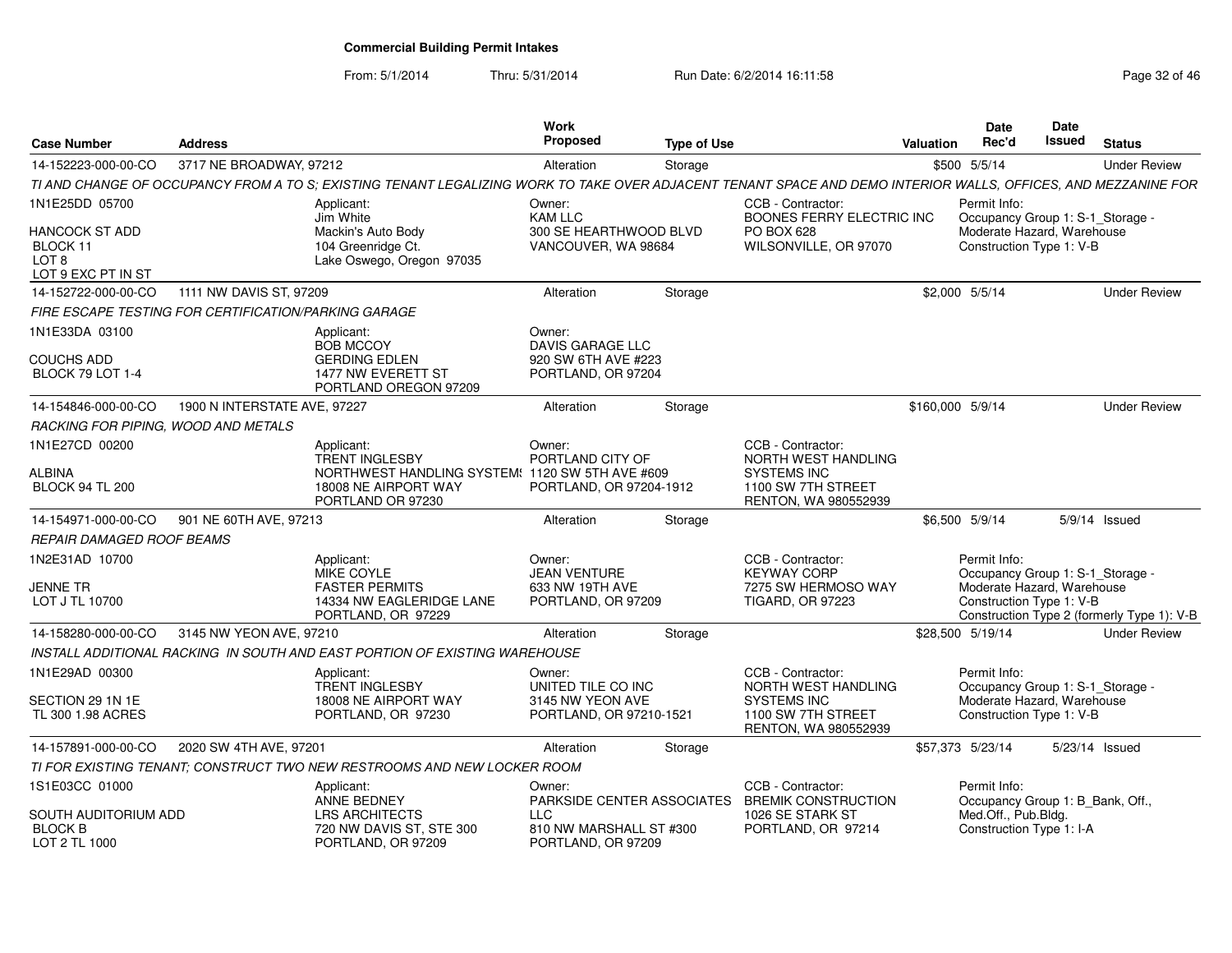| <b>Case Number</b>                                                                                                                                                  | <b>Address</b>              |                                                                                                                                                                                  | <b>Work</b><br><b>Proposed</b>                                                                                                                                                                                                                    | <b>Type of Use</b> |                                                                                                                                      | <b>Valuation</b>    | <b>Date</b><br>Rec'd                                                                                       | Date<br>Issued | <b>Status</b>                        |
|---------------------------------------------------------------------------------------------------------------------------------------------------------------------|-----------------------------|----------------------------------------------------------------------------------------------------------------------------------------------------------------------------------|---------------------------------------------------------------------------------------------------------------------------------------------------------------------------------------------------------------------------------------------------|--------------------|--------------------------------------------------------------------------------------------------------------------------------------|---------------------|------------------------------------------------------------------------------------------------------------|----------------|--------------------------------------|
| 14-160089-000-00-CO                                                                                                                                                 | 14912 NE AIRPORT WAY, 97230 |                                                                                                                                                                                  | Alteration                                                                                                                                                                                                                                        | Storage            |                                                                                                                                      |                     | \$2,000 5/27/14                                                                                            |                | <b>Under Review</b>                  |
| <b>RACKING INSTALLATION</b>                                                                                                                                         |                             |                                                                                                                                                                                  |                                                                                                                                                                                                                                                   |                    |                                                                                                                                      |                     |                                                                                                            |                |                                      |
| 1N2E24BD 00100<br>SECTION 24 1N 2E<br>TL 100 8.99 ACRES                                                                                                             |                             | Applicant:<br>SPENCER STONE<br>2KG CONTRACTORS<br>4917 NE 185TH AVE<br>PORTLAND, OR 97230                                                                                        | Owner:<br>PORTLAND CITY OF<br>1120 SW 5TH AVE #1204<br>PORTLAND, OR 97204-1912                                                                                                                                                                    |                    | CCB - Contractor:<br>2KG CONTRACTORS INC<br>4917 NE 185TH DRIVE<br>PORTLAND, OR 97230                                                |                     | Permit Info:<br>Construction Type 1: III-B                                                                 |                | Occupancy Group 1: H-3_High Hazard 3 |
| 14-163440-000-00-CO                                                                                                                                                 | 110 SE WASHINGTON ST, 97214 |                                                                                                                                                                                  | Alteration                                                                                                                                                                                                                                        | Storage            |                                                                                                                                      |                     | \$15,000 5/30/14                                                                                           | 5/30/14 Issued |                                      |
|                                                                                                                                                                     |                             | INTERIOR DEMOLITION ONLY, DEMO INTERIOR OFFICE WALLS, RESTROOMS AND MEZZANINE LEVEL STORAGE                                                                                      |                                                                                                                                                                                                                                                   |                    |                                                                                                                                      |                     |                                                                                                            |                |                                      |
| 1S1E03AA 01300<br>EAST PORTLAND<br>BLOCK 43<br>LOT 1&2&7&8                                                                                                          |                             | Applicant:<br>SUZANNAH STANLEY<br><b>MACKENZIE</b><br>1515 SE WATER AVE<br>PORTLAND, OR 97214                                                                                    | Owner:<br>HARSCH INVESTMENT CORP<br>1121 SW SALMON ST 5TH FL<br>PORTLAND, OR 97205                                                                                                                                                                |                    | CCB - Contractor:<br>LORENTZ BRUUN CO INC<br>3611 SE 20TH ST, STE 300<br>PORTLAND OR 97202                                           |                     | Permit Info:<br>Occupancy Group 1: S-1 Storage -<br>Moderate Hazard, Warehouse<br>Construction Type 1: V-B |                |                                      |
| 14-154513-000-00-CO                                                                                                                                                 | 5613 SE 82ND AVE, 97206     |                                                                                                                                                                                  | Alteration                                                                                                                                                                                                                                        | Utility            |                                                                                                                                      |                     | \$10,000 5/8/14                                                                                            |                | $5/8/14$ Issued                      |
|                                                                                                                                                                     |                             | INSTALL TANDEM DRIVE-THRU SIGNAGE, TO INCLUDE MENU BOARD, GATEWAY SIGN, AND CUSTOMER ORDER DISPLAY FOUNDATIONS                                                                   |                                                                                                                                                                                                                                                   |                    |                                                                                                                                      |                     |                                                                                                            |                |                                      |
| 1S2E17DA 01800                                                                                                                                                      |                             | Applicant:<br><b>LEONARD BRUBAKER</b><br>RICH DUNCAN CONSTRUCTION                                                                                                                | Owner:<br>MC DONALD'S CORP<br>205 SE SPOKANE ST #300<br>PORTLAND, OR 97202                                                                                                                                                                        |                    | CCB - Contractor:<br>RICH DUNCAN CONSTRUCTION<br><b>INC</b><br>PO BOX 21183<br>KEIZER OR 97307                                       |                     |                                                                                                            |                |                                      |
| 14-158878-000-00-CO                                                                                                                                                 | 15550 N LOMBARD ST          |                                                                                                                                                                                  | Alteration                                                                                                                                                                                                                                        | Utility            |                                                                                                                                      | \$6,000,000 5/22/14 |                                                                                                            |                | <b>Under Review</b>                  |
|                                                                                                                                                                     |                             | Work includes modifications, repairs and replacements to towers, bridging of conveyor and delivery systems at T5.*** See "Documents" for detail description of scope of work.*** |                                                                                                                                                                                                                                                   |                    |                                                                                                                                      |                     |                                                                                                            |                |                                      |
| 2N1W23C 00500<br>RIVERGATE INDUSTRIAL DIS<br>BLOCK 10&12&E TL 500<br>LAND & IMPS<br>SPLIT LEVY R256241 (R708881584)<br>SEE R646396 (R708881941) FOR MACH &<br>EQUIP |                             | Applicant:<br>RACHAEL BRAKE<br><b>WORLEY PARSONS</b><br>201 NE PARK PLAZA DR STE 100 PORTLAND, OR 97201-5047<br>VANCOUVER WA 98684                                               | Owner:<br>PORT OF PORTLAND(LEASED<br>2300 SW 1ST AVE #200<br>Owner:<br>PORTLAND BULK TERMINALS<br>2300 SW 1ST AVE #200<br>PORTLAND, OR 97201-5047                                                                                                 |                    |                                                                                                                                      |                     |                                                                                                            |                |                                      |
| 14-157999-000-00-CO                                                                                                                                                 | 4012 SE 17TH AVE, 97202     |                                                                                                                                                                                  | Alteration                                                                                                                                                                                                                                        | Utility            |                                                                                                                                      |                     | \$2,000 5/16/14                                                                                            | 5/16/14 Issued |                                      |
| RELOCATING OF TWO EXISTING 50' TALL FLAG POLES                                                                                                                      |                             |                                                                                                                                                                                  |                                                                                                                                                                                                                                                   |                    |                                                                                                                                      |                     |                                                                                                            |                |                                      |
| 1S1E11DC 08900                                                                                                                                                      |                             | Applicant:<br><b>KAREN KARLSSON</b><br><b>KLK CONSULTING</b><br>906 NW 23RD AVE<br>PORTLAND, OR 97210                                                                            | Owner:<br>TRI-COUNTY METROPOLITAN<br>4012 SE 17TH AVE<br>PORTLAND, OR 97202-3940<br>Owner:<br><b>TRANSPORTATION DISTRICT</b><br>4012 SE 17TH AVE<br>PORTLAND, OR 97202-3940<br>Owner:<br>OF OREGON<br>4012 SE 17TH AVE<br>PORTLAND, OR 97202-3940 |                    | CCB - Contractor:<br><b>THOMAS SMITH</b><br>HOFFMAN CONSTRUCTION CO<br>OF OREGON<br>805 SW BROADWAY SUITE 2100<br>PORTLAND, OR 97205 |                     | Permit Info:<br>Occupancy Group 1: U_Private<br>Garage\Utility Misc.<br>Construction Type 1: V-B           |                |                                      |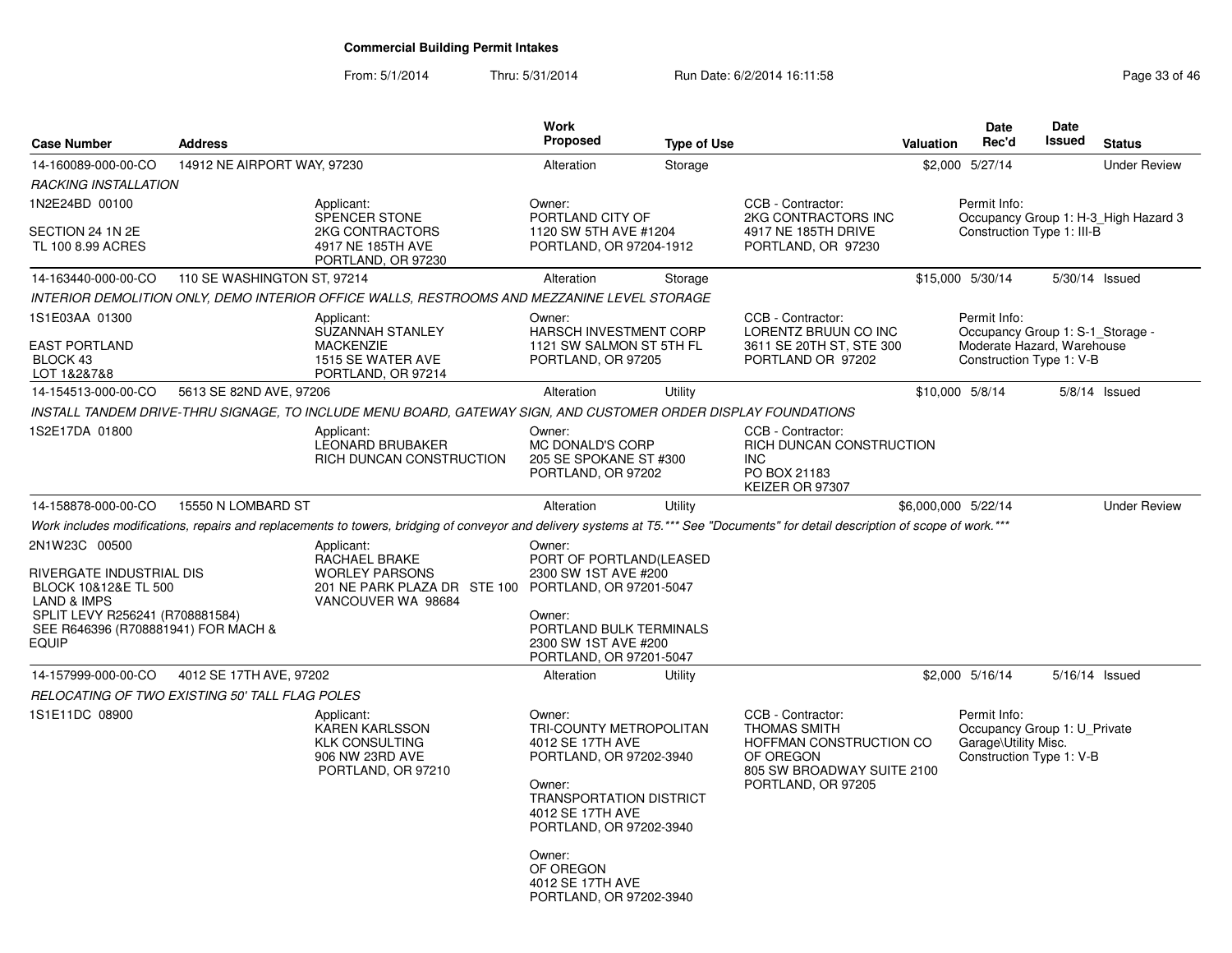From: 5/1/2014

Thru: 5/31/2014 Run Date: 6/2/2014 16:11:58 Run Date: 6/2/2014 16:11:58

| <b>Case Number</b>                                                                           | <b>Address</b>                |                                                                                                                                                                                          | <b>Work</b><br>Proposed                                                                                                                              | <b>Type of Use</b> |                                                                                                                                             | <b>Valuation</b>    | <b>Date</b><br>Rec'd                                                                              | <b>Date</b><br>Issued | <b>Status</b>                                                 |
|----------------------------------------------------------------------------------------------|-------------------------------|------------------------------------------------------------------------------------------------------------------------------------------------------------------------------------------|------------------------------------------------------------------------------------------------------------------------------------------------------|--------------------|---------------------------------------------------------------------------------------------------------------------------------------------|---------------------|---------------------------------------------------------------------------------------------------|-----------------------|---------------------------------------------------------------|
| 14-154420-000-00-CO                                                                          | 5000 N WILLAMETTE BLVD, 97217 |                                                                                                                                                                                          | Alteration                                                                                                                                           | Utility            |                                                                                                                                             | \$1,500,000 5/16/14 |                                                                                                   |                       | <b>Under Review</b>                                           |
|                                                                                              |                               | REPLACEMENT OF BASEBALL FIELD TURF WITH NEW ARTIFICAL TURF WITH VERTICAL DRAINAGE SYSTEM, AND REPLACEMENT OF EXISTING FENCE 4'-25', TWO FOUL POLES AT 30'.                               |                                                                                                                                                      |                    |                                                                                                                                             |                     |                                                                                                   |                       |                                                               |
| 1N1E18A 00100<br>SECTION 18 1N 1E<br>TL 100 80.73 ACRES                                      |                               | Applicant:<br>Paul Luty<br>University of Portland<br>5000 N Willametter Blvd., MSC 13<br>Portland, OR 97203                                                                              | Owner:<br>UNIVERSITY OF PORTLAND<br>5000 N WILLAMETTE BLVD<br>PORTLAND, OR 97203-5798                                                                |                    | Primary Contractor:<br>TO BID                                                                                                               |                     |                                                                                                   |                       |                                                               |
| Total # of CO Alteration permit intakes: 145                                                 |                               |                                                                                                                                                                                          |                                                                                                                                                      |                    |                                                                                                                                             |                     |                                                                                                   |                       | Total valuation of CO Alteration permit intakes: \$25,785,059 |
| 14-152159-000-00-CO                                                                          | 1435 SE HAWTHORNE BLVD, 97214 |                                                                                                                                                                                          | <b>Demolition</b>                                                                                                                                    |                    | Apartments/Condos (3 or more units)                                                                                                         |                     | \$6,000 5/2/14                                                                                    |                       | $5/2/14$ Issued                                               |
|                                                                                              |                               | DEMOLISH 2 STORY BUILDING, RESTAURANT WITH LIVING UNITS ABOVE, REMOVE PAVEMENT AND PARKING, REMOVE ALL DEBRIS                                                                            |                                                                                                                                                      |                    |                                                                                                                                             |                     |                                                                                                   |                       |                                                               |
| 1S1E02AC 17600<br><b>HAWTHORNE PK</b><br>BLOCK 292<br>LOT 5 EXC PT IN ST<br>LOT <sub>6</sub> |                               | Applicant:<br><b>CARRIE STRICKLAND</b><br><b>WORKS PARTNERSHIP</b><br><b>ARCHITECTURE</b><br>524 E BURNSIDE ST. SUITE 320<br>PORTLAND OR 97214                                           | Owner:<br>AINALEM SULTESSA<br>1435 SE HAWTHORNE BLVD<br>PORTLAND, OR 97214<br>Owner:<br>PETROS JARRA<br>1435 SE HAWTHORNE BLVD<br>PORTLAND, OR 97214 |                    | CCB - Contractor:<br>Rob Yorke<br>RJD INC<br>4480 SW 101ST AVE<br>BEAVERTON OR 97005                                                        |                     | Permit Info:<br>Occupancy Group 1: A-2_Restaurant<br>Construction Type 1: V-B                     |                       |                                                               |
| 14-154864-000-00-CO                                                                          |                               | 3440 SW US VETERANS HOSPITAL RD, 97201                                                                                                                                                   | <b>Demolition</b>                                                                                                                                    | <b>Business</b>    |                                                                                                                                             |                     | \$66.378 5/9/14                                                                                   |                       | 5/9/14 Issued                                                 |
|                                                                                              |                               | DEMOLITION OF EXISTING BUILDING. ELEVATOR PIT.*Not Residential Comprehensive Plan Designation* - Zoning is EXd within Marquam Hill Plan district                                         |                                                                                                                                                      |                    |                                                                                                                                             |                     |                                                                                                   |                       |                                                               |
| 1S1E09AC 08200<br>SECTION 09 1S 1E<br>TL 8200 0.31 ACRES                                     |                               | Applicant:<br><b>TOM MITCHELL</b><br>WALSH CONSTRUCTION CO<br>2905 SW 1ST AV<br>PORTLAND, OR 97201                                                                                       | Owner:<br>3440 USV LLC<br>413 SW 13TH AVE #300<br>PORTLAND, OR 97205-2305                                                                            |                    | CCB - Contractor:<br><b>TOM MITCHELL</b><br>WALSH CONSTRUCTION CO<br>2905 SW 1ST AV<br>PORTLAND, OR 97201                                   |                     |                                                                                                   |                       |                                                               |
| 14-126785-000-00-CO                                                                          | 4703 SE HAWTHORNE BLVD, 97215 |                                                                                                                                                                                          | Demolition                                                                                                                                           | <b>Business</b>    |                                                                                                                                             |                     | \$12,000 5/14/14                                                                                  |                       | 5/14/14 Issued                                                |
|                                                                                              |                               | DEMO BLDG - NO BASEMENTNo fill greater than 24". Remove all foundations and debris. Cap utilities. Decommissioning Inspection Required. Scope of work does not include removal of trees. |                                                                                                                                                      |                    |                                                                                                                                             |                     |                                                                                                   |                       |                                                               |
| 1S2E06BD 27500<br>SECTION 06 1S 2E<br>TL 27500 0.38 ACRES                                    |                               | Applicant:<br><b>MIKE COYLE</b><br><b>FASTER PERMITS</b><br>14334 NW EAGLERIDGE LANE<br>PORTLAND, OR 97229                                                                               | Owner:<br><b>LLC</b><br>7371 SE 92ND AVE<br>PORTLAND, OR 97266-5513                                                                                  |                    | CCB - Contractor:<br>4707 HAWTHORNE INVESTMENTS PATH CONSTRUCTION<br>5331 SW MACADAM AVE #258-110 Med.Off., Pub.Bldg.<br>PORTLAND, OR 97239 |                     | Permit Info:<br>Occupancy Group 1: B_Bank, Off.,<br>Construction Type 1: V-B                      |                       |                                                               |
| 14-159850-000-00-CO                                                                          | 16913 NE CAMERON BLVD, 97230  |                                                                                                                                                                                          | <b>Demolition</b>                                                                                                                                    | Utility            |                                                                                                                                             |                     | \$42,000 5/22/14                                                                                  |                       | 5/22/14 Issued                                                |
|                                                                                              |                               | DEMOLISH EXISTING RADIO TOWER BUILDING AND SITE FENCES; REMOVE EXISTING GRAVEL ACCESS ROAD; REMOVE EXISTING STORM DRAIN MANHOLE AND PIPESSEE PERMIT 14-131251                            |                                                                                                                                                      |                    |                                                                                                                                             |                     |                                                                                                   |                       |                                                               |
| 1N3E19B 01600                                                                                |                               | Applicant:<br><b>SUZANNAH STANLEY</b><br><b>MACKENZIE</b><br>1515 SE WATER AVENUE 100<br>PORTLAND OREGON 97214                                                                           | Owner:<br><b>ENTERCOM PORTLAND LLC</b><br>0700 SW BANCROFT ST<br>PORTLAND, OR 97239                                                                  |                    | CCB - Contractor:<br>HOLLAND CONSTRUCTION INC<br>1111 MAIN ST SUITE 750<br>VANCOUVER, WA 98660                                              |                     | Permit Info:<br>Occupancy Group 1: U Private<br>Garage\Utility Misc.<br>Construction Type 1: II-B |                       |                                                               |

**Total # of CO Demolition permit intakes: 4**

**Total valuation of CO Demolition permit intakes: \$126,378**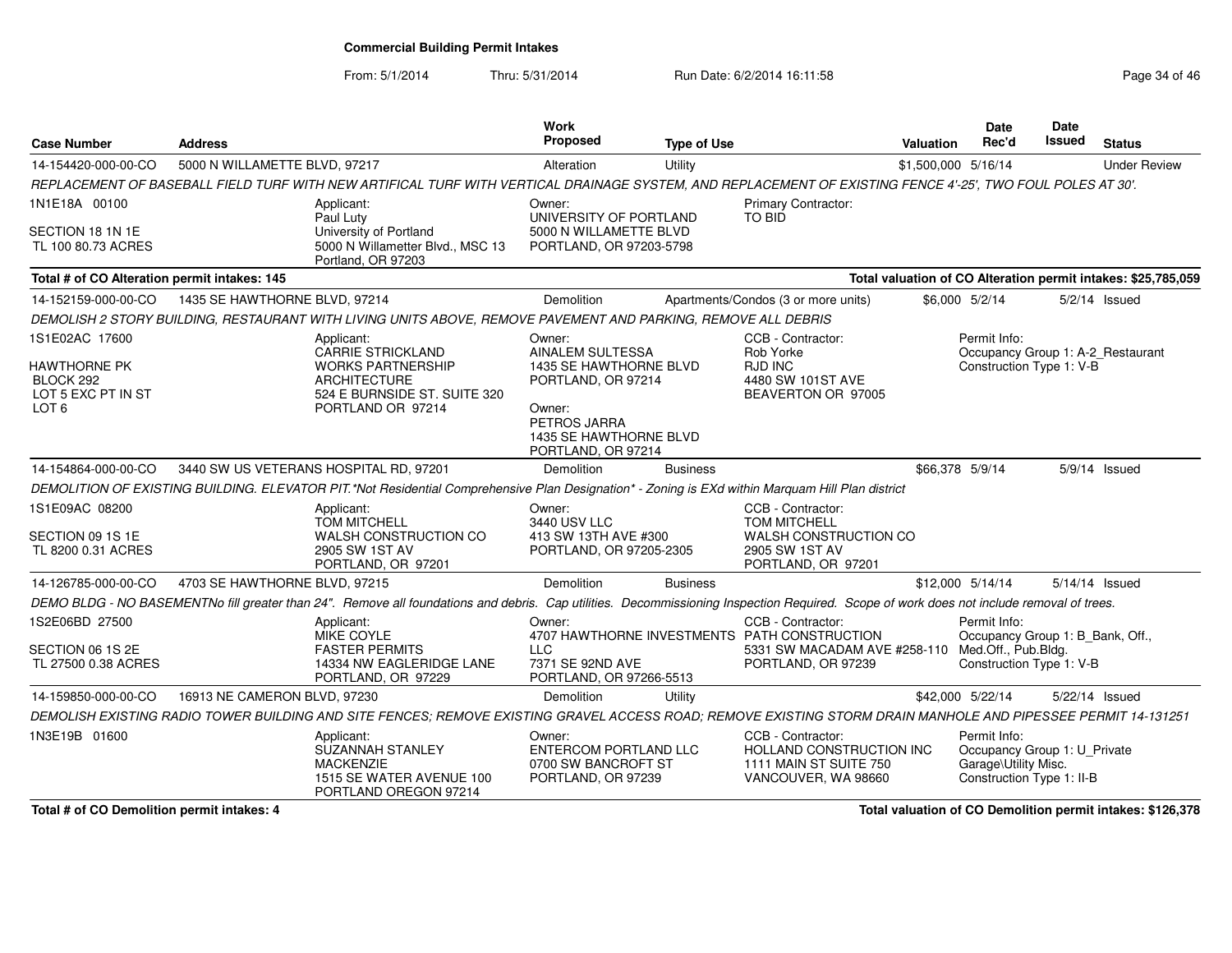| <b>Case Number</b>                                                        | <b>Address</b>                |                                                                                                                                                             | Work<br>Proposed                                                                   | <b>Type of Use</b> |                                                                                                                | <b>Valuation</b> | <b>Date</b><br>Rec'd                                                                            | Date<br><b>Issued</b> | <b>Status</b>                              |
|---------------------------------------------------------------------------|-------------------------------|-------------------------------------------------------------------------------------------------------------------------------------------------------------|------------------------------------------------------------------------------------|--------------------|----------------------------------------------------------------------------------------------------------------|------------------|-------------------------------------------------------------------------------------------------|-----------------------|--------------------------------------------|
| 12-206099-REV-03-CO                                                       | 4020 N MISSISSIPPI AVE, 97227 |                                                                                                                                                             | New Construction                                                                   |                    | Apartments/Condos (3 or more units)                                                                            |                  | \$20,000 5/1/14                                                                                 |                       | <b>Under Review</b>                        |
|                                                                           |                               | VALUE ADDED REVISION FOR TENANT IMPROVEMENT FOR FIRST TIME TENANT, NEW PARTITION WALLS FOR OFFICES, 2 NEW UNISEX BATHROOMS, WALL FINISHES                   |                                                                                    |                    |                                                                                                                |                  |                                                                                                 |                       |                                            |
| 1N1E22CA 14000                                                            |                               | Applicant:<br><b>DAVID MULLENS</b><br>URBAN DEVELOPMENT GROUP<br>735 SW 158TH AVENUE<br>BEAVERTON, OR 97006                                                 |                                                                                    |                    | CCB - Contractor:<br>SK HOFF CONSTRUCTION LLC<br>735 SW 158TH AVE<br>BEAVERTON, OR 97006                       |                  | Permit Info:<br>Occupancy Group 1: R-2_Residential<br>Multi-family<br>Construction Type 1: V-A  |                       | Construction Type 2 (formerly Type 1): V-A |
| 12-198671-DFS-08-CO                                                       | 3650 NE MALLORY AVE, 97212    |                                                                                                                                                             | <b>New Construction</b>                                                            |                    | Apartments/Condos (3 or more units)                                                                            |                  | \$2,500 5/29/14                                                                                 |                       | <b>Under Review</b>                        |
| DFS FOR FALL PROTECTION ANCHORAGE                                         |                               |                                                                                                                                                             |                                                                                    |                    |                                                                                                                |                  |                                                                                                 |                       |                                            |
| 1N1E22DD 16001<br>PARTITION PLAT 1996-89<br>LOT <sub>1</sub>              |                               | Applicant:<br><b>LANE LEHRKE</b><br>WALSH CONSTRUCTION<br>2905 SW 1ST AVE<br>PORTLAND, OR 97201                                                             | Owner:<br><b>HOME FORWARD</b><br>135 SW ASH ST<br>PORTLAND, OR 97204-3598          |                    | CCB - Contractor:<br>ONEILL WALSH COMMUNITY<br><b>BUILDERS LLC</b><br>4444 SE 27TH AVE<br>PORTLAND, OR 97202   |                  | Permit Info:<br>Occupancy Group 1: R-2_Residential<br>Multi-family<br>Construction Type 1: V-A  |                       | Construction Type 2 (formerly Type 1): V-B |
| 14-160414-000-00-CO                                                       | 2025 SE HAROLD ST, 97202      |                                                                                                                                                             | New Construction                                                                   |                    | Apartments/Condos (3 or more units)                                                                            |                  | \$600,000 5/28/14                                                                               |                       | <b>Under Review</b>                        |
|                                                                           |                               | NEW CONSTRUCTION OF THREE-STORY, SIX-UNIT APARTMENT COMPLEX WITH TWO 119 SF STORAGE SHEDS IN REAR; THREE PARKING SPACES                                     |                                                                                    |                    |                                                                                                                |                  |                                                                                                 |                       |                                            |
| 1S1E14AD 02600<br>FLORAL PK ADD<br>BLOCK <sub>3</sub><br>LOT <sub>8</sub> |                               | Applicant:<br><b>JOSH PATRICK</b><br>METRO HOMES NW LLC<br>211 NE WEIDLER<br>PORTLAND, OR 97232                                                             | Owner:<br>2645 SW SCHAEFFER RD<br>WEST LINN, OR 97068                              |                    | CCB - Contractor:<br>METRO HOMES NORTHWEST LLC AFFORDABLE NEW HOMES LLC<br>211 NE WEIDER<br>PORTLAND, OR 97232 |                  | Permit Info:<br>Occupancy Group 1: R-2_Residential<br>Multi-family<br>Construction Type 1: V-B  |                       | Total Square Footage - Display Only: 5290  |
| 12-198803-DFS-06-CO 7227 N PHILADELPHIA AVE, 97203                        |                               |                                                                                                                                                             | <b>New Construction</b>                                                            |                    | Apartments/Condos (3 or more units)                                                                            |                  | \$95,000 5/27/14                                                                                |                       | <b>Under Review</b>                        |
| DFS FOR ALUMINUM FRAMED STOREFRONT                                        |                               |                                                                                                                                                             |                                                                                    |                    |                                                                                                                |                  |                                                                                                 |                       |                                            |
| 1N1W12BA 05900                                                            |                               | Applicant:<br><b>ANDY MORRIS</b><br><b>WALSH CONSTRUCTION</b><br>2905 SW 1st Ave<br>Portland OR 97201                                                       | Owner:<br><b>PAT KESSI</b><br>ST JOHNS IVANHOE LLC<br>3330 NW YEON AVE #210        |                    | CCB - Contractor:<br>WALSH CONSTRUCTION CO<br>2905 SW 1ST AVE<br>PORTLAND, OR 972014707                        |                  | Permit Info:<br>Occupancy Group 1: R-2_Residential<br>Multi-family<br>Construction Type 1: V-A  |                       | Construction Type 2 (formerly Type 1): V-A |
| 13-172468-DFS-05-CO                                                       | 1605 NE CLACKAMAS ST, 97232   |                                                                                                                                                             | <b>New Construction</b>                                                            |                    | Apartments/Condos (3 or more units)                                                                            |                  | \$20,000 5/22/14                                                                                |                       | <b>Under Review</b>                        |
|                                                                           |                               | *** DFS 5 : linear metal ceilings to canopy***NEW 6 STORY, 19 UNIT LIVING FACILITY, 4-TON MUA FOR CORRIDORS, ELECTRIC SPLITS FOR APARTMENTS, "OPEN" GARAGE, |                                                                                    |                    |                                                                                                                |                  |                                                                                                 |                       |                                            |
| 1N1E35AB 05708<br>BROWNFIELD PLACE<br>LOT 8 INC UND INT TRACT A           |                               | Applicant:<br>Collin Foster<br><b>Turner Construction</b>                                                                                                   | Owner:<br><b>HOLLADAY PARK PLAZA INC</b><br>1300 NE 16TH AVE<br>PORTLAND, OR 97232 |                    | CCB - Contractor:<br>TURNER CONSTRUCTION CO<br>1200 NW NAITO PARKWAY #300<br>PORTLAND, OR 972209               |                  | Permit Info:<br>Occupancy Group 1: R-2 Residential<br>Multi-family<br>Construction Type 1: II-B |                       | Construction Type 2 (formerly Type 1): I-A |
| 13-151463-DFS-03-CO                                                       | 2010 NW FRONT AVE             |                                                                                                                                                             | <b>New Construction</b>                                                            |                    | Apartments/Condos (3 or more units)                                                                            |                  | \$200,000 5/20/14                                                                               |                       | <b>Under Review</b>                        |
| <b>DFS FOR WOOD JOISTS</b>                                                |                               |                                                                                                                                                             |                                                                                    |                    |                                                                                                                |                  |                                                                                                 |                       |                                            |
| 1N1E28D 00325<br>RIVERNORTH                                               |                               | Applicant:<br><b>HENRY MILLER</b><br>CANV CONSTRUCTION                                                                                                      | Owner:<br><b>CRP/FPC RIVERSCAPE LLC</b><br>1741 VILLAGE CENTER CIR                 |                    | CCB - Contractor:<br>CANV NC LLC<br>1741 VILLAGE CENTER CIRCLE                                                 |                  | Permit Info:<br>Occupancy Group 1: R-2_Residential<br>Multi-family                              |                       |                                            |
| LOT 11&12                                                                 |                               | 2130 NW FRONT AVE<br>PORTLAND, OR 97206                                                                                                                     | LAS VEGAS, NV 89134-6303                                                           |                    | LAS VEGAS, NV 89134                                                                                            |                  | Construction Type 1: III-B                                                                      |                       | Construction Type 2 (formerly Type 1): I-A |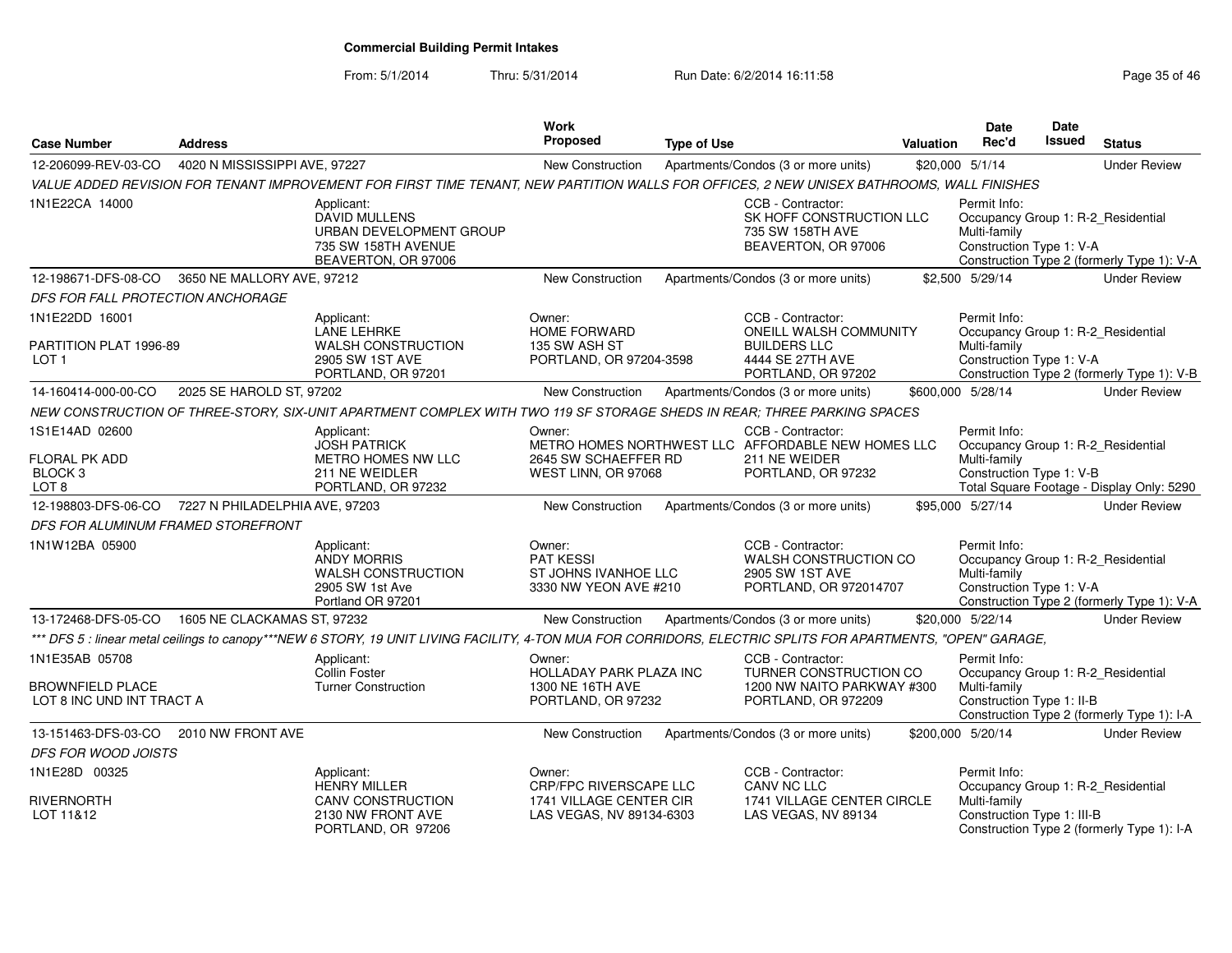| <b>Case Number</b>                                                               | <b>Address</b>                            |                                                                                                                                                       | <b>Work</b><br><b>Proposed</b>                                                       | <b>Type of Use</b> |                                                                                       | Valuation           | <b>Date</b><br>Rec'd                                                                           | <b>Date</b><br>Issued | <b>Status</b>                              |
|----------------------------------------------------------------------------------|-------------------------------------------|-------------------------------------------------------------------------------------------------------------------------------------------------------|--------------------------------------------------------------------------------------|--------------------|---------------------------------------------------------------------------------------|---------------------|------------------------------------------------------------------------------------------------|-----------------------|--------------------------------------------|
| 13-151461-DFS-03-CO                                                              | 2080 NW FRONT AVE                         |                                                                                                                                                       | <b>New Construction</b>                                                              |                    | Apartments/Condos (3 or more units)                                                   |                     | \$200,000 5/20/14                                                                              |                       | <b>Under Review</b>                        |
| <b>DFS FOR WOOD JOISTS</b>                                                       |                                           |                                                                                                                                                       |                                                                                      |                    |                                                                                       |                     |                                                                                                |                       |                                            |
| 1N1E28D 00324                                                                    |                                           | Applicant:                                                                                                                                            | Owner:                                                                               |                    | CCB - Contractor:                                                                     |                     | Permit Info:                                                                                   |                       |                                            |
| RIVERNORTH<br>LOT <sub>10</sub>                                                  |                                           | <b>HENRY MILLER</b><br><b>CANV CONSTRUCTION</b><br>2130 NW FRONT AVE<br>PORTLAND, OR 97206                                                            | CRP/FPC RIVERSCAPE LLC<br>1741 VILLAGE CENTER CIR<br>LAS VEGAS, NV 89134-6303        |                    | CANV NC LLC<br><b>1741 VILLAGE CENTER CIRCLE</b><br>LAS VEGAS, NV 89134               |                     | Occupancy Group 1: R-2_Residential<br>Multi-family<br>Construction Type 1: III-B               |                       | Construction Type 2 (formerly Type 1): I-A |
| 13-151457-DFS-03-CO                                                              | 2130 NW FRONT AVE                         |                                                                                                                                                       | <b>New Construction</b>                                                              |                    | Apartments/Condos (3 or more units)                                                   |                     | \$200,000 5/20/14                                                                              |                       | <b>Under Review</b>                        |
| DFS FOR WOOD JOISTS                                                              |                                           |                                                                                                                                                       |                                                                                      |                    |                                                                                       |                     |                                                                                                |                       |                                            |
| 1N1E28D 00323                                                                    |                                           | Applicant:                                                                                                                                            | Owner:                                                                               |                    | CCB - Contractor:                                                                     |                     | Permit Info:                                                                                   |                       |                                            |
| RIVERNORTH<br>LOT <sub>9</sub>                                                   |                                           | <b>HENRY MILLER</b><br><b>CANV CONSTRUCTION</b><br>2130 NW FRONT AVE<br>PORTLAND, OR 97206                                                            | <b>CRP/FPC RIVERSCAPE LLC</b><br>1741 VILLAGE CENTER CIR<br>LAS VEGAS, NV 89134-6303 |                    | CANV NC LLC<br>1741 VILLAGE CENTER CIRCLE<br>LAS VEGAS, NV 89134                      |                     | Occupancy Group 1: R-2_Residential<br>Multi-family<br>Construction Type 1: III-B               |                       | Construction Type 2 (formerly Type 1): I-A |
| 13-130031-REV-01-CO                                                              | 3330 SE DIVISION ST, 97202                |                                                                                                                                                       | <b>New Construction</b>                                                              |                    | Apartments/Condos (3 or more units)                                                   |                     | \$5/20/14                                                                                      |                       | 5/20/14 Issued                             |
|                                                                                  |                                           | REVISION-REMOVE STOREFRONT DOOR AND REPLACE WITH STOREFRONT WINDOWS                                                                                   |                                                                                      |                    |                                                                                       |                     |                                                                                                |                       |                                            |
| 1S1E12BA 00100                                                                   |                                           | Applicant:<br><b>MIKE COYLE</b>                                                                                                                       | Owner:<br>3330 DIVISION LLC                                                          |                    | CCB - Contractor:<br><b>ROB YORKE</b>                                                 |                     | Permit Info:                                                                                   |                       | Occupancy Group 1: M_Store, Service        |
| EAST PORTLAND HTS<br>BLOCK <sub>9</sub><br>E 1/2 OF LOT 2<br>LOT 3&4             |                                           | <b>FASTER PERMITS</b><br>14334 NW EAGLERIDGE LANE<br>PORTLAND, OR 97229                                                                               | 116 NE 6TH AVE #400<br>PORTLAND, OR 97232-2904                                       |                    | YORKE & CURTIS INC<br>4480 SW 101 ST AVE<br>BEAVERTON, OR 970053427                   |                     | Station<br>Construction Type 1: I-A                                                            |                       | Construction Type 2 (formerly Type 1): V-B |
| 14-157004-000-00-CO                                                              |                                           | 3440 SW US VETERANS HOSPITAL RD, 97201                                                                                                                | <b>New Construction</b>                                                              |                    | Apartments/Condos (3 or more units)                                                   | \$5,400,000 5/15/14 |                                                                                                |                       | <b>Under Review</b>                        |
|                                                                                  |                                           | SEVEN STORY, 69 UNIT APARTMENT BUILDING WITH RETAIL AND COVERED PARKING AREA ON GROUND FLOOR, INCLUDES ASSOCIATED SITE WORK AND STORMWATER FACILITIES |                                                                                      |                    |                                                                                       |                     |                                                                                                |                       |                                            |
| 1S1E09AC 08200                                                                   |                                           | Applicant:<br>Calista Fitzgerald                                                                                                                      | Owner:<br>3440 USV LLC                                                               |                    | CCB - Contractor:<br><b>TOM MITCHELL</b>                                              |                     |                                                                                                |                       |                                            |
| SECTION 09 1S 1E<br>TL 8200 0.31 ACRES                                           |                                           | <b>LRS Architects</b><br>720 NW Davis<br>Portland, OR 97209                                                                                           | 413 SW 13TH AVE #300<br>PORTLAND, OR 97205-2305                                      |                    | WALSH CONSTRUCTION CO<br>2905 SW 1ST AV<br>PORTLAND, OR 97201                         |                     |                                                                                                |                       |                                            |
| 13-232997-REV-01-CO                                                              | 460 NE SIMPSON ST, 97211                  |                                                                                                                                                       | New Construction                                                                     |                    | Apartments/Condos (3 or more units)                                                   |                     | \$5/14/14                                                                                      |                       | 5/14/14 Issued                             |
|                                                                                  | REVISION TO ADD PLUMBING DRAWING TO PLANS |                                                                                                                                                       |                                                                                      |                    |                                                                                       |                     |                                                                                                |                       |                                            |
| 1N1E14CC 05000                                                                   |                                           | Applicant:<br>ALBERTO TORRES<br>126 NE ALBERTA ST #206<br>PORTLAND OR 97211                                                                           | Owner:<br>DOZER CONSTRUCTION LLC<br>5324 NE 28TH AVE<br>PORTLAND, OR 97211-6234      |                    | CCB - Contractor:<br>DOZER CONSTRUCTION LLC<br>5324 NE 28TH AVE<br>PORTLAND, OR 97211 |                     | Permit Info:<br>Occupancy Group 1: R-2_Residential<br>Multi-family<br>Construction Type 1: V-B |                       |                                            |
| 13-237902-REV-01-CO                                                              | 3910 NE TILLAMOOK ST, 97212               |                                                                                                                                                       | <b>New Construction</b>                                                              |                    | Apartments/Condos (3 or more units)                                                   |                     | \$10,000 5/14/14                                                                               |                       | <b>Under Review</b>                        |
|                                                                                  |                                           | ADDED VALUE REVISION TO ADD BALCONIES; REVISE WEST END OF 5TH FLOOR UNIT LAYOUT                                                                       |                                                                                      |                    |                                                                                       |                     |                                                                                                |                       |                                            |
| 1N1E25DA 23100                                                                   |                                           | Applicant:<br><b>DAVID MULLENS</b>                                                                                                                    | Owner:<br><b>UDG GRANT PARK LLC</b>                                                  |                    | CCB - Contractor:<br>SK HOFF CONSTRUCTION LLC                                         |                     | Permit Info:<br>Occupancy Group 1: R-2_Residential                                             |                       |                                            |
| ROSSMERE<br>BLOCK 31<br>LOT 1&16 EXC PT IN STS<br>N 25' OF LOT 2&15 FXC PT IN ST |                                           | URBAN DEVELOPMENT GROUP<br>735 SW 158TH AVENUE<br>BEAVERTON, OR 97006                                                                                 | 735 SW 158TH AVE<br>BEAVERTON, OR 97006                                              |                    | 735 SW 158TH AVE<br>BEAVERTON, OR 97006                                               |                     | Multi-family<br>Construction Type 1: V-A                                                       |                       | Construction Type 2 (formerly Type 1): I-A |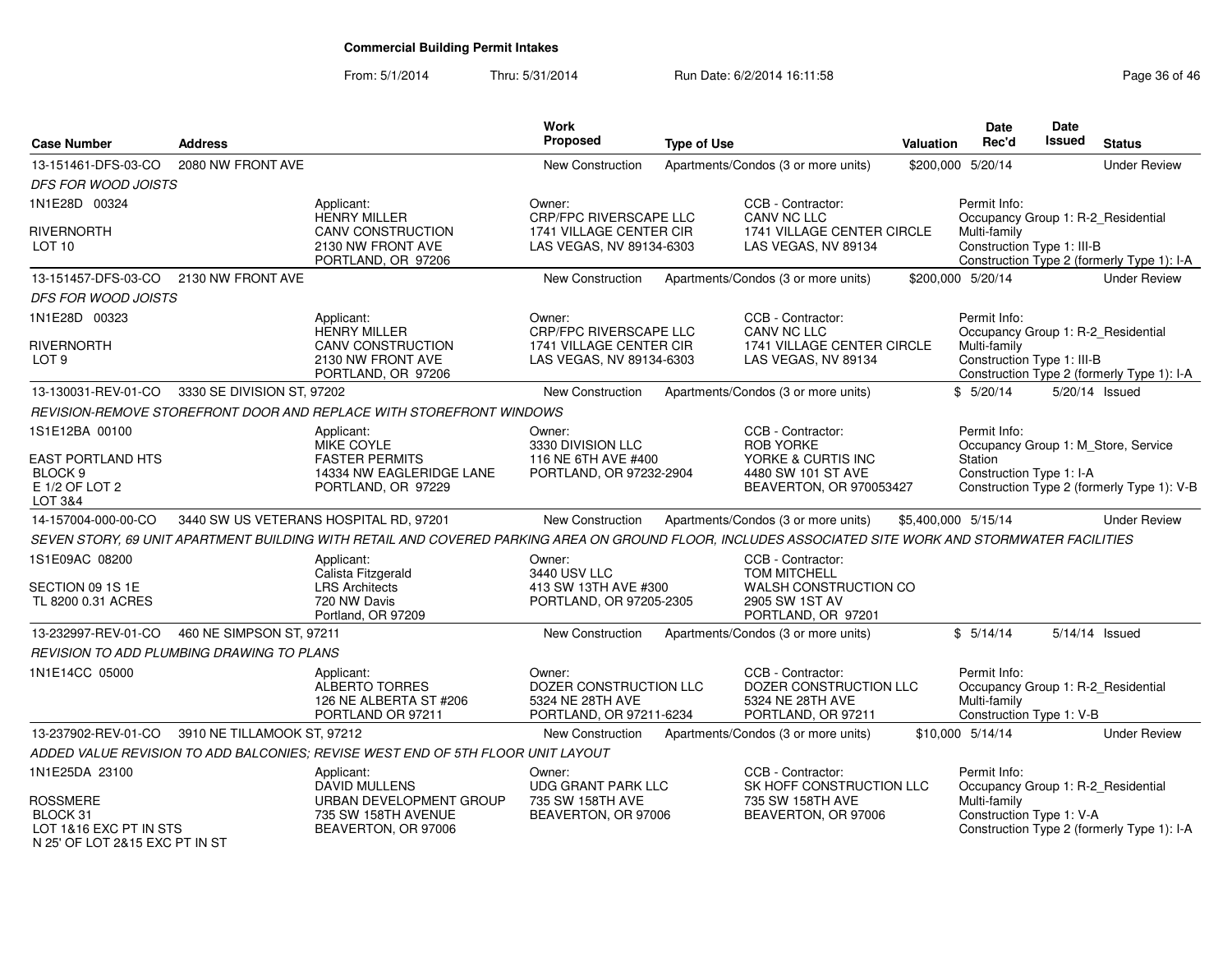### From: 5/1/2014Thru: 5/31/2014 Run Date: 6/2/2014 16:11:58 Research 2010 12:00 Page 37 of 46

| <b>Case Number</b>                                           | <b>Address</b>              |                                                                                                                            | Work<br>Proposed                                                                                    | <b>Type of Use</b> |                                                                                                              | Valuation        | Date<br>Rec'd                                                                                    | Date<br>Issued | <b>Status</b>                                |
|--------------------------------------------------------------|-----------------------------|----------------------------------------------------------------------------------------------------------------------------|-----------------------------------------------------------------------------------------------------|--------------------|--------------------------------------------------------------------------------------------------------------|------------------|--------------------------------------------------------------------------------------------------|----------------|----------------------------------------------|
| 12-198671-DFS-07-CO                                          | 3650 NE MALLORY AVE, 97212  |                                                                                                                            | <b>New Construction</b>                                                                             |                    | Apartments/Condos (3 or more units)                                                                          |                  | \$8,000 5/13/14                                                                                  |                | <b>Under Review</b>                          |
| DFS FOR OPEN WEB JOISTS AT 2ND LEVEL ROOF                    |                             |                                                                                                                            |                                                                                                     |                    |                                                                                                              |                  |                                                                                                  |                |                                              |
| 1N1E22DD 16001                                               |                             | Applicant:<br><b>LANE LEHRKE</b>                                                                                           | Owner:<br>HOME FORWARD                                                                              |                    | CCB - Contractor:<br>ONEILL WALSH COMMUNITY                                                                  |                  | Permit Info:<br>Occupancy Group 1: R-2_Residential                                               |                |                                              |
| PARTITION PLAT 1996-89<br>LOT <sub>1</sub>                   |                             | WALSH CONSTRUCTION<br>2905 SW 1ST AVE<br>PORTLAND, OR 97201                                                                | 135 SW ASH ST<br>PORTLAND, OR 97204-3598                                                            |                    | <b>BUILDERS LLC</b><br>4444 SE 27TH AVE<br>PORTLAND, OR 97202                                                |                  | Multi-family<br>Construction Type 1: V-A                                                         |                | Construction Type 2 (formerly Type 1): V-B   |
| 12-198671-DFS-06-CO                                          | 3650 NE MALLORY AVE, 97212  |                                                                                                                            | New Construction                                                                                    |                    | Apartments/Condos (3 or more units)                                                                          |                  | \$20,000 5/13/14                                                                                 |                | <b>Under Review</b>                          |
| DFS FOR JOISTS AND ENGINEERED LUMBER                         |                             |                                                                                                                            |                                                                                                     |                    |                                                                                                              |                  |                                                                                                  |                |                                              |
| 1N1E22DD 16001<br>PARTITION PLAT 1996-89<br>LOT <sub>1</sub> |                             | Applicant:<br><b>LANE LEHRKE</b><br><b>WALSH CONSTRUCTION</b><br>2905 SW 1ST AVE<br>PORTLAND, OR 97201                     | Owner:<br><b>HOME FORWARD</b><br>135 SW ASH ST<br>PORTLAND, OR 97204-3598                           |                    | CCB - Contractor:<br>ONEILL WALSH COMMUNITY<br><b>BUILDERS LLC</b><br>4444 SE 27TH AVE<br>PORTLAND, OR 97202 |                  | Permit Info:<br>Occupancy Group 1: R-2_Residential<br>Multi-family<br>Construction Type 1: V-A   |                | Construction Type 2 (formerly Type 1): V-B   |
| 13-132301-DFS-05-CO 11505 NE YACHT HARBOR DR. 97217          |                             |                                                                                                                            | <b>New Construction</b>                                                                             |                    | Apartments/Condos (3 or more units)                                                                          |                  | \$20,000 5/12/14                                                                                 |                | <b>Under Review</b>                          |
| <b>DFS 4: STEEL STAIRS</b>                                   |                             |                                                                                                                            |                                                                                                     |                    |                                                                                                              |                  |                                                                                                  |                |                                              |
| 2N1E35 00200                                                 |                             | Applicant:<br>DAVE MCAFEE                                                                                                  |                                                                                                     |                    | CCB - Contractor:<br><b>GATEWAY NATIONAL</b>                                                                 |                  | Permit Info:<br>Occupancy Group 1: R-2_Residential                                               |                |                                              |
| PARTITION PLAT 1992-36<br>LOT 2 EXC PT IN ST                 |                             | Gateway National Corp<br>2501 NÉ 134TH ST<br>VANCOUVER WA 98686                                                            |                                                                                                     |                    | <b>CORPORATION</b><br>2501 NE 134TH ST<br>VANCOUVER WA 98686                                                 |                  | Multi-family<br>Construction Type 1: III-B                                                       |                | Construction Type 2 (formerly Type 1): III-B |
| 13-114793-DFS-03-CO                                          | 2004 SW JEFFERSON ST, 97201 |                                                                                                                            | <b>New Construction</b>                                                                             |                    | Apartments/Condos (3 or more units)                                                                          |                  | \$50,000 5/7/14                                                                                  |                | <b>Under Review</b>                          |
| DFS- FOR CONTINUOUS ROD HOLD DOWN SYSTEM                     |                             |                                                                                                                            |                                                                                                     |                    |                                                                                                              |                  |                                                                                                  |                |                                              |
| 1S1E04BA 05900                                               |                             | Applicant:<br><b>Brian Grigsby</b><br>Mill Creek Residential Trust, LLC<br>220 NW 2nd Ave, Suite 900<br>Portland, OR 97209 | Owner:<br>VRS/MCRT JEFFERSON STREET<br><b>LLC</b><br>220 NW 2ND AVE #900<br>PORTLAND, OR 97209-3946 |                    |                                                                                                              |                  | Permit Info:<br>Occupancy Group 1: R-2_Residential<br>Multi-family<br>Construction Type 1: III-B |                | Construction Type 2 (formerly Type 1): I-A   |
| 12-137128-DFS-05-CO 1447 NW 12TH AVE, 97209                  |                             |                                                                                                                            | New Construction                                                                                    |                    | Apartments/Condos (3 or more units)                                                                          |                  | \$60,000 5/7/14                                                                                  |                | <b>Under Review</b>                          |
| DFS - STOREFRONT GLAZING AND GLASS                           |                             |                                                                                                                            |                                                                                                     |                    |                                                                                                              |                  |                                                                                                  |                |                                              |
| 1N1E33AA 00100                                               |                             | Applicant:<br><b>MATT CANNON</b>                                                                                           | Owner:                                                                                              |                    | CCB - Contractor:<br>ASTOR AREP-II THE PARKER LLC LORENTZ BRUUN CO INC                                       |                  | Permit Info:                                                                                     |                | Occupancy Group 1: S-2_Storage - Low         |
| <b>COUCHS ADD</b><br>LOT 1-8 BLOCK 240                       |                             | <b>DALLAS GLASS</b><br><b>111 NW 50TH AVE</b><br>SALEM OR 97304                                                            | 1500 NW 18TH AVE #111<br>PORTLAND, OR 97209                                                         |                    | 3611 SE 20TH ST, STE 300<br>PORTLAND OR 97202                                                                |                  | Hazard, Parking Garage<br>Construction Type 1: I-A                                               |                | Construction Type 2 (formerly Type 1): I-A   |
| 12-186422-DFS-02-CO                                          | 4330 SE DIVISION ST, 97206  |                                                                                                                            | New Construction                                                                                    |                    | Apartments/Condos (3 or more units)                                                                          | \$100,000 5/5/14 |                                                                                                  |                | <b>Under Review</b>                          |
| DFS FOR ALUMINUM STOREFRONT                                  |                             |                                                                                                                            |                                                                                                     |                    |                                                                                                              |                  |                                                                                                  |                |                                              |
| 1S2E06CC 20400                                               |                             | Applicant:<br><b>CARRIE STRICKLAND</b>                                                                                     | Owner:<br>43RD & DIVISION LLC                                                                       |                    | CCB - Contractor:<br>LORENTZ BRUUN CO INC                                                                    |                  | Permit Info:<br>Occupancy Group 1: R-2_Residential                                               |                |                                              |
| MCMAHONS ADD<br>BLOCK <sub>2</sub><br>LOT 6&7                |                             | <b>WORKS PARTNERSHIP</b><br><b>ARCHITECTURE</b><br>524 E BURNSIDE ST. SUITE 320<br>PORTLAND OR 97214                       | 3121 SE DIVISION ST<br>PORTLAND, OR 97202                                                           |                    | 3611 SE 20TH ST, STE 300<br>PORTLAND OR 97202                                                                |                  | Multi-family<br>Construction Type 1: V-A                                                         |                | Construction Type 2 (formerly Type 1): V-A   |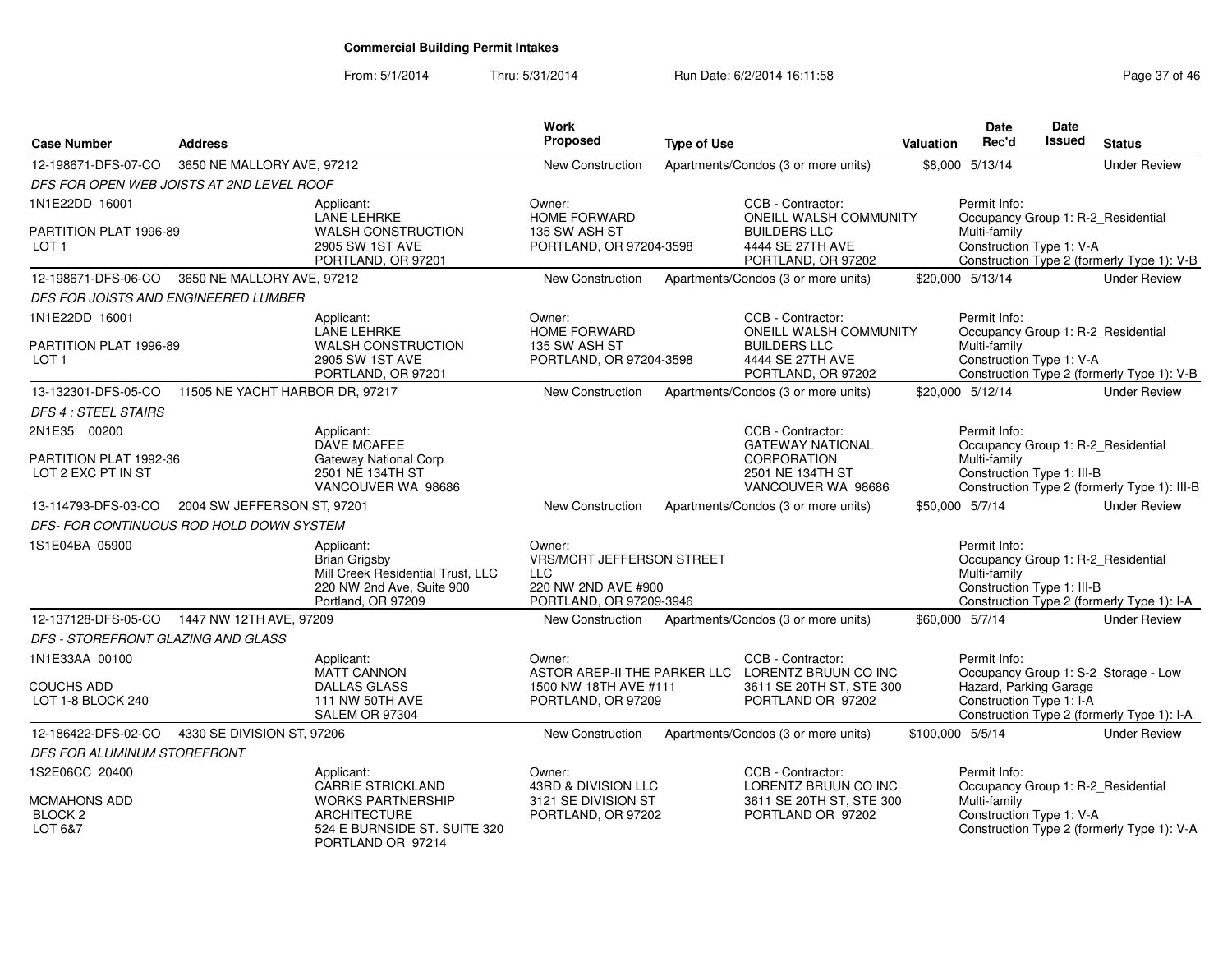| <b>Case Number</b>                                                                            | <b>Address</b>                  |                                                                                                                                                    | <b>Work</b><br><b>Proposed</b>                                                                                                                                              | <b>Type of Use</b> |                                                                                                                                       | Valuation          | Date<br>Rec'd                                                                                                                                   | <b>Date</b><br>Issued | <b>Status</b>                                                                      |
|-----------------------------------------------------------------------------------------------|---------------------------------|----------------------------------------------------------------------------------------------------------------------------------------------------|-----------------------------------------------------------------------------------------------------------------------------------------------------------------------------|--------------------|---------------------------------------------------------------------------------------------------------------------------------------|--------------------|-------------------------------------------------------------------------------------------------------------------------------------------------|-----------------------|------------------------------------------------------------------------------------|
| 13-133987-DFS-01-CO                                                                           | 304 NE MULTNOMAH, 97232         |                                                                                                                                                    | New Construction                                                                                                                                                            |                    | Apartments/Condos (3 or more units)                                                                                                   |                    | \$50,000 5/5/14                                                                                                                                 |                       | <b>Under Review</b>                                                                |
|                                                                                               |                                 | DFS-1: PT Cables Level 1***Mixed use residential project. 186 residential, 3500 SF retail, 1 level subgarde parking. 5/1 construction***           |                                                                                                                                                                             |                    |                                                                                                                                       |                    |                                                                                                                                                 |                       |                                                                                    |
| 1N1E34AA 02600                                                                                |                                 | Applicant:<br>PETE BRUNS<br><b>WALSH CONSTRUCTION</b><br>2905 SW 1ST AVENUE<br>PORTLAND OR 97201                                                   | Owner:<br>STARTERRA LLC<br>610 SW ALDER ST #1221<br>PORTLAND, OR 97205                                                                                                      |                    | CCB - Contractor:<br><b>WALSH CONSTRUCTION CO</b><br>2905 SW 1ST AVE<br>PORTLAND, OR 972014707                                        |                    | Permit Info:<br>Hazard, Parking Garage<br>Construction Type 1: I-A                                                                              |                       | Occupancy Group 1: S-2_Storage - Low<br>Construction Type 2 (formerly Type 1): I-A |
| 14-152153-000-00-CO                                                                           | 1475 SE 15TH AVE, 97214         |                                                                                                                                                    | New Construction                                                                                                                                                            |                    | Apartments/Condos (3 or more units)                                                                                                   | \$2,796,000 5/2/14 |                                                                                                                                                 |                       | <b>Under Review</b>                                                                |
|                                                                                               |                                 | NEW FOUR STORY, 30 UNIT APARTMENT BUILDING WITH RETAIL SPACE ON GROUND LEVEL WITH APARTMENT LOBBY AND TRASH STORAGE, ASSOCIATED SITE WORK INCLUDED |                                                                                                                                                                             |                    |                                                                                                                                       |                    |                                                                                                                                                 |                       |                                                                                    |
| 1S1E02AC 17600                                                                                |                                 | Applicant:<br>CARRIE STRICKLAND<br><b>WORKS PARTNERSHIP</b><br><b>ARCHITECTURE</b><br>524 E BURNSIDE ST. SUITE 320<br>PORTLAND OR 97214            | Owner:<br>AINALEM SULTESSA<br>1435 SE HAWTHORNE BLVD<br>PORTLAND, OR 97214<br>Owner:<br>PETROS JARRA<br>1435 SE HAWTHORNE BLVD<br>PORTLAND, OR 97214                        |                    | CCB - Contractor:<br>Rob Yorke<br>RJD INC<br>4480 SW 101ST AVE<br>BEAVERTON OR 97005                                                  |                    | Permit Info:<br>Occupancy Group 1: R-2_Residential<br>Multi-family<br>Construction Type 1: V-A<br>Total Square Footage - Display Only:<br>21910 |                       | Construction Type 2 (formerly Type 1): V-A                                         |
| 13-130031-DFS-03-CO                                                                           | 3330 SE DIVISION ST, 97202      |                                                                                                                                                    | New Construction                                                                                                                                                            |                    | Apartments/Condos (3 or more units)                                                                                                   |                    | \$29,000 5/2/14                                                                                                                                 |                       | 5/28/14 Issued                                                                     |
| <b>DFS - STEEL STAIRS</b>                                                                     |                                 |                                                                                                                                                    |                                                                                                                                                                             |                    |                                                                                                                                       |                    |                                                                                                                                                 |                       |                                                                                    |
| 1S1E12BA 00100<br><b>EAST PORTLAND HTS</b><br>BLOCK <sub>9</sub><br>E 1/2 OF LOT 2<br>LOT 3&4 |                                 | Applicant:<br>ZACH BOSCOM<br>YORKE AND CURTIS<br>4480 SW 101ST AVE<br>BEAVERTON OR 97005                                                           | Owner:<br>3330 DIVISION LLC<br>116 NE 6TH AVE #400<br>PORTLAND, OR 97232-2904                                                                                               |                    | CCB - Contractor:<br><b>ROB YORKE</b><br>YORKE & CURTIS INC<br>4480 SW 101 ST AVE<br>BEAVERTON, OR 970053427                          |                    | Permit Info:<br>Station<br>Construction Type 1: I-A                                                                                             |                       | Occupancy Group 1: M_Store, Service<br>Construction Type 2 (formerly Type 1): V-B  |
| 13-130031-DFS-02-CO                                                                           | 3330 SE DIVISION ST, 97202      |                                                                                                                                                    | <b>New Construction</b>                                                                                                                                                     |                    | Apartments/Condos (3 or more units)                                                                                                   | \$104,000 5/2/14   |                                                                                                                                                 |                       | 5/28/14 Issued                                                                     |
| DFS - WINDOW WALL AND GLAZING-STOREFRONT                                                      |                                 |                                                                                                                                                    |                                                                                                                                                                             |                    |                                                                                                                                       |                    |                                                                                                                                                 |                       |                                                                                    |
| 1S1E12BA 00100<br><b>EAST PORTLAND HTS</b><br>BLOCK <sub>9</sub><br>E 1/2 OF LOT 2<br>LOT 3&4 |                                 | Applicant:<br>ZACH BOSCOM<br>YORKE AND CURTIS<br>4480 SW 101ST AVE<br>BEAVERTON OR 97005                                                           | Owner:<br>3330 DIVISION LLC<br>116 NE 6TH AVE #400<br>PORTLAND, OR 97232-2904                                                                                               |                    | CCB - Contractor:<br><b>ROB YORKE</b><br>YORKE & CURTIS INC<br>4480 SW 101 ST AVE<br>BEAVERTON, OR 970053427                          |                    | Permit Info:<br>Station<br>Construction Type 1: I-A                                                                                             |                       | Occupancy Group 1: M_Store, Service<br>Construction Type 2 (formerly Type 1): V-B  |
| 13-226996-DFS-01-CO                                                                           | 610 NE 99TH AVE - BLDG W, 97220 |                                                                                                                                                    | New Construction                                                                                                                                                            |                    | Apartments/Condos (3 or more units)                                                                                                   |                    | \$35,000 5/30/14                                                                                                                                |                       | <b>Under Review</b>                                                                |
| DFS FOR SEISMIC ROD HOLD DOWNS                                                                |                                 |                                                                                                                                                    |                                                                                                                                                                             |                    |                                                                                                                                       |                    |                                                                                                                                                 |                       |                                                                                    |
| 1N2E33AD 03100                                                                                |                                 | Applicant:<br>ELIZABETH WARNER<br>R&H/COLAS CONSTRUCTION<br>1530 SW TAYLOR ST<br>PORTLAND, OR 97205                                                | Owner:<br>PORTLAND CITY OF (PORTLAND<br>421 SW 6TH AVE #500<br>PORTLAND, OR 97204-1620<br>Owner:<br><b>HOUSING BUREAU</b><br>421 SW 6TH AVE #500<br>PORTLAND, OR 97204-1620 |                    | CCB - Contractor:<br>R & H COLAS CONSTRUCTION LLC Occupancy Group 1: S-2_Storage - Low<br>1530 SW TAYLOR STREET<br>PORTLAND, OR 97205 |                    | Permit Info:<br>Hazard, Parking Garage<br>Construction Type 1: I-A                                                                              |                       | Construction Type 2 (formerly Type 1): I-A                                         |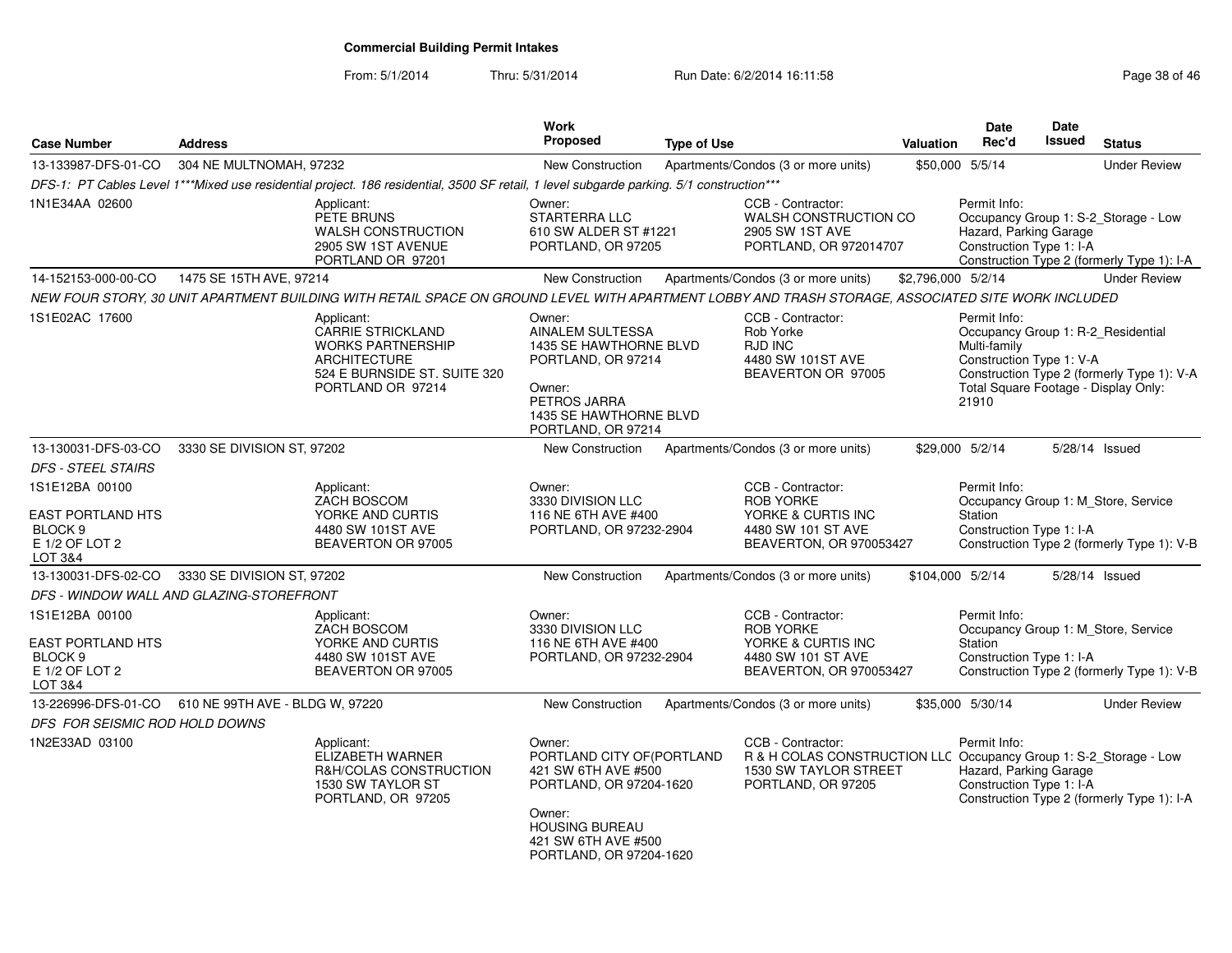| <b>Case Number</b>                                                                                               | <b>Address</b>               |                                                                                                                                             | Work<br>Proposed                                                                                         | <b>Type of Use</b> |                                                                                                                     | <b>Valuation</b>   | <b>Date</b><br>Rec'd                                                                                        | <b>Date</b><br><b>Issued</b> | <b>Status</b>                                                                         |
|------------------------------------------------------------------------------------------------------------------|------------------------------|---------------------------------------------------------------------------------------------------------------------------------------------|----------------------------------------------------------------------------------------------------------|--------------------|---------------------------------------------------------------------------------------------------------------------|--------------------|-------------------------------------------------------------------------------------------------------------|------------------------------|---------------------------------------------------------------------------------------|
| 13-108530-REV-03-CO                                                                                              | 146 N GERTZ RD, 97217        |                                                                                                                                             | <b>New Construction</b>                                                                                  | <b>Business</b>    |                                                                                                                     |                    | \$5/21/14                                                                                                   | 5/21/14 Issued               |                                                                                       |
| Revision of dock drain system, revision to inlet catch basin                                                     |                              |                                                                                                                                             |                                                                                                          |                    |                                                                                                                     |                    |                                                                                                             |                              |                                                                                       |
| 1N1E03D 00200<br>SECTION 03 1N 1E<br>TL 200 19.45 ACRES<br>LAND & IMPS SEE R314443 (R941032061)<br>FOR BILLBOARD |                              | Applicant:<br>Lonny Reed<br><b>Legend Engineering</b><br>52 W 100 N<br>Heber City, UT 84032                                                 | Owner:<br>OLD DOMINION FREIGHT LINE INC ADAM MAHER<br>500 OLD DOMINION WAY<br>THOMASVILLE, NC 27360-8923 |                    | CCB - Contractor:<br><b>FURST CONSTRUCTION</b><br><b>COMPANY INC</b><br>10138 S 460 W<br>SOUTH JORDAN, UT 84095     |                    | Permit Info:<br>Occupancy Group 1: S-1 Storage -<br>Moderate Hazard, Warehouse<br>Construction Type 1: II-B |                              | Construction Type 2 (formerly Type 1): II-B                                           |
| 14-150191-EXC-01-CO                                                                                              | .97209                       |                                                                                                                                             | <b>New Construction</b>                                                                                  | <b>Business</b>    |                                                                                                                     | \$2,200,000 5/1/14 |                                                                                                             |                              | <b>Under Review</b>                                                                   |
| partial - excavation and shoring                                                                                 |                              |                                                                                                                                             |                                                                                                          |                    |                                                                                                                     |                    |                                                                                                             |                              |                                                                                       |
| 1N1E33AD 02200<br>COUCHS ADD<br>BLOCK 123<br>INC PT OF VAC ST LOT 2<br>LOT <sub>3</sub>                          |                              | Applicant:<br>Jesse Emory<br>GBD Architects, Inc.<br>1120 NW Couch, Ste 300<br>Portland, OR 97209                                           | Owner:<br>14TH & IRVING LLC<br>101 SW MAIN ST #1100<br>PORTLAND, OR 97204-3219                           |                    |                                                                                                                     |                    |                                                                                                             |                              |                                                                                       |
| 14-154983-000-00-CO                                                                                              | 2110 NW 23RD AVE, 97210      |                                                                                                                                             | <b>New Construction</b>                                                                                  | <b>Business</b>    |                                                                                                                     |                    | \$174,500 5/9/14                                                                                            |                              | <b>Under Review</b>                                                                   |
|                                                                                                                  |                              | NEW BUILDING FOR DRIVE THRU COFFE SHOP; WITH ASSOCIATED SITE WORK ***DETACHED TRASH ENCLOSURE 14-154987-CO***                               |                                                                                                          |                    |                                                                                                                     |                    |                                                                                                             |                              |                                                                                       |
| 1N1E28CB 04500<br>NORTH PORTLAND<br><b>BLOCK 4 TL 4500</b>                                                       |                              | Applicant:<br><b>MIKE COYLE</b><br><b>FASTER PERMITS</b><br>14334 NW EAGLERIDGE LANE<br>PORTLAND, OR 97229                                  | Owner:<br><b>CHRISTIAN LLC</b><br>PO BOX 27<br>WALTERVILLE, OR 97489-0027                                |                    | CCB - Contractor:<br>PATH CONSTRUCTION<br>5331 SW MACADAM AVE #258-110 Factory, Mod.Hazard<br>PORTLAND, OR 97239    |                    | Permit Info:<br>Construction Type 1: V-B                                                                    |                              | Occupancy Group 1: F-1_Industrial Plant -<br>Total Square Footage - Display Only: 395 |
| 13-236301-REV-02-CO                                                                                              | 6240 NE 60TH AVE, 97218      |                                                                                                                                             | New Construction                                                                                         | <b>Business</b>    |                                                                                                                     |                    | \$5/2/14                                                                                                    | 5/2/14 Final                 |                                                                                       |
|                                                                                                                  |                              | REVISION TO CIVIL SHEETS TO REFLECT ACCURATE DOOR LOCATION WITH SIDEWALK ON OPPOSITE SIDE; BUILDING, FLOOR PLAN AND FOUNDATION NOT CHANGING |                                                                                                          |                    |                                                                                                                     |                    |                                                                                                             |                              |                                                                                       |
| 1N2E18DA 00700                                                                                                   |                              | Applicant:<br>SUZANNAH STANLEY<br><b>MACKENZIE</b><br>1515 SE WATER AVENUE 100<br>PORTLAND OREGON 97214                                     | Owner:<br>300 W 15TH ST #200<br>VANCOUVER, WA 98660-2927                                                 |                    | CCB - Contractor:<br>MAJ COLUMBIA BLVD AT 60TH LLC TEAM CONSTRUCTION LLC<br>4201 NE 66TH AVE<br>VANCOUVER, WA 98661 |                    | Permit Info:<br>Occupancy Group 1: B_Bank, Off.,<br>Med.Off., Pub.Bldg.<br>Construction Type 1: V-B         |                              |                                                                                       |
| 13-137297-DFS-07-CO                                                                                              | 5 SE MADISON ST, 97214       |                                                                                                                                             | New Construction                                                                                         | <b>Business</b>    |                                                                                                                     |                    | \$5,000 5/22/14                                                                                             |                              | <b>Under Review</b>                                                                   |
| DFS-FOR ROOFTOP PAVERS AND PEDESTALS                                                                             |                              |                                                                                                                                             |                                                                                                          |                    |                                                                                                                     |                    |                                                                                                             |                              |                                                                                       |
| 1S1E03AD 03900<br>EAST PORTLAND<br>BLOCK 10&11 TL 3900                                                           |                              | Applicant:<br><b>TIM PHAM</b><br>5 SE MADISON ST<br>PORTLAND OR 97214                                                                       | Owner:<br>PORTLAND CITY OF<br>55 SW ASH ST<br>PORTLAND, OR 97204-3509                                    |                    | CCB - Contractor:<br><b>SKANSKA USA</b><br>222 SW Columbia St., Suite 300<br>Portland, OR 97201                     |                    | Permit Info:<br>Occupancy Group 1: R-2_Residential<br>Multi-family<br>Construction Type 1: V-B              |                              | Construction Type 2 (formerly Type 1): V-B                                            |
| 12-113163-DFS-19-CO                                                                                              | 1900 N INTERSTATE AVE, 97227 |                                                                                                                                             | <b>New Construction</b>                                                                                  | <b>Business</b>    |                                                                                                                     |                    | \$41,000 5/2/14                                                                                             | 5/30/14 Issued               |                                                                                       |
| <b>DFS FOR HANDRAILS</b>                                                                                         |                              |                                                                                                                                             |                                                                                                          |                    |                                                                                                                     |                    |                                                                                                             |                              |                                                                                       |
| 1N1E27CD 00200                                                                                                   |                              | Applicant:<br><b>THOMAS SMITH</b>                                                                                                           | Owner:<br>PORTLAND CITY OF                                                                               |                    | CCB - Contractor:<br>THOMAS SMITH                                                                                   |                    | Permit Info:<br>Occupancy Group 1: A-3_Assembly -                                                           |                              |                                                                                       |
| ALBINA<br><b>BLOCK 94 TL 200</b>                                                                                 |                              | HOFFMAN CONSTRUCTION CO<br>OF OREGON<br>805 SW BROADWAY SUITE 2100<br>PORTLAND, OR 97205                                                    | 1120 SW 5TH AVE #609<br>PORTLAND, OR 97204-1912                                                          |                    | HOFFMAN CONSTRUCTION CO<br>OF OREGON<br>805 SW BROADWAY SUITE 2100<br>PORTLAND, OR 97205                            |                    | General<br>Construction Type 1: III-A                                                                       |                              | Construction Type 2 (formerly Type 1): III-A                                          |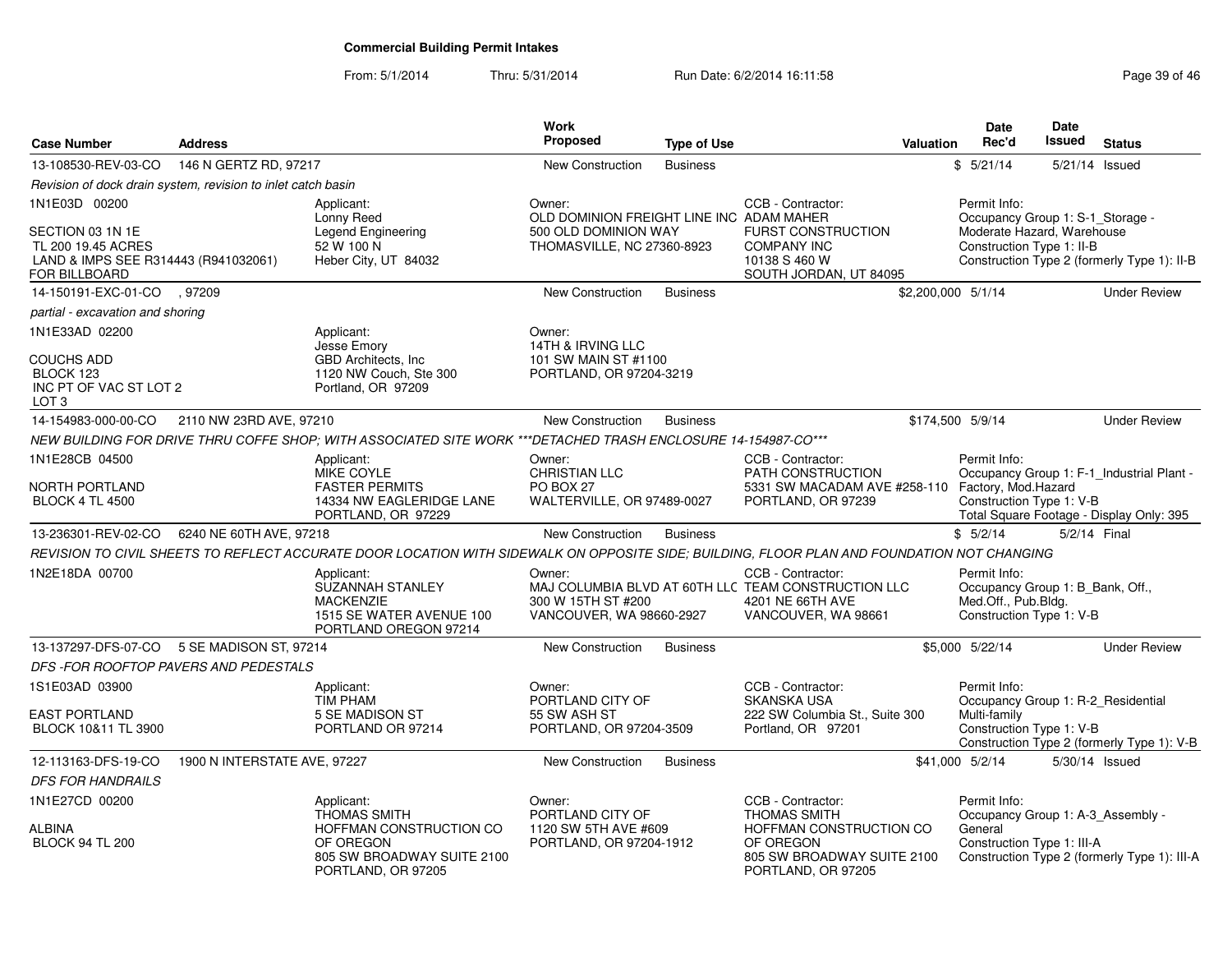| <b>Case Number</b>                                                               | <b>Address</b>               |                                                                                                                                                               | <b>Work</b><br><b>Proposed</b>                                                                 | <b>Type of Use</b> | Valuation                                                                                                           | <b>Date</b><br>Rec'd |                                                 | <b>Date</b><br>Issued | <b>Status</b>                                                                 |
|----------------------------------------------------------------------------------|------------------------------|---------------------------------------------------------------------------------------------------------------------------------------------------------------|------------------------------------------------------------------------------------------------|--------------------|---------------------------------------------------------------------------------------------------------------------|----------------------|-------------------------------------------------|-----------------------|-------------------------------------------------------------------------------|
| 14-153330-FND-01-CO                                                              | 4555 N CHANNEL AVE           |                                                                                                                                                               | New Construction                                                                               | <b>Business</b>    |                                                                                                                     | \$14,012,162 5/19/14 |                                                 |                       | <b>Under Review</b>                                                           |
|                                                                                  |                              | partial - steel piles, first floor slab, site grading, site utilities, landscaping, site landscaping and rough grading for the greenway trail                 |                                                                                                |                    |                                                                                                                     |                      |                                                 |                       |                                                                               |
| 1N1E20 00110                                                                     |                              | Applicant:<br>KARL SCHULZ                                                                                                                                     | Owner:<br>PORT OF PORTLAND (LEASED                                                             |                    |                                                                                                                     |                      |                                                 |                       |                                                                               |
| PARTITION PLAT 2003-38<br>LOT 2 TL 110<br>LAND ONLY SEE R540485 (64983-1505) FOR |                              | inici Group, Inc.<br>3030 SW MOODY AVE, STE 104<br>PORTLAND OR 97201                                                                                          | PO BOX 3820<br>PORTLAND, OR 97208-3849                                                         |                    |                                                                                                                     |                      |                                                 |                       |                                                                               |
| IMPS                                                                             |                              |                                                                                                                                                               | Owner:<br>DAIMLER TRUCKS NORTH<br><b>AMERICA LLC</b><br>PO BOX 3820<br>PORTLAND, OR 97208-3849 |                    |                                                                                                                     |                      |                                                 |                       |                                                                               |
| 12-113163-REV-01-CO                                                              | 1900 N INTERSTATE AVE, 97227 |                                                                                                                                                               | New Construction                                                                               | <b>Business</b>    |                                                                                                                     | \$5/23/14            |                                                 |                       | 5/23/14 Issued                                                                |
| revision - to DFS 07 - suspended ceiling design change                           |                              |                                                                                                                                                               |                                                                                                |                    |                                                                                                                     |                      |                                                 |                       |                                                                               |
| 1N1E27CD 00200                                                                   |                              | Applicant:<br>NEVAN HUDDLESTON                                                                                                                                | Owner:<br>PORTLAND CITY OF                                                                     |                    | CCB - Contractor:<br><b>THOMAS SMITH</b>                                                                            | Permit Info:         |                                                 |                       | Occupancy Group 1: A-3 Assembly -                                             |
| ALBINA<br><b>BLOCK 94 TL 200</b>                                                 |                              | HOFFMAN CONSTRUCTION<br>805 SW BROADWAY, #2100<br>PORTLAND, OR 97205                                                                                          | 1120 SW 5TH AVE #609<br>PORTLAND, OR 97204-1912                                                |                    | HOFFMAN CONSTRUCTION CO<br>OF OREGON<br>805 SW BROADWAY SUITE 2100<br>PORTLAND, OR 97205                            | General              | Construction Type 1: III-A                      |                       | Construction Type 2 (formerly Type 1): III-A                                  |
| 13-171122-DFS-01-CO                                                              | 4001 SW CANYON RD, 97221     |                                                                                                                                                               | New Construction                                                                               | <b>Business</b>    |                                                                                                                     | \$545,000 5/8/14     |                                                 |                       | <b>Under Review</b>                                                           |
| DFS FOR SHOTCRETE / SOIL NAILS                                                   |                              |                                                                                                                                                               |                                                                                                |                    |                                                                                                                     |                      |                                                 |                       |                                                                               |
| 1S1E05 01400                                                                     |                              | Applicant:<br>Glenn Whitefield                                                                                                                                | Owner:<br><b>METRO</b>                                                                         |                    |                                                                                                                     | Permit Info:         |                                                 |                       | Occupancy Group 1: B Bank, Off.,                                              |
| SECTION 05 1S 1E<br>TL 1400 60.69 ACRES                                          |                              | LEASE CRUTCHER LEWIS<br>550 SW 12th Ave<br>Portland, OR 97205                                                                                                 | 600 NE GRAND AVE<br>PORTLAND, OR 97232-2736                                                    |                    |                                                                                                                     |                      | Med.Off., Pub.Bldg.<br>Construction Type 1: V-B |                       | Construction Type 2 (formerly Type 1): V-B                                    |
| 13-236301-REV-03-CO                                                              | 6240 NE 60TH AVE, 97218      |                                                                                                                                                               | New Construction                                                                               | <b>Business</b>    |                                                                                                                     | \$5/15/14            |                                                 | 5/15/14 Final         |                                                                               |
|                                                                                  |                              | REVISION-TO CHANGE PLUMBING LAYOUT, REROUTE WORK TO EXTERIOR INSTEAD OF UNDER FOUNDATION                                                                      |                                                                                                |                    |                                                                                                                     |                      |                                                 |                       |                                                                               |
| 1N2E18DA 00700                                                                   |                              | Applicant:<br>SUZANNAH STANLEY<br><b>MACKENZIE</b><br>1515 SE WATER AVENUE 100<br>PORTLAND OREGON 97214                                                       | Owner:<br>300 W 15TH ST #200<br>VANCOUVER, WA 98660-2927                                       |                    | CCB - Contractor:<br>MAJ COLUMBIA BLVD AT 60TH LLC TEAM CONSTRUCTION LLC<br>4201 NE 66TH AVE<br>VANCOUVER, WA 98661 | Permit Info:         | Med.Off., Pub.Bldg.<br>Construction Type 1: V-B |                       | Occupancy Group 1: B_Bank, Off.,                                              |
| 13-164353-DFS-05-CO                                                              | 3530 N VANCOUVER AVE, 97227  |                                                                                                                                                               | New Construction                                                                               | <b>Business</b>    |                                                                                                                     | \$5,000 5/29/14      |                                                 |                       | <b>Under Review</b>                                                           |
| DFS FOR INTUMESCENT PAINT ON STEEL COLUMNS                                       |                              |                                                                                                                                                               |                                                                                                |                    |                                                                                                                     |                      |                                                 |                       |                                                                               |
| 1N1E22DC 14300                                                                   |                              | Applicant:<br><b>JEFF VINCENT</b>                                                                                                                             | Owner:<br><b>DECO DINER LLC</b>                                                                |                    | CCB - Contractor:<br>KAISER GROUP LLC                                                                               | Permit Info:         |                                                 |                       | Occupancy Group 1: A-2_Restaurant                                             |
| ALBINA HMSTD<br>BLOCK 30<br>LOT 11&12                                            |                              | PATH ARCHITECTURE<br>5229 N MLK JR BLVD<br>PORTLAND, OR 97217                                                                                                 | 5229 NE M L KING BLVD<br>PORTLAND, OR 97211                                                    |                    | 5229 NE M L KING JR BLVD, STE<br>101<br>PORTLAND OR 97211                                                           |                      | Construction Type 1: III-A                      |                       | Construction Type 2 (formerly Type 1): III-A                                  |
| 14-152245-000-00-CO                                                              | 404 NE 28TH AVE, 97232       |                                                                                                                                                               | <b>New Construction</b>                                                                        | <b>Business</b>    |                                                                                                                     | \$196,417 5/2/14     |                                                 |                       | <b>Under Review</b>                                                           |
|                                                                                  |                              | NEW SINGLE STORY BUILDING FOR NEW RESTAURANT ON LOT WITH EXISTING SINGLE FAMILY RESIDENCE, CONNECTED TO RESIDENCE WITH SHARED FOOTINGS AND FLASHING CONNECTI( |                                                                                                |                    |                                                                                                                     |                      |                                                 |                       |                                                                               |
| 1N1E36CB 00600                                                                   |                              | Applicant:<br><b>JULIA WOOD</b><br><b>JULIA WOOD ARCHITECT</b><br>333 S STATE ST SUITE V-192<br>LAKE OSWEGO, OR 97034                                         | Owner:<br>NICOLLE M DIRKS<br>410 NE 28TH AVE<br>PORTLAND, OR 97232                             |                    | Primary Contractor:<br>TO BID                                                                                       | Permit Info:         | Med.Off., Pub.Bldg.<br>Construction Type 1: V-B |                       | Occupancy Group 1: B_Bank, Off.,<br>Total Square Footage - Display Only: 1619 |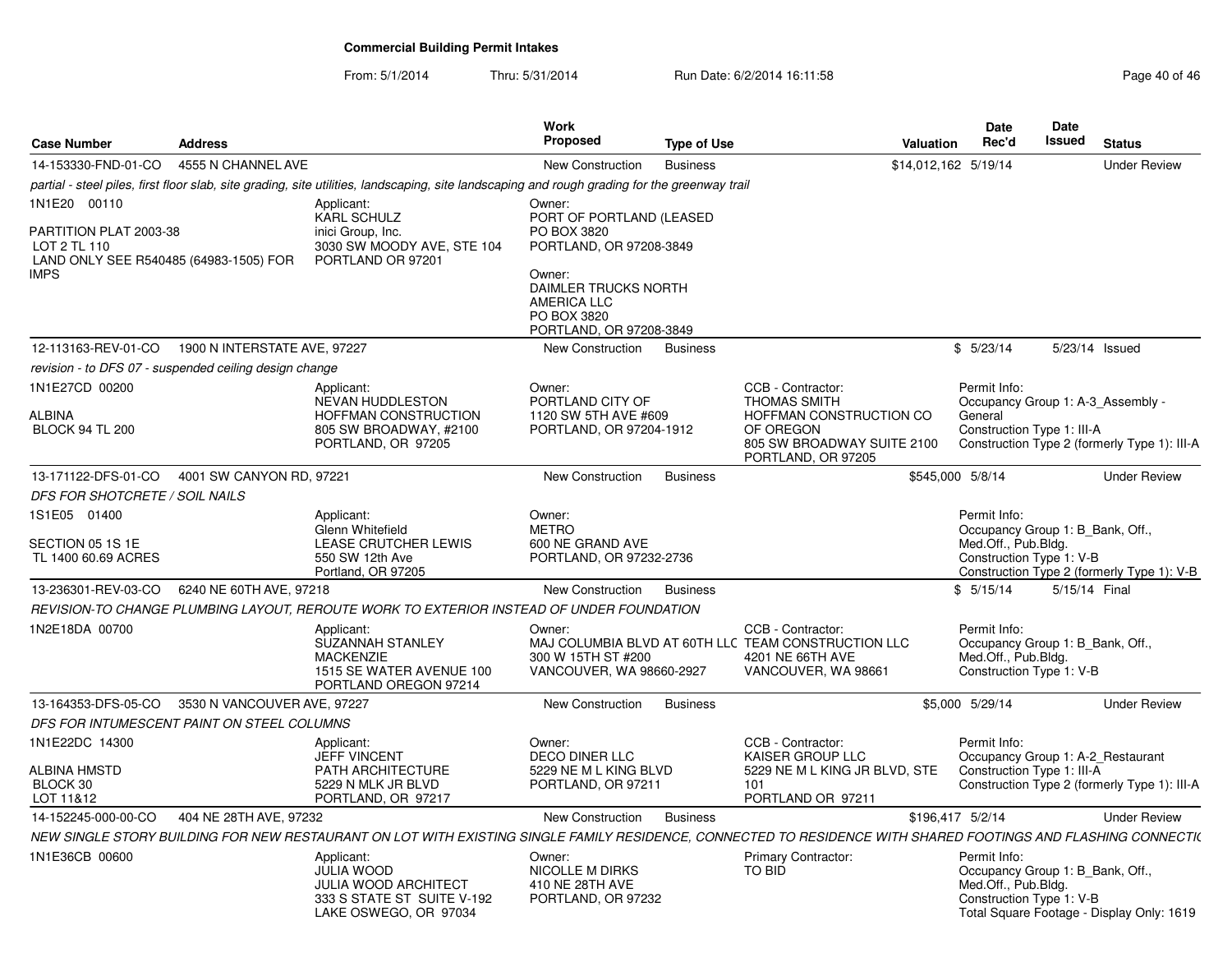| Case Number                                                                                  | <b>Address</b>              |                                                                                                                                                                  | Work<br>Proposed                                                             | <b>Type of Use</b> |                                                                                                     | Valuation         | <b>Date</b><br>Rec'd                | Date<br><b>Issued</b>                                                                        | <b>Status</b>                                                                           |
|----------------------------------------------------------------------------------------------|-----------------------------|------------------------------------------------------------------------------------------------------------------------------------------------------------------|------------------------------------------------------------------------------|--------------------|-----------------------------------------------------------------------------------------------------|-------------------|-------------------------------------|----------------------------------------------------------------------------------------------|-----------------------------------------------------------------------------------------|
| 13-183186-DFS-02-CO                                                                          | 18200 NE RIVERSIDE PKY      |                                                                                                                                                                  | <b>New Construction</b>                                                      | <b>Business</b>    |                                                                                                     |                   | \$1,000 5/23/14                     |                                                                                              | <b>Under Review</b>                                                                     |
| DFS 2 : ANCHORING FOR JIB CRANE                                                              |                             |                                                                                                                                                                  |                                                                              |                    |                                                                                                     |                   |                                     |                                                                                              |                                                                                         |
| 1N3E20C 01402                                                                                |                             | Applicant:                                                                                                                                                       | Owner:                                                                       |                    |                                                                                                     |                   | Permit Info:                        |                                                                                              |                                                                                         |
| PARTITION PLAT 2012-31<br>LOT <sub>2</sub>                                                   |                             | <b>ERICA JANKOWSKI</b><br><b>GROUP MACKENZIE</b><br>1515 SE WATER AVE STE 100<br>PORTLAND, OR 97214                                                              | TRIAD MACHINERY INC<br>4530 NE 148TH AVE<br>PORTLAND, OR 97230-4311          |                    |                                                                                                     |                   |                                     | Occupancy Group 1: S-1_Storage -<br>Moderate Hazard, Warehouse<br>Construction Type 1: III-B | Construction Type 2 (formerly Type 1): III-B                                            |
| 14-148849-000-00-CO                                                                          | 13200 SE LINCOLN ST, 97233  |                                                                                                                                                                  | New Construction                                                             | Educational        |                                                                                                     |                   | \$84,700 5/13/14                    |                                                                                              | <b>Under Review</b>                                                                     |
|                                                                                              |                             | NEW 50' X 80' METAL PLAY STRUCTURE OVER NEW BASKETBALL COURT: REMOVING LAWN TO CREATE ADDITIONAL ASPHALT AREA ADJACENT TO NEW CONVERED STRUCTURE                 |                                                                              |                    |                                                                                                     |                   |                                     |                                                                                              |                                                                                         |
| 1S2E02 00200                                                                                 |                             | Applicant                                                                                                                                                        | Owner:                                                                       |                    | CCB - Contractor:                                                                                   |                   |                                     |                                                                                              |                                                                                         |
| <b>TAYLOR'S SUB</b><br>LOT 12 EXC PT IN ST<br>W 1/2 OF LOT 13<br>& W 1/2 OF NE 1/4 OF LOT 13 |                             | RICK RAINONE<br><b>CORNERSTONE MANAGEMENT</b><br>17262 NOBLE FIR CT<br>SHERWOOD, OR 97140                                                                        | 1500 SE 130TH AVE<br>PORTLAND, OR 97233-1719                                 |                    | SCHOOL DISTRICT NO 40 MULT C( PAYNE CONSTRUCTION INC<br>1835 NE 137TH AVE<br>PORTLAND, OR 972304007 |                   |                                     |                                                                                              |                                                                                         |
| 12-184939-DFS-14-CO 850 N JESSUP ST, 97217                                                   |                             |                                                                                                                                                                  | <b>New Construction</b>                                                      | Educational        |                                                                                                     |                   | \$44.305 5/15/14                    |                                                                                              | <b>Under Review</b>                                                                     |
| DFS FOR STUDENT CENTER GUARDRAIL                                                             |                             |                                                                                                                                                                  |                                                                              |                    |                                                                                                     |                   |                                     |                                                                                              |                                                                                         |
| 1N1E15CD 14000                                                                               |                             | Applicant:                                                                                                                                                       | Owner:                                                                       |                    | CCB - Contractor:                                                                                   |                   | Permit Info:                        |                                                                                              |                                                                                         |
| <b>WEST PIEDMONT</b>                                                                         |                             | <b>THOMAS SMITH</b><br>HOFFMAN CONSTRUCTION CO                                                                                                                   | PORTLAND COMMUNITY<br>PO BOX 19000                                           |                    | <b>THOMAS SMITH</b><br>HOFFMAN CONSTRUCTION CO                                                      |                   | Med.Off., Pub.Bldg.                 | Occupancy Group 1: B Bank, Off.,                                                             |                                                                                         |
| BLOCK <sub>2</sub>                                                                           |                             | OF OREGON                                                                                                                                                        | PORTLAND, OR 97280-0990                                                      |                    | OF OREGON                                                                                           |                   |                                     | Construction Type 1: II-B                                                                    |                                                                                         |
| LOT 3-16                                                                                     |                             | 805 SW BROADWAY SUITE 2100<br>PORTLAND, OR 97205                                                                                                                 | Owner:<br><b>COLLEGE DISTRICT</b><br>PO BOX 19000<br>PORTLAND, OR 97280-0990 |                    | 805 SW BROADWAY SUITE 2100<br>PORTLAND, OR 97205                                                    |                   |                                     |                                                                                              | Construction Type 2 (formerly Type 1): II-B                                             |
| 14-104831-DFS-01-CO                                                                          | 2921 SE 116TH AVE, 97266    |                                                                                                                                                                  | <b>New Construction</b>                                                      | Educational        |                                                                                                     |                   | \$5,200 5/22/14                     |                                                                                              | <b>Under Review</b>                                                                     |
|                                                                                              |                             | DFS-DEFERRED SUBMITTALS FOR WOOD JOISTS FOR ROOF AND NEW ADDITION                                                                                                |                                                                              |                    |                                                                                                     |                   |                                     |                                                                                              |                                                                                         |
| 1S2E10AB 00800                                                                               |                             | Applicant:<br><b>ADAM CORMACK</b>                                                                                                                                | Owner:<br><b>SCHOOL DISTRICT #40</b>                                         |                    | CCB - Contractor:<br><b>STEVE BARTELL</b>                                                           |                   | Permit Info:                        | Occupancy Group 1: E_School                                                                  |                                                                                         |
| SECTION 10 1S 2E<br>TL 800 4.87 ACRES                                                        |                             | <b>CORNERSTONE MANAGEMENT</b><br><b>GROUP INC</b><br>1500 SE 135TH AVE<br>PORTLAND, OR 97233                                                                     | 1500 SE 130TH AVE<br>PORTLAND, OR 97233-1719                                 |                    | P & C CONSTRUCTION CO<br>2133 NW YORK ST<br>PORTLAND, OR 97210                                      |                   |                                     | Construction Type 1: V-B                                                                     |                                                                                         |
| 14-159491-000-00-CO                                                                          | 5625 NW ST HELENS RD, 97210 |                                                                                                                                                                  | <b>New Construction</b>                                                      | Factory/Industrial |                                                                                                     | \$515,000 5/21/14 |                                     |                                                                                              | <b>Under Review</b>                                                                     |
|                                                                                              |                             | CONSTRUCT NEW PRE-FABRICATED METAL BUILDING, SHELL ONLY NO OCCUPANCY OR RESTROOMS AT THIS TIME, INCLUDES ASSOCIATED PARKING AND SITE IMPROVMENTS, DETACHED TR    |                                                                              |                    |                                                                                                     |                   |                                     |                                                                                              |                                                                                         |
| 1N1W13DD 00800                                                                               |                             | Applicant                                                                                                                                                        | Owner:                                                                       |                    | Primary Contractor:                                                                                 |                   |                                     |                                                                                              |                                                                                         |
| <b>WILLBRIDGE</b>                                                                            |                             | <b>SEAN GRUMMER</b><br>330 SE MLK BLVD SUITE #350                                                                                                                | 30 GROUP LLC<br>PO BOX 1862                                                  |                    | TO BID                                                                                              |                   |                                     |                                                                                              |                                                                                         |
| BLOCK 15<br>LOT 4 EXC PT IN ST                                                               |                             | PORTLAND, OR 97214                                                                                                                                               | LAKE OSWEGO, OR 97035-0609                                                   |                    |                                                                                                     |                   |                                     |                                                                                              |                                                                                         |
| 13-205678-REV-01-CO                                                                          | 2250 NW 22ND AVE, 97210     |                                                                                                                                                                  | <b>New Construction</b>                                                      | Factory/Industrial |                                                                                                     |                   | \$5,000 5/20/14                     |                                                                                              | <b>Under Review</b>                                                                     |
|                                                                                              |                             | REVISION TO ADD A DOCK LEVELER AT THE LOADING ZONE AREA: REVISED PAVING RESPECTIVE TO THE NEW DOCK AREA LAYOUT: MOVING STORM WATER PLANTER TO THE EAST SIDE OF 1 |                                                                              |                    |                                                                                                     |                   |                                     |                                                                                              |                                                                                         |
| 1N1E28CA 02500                                                                               |                             | Applicant<br><b>BRIAN MELTON</b><br><b>DILORETO ARCHITECTURE</b><br>200 NE 20th AVE: SUITE 200<br>PORTLAND, OR 97232                                             | Owner:<br><b>ROSAN INC</b><br>PO BOX 6712<br>PORTLAND, OR 97228-6712         |                    | <b>Primary Contractor:</b><br>TO BID                                                                |                   | Permit Info:<br>Factory, Mod.Hazard | Construction Type 1: I-B                                                                     | Occupancy Group 1: F-1_Industrial Plant -<br>Construction Type 2 (formerly Type 1): I-B |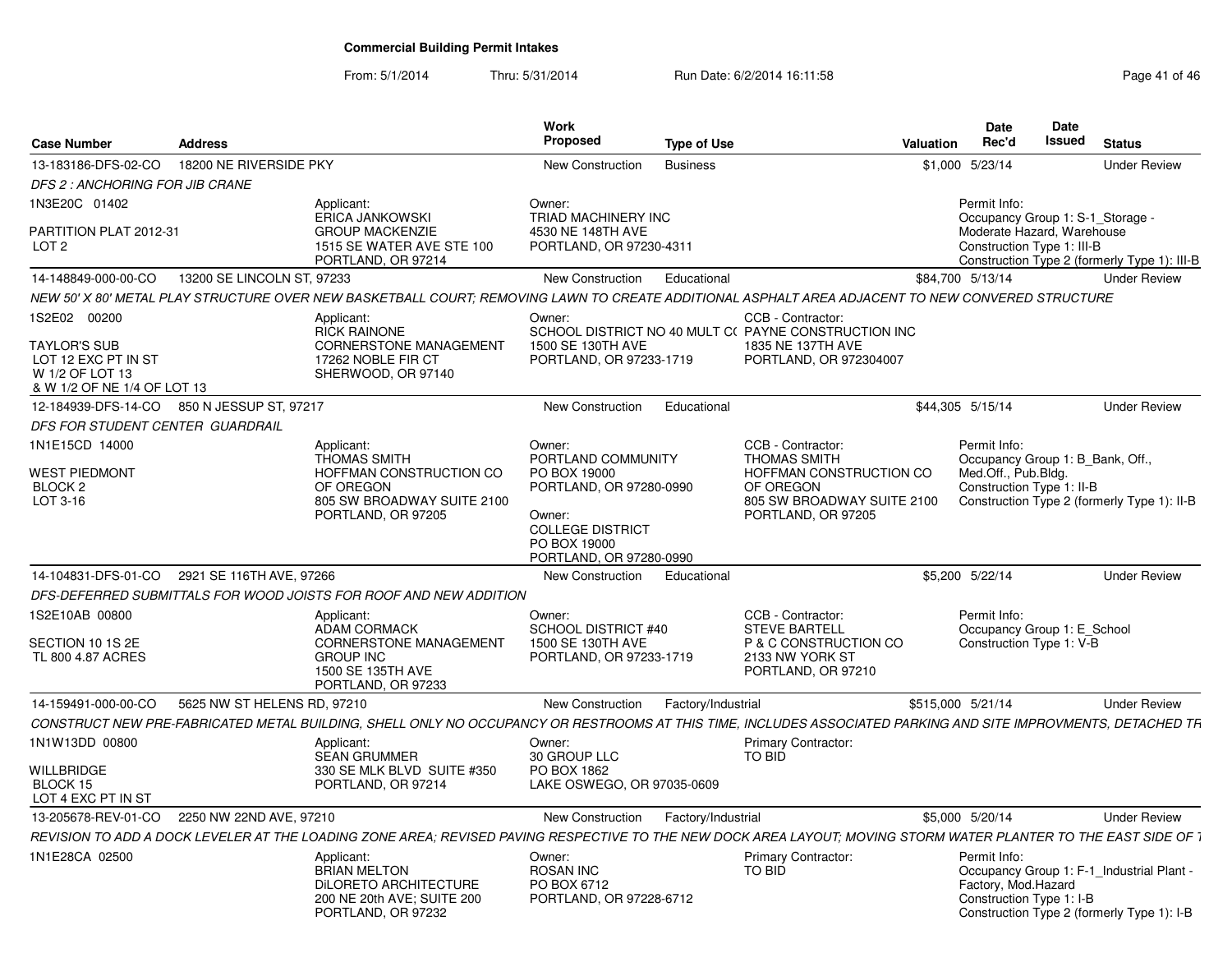| <b>Case Number</b>                                                                                             | <b>Address</b>                           |                                                                                                            | <b>Work</b><br><b>Proposed</b>                                                   | <b>Type of Use</b> |                                                                         | <b>Valuation</b> | <b>Date</b><br>Rec'd                         | <b>Date</b><br><b>Issued</b> | <b>Status</b>                            |
|----------------------------------------------------------------------------------------------------------------|------------------------------------------|------------------------------------------------------------------------------------------------------------|----------------------------------------------------------------------------------|--------------------|-------------------------------------------------------------------------|------------------|----------------------------------------------|------------------------------|------------------------------------------|
| 13-146456-DFS-01-CO                                                                                            | 15660 N LOMBARD ST, 97203                |                                                                                                            | <b>New Construction</b>                                                          | Hazardous          |                                                                         |                  | \$3,500 5/6/14                               |                              | <b>Under Review</b>                      |
| Canopy for Boot pit at east tower Phase 2                                                                      |                                          |                                                                                                            |                                                                                  |                    |                                                                         |                  |                                              |                              |                                          |
| 2N1W23D 00300                                                                                                  |                                          | Applicant:<br><b>DICK VAN SICKLE</b>                                                                       | Owner:<br>PORT OF PORTLAND(LEASED                                                |                    | CCB - Contractor:<br>J H KELLY LLC                                      |                  | Permit Info:                                 |                              | Occupancy Group 1: H-2_High Hazard 2     |
| RIVERGATE INDUSTRIAL DIS<br><b>BLOCK 12 TL 300</b><br><b>LAND &amp; IMPS</b>                                   |                                          | <b>COLUMBIA CPC</b><br>1019 23RD AVE<br>LONGVIEW WA 98632                                                  | 1300 SW 5TH AVE FLOOR 29<br>PORTLAND, OR 97201                                   |                    | 821 3RD AVE<br><b>BOX 2038</b><br>LONGVIEW WA 98632                     |                  | Construction Type 1: II-B                    |                              |                                          |
| SEE R646382 (R708882412) & R653894<br>(R708882414) FOR MACH & EQUIP<br>SEE R653892 (R708882413) FOR OTHER IMPS |                                          |                                                                                                            | Owner:<br>COLUMBIA GRAIN INC<br>1300 SW 5TH AVE FLOOR 29<br>PORTLAND, OR 97201   |                    |                                                                         |                  |                                              |                              |                                          |
| 11-184719-REV-02-CO                                                                                            | 5414 SE DUKE ST                          |                                                                                                            | New Construction                                                                 | Hotel/Motel        |                                                                         |                  | \$5/28/14                                    | 5/28/14 Final                |                                          |
|                                                                                                                |                                          | REVISION TO ADD 4' X 4'9" CONCRETE PAD UNDER CONCRETE STAIRS PER INSPECTOR REQUEST                         |                                                                                  |                    |                                                                         |                  |                                              |                              |                                          |
| 1S2E19AB 03101<br>APOSTOLIC FAITH CAMPUS<br>LOT 1 EXC PT IN ST<br>POTENTIAL ADDITIONAL TAX                     |                                          | Applicant:<br>CLIFFORD PAULSEN<br>APOSTOLIC FAITH MISSION OF<br>PORTLAND OREGON<br>6615 SE 52ND AVE        | Owner:<br>APOSTOLIC FAITH MISSION<br>6615 SE 52ND AVE<br>PORTLAND, OR 97206-7660 |                    | <b>Primary Contractor:</b><br>TO BID                                    |                  | Permit Info:<br>Construction Type 1: V-B     |                              | Occupancy Group 1: R-1_Hotel or Motel    |
|                                                                                                                |                                          | PORTLAND, OR 97206                                                                                         | Owner:<br>OF PORTLAND OREGON<br>6615 SE 52ND AVE<br>PORTLAND, OR 97206-7660      |                    |                                                                         |                  |                                              |                              |                                          |
| 11-184710-REV-02-CO                                                                                            | 5414 SE DUKE ST                          |                                                                                                            | <b>New Construction</b>                                                          | Hotel/Motel        |                                                                         |                  | \$5/28/14                                    | 5/28/14 Final                |                                          |
|                                                                                                                |                                          | REVISION TO ADD 8' X 4'9" CONCRETE PAD UNDER CONCRETE STAIRS OF BUILDING A PER INSPECTOR REQUEST           |                                                                                  |                    |                                                                         |                  |                                              |                              |                                          |
| 1S2E19AB 03101<br>APOSTOLIC FAITH CAMPUS<br>LOT 1 EXC PT IN ST<br>POTENTIAL ADDITIONAL TAX                     |                                          | Applicant:<br><b>CLIFFORD PAULSEN</b><br>APOSTOLIC FAITH MISSION OF<br>PORTLAND OREGON<br>6615 SE 52ND AVE | Owner:<br>APOSTOLIC FAITH MISSION<br>6615 SE 52ND AVE<br>PORTLAND, OR 97206-7660 |                    | Primary Contractor:<br><b>TO BID</b>                                    |                  | Permit Info:<br>Construction Type 1: V-B     |                              | Occupancy Group 1: R-1_Hotel or Motel    |
|                                                                                                                |                                          | PORTLAND, OR 97206                                                                                         | Owner:<br>OF PORTLAND OREGON<br>6615 SE 52ND AVE<br>PORTLAND, OR 97206-7660      |                    |                                                                         |                  |                                              |                              |                                          |
| 14-159495-000-00-CO                                                                                            | 5625 NW ST HELENS RD, 97210              |                                                                                                            | New Construction                                                                 | Storage            |                                                                         |                  | \$4.500 5/21/14                              |                              | <b>Under Review</b>                      |
|                                                                                                                | DETACHED COVERED TRASH ENCLOSURE, 128 SF |                                                                                                            |                                                                                  |                    |                                                                         |                  |                                              |                              |                                          |
| 1N1W13DD 00800                                                                                                 |                                          | Applicant:<br>SEAN GRUMMER                                                                                 | Owner:<br>30 GROUP LLC                                                           |                    | Primary Contractor:<br><b>TO BID</b>                                    |                  |                                              |                              |                                          |
| WILLBRIDGE<br>BLOCK 15<br>LOT 4 EXC PT IN ST                                                                   |                                          | 330 SE MLK BLVD SUITE #350<br>PORTLAND, OR 97214                                                           | PO BOX 1862<br>LAKE OSWEGO, OR 97035-0609                                        |                    |                                                                         |                  |                                              |                              |                                          |
| 14-154987-000-00-CO                                                                                            | 2110 NW 23RD AVE, 97210                  |                                                                                                            | New Construction                                                                 | Storage            |                                                                         | \$12.744 5/9/14  |                                              |                              | <b>Under Review</b>                      |
|                                                                                                                |                                          | NEW DETACHED 130SQ FT TRASH ENCLOSURE***MAIN 14-154983-CO***                                               |                                                                                  |                    |                                                                         |                  |                                              |                              |                                          |
| 1N1E28CB 04500                                                                                                 |                                          | Applicant:<br>MIKE COYLE                                                                                   | Owner:<br><b>CHRISTIAN LLC</b>                                                   |                    | CCB - Contractor:<br>PATH CONSTRUCTION                                  |                  | Permit Info:<br>Occupancy Group 1: U_Private |                              |                                          |
| <b>NORTH PORTLAND</b><br><b>BLOCK 4 TL 4500</b>                                                                |                                          | <b>FASTER PERMITS</b><br>14334 NW EAGLERIDGE LANE<br>PORTLAND, OR 97229                                    | PO BOX 27<br>WALTERVILLE, OR 97489-0027                                          |                    | 5331 SW MACADAM AVE #258-110 Garage\Utility Misc.<br>PORTLAND, OR 97239 |                  | Construction Type 1: V-B                     |                              | Total Square Footage - Display Only: 300 |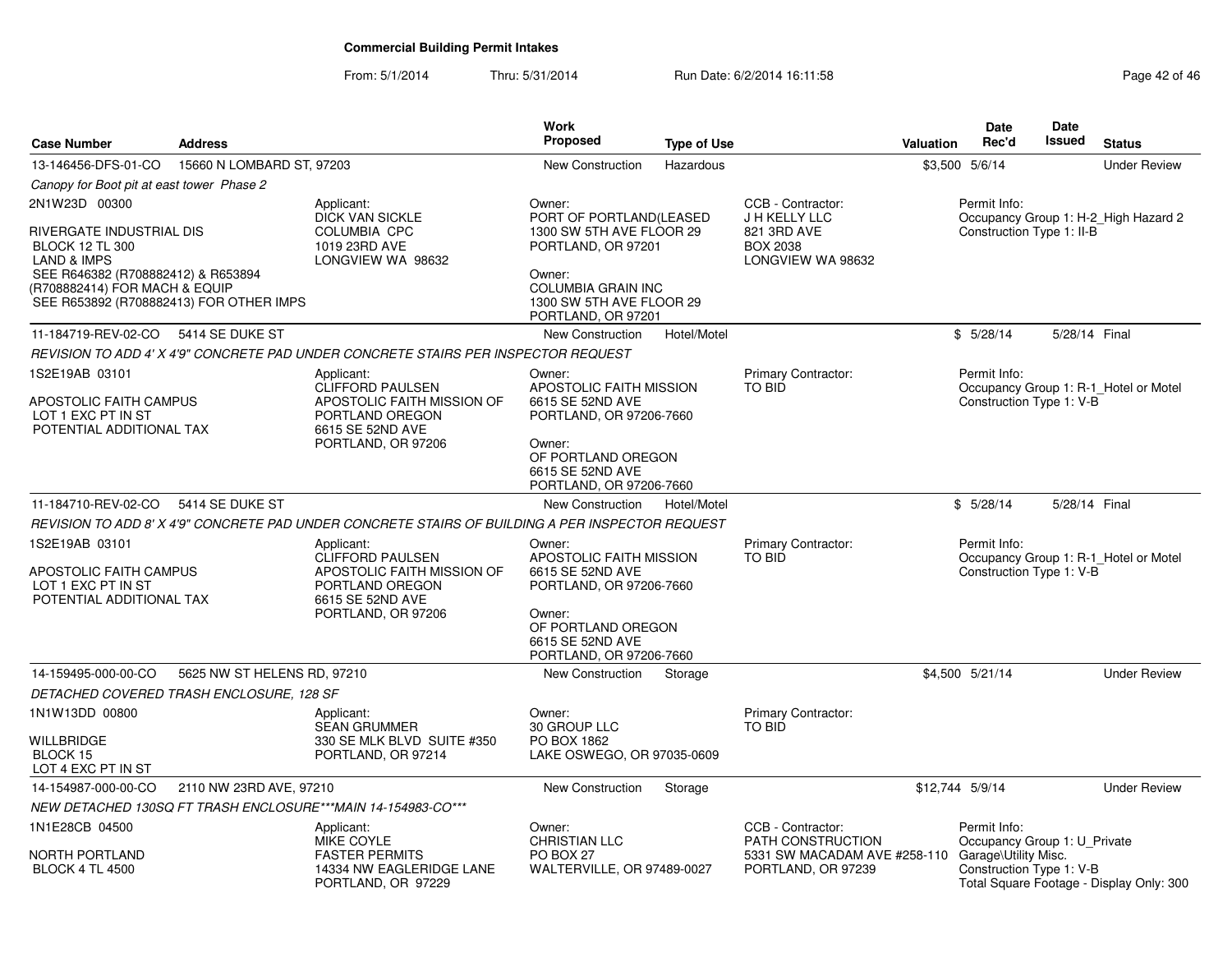| <b>Case Number</b>                                                                               | <b>Address</b>                                        |                                                                                                                                                                  | <b>Work</b><br><b>Proposed</b>                                                          | <b>Type of Use</b> |                                                                                                | <b>Valuation</b> | <b>Date</b><br>Rec'd                                                                                       | Date<br>Issued | <b>Status</b>                             |
|--------------------------------------------------------------------------------------------------|-------------------------------------------------------|------------------------------------------------------------------------------------------------------------------------------------------------------------------|-----------------------------------------------------------------------------------------|--------------------|------------------------------------------------------------------------------------------------|------------------|------------------------------------------------------------------------------------------------------------|----------------|-------------------------------------------|
| 14-154985-000-00-CO                                                                              | 4660 N CHANNEL AVE, 97217                             |                                                                                                                                                                  | <b>New Construction</b>                                                                 | Storage            |                                                                                                |                  | \$1,430,324 5/19/14                                                                                        |                | <b>Under Review</b>                       |
|                                                                                                  | surface parking lot for Daimler Headquarters building |                                                                                                                                                                  |                                                                                         |                    |                                                                                                |                  |                                                                                                            |                |                                           |
| 1N1E20AD 01200                                                                                   |                                                       | Applicant:<br><b>KARL SCHULZ</b>                                                                                                                                 | Owner:<br>PORT OF PORTLAND                                                              |                    |                                                                                                |                  | Permit Info:<br>Occupancy Group 1: U_Private                                                               |                |                                           |
| SECTION 20 1N 1E<br>TL 1200 2.16 ACRES                                                           |                                                       | inici Group, Inc.<br>3030 SW MOODY AVE, STE 104<br>PORTLAND OR 97201                                                                                             | PO BOX 3529<br>PORTLAND, OR 97208-3529                                                  |                    |                                                                                                |                  | Garage\Utility Misc.<br>Construction Type 1: V-B                                                           |                |                                           |
| 14-153377-FND-01-CO                                                                              | 4555 N CHANNEL AVE                                    |                                                                                                                                                                  | New Construction                                                                        | Storage            |                                                                                                |                  | \$7,798,869 5/19/14                                                                                        |                | <b>Under Review</b>                       |
|                                                                                                  |                                                       | partial - stone columns, first floor slab, under slab utilities (see 14-13330 FND 01 CO and 14-153330 CO for all site work)                                      |                                                                                         |                    |                                                                                                |                  |                                                                                                            |                |                                           |
| 1N1E20 00110<br>PARTITION PLAT 2003-38<br>LOT 2 TL 110<br>LAND ONLY SEE R540485 (64983-1505) FOR |                                                       | Applicant:<br><b>KARL SCHULZ</b><br>inici Group, Inc.<br>3030 SW MOODY AVE, STE 104<br>PORTLAND OR 97201                                                         | Owner:<br>PORT OF PORTLAND (LEASED<br>PO BOX 3820<br>PORTLAND, OR 97208-3849            |                    |                                                                                                |                  |                                                                                                            |                |                                           |
| IMPS                                                                                             |                                                       |                                                                                                                                                                  | Owner:<br>DAIMLER TRUCKS NORTH<br>AMERICA LLC<br>PO BOX 3820<br>PORTLAND, OR 97208-3849 |                    |                                                                                                |                  |                                                                                                            |                |                                           |
| 14-163262-000-00-CO                                                                              | 2301 N COLUMBIA BLVD, 97217                           |                                                                                                                                                                  | New Construction                                                                        | Storage            |                                                                                                |                  | \$96,125 5/30/14                                                                                           |                | <b>Under Review</b>                       |
|                                                                                                  |                                                       | NEW 1,066 SQ FT PREFABRICATED METAL BUILDING, NEW FOUNDATION, STRUCTURE IS OPEN ON 3 SIDES, *APPLICANT CHOOSES OPTION ONE FOR PREFAB METAL BUILDING REQUIREMENT: |                                                                                         |                    |                                                                                                |                  |                                                                                                            |                |                                           |
| 1N1E09A 00600                                                                                    |                                                       | Applicant:<br>JR MERIT INC                                                                                                                                       | Owner:<br>ARCLIN SURFACES INC                                                           |                    | CCB - Contractor:<br><b>JR MERIT INC</b>                                                       |                  | Permit Info:<br>Occupancy Group 1: S-1_Storage -                                                           |                |                                           |
| SECTION 09 1N 1E<br>TL 600 12.94 ACRES LAND & IMPS SEE<br>R646097 (R941090121) FOR MACH & EQUIP  |                                                       | <b>PO BOX 940</b><br>VANCOUVER WA 98660                                                                                                                          | 2301 N COLUMBIA BLVD<br>PORTLAND, OR 97217-0307                                         |                    | PO BOX 940<br>VANCOUVER WA 98660                                                               |                  | Moderate Hazard, Warehouse<br>Construction Type 1: II-B                                                    |                | Total Square Footage - Display Only: 1066 |
| 14-150737-000-00-CO                                                                              | 2731 SE BELMONT ST, 97214                             |                                                                                                                                                                  | New Construction                                                                        | Storage            |                                                                                                | \$20,000 5/2/14  |                                                                                                            |                | <b>Under Review</b>                       |
| <b>TRASH ENCLOSURE 155SF</b>                                                                     |                                                       |                                                                                                                                                                  |                                                                                         |                    |                                                                                                |                  |                                                                                                            |                |                                           |
| 1S1E01BB 06900<br>HANSONS ADD & 2ND<br>BLOCK <sub>8</sub><br>LOT 5&6<br>S 10' OF LOT 7           |                                                       | Applicant:<br>Robert Hayden<br>Delta Studios, Architecture and<br>Planning, LLC<br>3344 NE 25th Avenue<br>Portland, OR 97212                                     | Owner:<br>ALQUIP CO<br>6149 SW SHATTUCK RD<br>PORTLAND, OR 97221-1044                   |                    | CCB - Contractor:<br><b>BNK CONSTRUCTION INC</b><br>45 82nd dr, ste 53b<br>gladstone, or 97027 |                  | Permit Info:<br>Occupancy Group 1: S-1_Storage -<br>Moderate Hazard, Warehouse<br>Construction Type 1: V-B |                | Total Square Footage - Display Only: 164  |
| 14-115065-000-00-CO                                                                              | 10445 NE 6TH DR, 97211                                |                                                                                                                                                                  | New Construction                                                                        | Utility            |                                                                                                |                  | \$71,776 5/30/14                                                                                           |                | 5/30/14 Issued                            |
| Construction of new accessory garage                                                             |                                                       |                                                                                                                                                                  |                                                                                         |                    |                                                                                                |                  |                                                                                                            |                |                                           |
| 1N1E02BC 01500                                                                                   |                                                       | Applicant:<br><b>GENE BOLANTE</b>                                                                                                                                | Owner:<br><b>FALLS APARTMENTS LLC</b>                                                   |                    | CCB - Contractor:<br>MARATHON CONSTRUCTION                                                     |                  | Permit Info:<br>Occupancy Group 1: U_Private                                                               |                |                                           |
| SOUTH SHORE AC<br>LOT <sub>19</sub>                                                              |                                                       | STUDIO 3 ARCHITECTURE<br>222 COMMERCIAL ST NE<br><b>SALEM, OR 97301</b>                                                                                          | 30050 SW TOWN CTR LOOP W<br>#200<br>WILSONVILLE, OR 97070                               |                    | <b>SERVICES LLC</b><br>30050 SW TOWN CENTER LOOP<br><b>W STE 200</b><br>WILSONVILLE, OR 97070  |                  | Garage\Utility Misc.<br>Construction Type 1: V-B                                                           |                | Total Square Footage - Display Only: 1767 |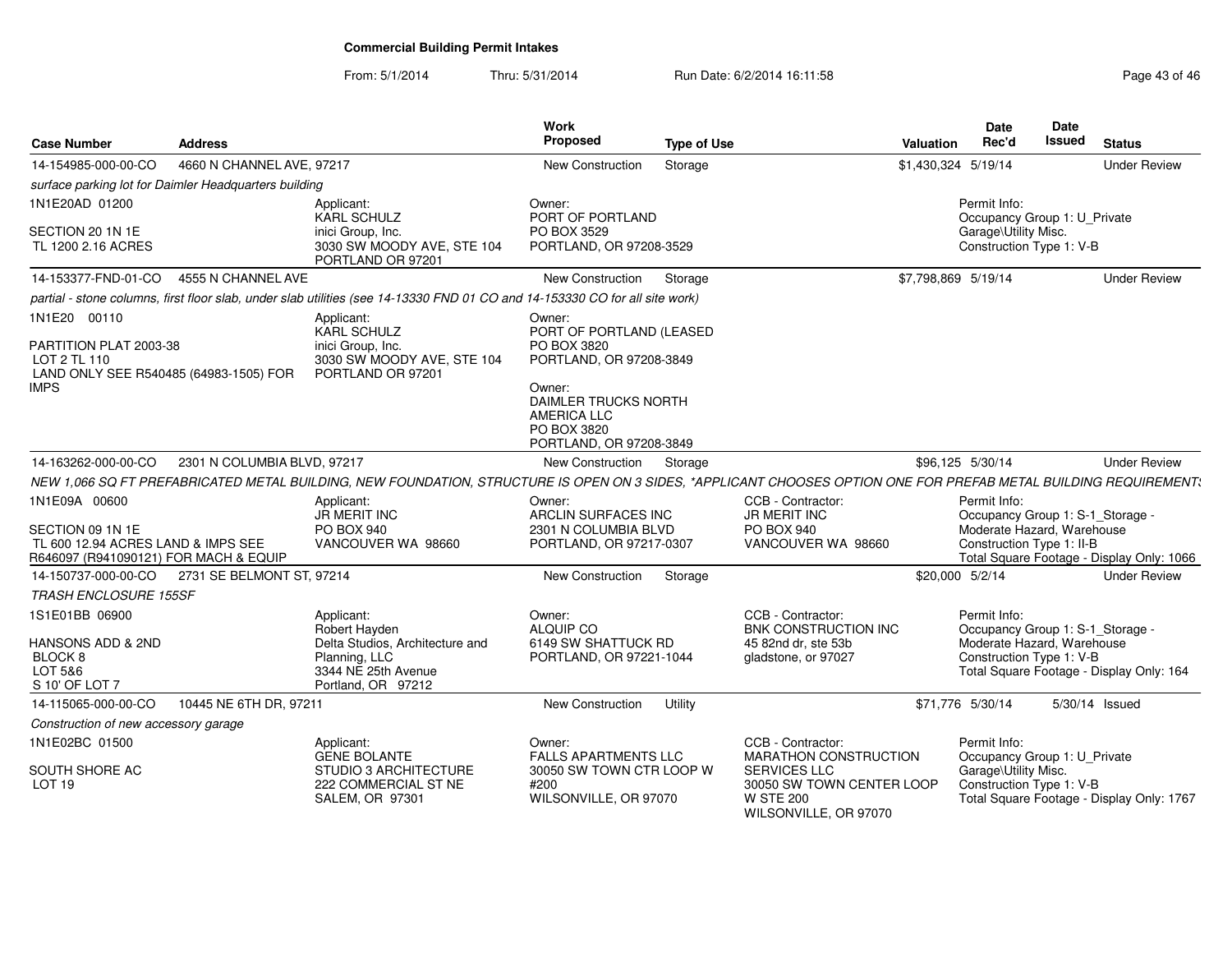From: 5/1/2014

| <b>Case Number</b>                                                                                                                                                                                              | <b>Address</b>             |                                                                                                                                                              | Work<br><b>Proposed</b>                                                                                                                                                      | <b>Type of Use</b> |                                                                                           | Valuation        | <b>Date</b><br>Rec'd                                                                             | Date<br><b>Issued</b> | <b>Status</b>                           |
|-----------------------------------------------------------------------------------------------------------------------------------------------------------------------------------------------------------------|----------------------------|--------------------------------------------------------------------------------------------------------------------------------------------------------------|------------------------------------------------------------------------------------------------------------------------------------------------------------------------------|--------------------|-------------------------------------------------------------------------------------------|------------------|--------------------------------------------------------------------------------------------------|-----------------------|-----------------------------------------|
| 13-228493-REV-01-CO                                                                                                                                                                                             | 6020 NE 60TH AVE, 97218    |                                                                                                                                                              | <b>New Construction</b>                                                                                                                                                      | Utility            |                                                                                           |                  | \$5/2/14                                                                                         |                       | $5/2/14$ Issued                         |
|                                                                                                                                                                                                                 |                            | REVISION TO CIVIL SHEETS TO REFLECT ACCURATE DOOR LOCATION WITH SIDEWALK ON OPPOSITE SIDE; BUILDING, FLOOR PLAN AND FOUNDATION NOT CHANGING                  |                                                                                                                                                                              |                    |                                                                                           |                  |                                                                                                  |                       |                                         |
| 1N2E18DA 00700                                                                                                                                                                                                  |                            | Applicant:<br>SUZANNAH STANLEY                                                                                                                               | Owner:                                                                                                                                                                       |                    | CCB - Contractor:<br>MAJ COLUMBIA BLVD AT 60TH LLC TEAM CONSTRUCTION LLC                  |                  | Permit Info:<br>Occupancy Group 1: U_Private                                                     |                       |                                         |
| SECTION 18 1N 2E<br>TL 700 0.36 ACRES                                                                                                                                                                           |                            | <b>MACKENZIE</b><br>1515 SE WATER AVENUE 100<br>PORTLAND OREGON 97214                                                                                        | 300 W 15TH ST #200<br>VANCOUVER, WA 98660-2927                                                                                                                               |                    | 4201 NE 66TH AVE<br>VANCOUVER, WA 98661                                                   |                  | Garage\Utility Misc.<br>Construction Type 1: V-B                                                 |                       |                                         |
| 14-151911-000-00-CO                                                                                                                                                                                             | 3215 NE WEIDLER ST, 97232  |                                                                                                                                                              | New Construction                                                                                                                                                             | Utility            |                                                                                           | \$100,000 5/5/14 |                                                                                                  |                       | <b>Under Review</b>                     |
| Roof top installation of antenna and enclosure                                                                                                                                                                  |                            |                                                                                                                                                              |                                                                                                                                                                              |                    |                                                                                           |                  |                                                                                                  |                       |                                         |
| 1N1E25CD 11900                                                                                                                                                                                                  |                            | Applicant:<br>Erika o'callaghan<br><b>Walsh Construction</b><br>2905 SW 1ST AVE<br>PORTLAND OR 97201                                                         | Owner:<br><b>KAL LLC</b><br>111 N POST ST #200<br>SPOKANE, WA 99201-4911                                                                                                     |                    | CCB - Contractor:<br>WALSH CONSTRUCTION CO<br>2905 SW 1ST AVE<br>PORTLAND, OR 972014707   |                  | Permit Info:<br>Occupancy Group 1: U_Private<br>Garage\Utility Misc.<br>Construction Type 1: V-A |                       |                                         |
| 14-154332-000-00-CO                                                                                                                                                                                             | 3228 SW SUNSET BLVD, 97201 |                                                                                                                                                              | New Construction                                                                                                                                                             | Utility            |                                                                                           |                  | \$10,000 5/8/14                                                                                  |                       | $5/8/14$ Issued                         |
| NEW CONSTRUCTION OF FREESTANDING BELL TOWER                                                                                                                                                                     |                            |                                                                                                                                                              |                                                                                                                                                                              |                    |                                                                                           |                  |                                                                                                  |                       |                                         |
| 1S1E17AB 08100                                                                                                                                                                                                  |                            | Applicant:<br>James Tormey                                                                                                                                   | Owner:<br>ST ANDREW'S PRESBYTERIAN                                                                                                                                           |                    | Primary Contractor:<br><b>TO BID</b>                                                      |                  | Permit Info:<br>Occupancy Group 1: U Private                                                     |                       |                                         |
| MADA PK<br>LOT <sub>1</sub><br>LOT 2 EXC W 90'<br>LOT 3 EXC W 87'                                                                                                                                               |                            | St. Andrews Presbyterian Church<br>3228 SW Sunset Blvd<br>Portland, OR 97239                                                                                 | 0245 SW BANCROFT ST #D<br>PORTLAND, OR 97239-4272<br>Owner:<br>CHURCH (U S A)<br>0245 SW BANCROFT ST #D<br>PORTLAND, OR 97239-4272                                           |                    |                                                                                           |                  | Garage\Utility Misc.<br>Construction Type 1: V-B                                                 |                       | Total Square Footage - Display Only: 56 |
| 14-154442-000-00-CO                                                                                                                                                                                             | 15660 N LOMBARD ST, 97203  |                                                                                                                                                              | New Construction                                                                                                                                                             | Utility            |                                                                                           |                  | \$14,000 5/8/14                                                                                  |                       | <b>Under Review</b>                     |
|                                                                                                                                                                                                                 |                            | PRE-ENGINEERED METAL BUILDING AND SLAB ON GRADE FOUNDATION FOR COMPRESSOR EQUIPMENT.                                                                         |                                                                                                                                                                              |                    |                                                                                           |                  |                                                                                                  |                       |                                         |
| 2N1W23D 00300<br>RIVERGATE INDUSTRIAL DIS<br><b>BLOCK 12 TL 300</b><br><b>LAND &amp; IMPS</b><br>SEE R646382 (R708882412) & R653894<br>(R708882414) FOR MACH & EQUIP<br>SEE R653892 (R708882413) FOR OTHER IMPS |                            | Applicant:<br><b>DICK VAN SICKLE</b><br>COLUMBIA CPC<br>1019 23RD AVE<br>LONGVIEW WA 98632                                                                   | Owner:<br>PORT OF PORTLAND(LEASED<br>1300 SW 5TH AVE FLOOR 29<br>PORTLAND, OR 97201<br>Owner:<br><b>COLUMBIA GRAIN INC</b><br>1300 SW 5TH AVE FLOOR 29<br>PORTLAND, OR 97201 |                    | CCB - Contractor:<br>J H KELLY LLC<br>821 3RD AVE<br><b>BOX 2038</b><br>LONGVIEW WA 98632 |                  |                                                                                                  |                       |                                         |
| 12-202234-REV-01-CO                                                                                                                                                                                             | 7610 SE 52ND AVE, 97206    |                                                                                                                                                              | New Construction                                                                                                                                                             | Utility            |                                                                                           |                  | \$5/15/14                                                                                        | 5/15/14 Issued        |                                         |
|                                                                                                                                                                                                                 |                            | REVISION-THE FOUNDATION DESIGN FOR THE PREVIOUSLY PERMITTED WIRELESS TELECOMMUNICATION FACILITY SHELTER IS BEING CHANGED FROM FROM A POURED CONCRETE PAD DE: |                                                                                                                                                                              |                    |                                                                                           |                  |                                                                                                  |                       |                                         |
| 1S2E19DB 15500                                                                                                                                                                                                  |                            | Applicant:<br>DANIEL BAUM                                                                                                                                    | Owner:                                                                                                                                                                       |                    | CCB - Contractor:                                                                         |                  | Permit Info:                                                                                     |                       |                                         |
| <b>DARLINGTON</b><br>BLOCK 8<br>LOT <sub>1</sub>                                                                                                                                                                |                            | <b>AMERICAN TOWER</b><br>2922 WESTERN AVE APT 425<br>SEATLLE, WA 98121                                                                                       | <b>GERALDEAN H RHYNE</b><br>19577 MORRIE DR<br>OREGON CITY, OR 97045                                                                                                         |                    | WESTOWER COMMUNICATIONS<br><b>INC</b><br>19500 SW CIPOLE ROAD<br>TUALATIN, OR 97062       |                  | Occupancy Group 1: U_Private<br>Garage\Utility Misc.<br>Construction Type 1: V-B                 |                       |                                         |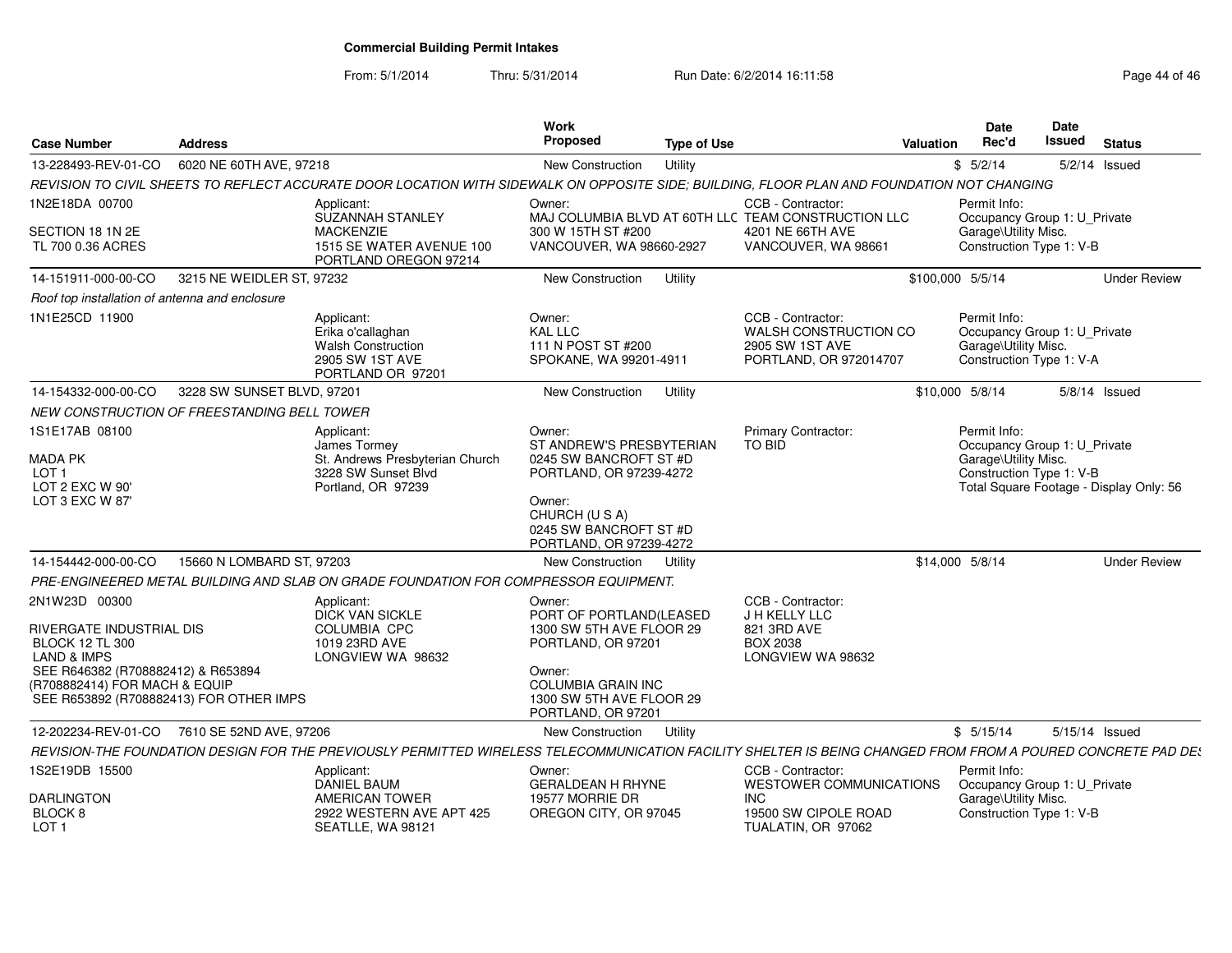From: 5/1/2014

| <b>Case Number</b>                                     | <b>Address</b>           |                                                                                          | Work<br>Proposed                                                                                      | <b>Type of Use</b>  |                                                                         | <b>Valuation</b>                                 | <b>Date</b><br>Rec'd                                                 | Date<br><b>Issued</b> | <b>Status</b>                            |  |
|--------------------------------------------------------|--------------------------|------------------------------------------------------------------------------------------|-------------------------------------------------------------------------------------------------------|---------------------|-------------------------------------------------------------------------|--------------------------------------------------|----------------------------------------------------------------------|-----------------------|------------------------------------------|--|
| 13-228493-REV-02-CO                                    | 6020 NE 60TH AVE, 97218  |                                                                                          | New Construction                                                                                      | Utility             |                                                                         |                                                  | \$5/15/14                                                            | 5/15/14 Issued        |                                          |  |
|                                                        |                          | REVISION TO CHANGE OUTLET PIPING FOR WATER QUALITY BASIN B ON FIELD VERIFICATION ON-SITE |                                                                                                       |                     |                                                                         |                                                  |                                                                      |                       |                                          |  |
| 1N2E18DA 00700                                         |                          | Applicant:<br>DAVE LARSON                                                                | CCB - Contractor:<br>Owner:<br>MAJ COLUMBIA BLVD AT 60TH LLC TEAM CONSTRUCTION LLC                    |                     |                                                                         |                                                  | Permit Info:<br>Occupancy Group 1: U Private                         |                       |                                          |  |
| SECTION 18 1N 2E<br>TL 700 0.36 ACRES                  |                          | <b>GROUP MACKENZIE</b><br>601 Main Street, Suite 101<br>Vancouver, WA 98660              | 300 W 15TH ST #200<br>VANCOUVER, WA 98660-2927                                                        |                     | 4201 NE 66TH AVE<br>VANCOUVER, WA 98661                                 | Garage\Utility Misc.<br>Construction Type 1: V-B |                                                                      |                       |                                          |  |
| 14-105932-000-00-CO                                    | 10445 NE 6TH DR, 97211   |                                                                                          | New Construction                                                                                      | Utility             |                                                                         |                                                  | \$25,000 5/30/14                                                     | 5/30/14 Issued        |                                          |  |
| New 300 sf trash enclosure                             |                          |                                                                                          |                                                                                                       |                     |                                                                         |                                                  |                                                                      |                       |                                          |  |
| 1N1E02BC 01500                                         |                          | Applicant:<br><b>GENE BOLANTE</b>                                                        | Owner:<br><b>FALLS APARTMENTS LLC</b>                                                                 |                     | CCB - Contractor:<br><b>MARATHON CONSTRUCTION</b>                       |                                                  | Permit Info:<br>Occupancy Group 1: U_Private                         |                       |                                          |  |
| SOUTH SHORE AC                                         |                          | STUDIO 3 ARCHITECTURE                                                                    | 30050 SW TOWN CTR LOOP W                                                                              | <b>SERVICES LLC</b> |                                                                         | Garage\Utility Misc.                             |                                                                      |                       |                                          |  |
| LOT 19                                                 |                          | 222 COMMERCIAL ST NE<br>SALEM, OR 97301                                                  | #200<br>WILSONVILLE, OR 97070                                                                         |                     | 30050 SW TOWN CENTER LOOP<br><b>W STE 200</b><br>WILSONVILLE, OR 97070  |                                                  | Construction Type 1: V-B                                             |                       | Total Square Footage - Display Only: 300 |  |
| 14-155396-000-00-CO                                    | 2000 SW 1ST AVE, 97201   |                                                                                          | <b>New Construction</b>                                                                               | Utility             |                                                                         |                                                  | \$75,000 5/15/14                                                     | 5/15/14 Issued        |                                          |  |
|                                                        |                          | REMOVE AND REPLACE TREES AND SHRUBS. NEW STAIRS AND PATHWAY AT NW CORNER OF PROPERTY     |                                                                                                       |                     |                                                                         |                                                  |                                                                      |                       |                                          |  |
| 1S1E03CB 00300                                         |                          | Applicant:<br><b>STEVEN TUTTLE</b>                                                       |                                                                                                       |                     |                                                                         |                                                  |                                                                      |                       |                                          |  |
| SOUTH AUDITORIUM ADD<br><b>BLOCK H</b><br>LOT 2 TL 300 |                          | <b>MACKENZIE</b><br>1515 SE WATER AVENUE<br>PORTLAND, OR 97214                           |                                                                                                       |                     |                                                                         |                                                  |                                                                      |                       |                                          |  |
| 14-150849-000-00-CO                                    | 4015 SW CANYON RD, 97221 |                                                                                          | <b>New Construction</b>                                                                               | Utility             |                                                                         |                                                  | \$8,921 5/27/14                                                      | 5/27/14 Issued        |                                          |  |
|                                                        |                          | NEW 214 SQ FT TRELLIS; LANDSCAPE IMPROVEMENTS AT EXISTING PLAYSCAPE                      |                                                                                                       |                     |                                                                         |                                                  |                                                                      |                       |                                          |  |
| 1S1E05 00800                                           |                          | Applicant:<br><b>MARY GAGE DAVIS</b><br><b>OPAL SCHOOL</b>                               | Owner:<br>PORTLAND CITY OF (BUREAU OF<br>1120 SW 5TH AVE #1302                                        |                     | CCB - Contractor:<br><b>GR MORGAN CONSTRUCTION</b><br>10536 SW 25TH AVE |                                                  | Permit Info:<br>Occupancy Group 1: U_Private<br>Garage\Utility Misc. |                       |                                          |  |
|                                                        |                          | 4015 SW CANYON RD<br>PORTLAND, OR 97221                                                  | PORTLAND, OR 97204-1912<br>Owner:<br><b>PARKS</b><br>1120 SW 5TH AVE #1302<br>PORTLAND, OR 97204-1912 |                     | PORTLAND, OR 972196331                                                  |                                                  | Construction Type 1: V-B                                             |                       | Total Square Footage - Display Only: 210 |  |